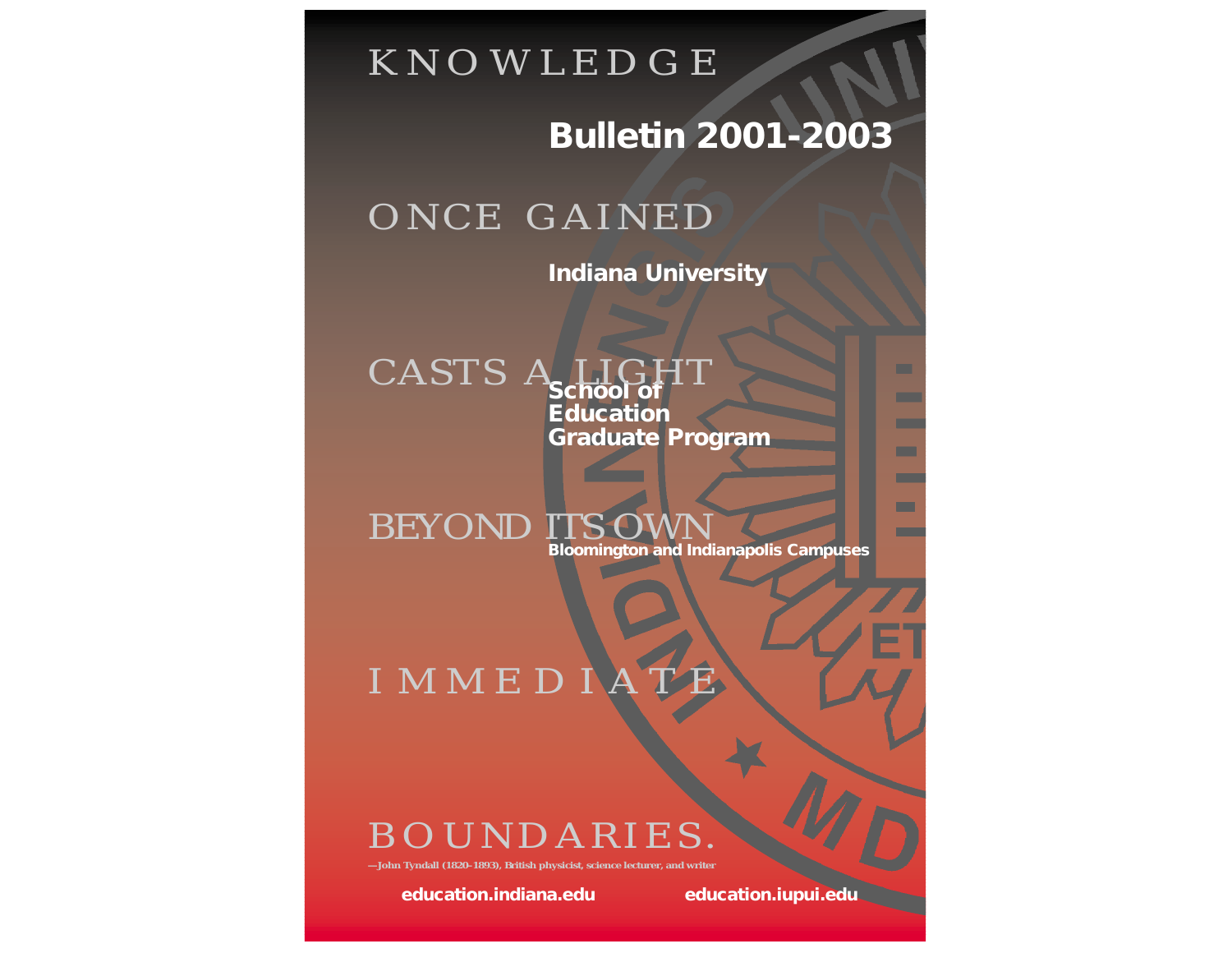# **Bulletin 2001-2003**

# **INDIANA UNIVERSITY**

**Quality Education. Lifetime Opportunities.**



When you become a student at Indiana University, you join an academic community internationally known for the excellence and diversity of its programs. Indiana University is one of the nation's oldest and largest state universities, with eight campuses serving 92,000 students. IU also offers courses through facilities at Columbus, Elkhart, and many other sites.

*Indiana University Campuses* Indiana University Bloomington Indiana University–Purdue University Indianapolis Indiana University East (Richmond) Indiana University–Purdue University Fort Wayne Indiana University Kokomo Indiana University Northwest (Gary) Indiana University South Bend Indiana University Southeast (New Albany)

# **Indiana University**

# **School of Education Graduate Program**

Indiana University is accredited by the North Central Association of Colleges and Schools (NCA) through the Commission on Institutions of Higher Education, 30 N. LaSalle Street, Suite 2400, Chicago, IL 60602-2504; 1-800-621-7440.

While every effort is made to provide accurate and current information, Indiana University reserves the right to change without notice statements in the bulletin series concerning rules, policies, fees, curricula, courses, or other matters.

# **INDIANA UNIVERSITY**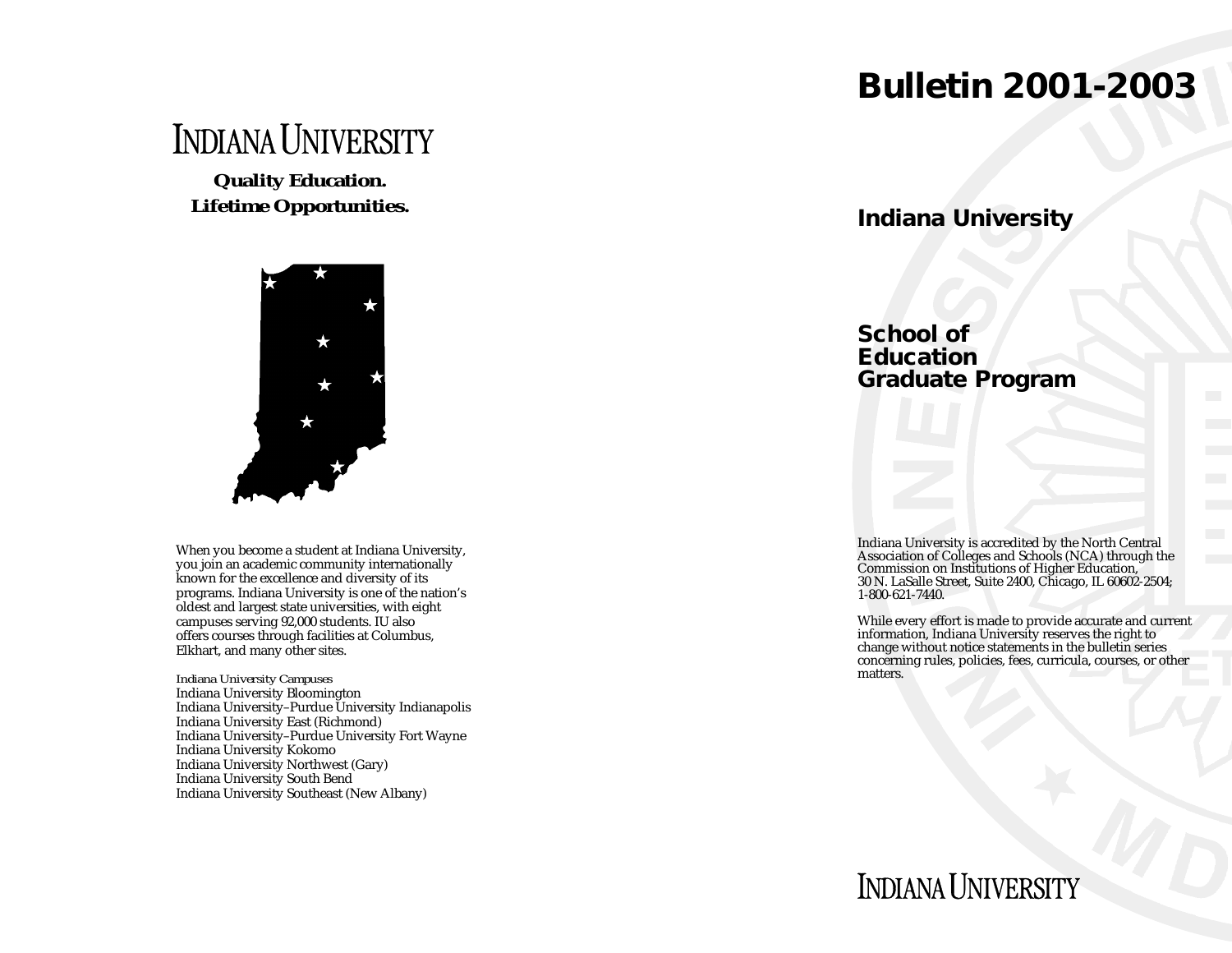# **Administration**

# **Indiana University**

MYLES BRAND, Ph.D., *President of the University* HERMAN B WELLS (1902-2000), A.M., L.L.D., *Chancellor of the University*  KENNETH R. R. GROS LOUIS, Ph.D., *Vice President for Academic Affairs and Chancellor, Indiana University Bloomington*

GERALD L. BEPKO, L.L.M., *Vice President for Long-Range Planning and Chancellor, Indiana University–Purdue University Indianapolis*

J. TERRY CLAPACS, M.B.A., *Vice President for Administration* 

JUDITH G. PALMER, J.D., *Vice President and Chief Financial Officer*

GEORGE E. WALKER, Ph.D., *Vice President for Research and Dean of the Graduate School*  CHRISTOPHER SIMPSON, M.A., *Vice President for Public Affairs and Government Relations*

MICHAEL A. McROBBIE, Ph.D., *Vice President for Information Technology*

CHARLIE NELMS, Ed.D., *Vice President for Student Development and Diversity*

STEVEN A. MILLER, M.B.A., *Treasurer of the University* 

DAVID J. FULTON, Ph.D., *Chancellor of Indiana University East*

MICHAEL A. WARTELL, Ph.D., *Chancellor of Indiana University–Purdue University Fort Wayne* 

RUTH J. PERSON, Ph.D., *Chancellor of Indiana University Kokomo*

BRUCE W. BERGLAND, Ph.D., *Chancellor of Indiana University Northwest* 

KENNETH L. PERRIN, Ph.D., *Chancellor of Indiana University South Bend* 

F. C. RICHARDSON, Ph.D., *Chancellor of Indiana University Southeast and Chancellor Liaison*

# **Bloomington Campus**

KENNETH R. R. GROS LOUIS, Ph.D., *Vice President for Academic Affairs and Chancellor, Indiana University Bloomington*

MOYA L. ANDREWS, Ed.D., *Vice Chancellor for Academic Affairs and Dean of the Faculties* MAYNARD D. THOMPSON, Ph.D., *Vice Chancellor and Dean for Budgetary Administration and*

*Planning* 

DONALD R. HOSSLER, Ph.D., *Vice Chancellor for Enrollment Services* RICHARD N. McKAIG, Ed.D., *Vice Chancellor for Student Affairs and Dean of Students*  JEAN C. ROBINSON, Ph.D., *Dean for Women's Affairs* GLORIA J. GIBSON, Ph.D., *Associate Vice Chancellor for Multicultural Affairs*  JULIE KNOST, J.D., *Director, Office of Affirmative Action* MARY ELLEN ANDERSON, M.S., *Director of Admissions*  R. GERALD PUGH, Ed.D., *Registrar* 

# **Indianapolis Campus**

GERALD L. BEPKO, LL.M., *Vice President for Long-Range Planning and Chancellor, Indiana University–Purdue University Indianapolis* WILLIAM M. PLATER, Ph.D., *Executive Vice Chancellor and Dean of the Faculties*  TRUDY W. BANTA, Ed.D., *Vice Chancellor for Planning and Institutional Improvement* MARK L. BRENNER, Ph.D., *Vice Chancellor for Research and Graduate Education* ROBERT E. MARTIN, M.P.A., *Vice Chancellor for Administration and Finance* CHERYL G. SULLIVAN, M.S., *Vice Chancellor for External Affairs* KAREN M. WHITNEY, M.A., *Vice Chancellor for Student Life and Diversity* LILLIAN L. CHARLESTON, M.S., *Campus Affirmative Action Officer* ALAN N. CRIST, Ph.D., *Associate Vice Chancellor of Enrollment Services* MARK C. GROVE, M.P.A., *Registrar*

**INDIANA UNIVERSITY BULLETIN**  OFFICIAL SERIES (USPS 262440) ISSN 0-888-5338

Periodicals postage paid at Bloomington, Indiana. Published eighteen times a year (one time in February, March, June, November, and December; two times in April and May; three times in August, September, and October) by Indiana University from the Office of Publications, Poplars 721, 400 E. Seventh Street, Bloomington, IN 47405-3085. POSTMASTER: Send address changes to INDIANA UNIVERSITY BULLETIN MAIL ROOM, 300 N. Jordan, Bloomington, IN 47405-7700.

# **School of Education**

GERARDO M. GONZÁLEZ, Ph.D., *University Dean*

### **Bloomington**

JACK A. CUMMINGS, Ph.D., *Executive Associate Dean* CATHERINE BROWN, Ed.D., *Associate Dean for Research and Development* LUISE P. McCARTY, Ph.D., *Associate Dean for Graduate Studies* LANDON BEYER, Ph.D., *Associate Dean for Teacher Education* DAVID KINMAN, Ed.D., *Assistant Dean for Career Services and Licensing* JILL SHEDD, Ph.D., *Assistant Dean for Teacher Education* GARY INGERSOLL, Ph.D., *Director of Education Technology Services* THOMAS SCRITCHFIELD, *Director of Administrative Services* SARAH BAUMGART, *Director of External Relations*

### **Indianapolis**

BARBARA WILCOX, Ph.D., *Executive Associate Dean* LINDA HOUSER, Ph.D., *Assistant Dean for Student Services*

**W. W. Wright Education Building 201 N. Rose Avenue Bloomington, IN 47405-1006 educate@indiana.edu**

**IUPUI School of Education 902 W. New York Street Indianapolis, IN 46202 ablackfo@iupui.edu**



Indiana University chose to print this bulletin with soy-based ink on recycled paper, both of which are more environmentally sound than traditional printing materials. You can make another sound choice. Please recycle this bulletin.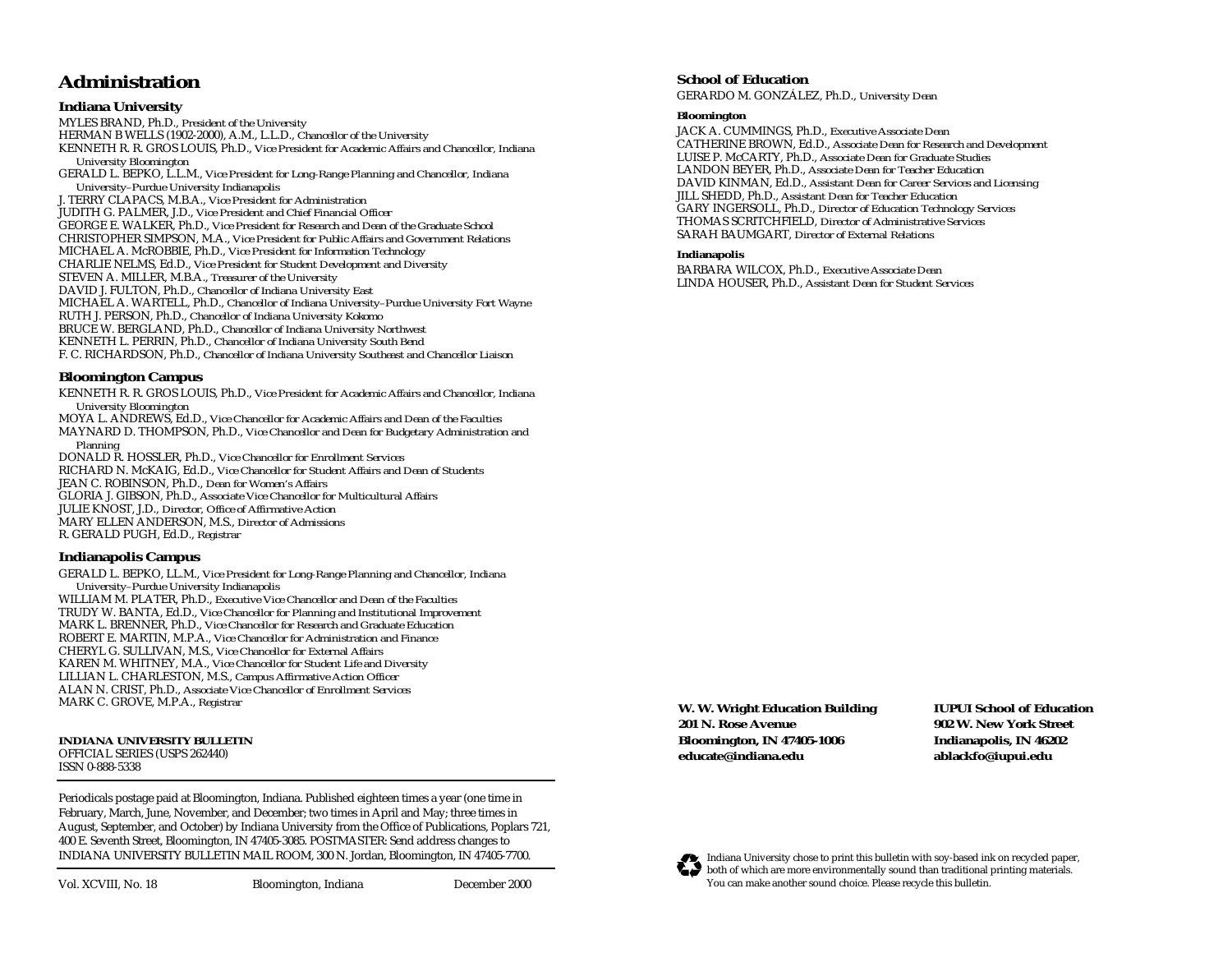**1 The School of Education**

- **5 Admission to Graduate Programs**
- **13 Financial Support**
- **16 Policies Governing Graduate Programs**
- **24 Master of Science in Education Degree**
- **42 Specialist in Education Degree**
- **55 Licensure and Endorsement 65 Courses 90 Education Faculty 98 Indiana University 104 Index**

**45 Doctoral Degrees in Education**

### **Information on the World Wide Web**

**School of Education Home Page** education.indiana.edu

**Office of Graduate Studies Home Page** www.indiana.edu/~educate/

**Office of Graduate Studies Online Application for degree programs** www.indiana.edu/~educate/admiss.html

**Office of Graduate Studies Online Application for non-degree programs** www.indiana.edu/~educate/applndeg.html

**Omnibase Access for Doctoral Students** https:*//*libertas.ucs.indiana.edu/~edschool/students/omnibase.pl

> **Forms for Doctoral Students** www.indiana.edu/~educate/currst.html

**A Guide to the Preparation of Theses and Dissertations** www.indiana.edu/~grdschl/guide.html

> **Human Subjects Form** www.indiana.edu/~resrisk/hmpg.html

> > **University Graduate School**  www.indiana.edu/~grdschl/

**University Graduate School Grant and Fellowship Applications** www.indiana.edu/~grdschl/awardmem.html

# **Contents The School of Education**

# **History of the School**

Nearly 150 years ago, in 1852, the Indiana General Assembly took the initial step in the development of the School of Education by providing for the establishment at Indiana University of "a Normal Department for instruction in the theory and practice of teaching." Discontinued in 1870, the Normal Department was reinstated in 1886 as the Department of Pedagogy, later renamed the Department of Education. This department was part of what is now the College of Arts and Sciences. In 1908, following the enactment of a law that required formal training for public school teachers, the Department of Education became the School of Education. At this time, there were four faculty members and 189 students. In May 1923 the School of Education became autonomous from the College of Arts and Sciences. In 1925 the first B.S. in education was granted, in 1929 the first M.S., and in 1932 the first Ed.D. The Ph.D. with a major in education has been awarded through the University Graduate School since 1924.

In 1951 the School of Education moved into a three-story limestone building on the corner of Third Street and Jordan Avenue on the Bloomington campus. This building also housed the education laboratory school (grades K-12). The School of Education grew rapidly, and eventually the laboratory school was moved to a new facility at the corner of Tenth Street and Highway 46 Bypass. In 1979 the education building was named the W. W. Wright Education Building, in honor of Wendell W. Wright, the second dean of the School of Education (1946-1959) and a university vice president.

Education classes have been taught in Indianapolis since 1914, when the Extension Division of Indiana University was established. As the Indianapolis campus grew and course offerings became more numerous, the Extension Division was renamed the Division of Regional Campuses. In 1969 it was possible to earn a bachelor's degree in education through what had become known as the Indianapolis campus of Indiana University. The following year the branch campuses of Indiana University and Purdue University at Indianapolis were unified in the establishment of Indiana University–Purdue University Indianapolis (IUPUI). At this time, the education program was located at the 38th Street campus.

In 1972 the IUPUI Division of Education was formally established, with faculty offices and classrooms in the Marrott Building on North Meridian Street. Three years later, in 1975, the Indianapolis and Bloomington units merged into a single School of Education. In 1982 the school at Indianapolis moved into a new building on the main IUPUI campus, the Education/Social Work Building, at 902 W. New York Street.

In the 1960s and 1970s, the Indiana University School of Education grew to become one of the largest schools of education in the United States. The Bloomington campus alone had more than 200 education faculty members. In some years, over 200 doctoral degrees and 1,200 master's degrees were awarded. In recent years the school has generated from five to seven million dollars of grant money annually for research, training, and development projects.

The Smith Center for Research in Education on the Bloomington campus was dedicated on June 26, 1975, to foster research and development in diverse educational areas. Occupying what was formerly the high school building of the university laboratory school, the center for many years housed several academic departments and many externally funded research, training and development projects. The center was named for Dr. Henry Lester Smith, who in his 30 years as dean of the School of Education (1916-1946) earned an international reputation for his leadership in the field and his strong commitment to research in education. It was largely through his efforts that the School of Education came to exist as a separate school in 1923.

In 1992 the School of Education in Bloomington moved into a new W. W. Wright Education Building, at 201 N. Rose Avenue. This modern facility offers the latest in technological facilities for instruction, training, and research. All academic programs are now housed in this building, with externally funded research, training, and development projects remaining in the Smith Research Center.

The Center for Research on Learning and Technology, located in the Wright Education Building, is a state-of-the-art facility for research and development in the application of technology to instruction. The CRLT has as its mission to promote and support a community of scholars dedicated to research and professional development on the design, use, and implementation of technology to improve learning. These issues are examined in three primary domains: 1) teacher professional development, 2) interactive distributed learning environments, and 3) classroom uses of technology. In fulfilling its role, the center also conducts workshops, creates educational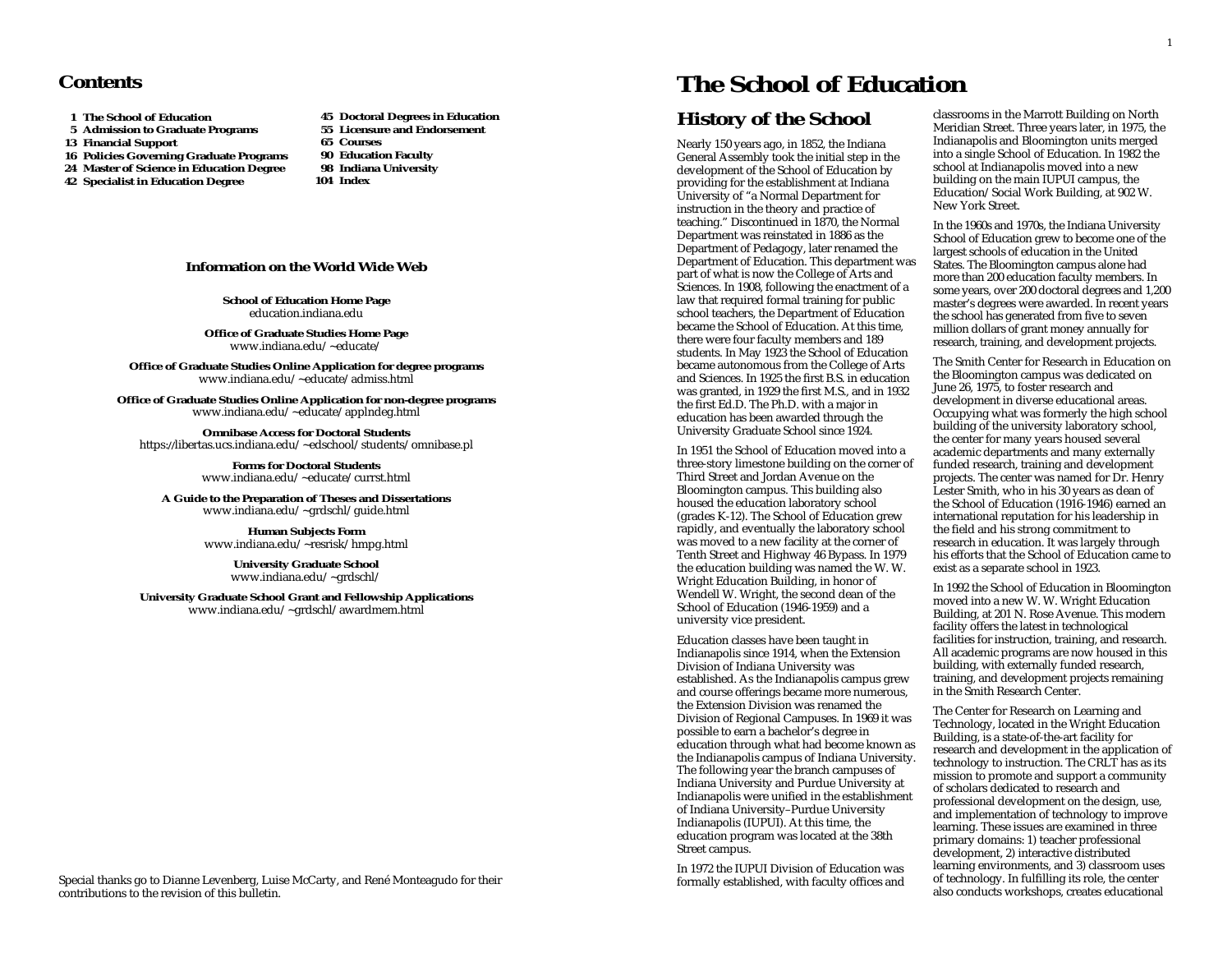products, trains educational leaders, develops effective management practices and facilitates educational partnerships among schools, universities, businesses and industries, and private and public organizations.

# **The Bloomington Campus**

Indiana University Bloomington is a residential campus of some 32,000 students. Woods and streams interlacing the 1,800-acre campus make it one of the most picturesque in the country. The university features a wide array of superior cultural offerings, including nearly 1,000 concerts and performances each year from the world-renowned Indiana University School of Music.

Set in the rolling, wooded hills of southern Indiana, the city of Bloomington has been ranked by the *New York Times* as one of the "Big 10 of College Towns." Students enjoy Bloomington's excellent recreational facilities and the excitement generated by Indiana University's top-ranked athletic teams. Within an hour's drive from Bloomington are several national forests, state parks, and lakes. Indianapolis, the state capital, is 50 miles away; Louisville and Cincinnati are both about 100 miles from Bloomington.

# **The Indianapolis Campus**

Indiana University–Purdue University Indianapolis is an urban commuter campus located near the heart of downtown Indianapolis. The beautiful, modern campus offers many cultural and intellectual opportunities and is home to the nationally acclaimed Indiana University School of Medicine.

Home of the Indianapolis 500 automobile race, Indianapolis is fast becoming a national center for amateur and professional athletics. The city also hosts the Indianapolis Symphony Orchestra, the Indianapolis Repertory Theater, the Fine Arts Museum, fascinating historical attractions, an excellent zoo, and the world's largest children's museum.

# **Mission and Objectives of the School of Education**

The Indiana University School of Education pursues four major missions:

- To prepare professional personnel who are able to stimulate, plan, manage, and evaluate educational change.
- To produce basic knowledge about education necessary and sufficient to support educational change.
- • To develop products, practices, and procedures aimed at promoting and facilitating change in education.

•

•

•

 To establish and maintain synergistic relationships between the School of Education and its clients that enable all parties to respond positively to the need for educational change.

To fulfill its mission, the school strives to achieve the following objectives:

- To promote and execute disciplined inquiry in all sectors of education.
- To provide service to the state of Indiana, the nation, and the world in developing the finest possible school systems.
- To prepare elementary and secondary teachers in all subject areas and in special education.
- To prepare administrators and supervisors for the public schools of Indiana.
- • To prepare faculty members and administrators for colleges and universities throughout the world.
- To prepare administrators, supervisors, and coordinators of special programs.
- • To prepare counselors, school psychologists, and reading specialists.
- To prepare researchers and evaluators in the field of education.
- • To prepare educators and trainers in the use of technology for educational programs in schools, business, industry, and government.

The School of Education is accredited by the National Council for Accreditation of Teacher Education and the North Central Association of Colleges and Secondary Schools and is a member of the American Association of Colleges for Teacher Education.

# **School of Education Alumni Association**

The School of Education Alumni Association was founded in 1951 "to further the educational, professional, and social interests of the School of Education and the alumni, individually and collectively." The association sponsors alumni receptions at state and national conventions. *Chalkboard,* the magazine of the School of Education Alumni Association, is distributed to all alumni.

# **Organization of the School and Program Advisors**

# **BLOOMINGTON CAMPUS DEPARTMENTS**

(Area Code 812)

# **Counseling and Educational Psychology**

(education.indiana.edu/cep/) Daniel Mueller, Chair; Education 4038, 856-8301

Counseling and Counselor Education (master's): Marianne H. Mitchell, Education 4008, 856-8305 Counseling Psychology (doctoral): Chalmer Thompson, Education 4008, 856-8312 Educational Psychology: Anne Stright, Education 4044, 856-8307 Human Development: Myrtle Scott, Education 4064, 856-8311 Inquiry Methodology: Ginette Delandshere, Education 4006, 856-8306 Learning, Cognition, and Instruction: Joyce Alexander, Education 4018, 856-8310 School Psychology: Thomas Huberty, Education 4062, 856-8309

### **Curriculum and Instruction**

Peter Kloosterman, Chair; Education 3204, 856-8127 Cary Buzzelli, Associate Chair; Education 3264, 856-8184

Art Education, Gifted & Talented Education: Enid Zimmerman, Education 3131, 856-8172 Curriculum Studies: Ellen Brantlinger, Education 3208, 856-8134 Early Childhood Education: Judith Chafel, Education 3214, 856-8136 Cary Buzzelli, Education 3264, 856-8184 Mary McMullen, Education 3256, 856-8196

Elementary Education: Terry Mason, Education 3228, 856-8190 Mathematics Education: Frank Lester, Education 3056, 856-8152 Science and Environmental Education: William Boone, Education 3068, 856-8132 Secondary Education: David Flinders, Education 3268, 856-8189 Social Studies Education: Lynne Boyle-Baise, Education 3210, 856-8191 Special Education: (master's) Dennis Knapczyk, Education 3238, 856-8148 (doctoral) Samuel Odom, Education 3234, 856-8174

# **Educational Leadership and Policy Studies**

Barry Bull, Chair, Education 4228, 856-8360

Higher Education: Edward St. John, Education 4264, 856-8364 History, Philosophy, and Policy Studies in Education: Robert Arnove, Education 4228, 856-8363 International and Comparative Education: Robert Arnove, Education 4228, 856-8363 Educational Leadership: William Foster, Education 4228, 856-8365 Ronald Barnes, Education 4224, 856-8396 Student Affairs Administration: Jillian Kinzie, Education 4228, 856-8365

### **Instructional Systems Technology**

Elizabeth Boling, Chair; Education 2276, 856-8451

# **Language Education**

Martha Nyikos, Chair; Education 3044, 856-8272

English Education: Mary Beth Hines, Education 3028, 856-8265

Foreign Language Education, EFL, ESL. Bilingual Education: Carmen Simich-Dudgeon, Education 3012, 856-8263

Reading Education: Larry Mikulecky, Education 3014, 856-8265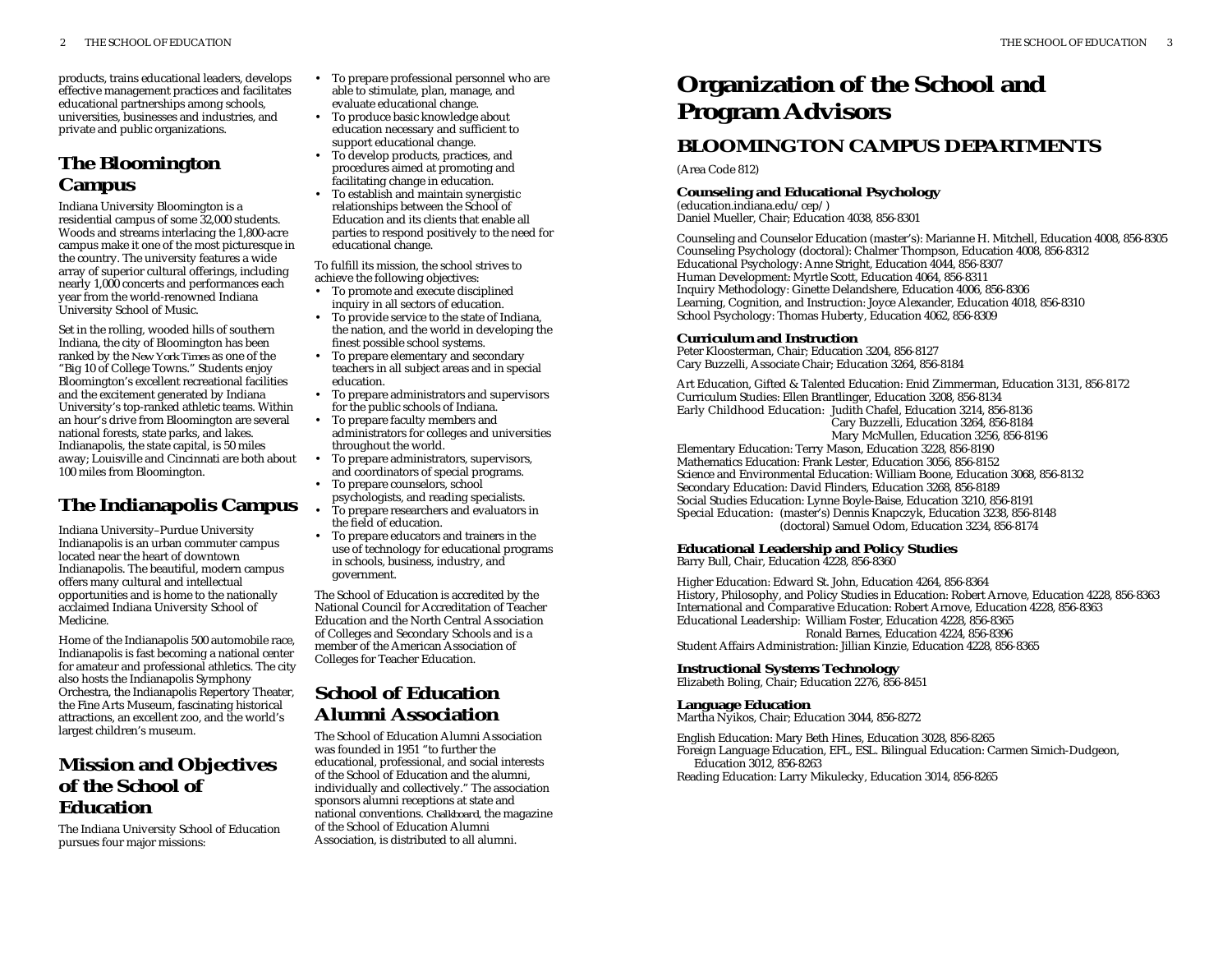# **INDIANAPOLIS CAMPUS AREAS**

(Area Code 317)

### **Teacher Education**

Michael Cohen, Chair; Education/Social Work 3153, 274-6832

Elementary/Early Childhood Education: Jacqueline Blackwell, Education/Social Work 3155, 274-6801

Language Education: Beth Berghoff, Education/Social Work 3149, 278-1108 Christine Leland, Education/Social Work 3153, 274-6832 Prisca Martens, Education/Social Work 3123, 274-6817

Mathematics Education: Beatriz D'Ambrosio, Education/Social Work 3152, 274- 6833 Science Education: Michael Cohen, Education/Social Work 3120, 274-6814 Secondary Education: Charles Barman, Education/Social Work 3121, 274-6813 Special Education: Jeffrey Anderson, Education/Social Work 3124, 274-6809 Pat Rogan, Education/Social Work 3128, 274-6806

### **Human Development, Leadership, and Technology**

Michael Parsons, Chair; Education/Social Work 3133, 274-0650

Counseling and Counselor Education: Floyd Robison, Education/Social Work 3119, 274-6801 Keith Morran, Education/Social Work 3111, 274-6850 Higher Education and Student Affairs: Michael Parsons, Education/Social Work 3133, 274-0650 Educational Leadership: William Foster, Education 4228, (812) 856-8365 Ronald Barnes, Education 4224, (812) 856-8396

# **Admission to Graduate Programs**

The following table indicates all graduate degree programs in the School of Education offered on the Bloomington and/or IUPUI campuses. Graduate licensure (certification) programs are listed in the section entitled "Licensure and Endorsement."

# **Program Areas and Degrees Offered**

**Adult Education:** M.S. (IUPUI only)

**Instructional Systems Technology:** M.S., Ed.S.††, Ph.D.

**Language Education:** M.S.,\* Ed.S.††, Ed.D., Ph.D.

**Curriculum and Instruction:** Ed.D., Ph.D. **Art Education:** M.S., Ph.D.† **Elementary Education:** M.S.,\* Ed.S.††, Ph.D.† **Secondary Education/Math/Science:** M.S.,\* Ed.S.††, Ph.D.† **Social Studies Education:** M.S., Ph.D.† **Special Education:** M.S.,\* Ed.S.††, Ed.D., Ph.D.

**Counseling and Counselor Education:** M.S.,\* Ed.S. **Counseling Psychology:** Ph.D. **Educational Psychology:** M.S., Ph.D. **School Psychology:** Ed.S., Ph.D.

**Higher Education:** M.S., Ed.D., Ph.D. **History, Philosophy, and Policy Studies:** M.S., Ph.D. **International and Comparative Education:** M.S. **Educational Leadership:** M.S.,\* Ed.S., Ed.D. **Student Affairs Administration:** M.S.

\*The M.S. degree is also offered at the IUPUI campus.

†Ph.D. in this specialization area is granted through the Curriculum and Instruction doctoral program. ††Tracks in the Ed.S. in Education degree program.

# **Application Procedures**

There are significant differences between the application procedures for U.S. citizens and permanent residents and those for international students. Please read the general instructions together with the specific instructions relevant to your application.

# **General Instructions**

These are the required components for applications to graduate degree and licensure programs.

- 1. Completed application form, either on paper or, for U.S. citizens and permanent residents only, on the World Wide Web. See "World Wide Web Applications" below.
- 2. Sealed and signed envelopes containing letters of recommendation. See "Letters of Recommendation" below.
- 3. Personal goal statement explaining academic and career objectives. See "Personal Goal Statement" below.
- 4. Official transcripts from the institutions of higher learning attended. See "Transcripts" below.
- 5. Application fee.
- 6. Graduate Record Examination scores. See "GRE General Test" below.

Apart from GRE and TOEFL scores, which are sent to us directly from the Educational Testing Service, all components of the application should be sent at the same time, otherwise the processing of the application will be delayed. Applications must be submitted to the campus at which the degree is awarded. Application is accepted to only one graduate degree program at a time.

Applications to all doctoral (Ph.D. and Ed.D.) and specialist (Ed.S.) degree programs must be submitted to the Bloomington campus. Some master's and licensure programs are offered at both Bloomington and Indianapolis campuses, some at Bloomington only, and one at Indianapolis only. Application to a graduate licensure program and to a graduate degree program may be combined.

Certain programs have application requirements in addition to those listed above. Most doctoral and specialist programs and some master's programs require a personal or telephone interview with department faculty. The Student Affairs Administration Program requires applicants to obtain a graduate assistantship as a condition for admission. Occasionally, scholarly writing samples (e.g., term papers) are requested prior to an admission decision. Some programs (e.g., higher education and special education) require work experience prior to admission. Certain doctoral programs require completion of a master's degree prior to admission.

Once an application is received, either on paper or over the Web, the applicant will be provided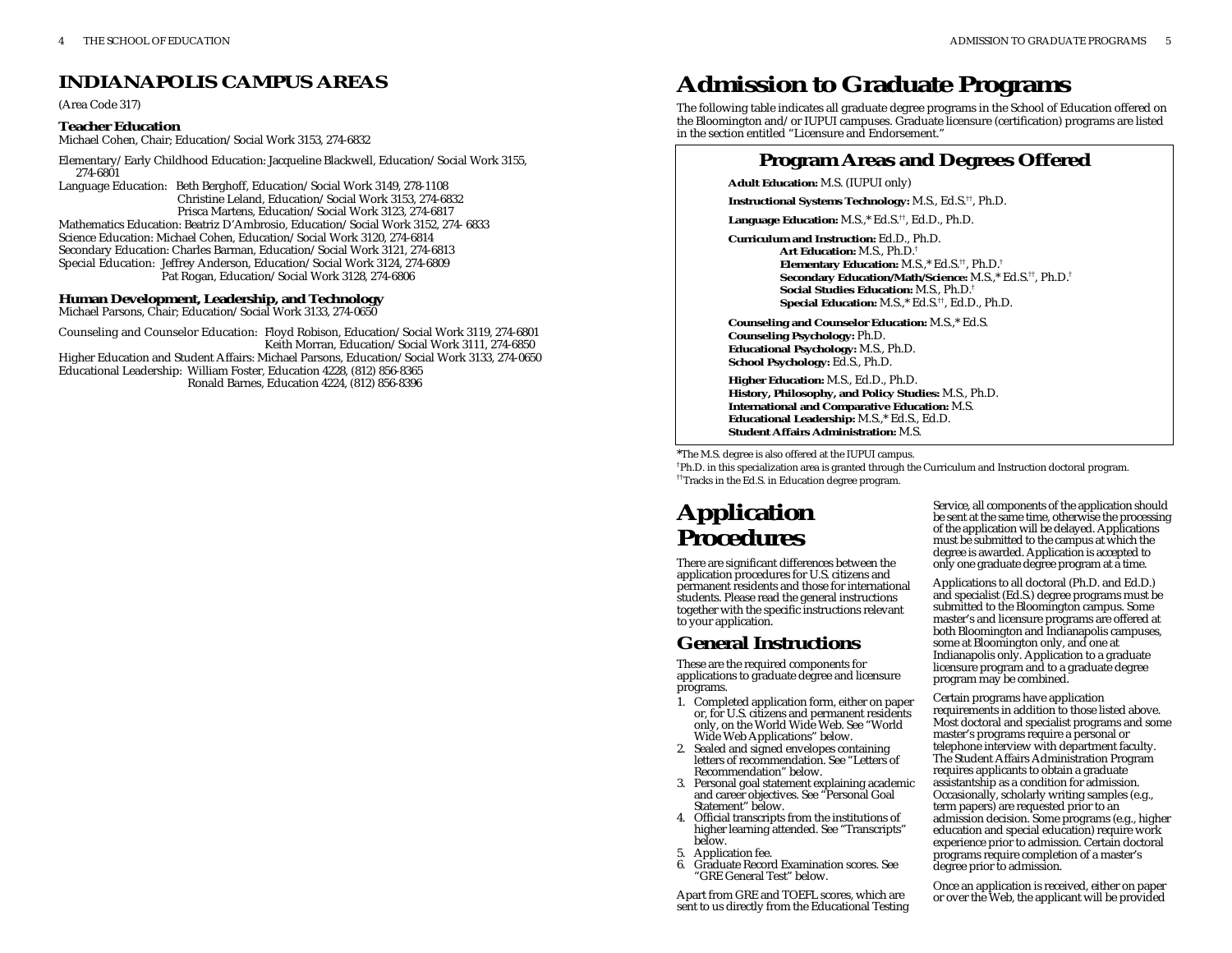with a user ID and password. This will allow the applicant to check the status of the application online at www.indiana.edu/~educate/. Applicants who do not have access to the Web and wish to check the status of their application may e-mail educate@indiana.edu or call (812) 856-8504 (Bloomington) or (317) 274-6868 (Indianapolis). Applicants who submit paper applications will receive a letter from the Office of Graduate Studies containing the ID number and password, confirming receipt of the application, and listing any missing portions of the application.

All our information, including program details and course offerings, can be accessed at the Web site: www.indiana.edu/~educate/.

#### **Letters of Recommendation**

Normally, applicants are required to submit two letters of recommendation. Three letters are required for application to the Educational Psychology, School Psychology, Counseling and Counselor Education, and Counseling Psychology programs. Letters of recommendation are not required in some licensure programs. However, two letters are required for licensure programs in Educational Leadership and Special Education, and three letters are required for licensure programs in Counseling and Counselor Education and School Psychology.

Letters of recommendation should be written by persons who can comment from personal knowledge on the applicant's academic or professional qualifications for graduate study. Whenever possible, letters of recommendation should be submitted from academic sources. If, however, you have been out of school for a number of years, you may substitute professional references. Recommenders should use institution or company letterhead and include the applicant's name and, if available, social security number. Each recommender must enclose the letter in a sealed envelope, sign across the seal, and return the envelope to the applicant, so that it can be sent together with the application. Should the recommender prefer to send the letter directly to our office, he or she may do so. Unsigned envelopes with reference letters cannot be accepted.

#### **Personal Goal Statement**

On a separate sheet of paper, you should write a brief statement, of at most 500 words, describing your background, work experience, plans for graduate study and professional career, and providing other relevant information. The personal goal statement is an important part of the application review process, so you should take care to produce a carefully planned and written statement. We ask that personal goal statements not be handwritten.

#### **Transcripts**

Applicants must send official transcripts from each institution of higher learning attended, except Indiana University, or they must make arrangements for official transcripts to be sent.

Please send only one transcript per institution. Unconditional admission cannot be granted until the official transcript has been received showing the date the bachelor's degree was conferred.

#### **GRE General Test**

Applicants are required to submit Graduate Record Examination (GRE) general aptitude test scores. The GRE advanced tests and subject tests are not required. Application to licensure programs does not require GRE scores, with the exception of the counseling licensure program, provided that the applicant has not obtained a master's degree from Indiana University. An official copy of the GRE scores, sent directly from Educational Testing Service, is required. The test must have been taken within five years prior to application. The code 1313 must be used when sending GRE scores to our office.

The GRE is given only in a computer-based format and is available for persons with currently documented disabilities. For information on the GRE and application forms, contact the Educational Testing Service at 1-800-537-3160, or P.O. Box 6000, Princeton, N.J. 08541-6000. Applicants can obtain GRE information and application forms at the Office of Graduate Studies, Bloomington, or at the Office of Student Services, Indianapolis. Information and applications are also available at www.gre.org/ on the GRE Web site. For general information, call 1-800-GRE-CALL; for TTY call (609) 734-9362.

### **For U.S. Citizens and Permanent Residents**

Applications for graduate degree or licensure programs can be obtained either from the Office of Graduate Studies, W.W. Wright Education Building, Room 4070, 201 N. Rose Avenue, Bloomington, IN 47405-1006; (812) 856-8504; TDD (812) 856-8566 or from the Office of Student Services, Education/Social Work Building 3131, 902 W. New York Street, Indianapolis, IN 46202-5155; (317) 274-0645.

Applicants should submit application fees, which are nonrefundable, to the Indiana University Office of the Bursar in the form of a check or money order. Currently, the application fee for U.S. citizens and permanent residents is \$45 at Bloomington and \$35 at Indianapolis. The amount of the application fee is subject to change. Applications cannot be processed until the application fee is paid in full.

#### **World Wide Web Applications**

For U.S. citizens and permanent residents only, the simplest and fastest way to apply to the Office of Graduate Studies may be at www.indiana.edu/~educate/admiss.html on the Web. Once you have completed the online portion of the application, please send letters of recommendation and transcripts to our office in the same manner described in "General Instructions" above.

# ADMISSION TO GRADUATE PROGRAMS 7

### **For International Students**

International applicants to graduate education programs at Bloomington must apply through the Office of International Admissions, 300 N. Jordan Avenue, Bloomington, IN 47405-7707; (812) 855-4306. Questions can be emailed to the Bloomington Office of International Admissions at intladm@indiana.edu. The Office of International Admissions at Bloomington also has a downloadable application on its Web site at www.indiana.edu/~iuadmit/.

Those wishing to apply to graduate programs at Indianapolis must apply through the International Student Services Office, Union Building 574, 620 Union Drive, Indianapolis, IN 46202-2897; (317) 274-7294.

The application must be submitted together with the application fee. The fee for international student applications is currently \$45 at Bloomington and \$55 at Indianapolis. The amount of the fee is subject to change.

#### **TOEFL**

Prospective students must demonstrate a level of English proficiency adequate for graduate study. In addition to the general application requirements, international applicants whose first language is not English must submit recent scores on the Test of English as a Foreign Language (TOEFL). A minimum TOEFL score of 550 for the written version or 213 for the computer version is ordinarily required for admission to graduate programs. Official TOEFL test scores must be sent by the testing centers directly to the Office of Graduate Studies. For TOEFL tests, the Educational Testing Service's assigned code for the Office of Graduate Studies at Indiana University is 1313.

The TOEFL is administered by Education Testing Service once each month at locations throughout the world. Information about registering to take the TOEFL may be obtained from Education Testing Service at www.toefl.org and from the international student offices listed above.

#### **English Language Placement Test**

International students whose first language is not English must also take an Indiana University English language placement test. This test must be taken upon arrival at Indiana University and before initial registration. Diagnostic results from this test are used to prescribe specific English language courses to remediate weaknesses in English skills necessary for graduate-level study. International students who meet other admission criteria are admitted conditionally and their enrollment in graduate course work may be prohibited or restricted until English language deficiencies are remediated.

# **Admission Criteria**

The School of Education employs the following criteria for admission to graduate programs:

- 1. A baccalaureate (bachelor's) degree, requiring four years of full-time study, or equivalent, from a college or university holding full regional or national accreditation is required for admission to all graduate programs. Applicants with a bachelor's degree from an institution holding only state accreditation may be granted conditional admission if their other application credentials are strong. Applicants in the last semester of a fouryear undergraduate program may be granted conditional admission until such time as a baccalaureate degree has been awarded.
- 2. The minimum acceptable undergraduate grade point average (GPA) varies from program to program. All licensure programs require a GPA of 2.50 or higher (on a 4.00 scale) in all undergraduate course work. Some programs require an undergraduate GPA of 3.00 or higher in the last 60 credit hours. Other programs require a GPA of 3.00 in all undergraduate course work. Exceptions are made when undergraduate course work is judged to have been especially rigorous, and when other application credentials are very strong. *Undergraduate grades are weighted heavily in admission to graduate programs since grading in graduate courses is almost universally high*.
- 3. Most master's and specialist programs require applicants to have a minimum GPA of 3.30 in graduate course work taken prior to application. Doctoral programs usually require a minimum GPA of 3.50 in prior graduate course work. Applicants to licensure programs must have maintained a minimum GPA of 3.00 in graduate course work. Individual judgments are made about the rigor of grading in the graduate work presented.
- 4. Letters of recommendation must document academic and scholarly performance, strong social and interpersonal skills, emotional maturity, and moral character. Letters of recommendation from professors or instructors who know the applicant's academic and intellectual skills are preferred. Letters from employers and others who know the applicant's work habits and character are also acceptable.
- 5. Students admitted to doctoral programs in education typically must have a total GRE score above 1500. Specialist and most master's programs require a total GRE score of 1300 or above for admission.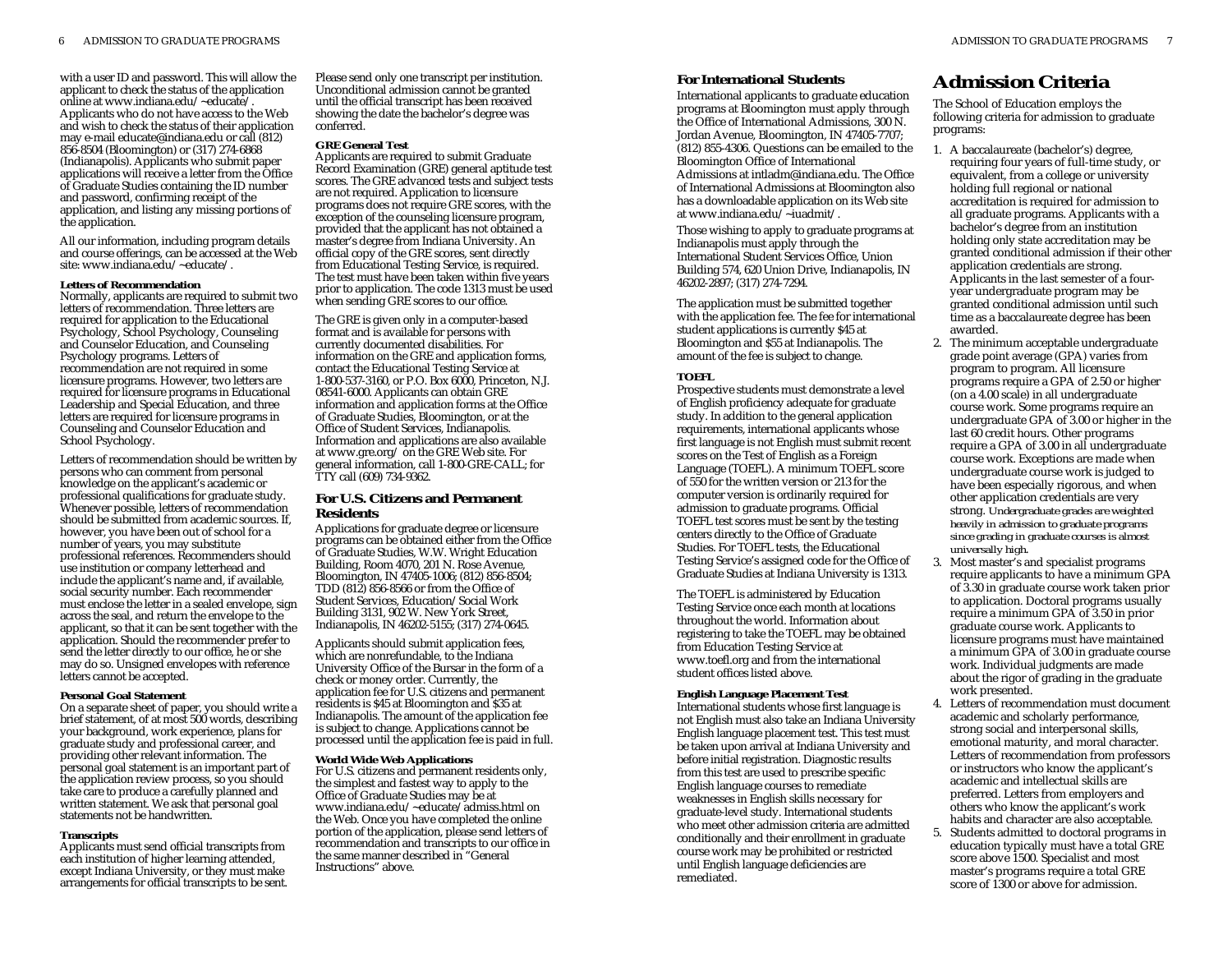Curriculum and Instruction master's applicants with an undergraduate GPA of 3.0 or higher are not required to take the GRE exam. However, if these students switch to another program or apply to an Ed.S., Ed.D. or Ph.D. program they will be required to take the GRE. The test must have been taken within five years prior to application.

- 6. The applicant's personal goal statement must specify academic and career goals compatible with the training goals of the program to which application has been made.
- 7. Applicants are invited to provide a brief resume and a short professional statement documenting work or life experience, or

professional skills and competencies they believe relevant to their future academic work at Indiana University and which may improve their case for admission.

- 8. Admission to all graduate programs is subject to availability of space. Program faculty size, the number of students already in a program, and the number of new applicants all affect selection ratios in a given year.
- 9. The policy of Indiana University prohibits the use of the following characteristics in selecting students to graduate programs: age, gender, race, ethnicity, sexual orientation, religious preference, socioeconomic class, country of birth, physical handicap.

# **Admission Process Application Deadlines for Domestic Students**

To ensure full consideration for financial support and because some programs limit the numbers of students they accept each year, early application is strongly recommended. Applications submitted by January 15 will automatically be considered for university, School of Education and departmental fellowships, assistantships and fee scholarships. (See the chapter entitled "Financial Support.") It should be noted that most fellowships, assistantships and fee scholarships are awarded to doctoral students only. However, the School of Education maintains a rolling admission policy, processing applications until the final deadline (for fall admission) of June 1, except for the programs listed in the table below. Applicants for fall admission should be aware that chances for financial support can diminish markedly if an application is received later than January 15.

| <b>SUMMER</b> |
|---------------|
| March 1       |
|               |
| June 15       |
| None          |
| None          |
| None          |
| March 1       |
| March 1       |
|               |

\* Most positions in the Bloomington master's program in counseling are filled following the April 1 deadline. Late counseling master's applications for fall matriculation are reviewed after June 15.

\*\* January 15 is the deadline for full consideration for financial assistance.

# **Application Deadlines for International Students**

International applicants must submit their application to the Office of International Admissions, as described in "Application Procedure for International Students," above. Applicants are advised to submit all application materials well in advance of the final deadlines. All applications for Ph.D. programs for summer or fall admission must be received by the Office of International Admissions by **December 15.** Application deadline for fall admission to all other graduate degree programs is **March 1**, except for Educational Psychology and Student Affairs Administration, which is January 1. Applications for spring admission must be received by September 1.

# **Admission Decisions**

It is crucial that each applicant submit **a complete application file**. No application for admission can be considered by a department until all supporting materials are received,

including transcripts, letters of recommendations, GRE scores, and, for students whose first language is not English, TOEFL scores. Applications are held by the Office of Graduate Studies and are not forwarded to departments for admission decisions until all required documents are assembled. Only then are applications reviewed by faculty members in the relevant department or program area. U.S. citizens who have completed an online application can check the status of their application at **www.indiana.edu/~educate/**

For applications to Bloomington programs, departments and program areas (after reviewing applications) make their admission recommendations to the associate dean for graduate studies*.* Once an admission decision has been approved by the associate dean, the applicant receives an official letter indicating admission action. For applications to Indianapolis programs, program area faculty committees make admission recommendations to the director of student services, who sends each applicant a letter indicating admission action.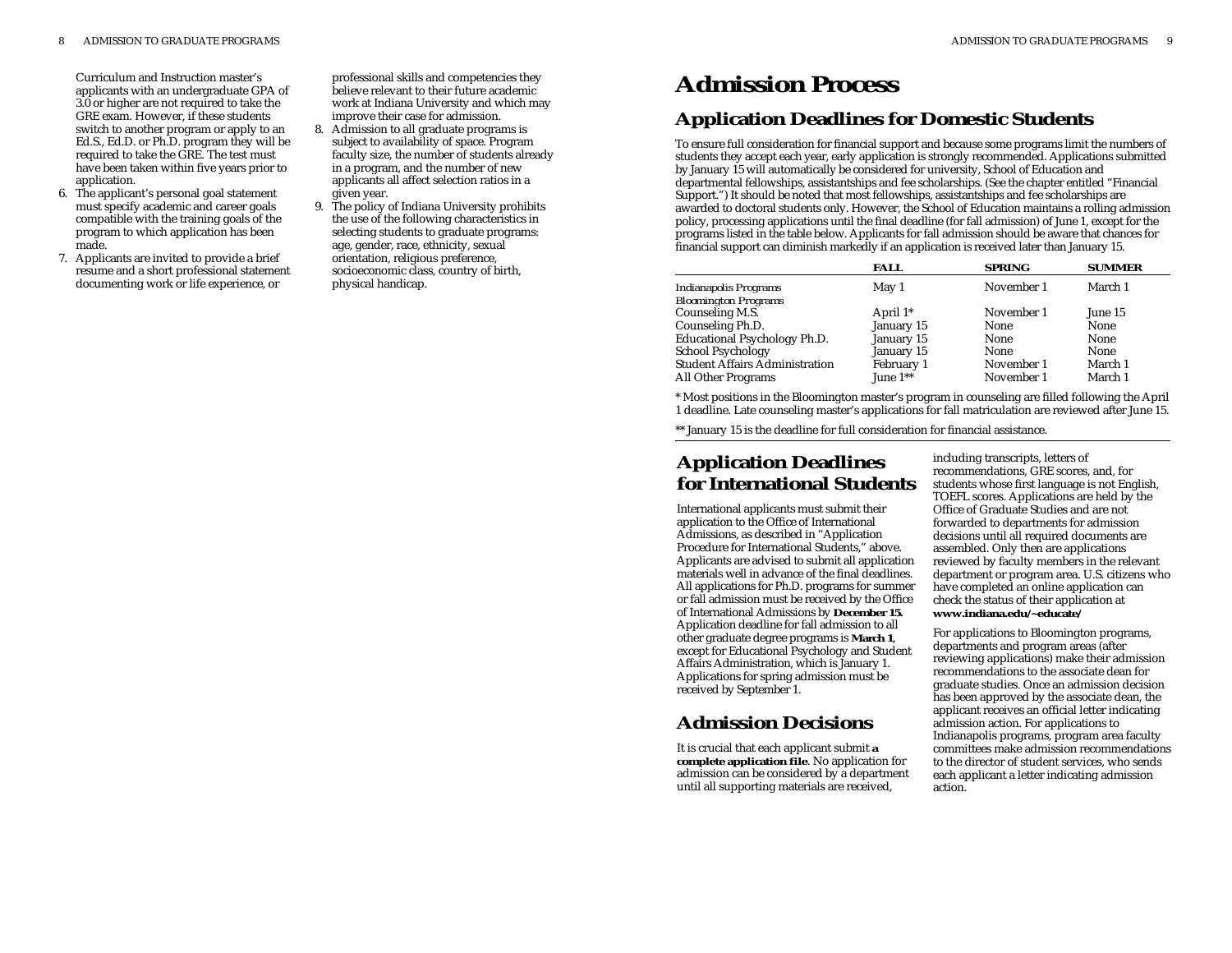# **Admission Categories**

#### 1. **Unconditional admission.**

This is a full or nonprobationary admission status. This status indicates that the applicant has met all essential admission requirements. This admission status is valid for two years. If an admittee fails to matriculate within this time, the admission status is terminated.

#### 2. **Conditional admission.**

This is a probationary admission status. This status is awarded when all required application materials have been received and the applicant meets most, but not all, admission criteria. A set of conditions is specified (e.g., student must earn a minimum grade point average over a specific set of courses). Conditional admission status is valid for the period indicated in the condition, but no longer than one year. If the condition is met, unconditional admission is granted. If the condition is not met, admission status is terminated. Students may not graduate from a degree program unless they have achieved unconditional admission status.

#### 3. **Denied admission.**

Applicants who are denied admission to a degree or licensure program may reapply, or they may apply for admission to another graduate program. Applicants denied admission to a program may not take course work in that program area without the written permission of the department chair.

#### 4. **Interim admission.**

This is a temporary admission status used to allow persons who seek admission to graduate degree or licensure programs, but whose applications are not complete, to enroll for one semester while their application is being completed. An application for a graduate degree or licensure program must have been received by the Office of Graduate Studies (Bloomington) or the Office of Student Services (Indianapolis) in order for an applicant to be eligible for interim admission status. Interim status may be granted only if evaluation of available application credentials indicates that the applicant is probably admissible. The department chair or the head of the program to which a person applied must recommend interim admission. This request must be approved by the associate dean for graduate studies (Bloomington) or the director of Student Services (Indianapolis). Interim admission is restricted to one semester or two summer sessions. International students are not eligible for interim admission.

### **Special Student Status**

Special student status is awarded to persons wishing to take a limited number of credit hours for personal or professional development. This includes those wishing to take courses for personal enjoyment, those seeking to renew a teaching license, those wishing to add an endorsement to a teaching license, and visiting graduate students from other universities. Students who seek admission to a graduate degree program or a graduate licensure program are not eligible for special student status. Course enrollment in this status is limited to 15 credit hours or one year, whichever comes first. This status is renewable through reapplication.

Credit hours earned during special student status may or may not be counted in graduate programs. The department chair or program head and the associate dean of graduate studies must approve the inclusion of courses taken during special student status in degree and licensure programs. Such approval may be granted only after the student has been admitted to a graduate program. The maximum number of credit hours earned during special student status that may be used in a degree program is 15. Applications for special student status may be made to the Office of Teacher Education, Education 1000, Bloomington (812) 856-8500 or Education/Social Work 3131, Indianapolis (317) 274-6868.

#### **Distance Education**

The School of Education Distance Education program offers beginning and experienced educators fully accredited coursework delivered via the Internet and two-way interactive video. Topics range widely across the elementary and secondary curricula, offering graduate-level credit that will help meet certification and recertification requirements in school districts across the country and around the world, as well as potentially become part of a master's or a doctoral program. (See, for example, the master's program in Instructional Systems Technology and in Language Education, and the Ed.D. in Educational Leadership.) Students participating in distance education courses do not need to be Indiana University students.

Two-way interactive video courses are offered to Indiana residents only. These courses link students at various sites in Indiana, who are able to see and talk to each other and to the instructor. Students must be present at a specially equipped classroom and at a specific time for these courses.

Online or Web-based courses are conducted entirely via email and the Internet. Students

with email and Internet access may read and reply to course material on their own schedules, as long as work is completed by designated times.

All distance education courses follow the semester timeline, beginning and ending at the same time as traditional classes. Fees for interactive video courses are the same as for traditional courses. Fees for online courses currently are the in-state tuition plus \$25 per credit hour (subject to change). Students may register for both types of courses online at *www.indiana.edu/~disted/*.

For frequently asked questions, see *www.indiana.edu/~disted/faq.html.* For specific questions send an email to *deregstr@indiana.edu.*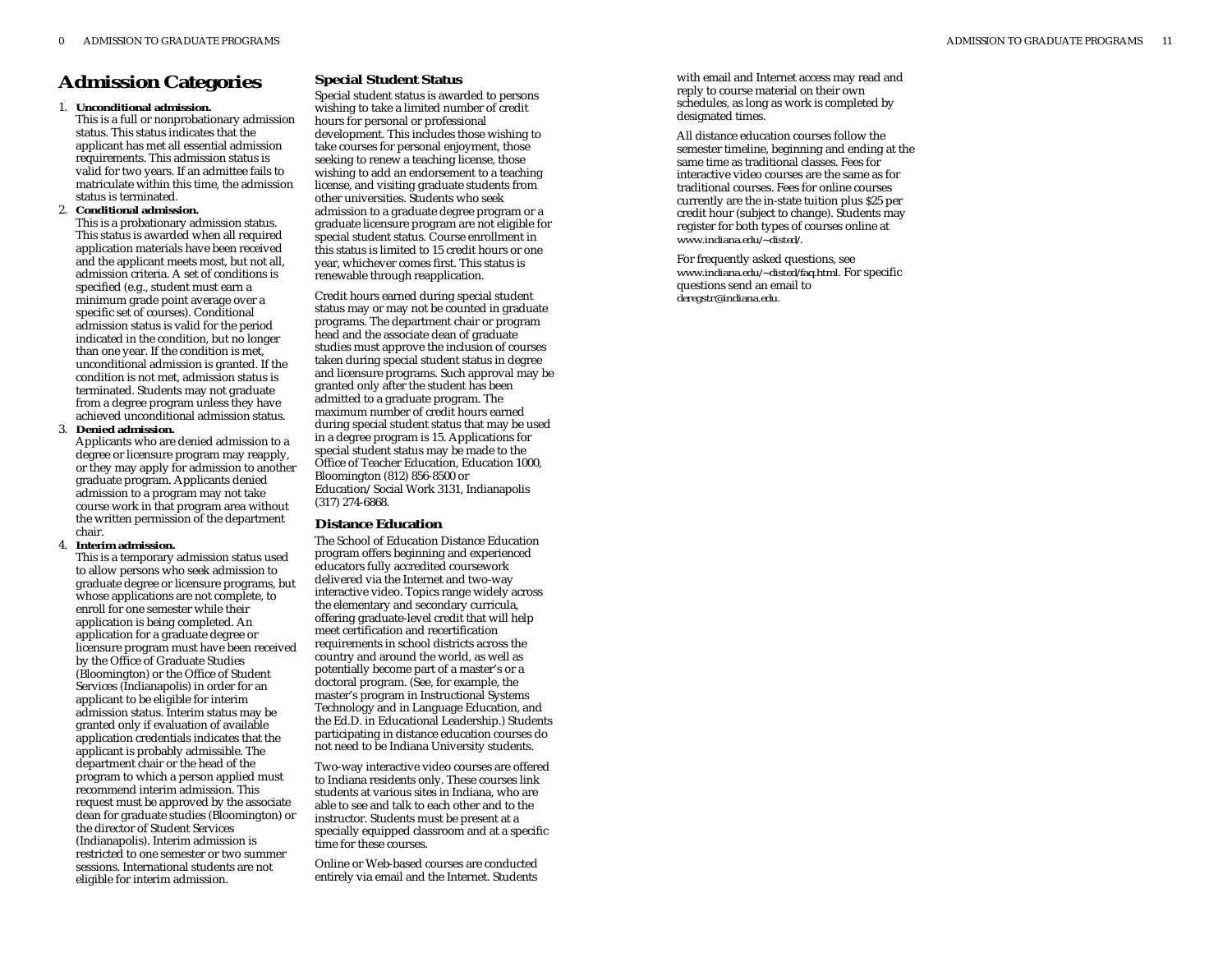# **Registration Procedure Enrollment in Classes**

Students admitted to the Bloomington campus before July for fall matriculation will be sent a current *Schedule of Classes* by the university registrar. Students admitted after July and students admitted for matriculation in the spring or summer semesters will receive a *Schedule of Classes* during registration. Students admitted to IUPUI may pick up a *Schedule of Classes* from the Office of Student Services before or during registration. In addition, the *Schedule of Classes* may be purchased at Bloomington bookstores that sell college textbooks, including the IU Memorial Union bookstore, and at the IUPUI bookstore. The *Schedule of Classes* lists all courses to be taught in the subsequent term, with meeting times, meeting locations, and instructors. It also contains procedural information for registering and an official university calendar.

The very first step in the registration procedure for education students is to obtain a registration ticket from the Office of Graduate Studies, Education 4070 (Bloomington)or the Office of Student Services, Education/Social Work 3131( Indianapolis). **All students wishing to enroll in graduate courses must have an admission status, either (a) unconditional, conditional, or interim admission to a graduate degree or licensure program, or (b) special student status.**

# **Auditing Courses**

Students may register for courses on an audit basis. Audited courses are listed on the student's transcript but carry no credit, and no grade is recorded. Students are not allowed to audit classes without registering as an auditor. The registration fee for auditing classes at Bloomington is currently \$25 per credit hour. The registration fee for auditing classes at Indianapolis is the same as the fee for taking the class for credit.

# **Temporary Intercampus Transfer**

Students admitted to a program on one campus of Indiana University may take courses on other IU campuses. To take courses on another campus for one semester or summer session, a student must obtain a

temporary intercampus transfer form, available at the Office of Graduate Studies on the campus at which the student was admitted.

# **Changing Campuses**

Students admitted to a master's degree or licensure program who wish to be admitted to the counterpart program on another campus must request by letter that the Office of Teacher Education at the campus of origin send all transcripts, test scores, the goal statement, and letters of recommendation to the destination campus. They must also send a letter to the graduate admission office at the destination campus requesting admission to the program of choice. In addition, they must submit a new application form, since these forms are unique to each campus. This application will be processed as a new application for admission.

# **Information about Housing**

At the Bloomington campus most graduate students reside in university residence halls and apartments or in private houses and apartments in and around Bloomington. Information about university housing can be obtained from Halls of Residence, Indiana University, 801 N. Jordan Avenue, Bloomington, IN 47405-2107 (812-855-5601). At IUPUI there are few residence halls; most students commute from their homes within driving distance from the campus. For information about student housing at IUPUI, both on and off campus, contact the Department of Campus Housing, Ball Residence, 1226 W. Michigan Street, Indianapolis, IN 46202 (317-274-7200). Information about private house and apartment rental at both campuses may also be found in telephone books, in the local newspapers, and from real estate management corporations.

# **Financial Support**

Several forms of financial assistance are available to graduate students at Indiana University. These include teaching, research and graduate assistantships, fellowships, fee scholarships, hourly wages, and loans. Financial support is not guaranteed with admission to a graduate program, but the School of Education has an excellent record of supporting graduate students. Generally, preference is given to doctoral students over master's students in the awarding of assistantships, fee scholarships, and fellowships. Nearly all domestic doctoral students who request it receive financial support in one or more of the categories listed above. Some international students receive financial support as well.

A student must be admitted to a graduate program in order to be eligible for fellowships or graduate assistantships. Students with fellowships and graduate appointments must make adequate progress toward their degree each semester, or financial support may be discontinued. Some fellowships, assistantship appointments, and loans require that students enroll in 8 or more credit hours per semester and receive no incomplete grades (except for an R grade in dissertation or internship courses).

Stipends earned by graduate assistants are taxable. Monies received in the form of fellowships and fee scholarships may be taxable. Students must check with the Internal Revenue Service.

# **Assistantships**

# **Graduate and Research Assistantships**

A large majority of full-time doctoral students in the School of Education hold a graduate assistantship during some or all of their tenure in the graduate program. Most graduate assistants are appointed to work between 15 and 20 hours per week (.375 to .50 of full time equivalent). Stipends typically range from \$8,500 to \$11,000 for two semesters, plus a full or partial fee scholarship.

Each of the departments in the School of Education at Bloomington receives a budget allocation for the appointment of graduate assistants to help faculty in research and teaching responsibilities, and to assist with student advising and program administration. In addition, administrative offices in the school and throughout the university typically hire one or more graduate assistants.

Graduate research assistants are hired to work on externally funded research, development, and training projects. Faculty members apply for grants or contracts to carry out these projects. Such grants and contracts range from hundreds to hundreds of thousands of dollars each. They are supported primarily by the federal and state governments and by foundations. Some faculty members also have contracts with public school systems and with other public and private agencies, including business corporations.

Department chairs and program heads play a large role in appointing graduate assistants and in keeping abreast of assistantship opportunities in administrative offices and in externally funded grant and contract projects. New students are advised to make personal contact with their department chair or program head concerning financial support. (See the chapter entitled "School of Education" for a listing of department or area chairs and program advisors.)

Continuing students often remain in an assistantship position from the previous year. They are also able to make direct contact with the directors of externally funded projects. Continuing students who wish help in locating assistantship opportunities should consult their department chair, program head, or advisor.

At IUPUI, graduate assistantships are available for teaching and to work with faculty on research, development, and service projects. For information about these positions, students should contact the chair of the area in which they will be studying. These assistantships are assigned to faculty members who have submitted a proposal for specific assistance with a project. Individual faculty members typically select the students to fill these positions.

Another category of graduate assistantships is in the supervision of student teachers. Graduate students, usually with teaching experience, are appointed to observe and supervise undergraduate students who are student teaching in public schools throughout the state. Contact the Director of Student Teaching, Education 1000, Bloomington, IN 47405-1006 (812-856-8503).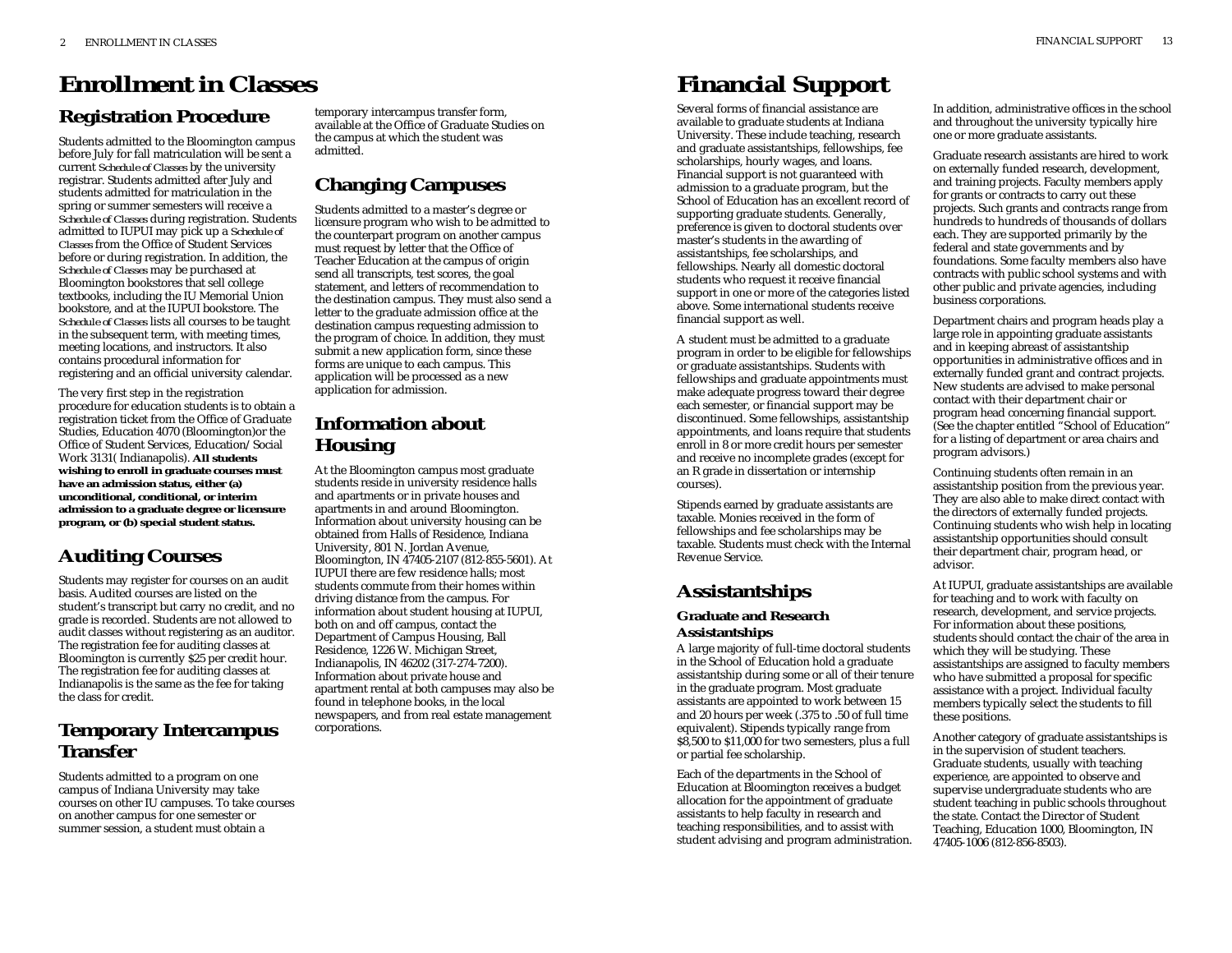All available assistantships must be advertised within the university. A clearinghouse for the listing of available assistantships in the School of Education has been established for this purpose in the Office of Human Resources, Education 4150, Bloomington, IN 47405-1006 (812-856- 8055). Information is also available on the Web at **education.indiana.edu/employ.html.** 

### **Teaching Assistantships**

A large number of advanced graduate students are hired to teach undergraduate courses in the School of Education and throughout the university. At Indiana University teaching assistants are called Associate Instructors (AIs). AIs teach one or two courses per semester. A high level of academic performance and a personal interview typically are required. Teaching experience is required for some teaching assistantship positions. Teaching assistants receive training and are supervised by faculty members. They must collect student evaluations, which are then submitted to their department. Teaching assistants receive a stipend similar to that of graduate assistants and usually a full or partial fee scholarship.

The largest block of associate instructorships in the School of Education is administered by the Office of Teacher Education. Some undergraduate courses in elementary and secondary school teaching methods, reading teaching methods, philosophy of education, educational psychology, and other subjects are taught by doctoral students. AIs for these courses are selected by the department chair or program head in the department that offers each course.

Another large group of teaching assistants is hired by the Student Academic Center. Courses to improve proficiency in reading, writing, and study skills are offered for undergraduate students throughout the university. Contact the Director, Student Academic Center, 316 N. Jordan Avenue, Bloomington, IN 47405-7705 (812-855-7313).

### **Residence Hall Assistantships**

Graduate students hired as counselors in the university residence halls receive room, board, a stipend, and remission of certain fees. They must live in a university residence hall and are responsible for the counseling and supervision of approximately 50 undergraduate students living on a floor of a residence hall. Academic record, experience working with children or adolescents, and personal and social skills are prerequisites for these appointments. Contact the Director of Counseling and Activities,

Department of Residence Life, 801 N. Jordan Avenue, Bloomington, IN 47405-2107 (812-855- 1764).

# **Fellowships and Scholarships**

Fellowships and scholarships are granted to graduate students with superior academic records. Students granted fellowships and scholarships generally are required to be registered for a minimum of 8 credit hours per semester.

### **Fee Scholarships**

Full or partial fee scholarships are generally awarded together with graduate research and teaching assistantships. Fee scholarships may pay both in- and out-of-state tuition. (A small portion of fees is not remittable, even with a "full" fee scholarship.) These scholarships are administered by department chairs, directors of external grants, and heads of administrative offices who hire graduate, research, and teaching assistants.

# **Chancellor's Fellowships**

The Chancellor's Fellowship Program is a campus-wide effort to attract excellent students to the Bloomington campus. It is financed by the University Graduate School. Chancellor's Fellowships are for entering graduate students with an undergraduate GPA of 3.5 on a 4.0 scale intending to pursue a doctoral degree. The award consists of a fouryear financial aid package with an annual stipend of currently \$15,000, a tuition scholarship of 20 credit hours or more for each scholarship year, and health insurance. The first year involves a fellowship, while subsequent years consist of a graduate, research, or teaching assistantship. Each year, the School of Education has a specified number of Chancellor's Fellowships it may award. No special application is required. Departments nominate applicants and a School of Education committee selects awards.

# **Chancellor's Minority Fellowships**

A Chancellor's Minority Fellowship is a fourto five-year package that includes a first year of fellowship support from the University Graduate School and two to five years of a departmental graduate assistantship. For students in the School of Education, the award is for \$15,000 and a tuition scholarship for 24 credit hours for each of the three years. There is no special application for this award. Nominations for these awards are submitted

by departments to the Office of Graduate Studies on approximately February 1 of each year.

# **University Graduate Fellowships**

The most common fellowship awarded to graduate students at Indiana University is the University Graduate Fellowship. In the School of Education these are typically awarded to full-time doctoral students in the first year of graduate work. These awards typically range from \$3,500 to \$4,500 per year and are awarded by departments to incoming doctoral students with especially high GRE scores and a high level of undergraduate and graduate scholarship. Typically, fellowship students are also appointed as graduate assistants and receive a fee scholarship. Departments nominate applicants.

### **Privately Funded Scholarships**

Gifts from alumni, faculty, staff, and friends of the School of Education have provided financial assistance for students throughout the history of the school. For information on fellowships currently available, contact the School of Education, Office of Graduate Studies, or check our Web site.

### **Fellowships for Underrepresented Groups**

In addition to the Chancellor's Minority Fellowship noted earlier, Indiana University offers several fellowships and support programs for students from under-represented groups. These include the Dean's Minority Fellowship, Women in Science Fellowship, Ronald E. McNair Graduate Fellowship, Graduate Minority Fellowship, and the Educational Opportunity Fellowship for first generation college students. For information, interested students should contact the School of Education, Office of Graduate Studies, or check our Web site.

# **Other Student Support Opportunities**

### **International Student Awards**

Information about international student awards may be obtained from the Office of International Services, Franklin Hall 306, Bloomington, IN 47405-2801 (812-855-9086), or the Office of International Affairs, 620 Union Drive, Union Building 207, Indianapolis, IN 46202-5167 (317-274-7294).

### **Student Loans**

Long-term loans are available under the Perkins National Direct Student Loan and the Stafford Guaranteed Student Loan programs. For information about these and other loan programs, contact the Office of Student Financial Assistance, Franklin Hall 208, Bloomington, IN 47405-2801 (812-855-0321; automated service 812-855-RSVP), or the Office of Student Financial Aid, Cavanaugh Hall 103, Indianapolis, IN 46202-5145 (317-274-4162).

### **Doctoral Student Grant-In-Aid of Dissertation Research**

A program of doctoral student grant-in-aid of research is designed to assist doctoral students in funding unusual expenses arising from the research required for the dissertation. Examples of such expenses include travel to specialized libraries or research sites, payment of subjects or computer programmers, and the purchase of specialized materials or equipment that cannot be provided by the major department. The maximum amount of aid is \$1,000. Awards are made two times per year; the deadlines for the receipt of applications are March 1 and October 1. Application forms are available from the University Graduate School, Kirkwood 111, Bloomington, IN 47405-3901, and from the Office of Graduate Studies, Education 4070, Bloomington, IN 47405-1006.

### **Research Incentive Dissertation Year Fellowship**

The University Graduate School offers a fellowship for up to \$10,000 for support of doctoral dissertation research. To be eligible for this award, students must demonstrate that they have applied for funding from at least two external sources. The goal of this program is to encourage students to write grant proposals for external funding. The fellowship is for students whose quest for such funding has been unsuccessful. Partial fellowship support may be granted if partial external funding is gained. Application forms are available from the University Graduate School.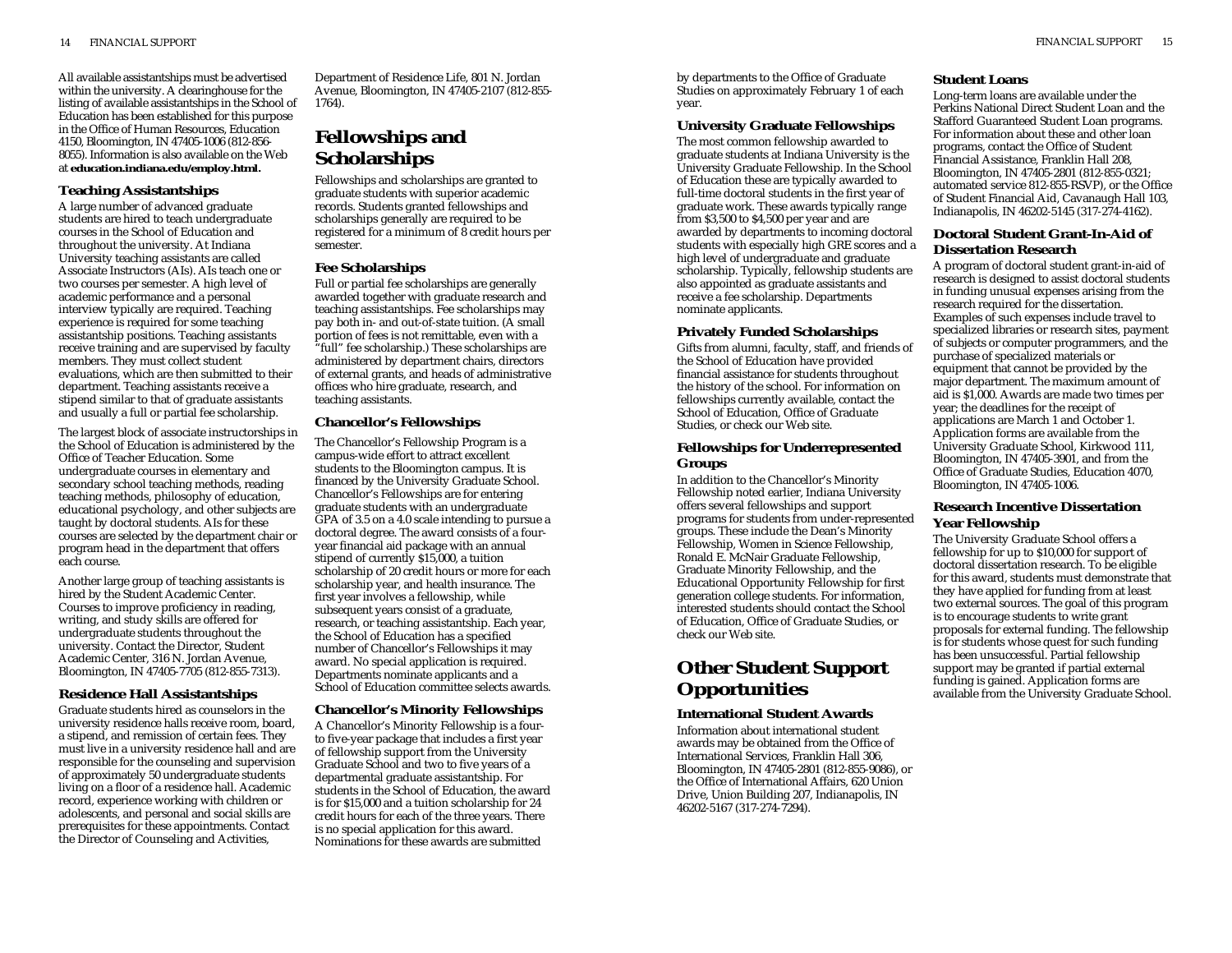# **Policies Governing Graduate Programs**

# **Retention in Graduate Programs**

Students admitted to graduate degree programs and graduate licensure programs are expected to maintain a high level of scholarship and to make regular and sufficient progress toward program completion.

# **Maintaining Active Student Status**

**Students who have matriculated in a graduate degree or licensure program but fail to enroll in program course work for a period of two years are automatically terminated from the program.** Students whose admission status is terminated because of a two-year lapse in enrollment may apply for readmission. They must meet current criteria for admission, and, if readmitted, are subject to current program requirements. Doctoral students, during the dissertation portion of their program (after passing the oral qualifying examination), must enroll in at least 1 credit hour each semester (but not summer) in order to maintain active student status. Students who fail to register each semester must backenroll for all semesters missed in order to graduate. There is a charge of \$250 per semester (plus tuition) for back-enrollment.

# **Minimum Grade Point Average**

Indiana University course grading is on the following four-point scale:

|      | $A =$     | 4.0 |    | $C =$             | 2.0 |
|------|-----------|-----|----|-------------------|-----|
| $A-$ | $=$ 3.7   |     |    | $C_{-}$ =         | 1.7 |
|      | $B+ =$    | 3.3 |    | $D_{+} = 1.3$     |     |
|      | $B =$     | 3.0 |    | $D =$             | 1.0 |
|      | $B - =$   | 2.7 | D- | $\equiv$ $\equiv$ | 0.7 |
|      | $C_{+}$ = | 2.3 |    | $F =$             | 0.0 |

Students in master's degree and licensure programs are expected to maintain a GPA of 3.30 or higher in graduate course work. Specialist and doctoral degree students are expected to maintain a GPA of 3.50 or higher. Master's and licensure students whose graduate GPA falls below 3.00 are subject to probation and dismissal. Specialist and doctoral students whose GPA falls below 3.30 are subject to probation and dismissal.

Graduate licensure students taking undergraduate courses must maintain a GPA of 2.75 in such course work. Students may not graduate with GPAs in their program course work below the minimum specified levels. Students dismissed for academic reasons may not be recommended for teaching or other education licenses. Students so dismissed may apply for readmission. They will be readmitted only if there is substantial reason to expect that their academic performance will improve.

# **Accumulation of Incomplete Courses**

Graduate students with an inordinate number of incomplete courses will not be allowed to register in additional courses. As a general rule, **graduate students with nine or more credit hours of I or R grades (excluding dissertation credits) will be disallowed further enrollment.**

# **Grading**

# **Policy for Assigning Grades**

The following grading policy has been adopted for graduate courses in the School of Education:

- A <sup>=</sup> Outstanding achievement. Unusually complete command of the course content; exceptionally high level of scholarship.
- A– <sup>=</sup> Excellent achievement. Very thorough command of course content; very high level of scholarship.
- $B<sub>+</sub>$  = Very good achievement. Thorough command of course material.
- B <sup>=</sup> Good achievement. Solid, acceptable performance.
- B– <sup>=</sup> Fair achievement. Acceptable performance.
- $C_+$  = Not wholly satisfactory achievement. Marginal performance on some aspects of the course requirements.
- C <sup>=</sup> Marginal achievement. Minimally acceptable performance on course assignments.
- C– = Unsatisfactory achievement. Inadequate knowledge of course content. **(Courses with a grade of C– or lower may not be counted in graduate programs.)**

# **Pass/Fail Grading (P/F)**

Pass/Fail grading allows students who earn any grade from an A to a D in a course to have a grade of P recorded on their transcript. A grade of F is included in the GPA, but the P grade is not averaged in the GPA. **Courses taken under the Pass/Fail grading option may not be included in graduate degree programs.**

# **Satisfactory/Fail Grading (S/F)**

Courses graded Satisfactory/Fail (S/F) are not the same as courses graded Pass/Fail (P/F). S/F grading is applied to all students in a class. Only a few graduate courses, including some workshop courses and thesis courses, are eligible for  $S/F$  grading. A grade of F is included in the GPA, but a grade of S does not affect GPA.

# **Incomplete Course Work (I)**

A grade of Incomplete may be assigned when, at the end of the term, a student has not completed all course work. This grade may be given only when the completed work is of passing quality.

Unfinished course work must be completed within one calendar year from the date the grade of I is assigned. The course must ordinarily be completed with the original course instructor. The instructor then files a Removal of Incomplete form and assigns a letter grade. Incomplete grades that are not removed within one year are changed to a grade of F. This change occurs automatically unless the associate dean for graduate studies receives and approves a petition for extension from the course instructor.

# **Deferred Grade (R)**

An R, indicating that the grade has been deferred, may be assigned in thesis and dissertation courses, internship courses, and a few other selected courses where work is expected to take longer than one year to complete. Unlike a grade of I, a grade of R does not automatically change to an F.

# **Withdrawal from Courses (W and WF)**

Withdrawal from enrollment in a course during the drop/add period (in the first week of each term) is not recorded on a student's transcript. Withdrawal after this time is recorded as a W on the student's transcript. During the first quarter of each term, students may withdraw without instructor consent. After this date instructor approval is required. If a student is failing at the time of withdrawal, or simply discontinues attending the class, a grade of WF (withdrawal with failure) is assigned. This is treated as an F in grade point averaging. Near the end of the term withdrawal is not allowed at all, except in cases where a student is withdrawing from all classes. See the *Schedule of Classes* for pertinent dates.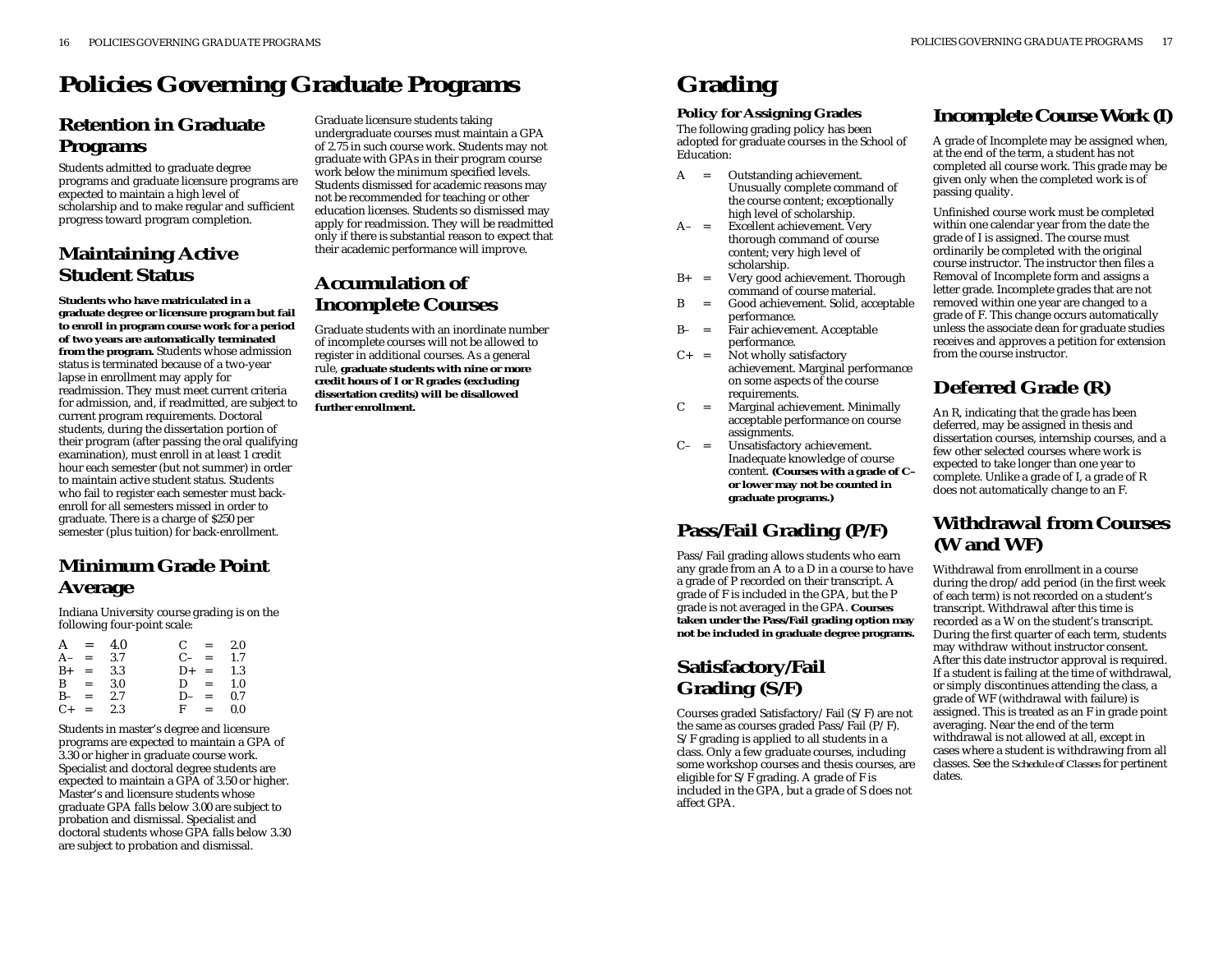# **Courses Counted in Graduate Programs**

Courses at the 500 level and above are designated as graduate courses at Indiana University. Beginning master's courses are at the 500 level; advanced master's and beginning doctoral courses are at the 600 level; and advanced doctoral courses are at the 700 level. Some 300- and 400-level courses in the College of Arts and Sciences are also approved for graduate credit. These are listed in the University Graduate School Bulletin.

Not all courses listed in this bulletin are offered every year. Inquiries concerning the availability or suitability of a particular course should be directed to the appropriate departmental chairperson.

# **Transfer Courses**

Some graduate course work completed at other universities may be transferred into degree and licensure programs at Indiana University. All course work transferred must be from an accredited college or university. **No transfer credit will be given for a course with a grade lower than B. Courses graded P (Pass) may not ordinarily be transferred into education graduate programs. Courses graded S (Satisfactory) may be transferred only if a letter is received from the course instructor stating that the student's performance in the course was at or above a grade of B.**

All transferred courses must be relevant to the student's program of studies. They must be approved by a program advisor and by the associate dean for graduate studies. An official transcript is required for course work to be transferred. A course description or syllabus may be required in order to judge the appropriateness of course work to be transferred.

**Master's degree students must complete a minimum of 27 credit hours of course work at Indiana University.** Beyond this, graduate course work may be transferred from other universities. Of the 27 credit hours required at Indiana University, a minimum of 15 credit hours must be earned through the campus awarding the degree.

**Specialist degree students must complete 35 credit hours of course work at the Bloomington or Indianapolis campuses of Indiana University.** Beyond this, course work may be transferred from other universities or from other IU campuses.

**Doctoral students (Ph.D. and Ed.D.) in the 90 credit hour program must complete 60 credit hours of course work at the Bloomington or Indianapolis campuses of Indiana University** (this includes dissertation credits). Ph.D. and Ed.D. students may transfer no more than 30 credit hours into an IU doctoral program. The form required for students to transfer courses is available in the Office of Graduate Studies. Ed.D. students in the 60 credit hour postmaster's doctoral program must complete 42 credit hours (including dissertation credits) at the Bloomington or Indianapolis campus.

**Licensure students** are generally required to complete at least half of their course work at the Bloomington or Indianapolis campuses of Indiana University.

# **Course Revalidation**

Course work used in graduate degree programs must have been taken recently, or it must be revalidated. Revalidation is a process whereby a student demonstrates current knowledge of course material that was not taken recently. For all graduate degree programs, course work over seven years old must be revalidated. For master's programs, the seven years is counted back from the completion of program course work. For specialist programs the seven years is counted back from the date of approval of the student's program of studies. For doctoral students, the seven years is counted back from the date of passing the oral qualifying examination.

Several methods of revalidating old courses are available:

- 1. Passing an examination specifically covering the material taught in the course (such as a course final examination).
- 2. Passing a more advanced course in the same subject area, taken more recently (within the seven years).
- 3. Passing a comprehensive examination (e.g., a doctoral qualifying examination) in which the student demonstrates substantial knowledge of the content of the course. (Ph.D. students may revalidate only two courses by this method.)
- 4. Teaching a comparable course.
- 5. Publishing scholarly research that demonstrates substantial knowledge of the course content and understanding of fundamental principles taught in the course.
- 6. Presenting evidence of extensive professional experience that requires the application of material taught in the course. (This method may not be used in Ph.D. programs.)

Forms for course revalidation are available in the Office of Graduate Studies at Bloomington and in the Office of Student Services at IUPUI. Old courses must be revalidated individually. The revalidation evidence for each course must be assessed by an Indiana University faculty member who teaches the course being revalidated. **The revalidating faculty member must be personally convinced, based upon present evidence, that the student has current mastery of basic course concepts and principles.**

If the course instructor is not available, a faculty member in the same program specialization area may be substituted. Permission to use a part-time faculty member or a faculty member at another university for course revalidation must be secured from the associate dean of graduate studies at Bloomington or the director of student services at Indianapolis.

Departments have the right to limit the amount of old course work to be included in graduate programs.

# **Workshops**

**Up to 9 hours of credit gained through workshop courses (including conference and institute courses) may be used in master's and specialist degree programs.** Some workshop courses are identified by the word "workshop" in their title. Other workshop courses are taught under regular course numbers. The associate dean for graduate studies, following guidelines provided by the School of Education faculty, has the responsibility to determine which course offerings are to be counted as workshop courses Correspondence courses and activity courses may not be used in graduate programs. (Activity courses are courses for learning and practicing a nonprofessional skill, such as a sports activity or playing a musical instrument.)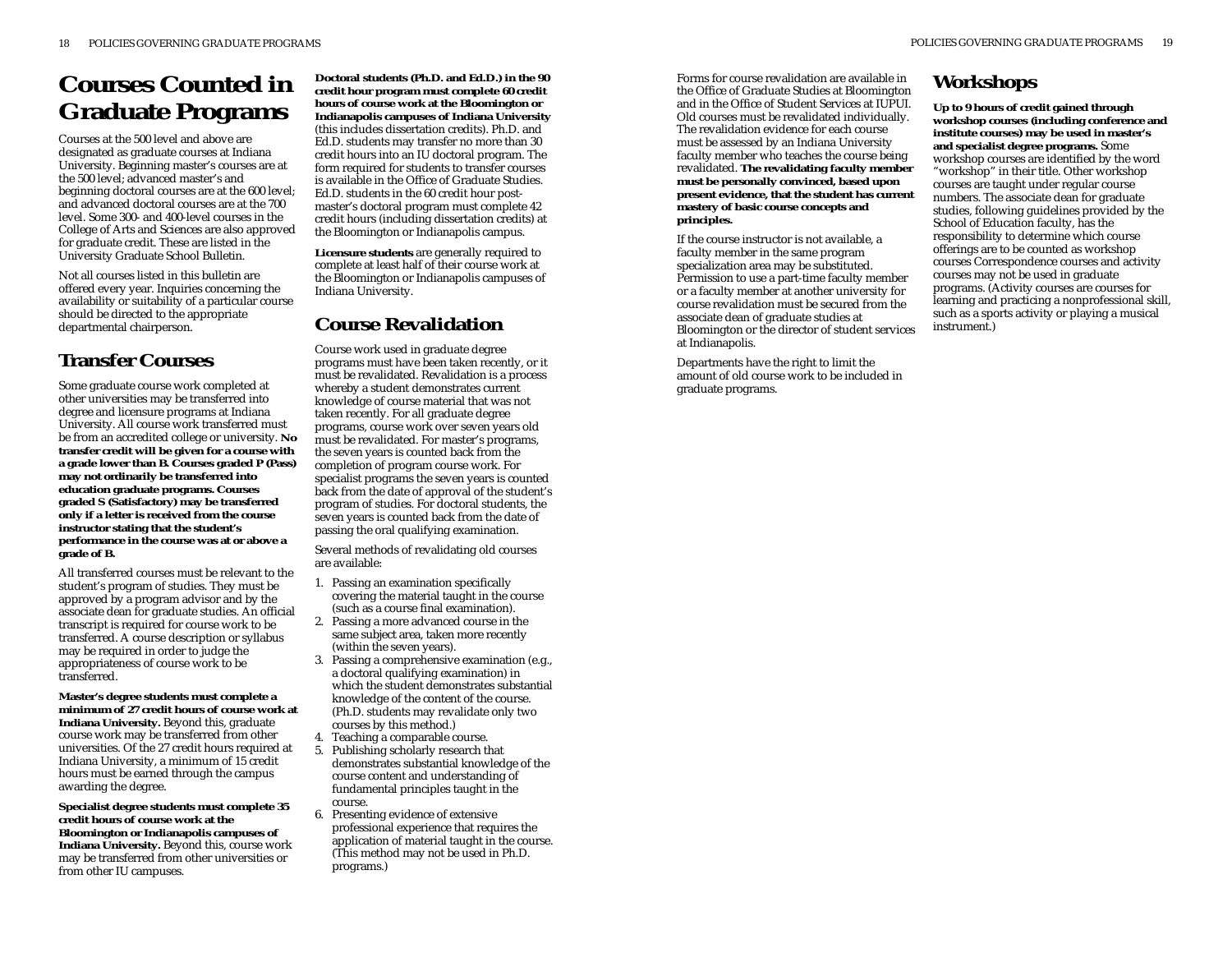# **Other Graduate Policies**

# **Residency**

The purpose of a residency requirement in graduate programs is for students to become closely involved in the academic life of their program and of the university; for them to become fully immersed in their graduate study for a substantial period of time; for them to develop a relationship of scholarly and professional collegiality with faculty and fellow students. To this end, it is desirable for students in graduate programs, especially those in doctoral programs, to be full-time, residential students for a significant period. During their residency period, students are expected not only to take courses, but to participate in other aspects of the intellectual life of their discipline and of the university community. Many doctoral students have research assistantships in which they work closely with faculty members and peers on research and development projects. Some have teaching assistantships. There are also numerous opportunities to attend presentations, colloquia, conferences and brown-bag lunches in which they are invited to participate in discussions about both theoretical and practical issues in their discipline. Participation in national and regional professional meetings, including the presentation of scholarly papers, is encouraged during this time.

For Ph.D. and Ed.D. students, two consecutive semesters in a single academic year (exclusive of summer session) must be spent in residence on the Bloomington or Indianapolis campus. This residency period must be subsequent to admission to the program. Nine credit hours of program course work must be completed in each of these semesters. Ed.D. students who are working full time may fulfill residency requirements with three consecutive 6 credit hour terms. (Summer Session I and Summer Session II are not counted as separate terms.) Dissertation credit hours (799 or G901) may not be used to fulfill residency requirements.

Ed.S. students must fulfill residency requirements by completing 9 credit hours in one semester or summer, subsequent to admission to the program. There is no fulltime residency requirement for master's students.

# **Semester Load**

Full-time graduate students typically enroll in 9 to 15 credit hours per semester. Specialist and doctoral students should normally carry no more than 12 credit hours per semester. The

maximum allowable course load for graduate students is 16 credit hours in any semester. At Bloomington, the maximum load in Summer Session I (six weeks) is 6 hours. The maximum load in Summer Session II (eight weeks) is 9 credit hours. At Indianapolis, each summer session is six weeks long, and the maximum allowable course load for each session is 7 credit hours. A maximum of 3 credit hours may be earned in each summer intensive session.

Graduate students holding appointments such as associate instructor, graduate assistant, and research assistant for 15 hours per week (.375 full time equivalency) or more must be registered for 6 credit hours during each semester (no registration is required during summer sessions). Fellowship holders must enroll in a minimum of 8 credit hours per semester. International students must enroll in at least 8 credit hours per semester in order to meet visa requirements. Students holding government guaranteed student loans must be enrolled in at least 8 credit hours per semester.

# **Undergraduate Students in Graduate Courses**

There are two conditions under which undergraduate students may enroll in graduate courses: (1) students in their junior or senior year may take graduate courses which will count toward their **undergraduate degree** if the graduate courses are relevant to their program of study and there is no similar undergraduate course available, (2) students in their last undergraduate semester may take graduate courses which may later be applied to a **graduate degree.** Graduate courses taken prior to the last semester may, ordinarily, not be applied to a graduate program, and no course may be applied to both an undergraduate and a graduate program. Students who meet either of these conditions must, in addition, have an undergraduate GPA of 3.00 or higher (exceptions are made in majors where grading is especially stringent), and must obtain written permission from the course instructor and the approval of the associate dean for graduate studies.

# **Concurrent Degrees**

Students may not be admitted to two degree programs concurrently, except in the case where a student admitted to an advanced degree program wishes to gain a lesser degree in the same program area during the course of

study for the more advanced degree. For instance, a student initially admitted to a doctoral program may wish to be granted a master's degree in the same program area. In such cases a letter addressed to the associate dean for graduate studies requesting admission to the lesser degree program will begin the process. Admission status in the more advanced degree program is maintained.

# **Using Graduate Course Work in Two Programs**

Course work applied toward a master's degree may also be applied to a specialist or doctoral degree (with the exception of the 60 credit hour post-master's Ed.D. program), and course work applied toward a specialist degree may also be applied to a doctoral degree, providing such course work is relevant to the requirements of the more advanced degree and that it is less than seven years old or is revalidated. Students seeking to earn a second master's degree may apply relevant course work above 30 credit hours from the first master's degree program to the second master's degree. In all cases, a program advisor must approve the use of such course work.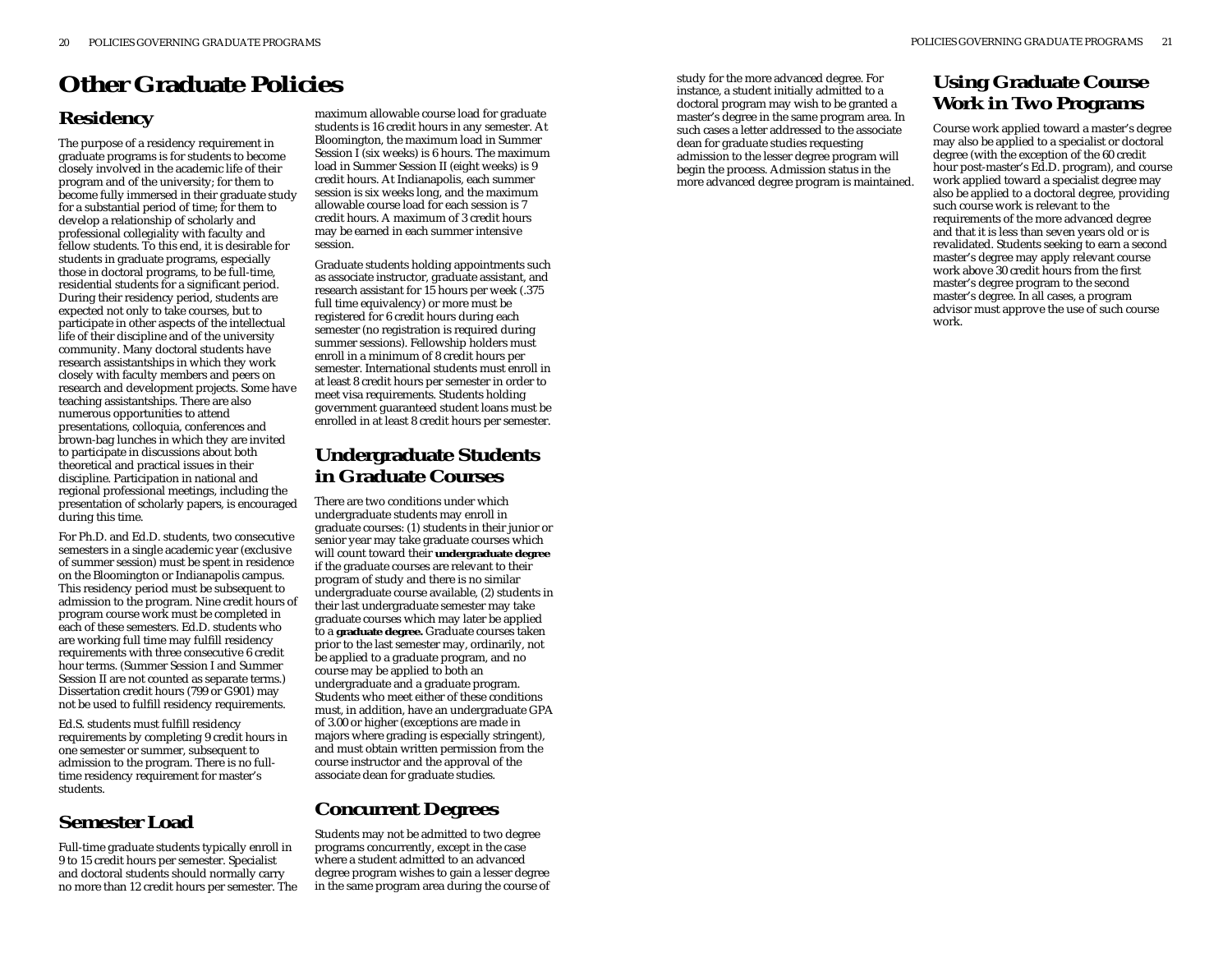# **Graduation Degree Conferral**

Degree conferral for M.S., Ed.S., and Ed.D. occurs four times a year: May, June, August, and December. An application for graduation must be submitted three months prior to the date of the degree conferral. Applications are available in the School of Education, Office of Graduate Studies, Room 4070. The Ph.D. degree is conferred by the University Graduate School. Applications are available in the University Graduate School Office, Kirkwood Hall Room 111 and the Office of Graduate Studies.

# **Commencement**

There are two Commencement ceremonies per year, December and May. All graduate students are encouraged to participate in the Commencement ceremonies. Procedures for participating in Commencement may be obtained from the Office of Graduate Studies, Room 4070.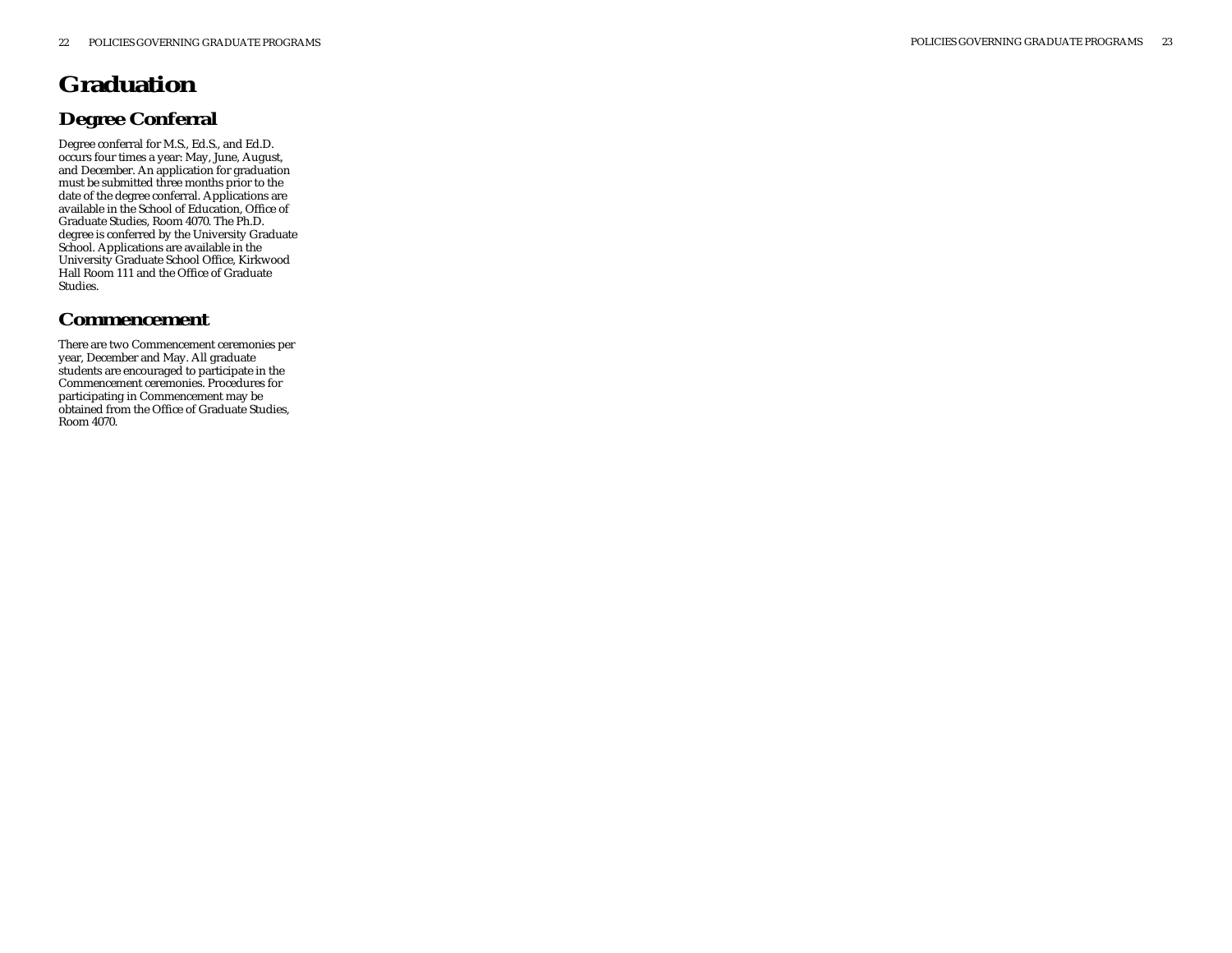# **Master of Science in Education Degree**

Master of Science (M.S.) degrees are offered in 14 specialization areas in the School of Education. Some master's programs are offered at both the Bloomington and Indianapolis campuses. Others are available at only one campus. Students must apply for admission to the campus at which the degree is conferred. Course work for most programs is offered at both campuses, and is treated interchangeably in graduate programs. Application procedures and admission criteria are described in the chapter entitled "Admission to Graduate Programs."

# Master's programs available at the **Bloomington campus:**

- Art Education
- •Counseling and Counselor Education (school and agency tracks)
- •Educational Psychology (psychology and inquiry tracks)
- •Elementary Education (elementary and early childhood tracks)
- •Higher Education and Student Affairs (HESA) (higher education and student affairs tracks)
- •History and Philosophy of Education (history and philosophy tracks)
- •Instructional Systems Technology
- •International and Comparative Education
- •Language Education (English, foreign language, and reading education tracks)
- •Educational Leadership (elementary and secondary tracks)
- •Secondary Education (general, mathematics, music, and science education tracks)
- •Social Studies Education
- •Special Education

# Master's programs available at the **Indianapolis campus:**

- •Adult Education
- •Counseling and Counselor Education (school and agency tracks)
- •Elementary Education (elementary and early childhood tracks)
- •Language Education (English and reading education tracks)
- •Educational Leadership (elementary and secondary tracks)
- •Secondary Education (general, mathematics, and science education tracks)
- •Special Education

In addition, a **music education** master's program is available through the School of Music, Bloomington (see School of Music Bulletin); a cooperative program in education and **library science** is available through the School of Library and Information Science (see School of Library and Information Science Bulletin); and a master's program in **art education** is available at Indianapolis through the Herron School of Art (see Herron School of Art Bulletin).

# **General Requirements for Master's Programs**

A master of science in education program requires a minimum of 36 credit hours. Some master's programs require more than 36 hours. Up to 6 credits may be undergraduate course hours at the 300 and 400 level. (Courses counted in a bachelor's degree may not be counted in a master's degree.) All programs require that some minimum number of credit hours be taken in the major area of specialization. (This minimum varies across programs, from 12 to 30 credit hours.) Some programs also have course requirements in the areas of research and foundations. There is no "general" master's program in education.

#### **A minimum of 12 credit hours must be taken outside of the major program area for all master's programs.** Specific course requirements for each program are listed in this chapter. Master's degree students must complete all program course work within seven years of matriculating in the program. Regulations governing all graduate programs in education are found in the chapter entitled "Policies Governing Graduate Programs."

# **Faculty Advisor**

An advisor from the major program area must be selected by the student or assigned by the department. Students should check with the department office at Bloomington or the Office of Student Services at Indianapolis for information about the assignment of faculty advisors. See the section entitled "The School of Education" for a listing of program advisors.

# **Program of Studies**

For each master's program there is a program outline form for use in planning the specific courses to be included in a student's program of studies. This form is available from the respective departmental offices at Bloomington, or from the Office of Student Services at Indianapolis. It must be completed, signed by the student's advisor, and submitted to the Office of Graduate Studies at least three months prior to the date of graduation from the program.

# **Master's Thesis**

A master's thesis is an option in many program areas. Some programs encourage their students to carry out master's thesis research. Carrying out master's thesis research and writing a master's thesis are particularly valuable experiences for students who seek a scholarly career. Students who choose to write a master's thesis should incorporate appropriate research course work in their program of studies.

Students who opt to do a master's thesis must enroll in 6 credit hours of 599 Master's Thesis as part of the minimum 36 credit hour requirement for the degree. A master's research committee must be appointed. This committee consists of two or three faculty members. The thesis director must be from the major area of specialization.

The thesis study must include the gathering of information or data to answer a question that has been posed that is pertinent to the area of specialization of the student's major. A thesis manuscript must be written and submitted to the research committee. Upon approval by the research committee, the department chair, and the associate dean for graduate studies, two bound copies of the thesis must be filed with the Office of Graduate Studies at Bloomington or the Office of Student Services at Indianapolis.

The thesis manuscript must explain all aspects of the study, including the question posed, the rationale for the study, a literature review, method and procedure for collecting information to answer the question, procedure for data reduction, synthesis and analysis, conclusions of the study, and educational implications. It must be typed or computer printed on 8 x 11 inch rag paper. A nationally approved professional manuscript style (usually one used by a professional organization in the student's field) must be followed. The printing and figures must be in black ink on white paper. Figures must be on 8 x11 inch paper.

The thesis must be defended in an public oral examination. The announcement of this examination must be submitted to the Office of Graduate Studies at Bloomington, or the Office of Student Services at Indianapolis, four weeks prior to the examination date for dissemination to school faculty. The committee members assess the quality of the manuscript and of the oral defense. They must approve the thesis in order for a passing grade to be awarded in 599.

Forms for the appointment of a thesis committee, for the acceptance of thesis proposal, and for the passing of the oral defense, as well as information about the format for the thesis manuscript, are available in *Guide to the Preparation of the Master's Thesis in Education*, available from the Office of Graduate Studies.

# **Practicum**

Some programs require practicum course work; in other programs practicums are optional. Practicum course work focuses on experiences and activities in the field.

# **Master of Arts in Teaching**

Another master's degree, offered through the University Graduate School, is the Master of Arts in Teaching (M.A.T.). Students in M.A.T. programs do not major in education. They major in a subject field (usually in arts and sciences). M.A.T. programs are useful for secondary teachers desiring to professionalize their teaching license or to earn an original teaching license in conjunction with a master's degree. Those seeking original licenses or adding an endorsement must meet these requirements (see chapter entitled "Licensure and Endorsement"). **Application to M.A.T. programs is not through the School of Education.** It is through the department in which the M.A.T. student is majoring. Two M.A.T. programs which are popular with secondary teachers are the **General Science Program** and the **Social Studies Program** (see University Graduate School Bulletin).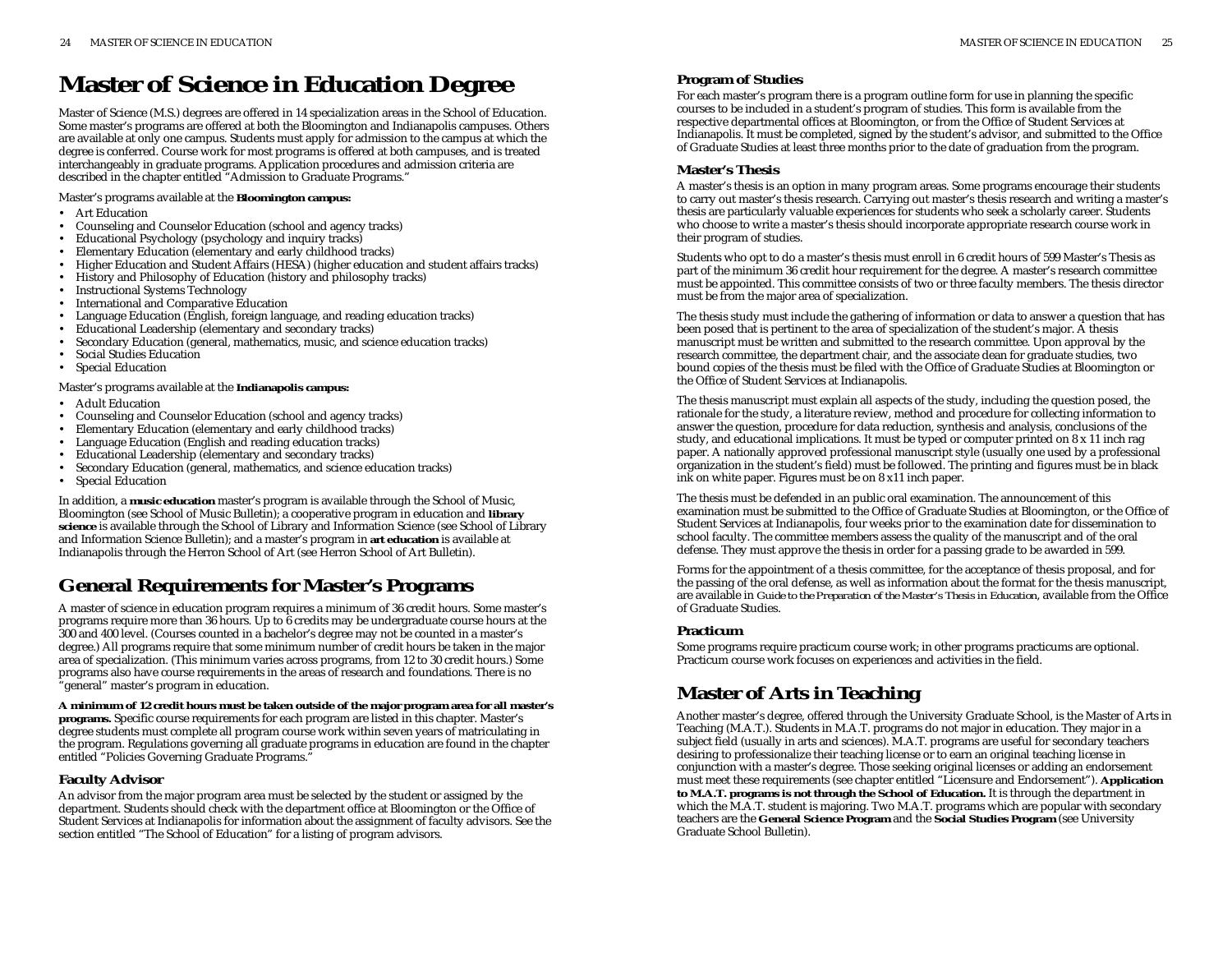# **Programs That Combine a Master's Degree with a Teaching License**

The **Elementary Certification Graduate Program** (ECGP) admits students whose bachelor's degree is not in education and who wish to be trained as elementary school teachers. For information about this program, see the section in this bulletin on master's programs in elementary education. Students may also work with an advisor to pursue separate certification and master's programs concurrently. This option is available for all master's programs.

# **Course Requirements for Each Master's Program**

The remainder of this chapter is dedicated to a detailed listing of the requirements for each of the education master's degree programs offered in the School the Education.

### **Adult Education**

Program Office: IUPUI, Union Building Room 503, (317) 274-3472 fax (317) 278-2280.

The master's program in adult education is designed to provide the knowledge and skills required of an adult educator/human resource development specialist. Prospective students must have an interview with an adult education faculty member before admission. The adult education program is offered cooperatively by the Indiana University School of Continuing Studies and is widely available throughout the state via distance learning media.

The program offers specialties in:

- Adult religious education
- Consulting
- •Distance learning
- •Human resource development
- •Instructional design for adult programs
- •Instruction/facilitation in individual and group learning
- •Labor education
- •Organizational development
- •Training and development
- Training management
- Workforce development

Each specialty leads to a certificate as part of the master's degree. A wide choice of careers is available to adult education majors. Among the organizations and institutions to professionally trained adult educators may apply in the above specialties are hospitals, businesses, industries, professional organizations, religious organizations, community human service groups, public schools, and many associations and councils. Adult education courses and certificates programs may be taken as electives to supplement work in other major interest areas.

Students must complete a minimum of **36 credit hours**, including the following:

### **I. Major (21 cr.)**

D500 Introduction to Adult Educational Theory (3 cr.) D505 The Adult as a Client of Education I (3 cr.) D506 The Adult as a Client of Education II (3 cr.) D512 Seminar in Forms and Forces of Adult Education (3 cr.)

*Choose 9 credit hours:* D521 Participation Training (2 cr.) D550 Practicum in Adult Education (1-3 cr.) D590 Independent Study in Adult Education (cr. arr.) X599 Master's Thesis in Education (6 cr.) D600 Seminar in the Teaching-Learning Relationship in Adult Education (3 cr.) D613 The Diagnostic Procedure in Adult Education (3 cr.) D625 Topical Seminar (1-3 cr.)

### **II. Research (6 cr.)**

#### **III. Electives (9 cr.)**

Students must select 9 credit hours of graduate-level courses from outside the Adult Education Program that will fit their program of study. These courses are chosen in consultation with an adult education faculty member.

### **Art Education**

Program Office: IUB, Education 3130, (812) 856-8102.

This program is available at Bloomington. (An art education master's program is also available at Indianapolis, through the Herron School of Art at IUPUI. Students seeking information about this program should contact the Herron School of Art, 1701 N. Pennsylvania Street, Indianapolis, IN 46202-1472.)

This program may be used to help experienced teachers improve their competencies, to help practicing artists become art teachers, and to prepare students to teach art at all levels of education. This program offers courses in curriculum theory and development, computer graphics and other technology, art education history and literature, art instruction for atypical populations, development and applications of testing in art education, museum education, and other aspects of art education.

In addition to meeting the standard School of Education admission requirements, students interested in pursuing a master's degree in art education must have a minimum undergraduate GPA of 3.0. Applicants who do not meet this requirement may be admitted if they show evidence of successful professional activity, such as curriculum development or scholarship, or a paper that demonstrates competence in abstract thinking in the English language.

Students must complete **36 credit hours**, including the following:

#### **I. Major (18 cr.)**

J500 Instruction in the Context of Curriculum (3 cr.) Z500 Advanced Art Education (3 cr.) 12 additional credit hours in art education.

#### **II. Foundations (3 cr.)**

*Choose one course:* H504 History of American Education (3 cr.) H530 Philosophy of Education (3 cr.) P510 Psychology in Teaching (3 cr.) P515 Child Development (3 cr.) P516 Adolescent Development (3 cr.) P525 Psychological Issues in Education (3 cr.) P540 Learning and Cognition in Education (3 cr.) P544 Applied Cognition and Learning Strategies (3 cr.)

**III. Thesis (Z599), Practicum (J538), or other courses selected with the approval of program advisor (6 cr.)**

### **IV. Electives (9 cr.)**

Nine credit hours must be taken from outside the Art Education Program. These courses must complement the student's program.

### **Counseling and Counselor Education**

Program Offices: IUB, Education 4008, (812) 856-8305. IUPUI, Education/Social Work 3115, (317) 274-6801.

This program is available at Bloomington and at Indianapolis. Students may choose either a **school track,** leading to a standard school counselor license, or a **community track.** The program provides entry-level training in accordance with the licensure requirements of the Indiana Department of Education.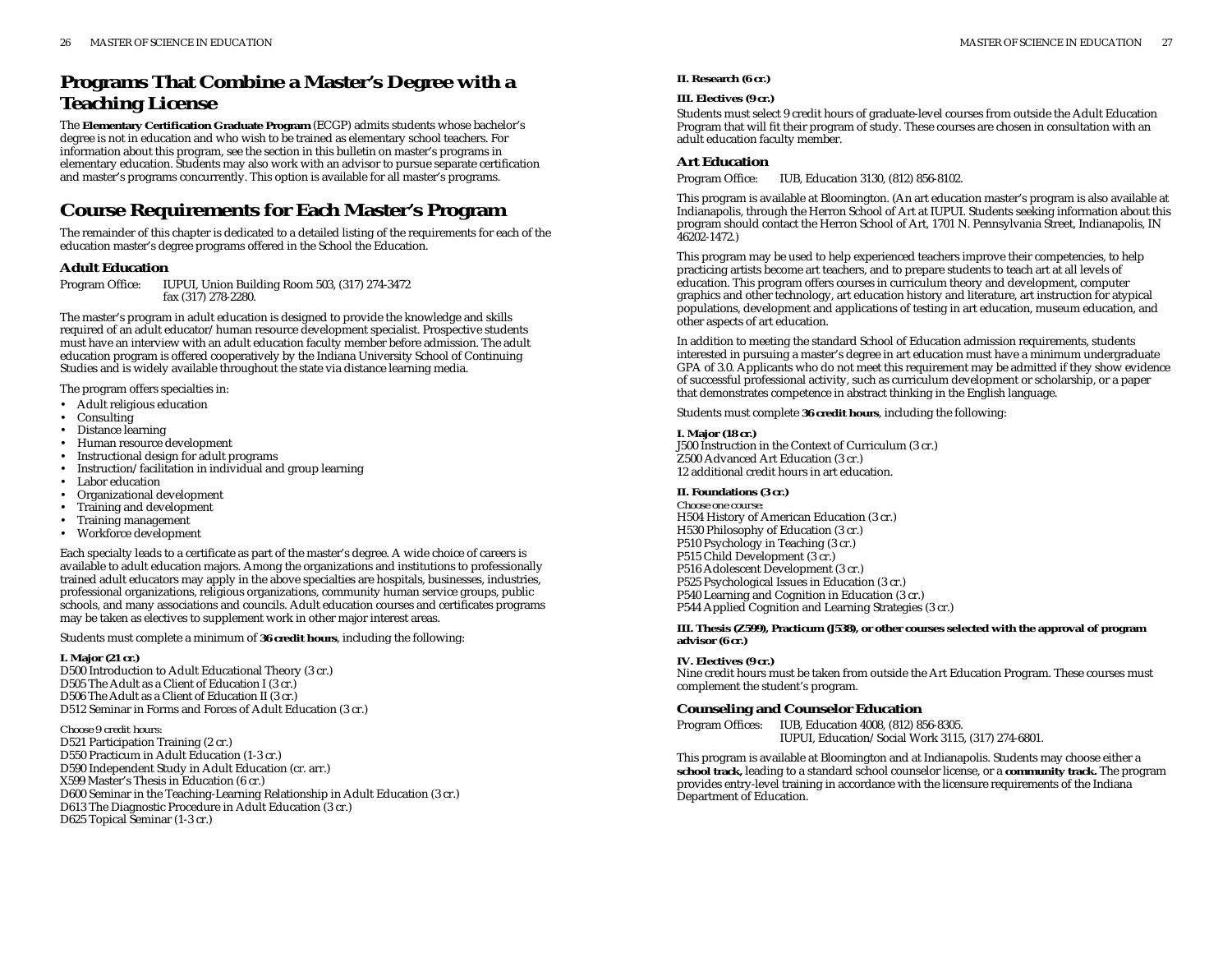Application deadlines for the Bloomington master's program in counseling and counselor education are April 1 and June 15 for fall matriculation and November 1 for spring matriculation. Application deadlines for the IUPUI campus in counseling and counselor education are May 1 for fall matriculation; November 1 for spring matriculation; March 1 for summer matriculation.

Students must complete a minimum of **48 credit hours**, including the following:

#### **I. Major in the School Track (39 cr.)**

G502 Professional Orientation and Ethics (3 cr.) G505 Individual Appraisal: Principles and Procedures (3 cr.) G522 Counseling Theory (3 cr.) G523 Laboratory in Counseling (3 cr.) G524 Practicum in Counseling (3 cr.) G532 Introduction to Group Counseling (3 cr.) G542 Organization and Development of Counseling Programs (3 cr.) G550 Internship in Counseling/Counselor Education (6 cr.—i.e., 2 sem. at 3 cr. each) G552 Career Counseling: Theory/Practice (3 cr.) G562 School Counseling: Intervention, Consultation, and Program Development (3 cr.) G575 Multicultural Counseling (3 cr.) G598 Seminar on Professional Issues (3 cr.)

#### **II. Major in the Community Track (39 cr.)**

G502 Professional Orientation and Ethics (3 cr.) G505 Individual Appraisal: Principles and Procedures (3 cr.) G522 Counseling Theory (3 cr.) G523 Laboratory in Counseling (3 cr.) G524 Practicum in Counseling (3 cr.) G532 Introduction to Group Counseling (3 cr.) G550 Internship in Counseling/Counselor Education (6 cr.—i.e., 2 sem. at 3 cr. each) G552 Career Counseling: Theory/Practice (3 cr.) G563 Foundations of Mental Health Counseling G575 Multicultural Counseling (3 cr.) G598 Seminar on Professional Issues (3 cr.) G645 Psychoeducational Consultation (3 cr.)

**III. Research (3 cr.)** Y520 Strategies for Educational Inquiry (3 cr.)

### **IV. Human Growth and Development (3 cr.)**

P514 Life Span Development: Birth to Death (3 cr.)

#### **V. Electives (3 cr.)**

Three graduate credit hours outside the counseling major are required. This course should broaden understanding in psychological foundations. Specific course selection must have the approval of the student's advisor. Programs that offer relevant course work include educational psychology, special education, student affairs administration, instructional systems technology, curriculum and instruction, sociology, criminal justice, psychology, health and physical education, and anthropology.

### **Mental Health Counselor Licensure**

For information about mental health counselor licensure, see the Education Specialist (Ed.S.) degree section for detailed information.

### **Educational Psychology**

Program Office: IUB, Education 4008, (812) 856-8307.

This is a Bloomington program with some course work offered at Indianapolis. Graduates of the master's program enter positions in research agencies and consulting firms, public schools, foundations, industries, state education departments, or the military. Many master's students continue on to doctoral study.

In addition to meeting the standard School of Education admission requirements, students interested in pursuing a master's degree in educational psychology must have a minimum GPA of 3.0 in their last 60 credit hours of undergraduate course work.

A program planning form is available in the department office. Each student must choose an educational psychology faculty member as advisor or be assigned one. The master's program in educational psychology offers two tracks: a psychology track and an inquiry track. Both require 36 credit hours.

#### **I. Psychology (9-12 cr.)**

Courses are selected from one or more of the subareas of psychological studies, which include human development, learning and instructional psychology, and personality and social psychology (e.g., P512, P513, P514, P515, P516, P517, P525, P530, P540, P544, P545, P550, P566, P575, P590, P600, P623, P640, P650, P660). Students in the psychology track must take 12 credit hours of course work in this category.

#### **II. Inquiry (9-12 cr.)**

Courses are selected from one or more of the following inquiry areas: statistics, measurement, evaluation, and qualitative or quantitative inquiry methodology (e.g., P501, Y502, Y520, Y527, Y530, Y535, Y590, Y603, Y604, Y611, Y617, Y635). Students in the inquiry track must take 12 credit hours of course work in this category.

**III. Philosophy, Sociology, History or Anthropology of Education (3 cr.)** Typically an H-prefixed education course is used to fulfill this requirement.

#### **IV. Curriculum Theory or Methods (3 cr.)**

This requirement may be waived for students with undergraduate course work in education.

#### **V. Electives (9-12 cr.)**

Nine to twelve credit hours must be taken from outside the Educational Psychology Program. These include courses taken to fulfill III and IV above. Elective courses must contribute to the integrity of the student's program and must be approved by a program advisor.

### **Elementary and Early Childhood Education**

Program Offices: IUB, Education 3130, (812) 856-8106 or 856-8105.

IUPUI, Education/Social Work 3155, (317) 274-6801.

This program is available at Bloomington and at Indianapolis. It provides extensive professional development for practicing teachers and others with an interest in elementary and early childhood education. Students in the **elementary education** or the **early childhood education tracks** must complete 36 credit hours. The **Elementary Certification Graduate Program track** is a 49 credit hour alternative that provides teacher certification. This track is intended for individuals with undergraduate degrees in areas outside of education.

In addition to meeting the standard School of Education admission requirements, students interested in pursuing a master's degree in elementary and early childhood education must have an undergraduate GPA of 3.0 or above. Applicants who do not meet this requirement may be admitted if they show evidence of successful professional activity, such as curriculum development or scholarship, or a paper that demonstrates competence with abstract thinking in the English language.

### **ELEMENTARY EDUCATION TRACK**

#### **I. Major (12 cr.)**

J500 Instruction in the Context of Curriculum (3 cr.) E535 Elementary School Curriculum (3 cr.)

#### *Choose two courses:*

E543 Advanced Study in the Teaching of Mathematics in the Elementary Schools (3 cr.) E545 Advanced Study in the Teaching of Reading in the Elementary Schools (3 cr.) E547 Advanced Study in the Teaching of Social Studies in the Elementary Schools (3 cr.) E548 Advanced Study in the Teaching of Science in the Elementary Schools (3 cr.) E595 Problem Analysis in Elementary Education: (variable title) (1-3 cr.) J511 Methods of Individualizing Instruction (3 cr.)

Students may choose other courses related to elementary education with the approval of an advisor.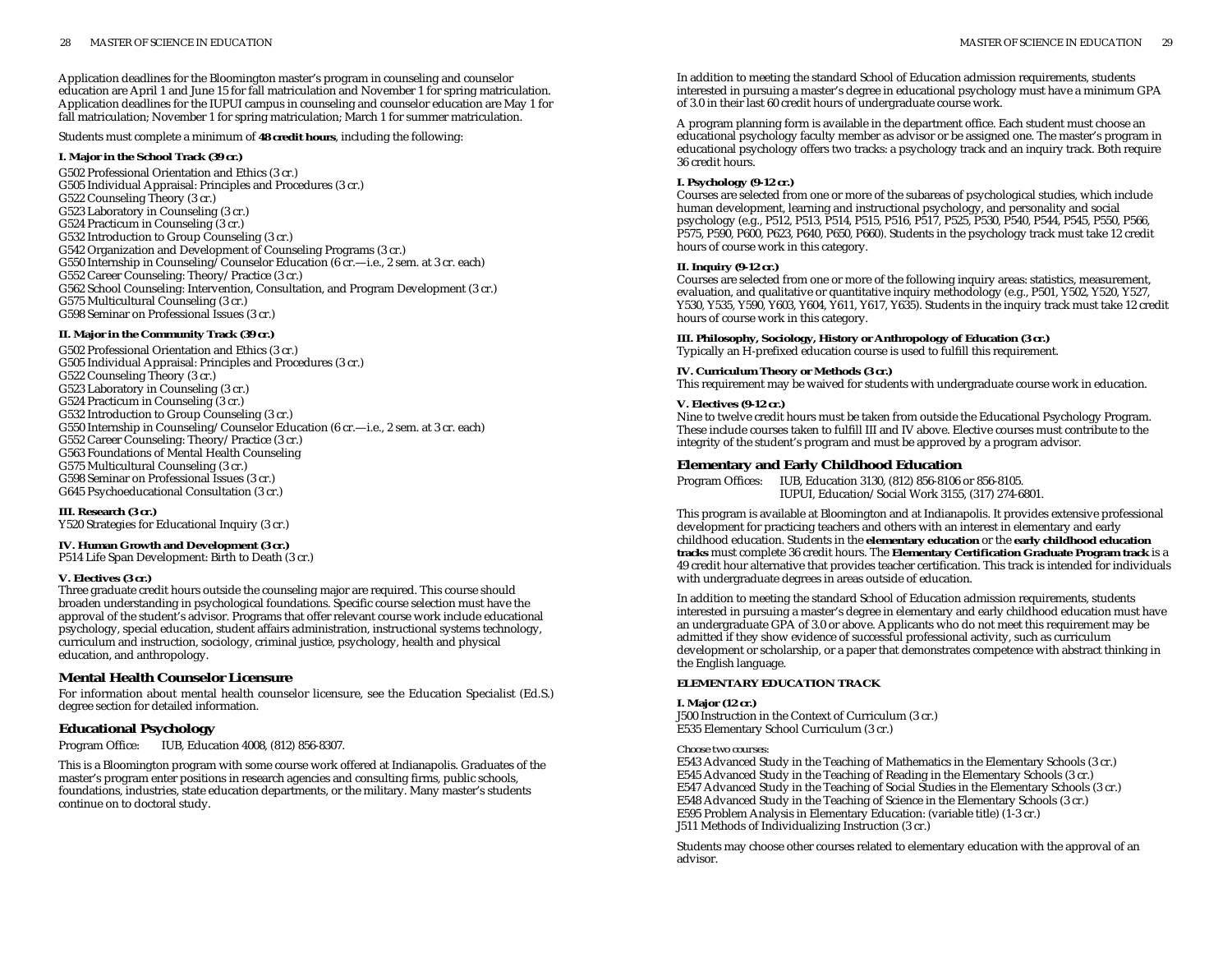#### **II. Foundations (3 cr.)**

*Choose one course:* H504 History of American Education (3 cr.) H520 Education and Social Issues (3 cr.) H525 Anthropology of Education (3 cr.) H530 Philosophy of Education (3 cr.) H540 Sociology of Education (3 cr.) P510 Psychology in Teaching (3 cr.) P515 Child Development (3 cr. ) P516 Adolescent Development (3 cr.) P525 Psychological Issues in Education (3 cr.) P540 Learning and Cognition in Education (3 cr.) P544 Applied Cognition and Learning Strategies (3 cr.)

#### **III. Electives (15 cr.)**

Elective courses must complement the major, and may be from within or outside of the School of Education. Students wishing to focus on a particular discipline, such as mathematics, science, or social studies, may include courses from these fields here. Elective courses must be approved by a program advisor.

#### **IV. Thesis (X599), Practicum (J538), or other courses selected with the approval of the program advisor (6 cr.)**

#### **EARLY CHILDHOOD EDUCATION TRACK**

**I. Major (15 cr.)** J500 Instruction in the Context of Curriculum (3 cr.) E508 Seminar in Early Childhood Education (3 cr.) E505 Organization and Administration of ECE Programs (3 cr.) E506 Curriculum in ECE (3 cr.) E525 Advanced Curriculum Study in ECE (3 cr.)

#### **II. Foundations ( 3 cr.) and III. The requirement for III. Electives is 18 credit hours.**

### **ELEMENTARY CERTIFICATION GRADUATE PROGRAM TRACK**

#### **I. Field-Related Courses (37 cr.)**

L545 Advanced Study in the Teaching of Reading (3 cr.) E548 Advanced Study in the Teaching of Science (3 cr.) E543 Advanced Study in the Teaching of Mathematics (3 cr.) M501 Laboratory/Field Experience and Seminar (2 cr.) L549 Advanced Study in the Teaching of Language Arts (3 cr.) Z500 Advanced Art Education (3 cr.) E547 Experience in Elementary Social Studies Curriculum (3 cr.) M501 Laboratory/Field Experience and Seminar (2 cr.) M550 Practicum (Student Teaching) (10 cr.) E594 Seminar in Elementary Education (2 cr.) E579 Inquiry in Elementary Education (3 cr.)

### **II. Campus-Based Courses (12 cr.)**

*Choose one course:* P510 Psychology in Teaching (3 cr.) P515 Child Development (3 cr.) P530 Instructional Psychology (3 cr.) P540 Learning and Cognition in Education (3 cr.)

#### *Choose one course:*

H504 History of American Education (3 cr.) H520 Education and Social Issues (3 cr.) H525 Anthropology of Education (3 cr.) H530 Philosophy of Education (3 cr.) H540 Sociology of Education (3 cr.) H551 Comparative Education (3 cr.) H560 Education and Change in Societies (3 cr.)

*Choose one course:* L559 Trade Books in the Elementary Classroom (3 cr.) L666 Survey of Children's Literature (4 cr.) SLIS L533 Library Materials for Children and Young Adults (3 cr.)

*Required:* E555 Human Diversity in Education (3 cr.)

### **Higher Education and Student Affairs (HESA)**

Program Office: IUB, Education 4228, (812) 856-8362.

Students interested in the study of higher education and working in a college or university may choose between two concentrations in the master's degree in higher education and student affairs (HESA). The concentration in **student affairs administration** emphasizes the study of college and university administration, student learning and development, assessment of campus environments, issues in student affairs, and communication skills and interpersonal relationships. The concentration in **higher education** emphasizes the study of organizational structure, finance, personnel management, and current trends and issues in higher education. Both concentrations introduce students to relevant theory, research, and practice related to college and university administration and preparation for entry-level and, for those with previous relevant experience, middle-management positions in institutions of higher education.

In addition to the School of Education admission requirements, applicants must interview with the faculty. Students come from diverse geographic locations and academic backgrounds. Some come to the program with experience in student affairs-related positions, and many come directly from undergraduate study. Most full-time students need two academic years and one summer session to complete the degree requirements. To complete courses in the preferred sequence, students are encouraged to begin course work in the fall semester. Because practical experience is valued, all students must obtain a graduate assistantship or be employed at least part-time in a related campus office while pursuing this degree. Students may take courses at either Bloomington (IUB) or Indianapolis (IUPUI).

#### **STUDENT AFFAIRS ADMINISTRATION CONCENTRATION (41-55 cr.)**

#### **I. Basic Core (22-24 cr.)**

C565 Introduction to College and University Administration (3 cr.) U544 Introduction to Student Affairs in Higher Education (3 cr.) U546 Diverse Students on the College Campus (3 cr.) U547 Practicum in Personnel Work (2 cr.)\* U548 Student Development Theory and Research (3 cr.) U549 Environmental Theory and Assessment (3 cr.) U551 Administrative Practices (1 cr.) U553 College Student and the Law (1 cr.) U580 Issues and Problems in Higher Education and Student Affairs Administration (3 cr.)

\*Students with significant full-time work experience in higher education administration, upon their request and with advisor approval, may be exempted from the practicum requirement. These students need only 39 hours to complete the degree.

#### **II. Counseling and Counselor Education (3-15 cr.)**

*Choose A or B* A. G573 Communication Skills and Interpersonal Relations in Counseling (3 cr.) B. G522 Counseling Theory (3 cr.) G523 Laboratory and Counseling (3 cr.) G524 Practicum in Counseling (3 cr.) G552 Career Guidance (3 cr.) G505 Individual Appraisal (3 cr.) *Note:* G573 is not required for the minor.

### **III. Foundations (6 cr.)**

*Research (3 cr.):* Y520 Strategies for Educational Inquiry (3 cr.) **or** P501 Introduction to Statistics (3 cr.)

*History/Philosophy (3 cr.):*

Select one H-prefix course, i.e., H504, H520, H525, H530, H540, etc.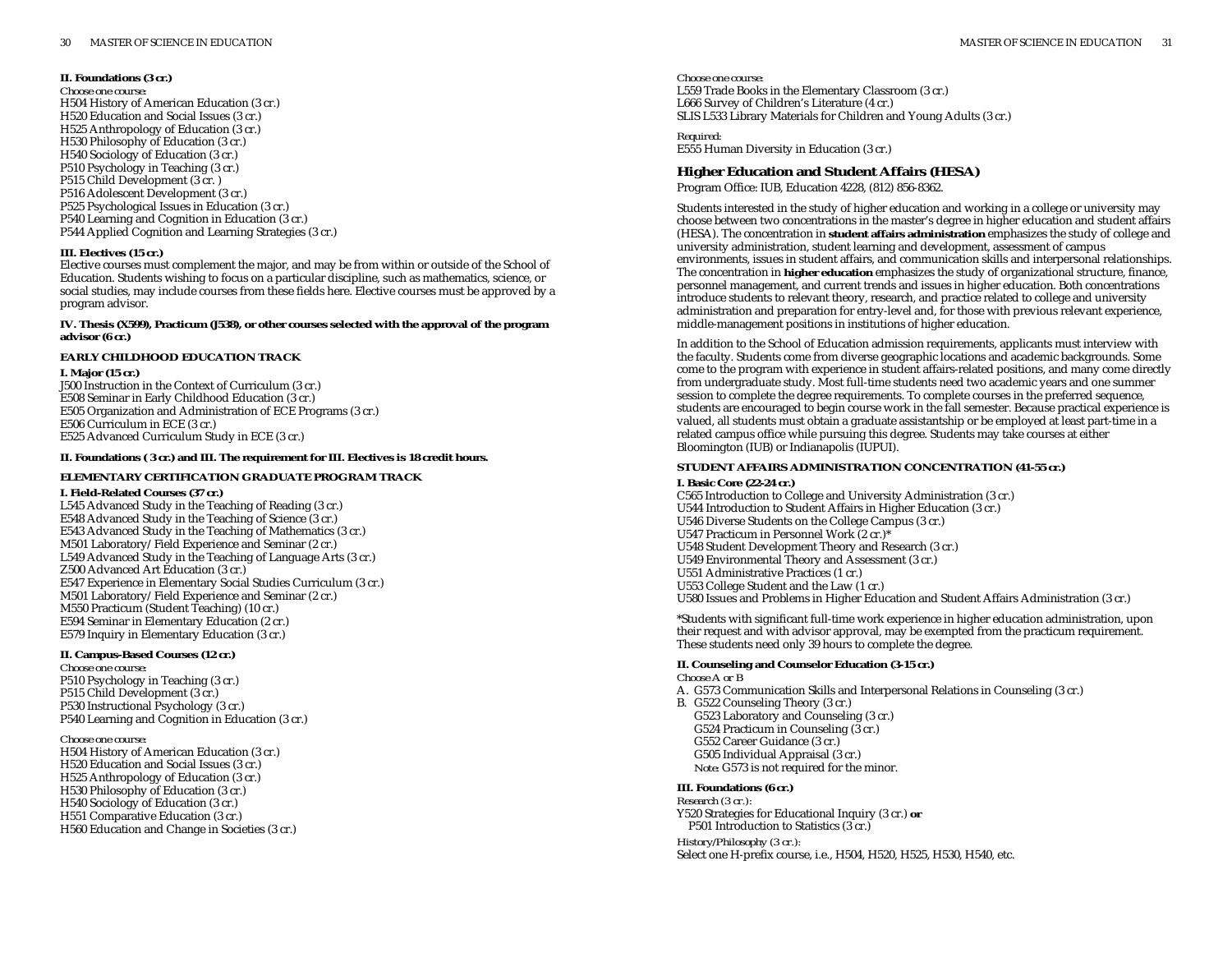#### **IV. Electives (10 cr.)**

Students may choose any U550 course or any graduate-level class outside of the program area, with the following exceptions: correspondence and physical activity courses (e.g., dance, music lessons) typically are not appropriate for this degree.

#### **V. Thesis Option (6 cr.)**

Up to 6 credit hours, to be subtracted from electives.

## **HIGHER EDUCATION CONCENTRATION (39-41 cr.)**

#### **I. Basic Core (22-24 cr.)**

C565 Introduction to College and University Administration (3 cr.)

- C665 Higher Education Administration (3 cr.)
- U544 Introduction to Student Affairs in Higher Education (3 cr.)
- U580 Issues and Problems in Higher Education and Student Affairs Administration (Capstone) (3 cr.)

U547 Practicum in Personnel Work (2 cr.)\*

\*Students with significant full-time work experience in higher education administration, upon their request and with advisor approval, may be exempted from the practicum requirement. These students need only 39 credit hours to complete the degree.

#### **II. Recommended Courses (15 cr.)**

Any graduate course offered by the Higher Education and Student Affairs program area (C- and U-prefix courses). Other courses (e.g., A670, G573) may be substituted with prior approval of the student's advisor. Students who select the thesis option (6 cr.) can reduce the number of credit hours of recommended courses from 15 to 9.

### **III. Foundations (6 cr.)**

*Research:*

Y520 Strategies for Educational Inquiry (3 cr.) **or** P501 Introduction to Statistics (3 cr.)

*History/Philosophy (3 cr.):* Select one H-prefix course, i.e., H504, H520, H525, H530, H540

#### **IV. Electives outside the Major (6 cr.)**

Any graduate-level class outside of the program area, with the following exceptions: correspondence and physical activity courses (e.g., dance, music lessons) typically are not appropriate for this degree.

#### **V. Thesis option (6 cr.)**

Up to 6 credit hours, to be subtracted from electives.

### **History and Philosophy of Education**

Program Office: IUB, Education 4228, (812) 856-8363.

This master's program is available only at Bloomington. It provides students the opportunity for growth in fundamental abilities that contribute clarity of direction and purpose to the professional tasks of educators. The program allows the student to inquire into the historical roots of educational policies and problems and to grasp the relation of educational philosophies and practices to economic, social, political, and cultural developments.

The **36 credit hour** master's degree in history and philosophy of education is usually a step toward the doctorate and should be individually planned. Students should consult the program faculty before applying for admission. Requirements are as follows:

#### **I. Major (15 cr.)**

H504 History of American Education (3 cr.) H530 Philosophy of Education (3 cr.) Nine additional credit hours of H-prefixed courses, approved by the program advisor.

#### **II. Courses Outside of Education (9 cr.)**

Nine credit hours must be selected from outside the School of Education from courses relevant to the history and philosophy of education.

#### **III. Electives (12 cr.)**

Twelve credit hours of relevant elective courses are also required. These courses may be from inside or outside the School of Education. A total of 12 credit hours outside history and philosophy of education (including those taken to fulfill II) are required. Elective courses must be approved by the student's major advisor.

### **Instructional Systems Technology (IST)**

Program Office: IUB, Education 2276, (812) 856-8450

Instructional Systems Technology (IST) provides a master's degree program at Bloomington with an option for study at a distance. The field of IST involves the application of technological processes, including systems analysis and behavioral and cognitive principles, to the design, management, and improvement of instruction. The master's program prepares students to meet the increasing demand for instructional design and media specialists.

In addition to the standard School of Education admission requirements, the IST admission committee will evaluate previous course work and experience in relation to the applicant's goal statement. Since post-master's courses draw heavily on theoretical and research literature in the field, students who plan to continue for an advanced graduate degree should consult with their advisor about master's-level courses that will apply toward specialist and doctoral degree requirements.

Students entering the IST program are expected to exhibit experience with computers in three areas: (1) computer awareness and literacy, (2) basic applications, and (3) educational computing basics. Students deficient in any of these areas will be required to supplement their program with course work in instructional computing.

Students must complete a minimum of **36 credit hours,** including the following:

#### **I. Major (28 cr.)**

R511 Instructional Technology Foundations I (3 cr.) R521 Instructional Design and Development I (3 cr.) R541 Instructional Development and Production Process I (3 cr.) R561 Evaluation and Change in the Instructional Development Process (3 cr.)

*Choose 12 credit hours from at least two of the following categories:* Instructional Analysis, Design, and Development (R620, R621, R622, R623, R625, or R626) Instructional Development and Production (R542, R547, R641, or R741) Implementation and Management (R563, R660, R665, or R667)

#### **II. Electives (12 cr.)**

A minimum of 12 credit hours outside of IST are required. These may be taken inside or outside the School of Education. These courses must be relevant to the student's program focus and must be approved by a program advisor.

#### **III. Portfolio**

A portfolio must be developed and submitted to the faculty for graduation. The portfolio will represent two organized sets of information. The first set will include excerpts from student products developed for classes, extracurricular projects as part of graduate assistantships, etc. The product excerpts are to tell the story of the student's skills. The second set of information will consist of items such as a completed program of studies, a statement of goals, professional resume, and a listing of professional references.

#### **IV. Instructional Project**

An instructional project must be developed. The project must address a real world instructional problem and contain evidence of the students successful application of at least three of the five components of the instructional development process. If this project is not done in a course for credit (e.g., R641, R625, R590, R586), then it must be submitted to the IST department for review and approval. This project can be done prior to the student's final semester as desired.

### **International and Comparative Education**

Program Office: IUB, Education 4228, (812) 856-8363.

The master's program is available at Bloomington. Many of the courses in this specialization provide students the opportunity to inquire into the relation of education to the economic, social, political, and cultural developments that shape national and regional systems of schooling.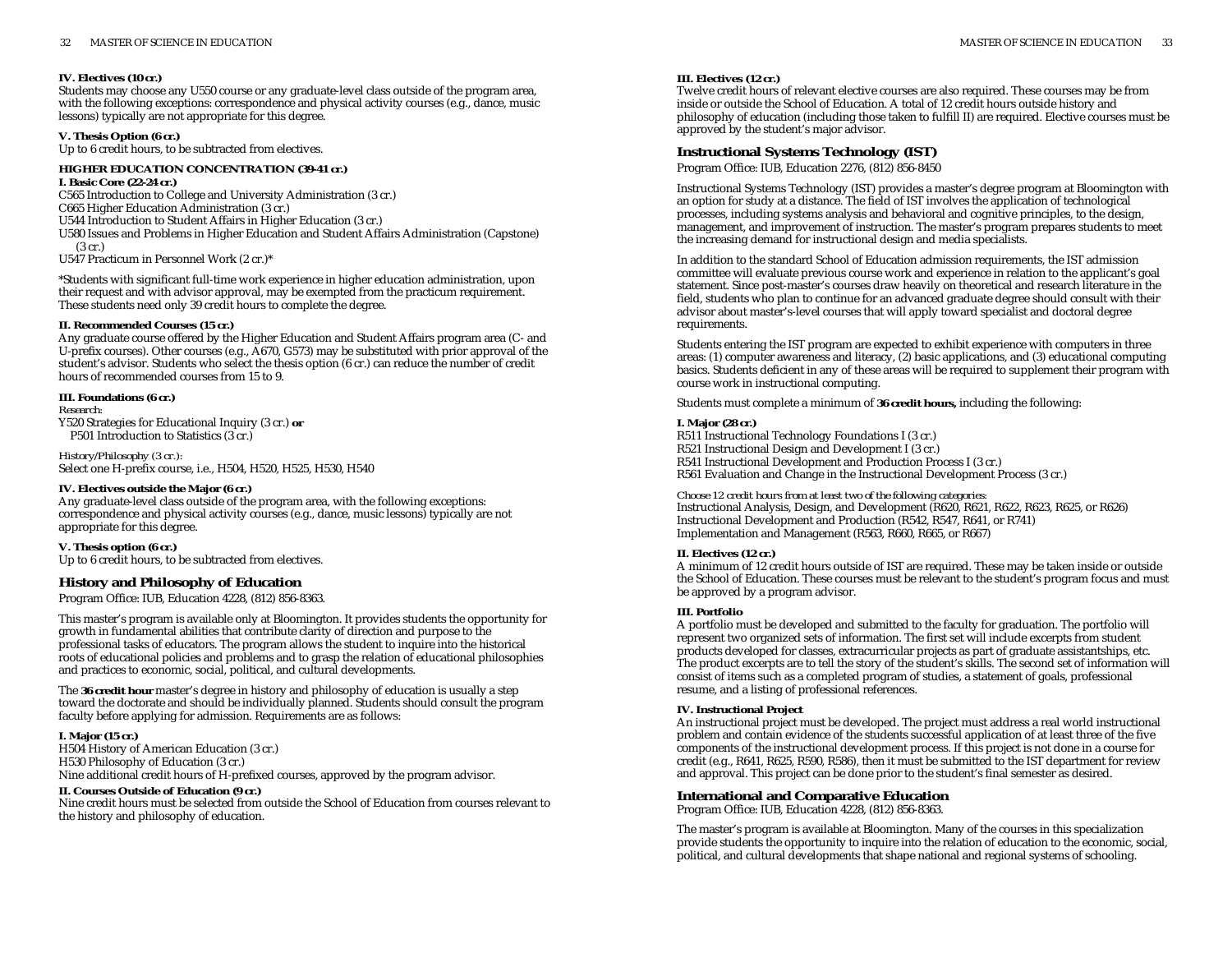In addition, students may receive credit for relevant international travel and study as well as research and practicum experiences within the state and nation, through a series of activities and projects with United States educational organizations and foreign governments.

Students must complete a minimum of 36 credit hours, including the following:

#### **I. Basic Core (15 cr.)**

H551 Comparative Education I (3 cr.) H552 Comparative Education II: Case Studies (3 cr.) H560 Education and Change in Societies (3 cr.) H620 Seminar in Educational Policy Studies (3 cr.)

*One course from:* H590 Independent Study (3 cr.) H553 Travel Study (3 cr.) H637 Topical Seminar: topic other than International and Comparative Education (3 cr.)

#### **II. Specialized Studies in International and Comparative Education (9 cr.)**

*Three courses from:* H504 History of American Education (3 cr.) H520 Education and Social Issues (3 cr.) H525 Anthropology of Education (3 cr.) H530 Philosophy of Education (3 cr.) Y535/H637 Evaluation Models and Techniques (3 cr.) H540 Sociology of Education (3 cr.) H637 Topical Seminar: International and Comparative Education (3 cr.)

#### **III. Electives**

If a student chooses to write a thesis, only 6 credit hours of electives are required (the remaining 6 credit hours are made up by H599, Master's Thesis in Education). If a thesis is not written, 12 credit hours of electives are required. Electives are to be selected from appropriate courses within or outside the School of Education in consultation with the student's advisor.

#### **IV. Thesis**

Students choosing the thesis option will be required to enroll in 6 credit hours of H599, Master's Thesis in Education. A committee consisting of three faculty members must be appointed. At least two members of the committee, one of whom serves as thesis director, must be from the student's major area of study. A thesis proposal must be approved by the committee three months prior to the completion of the thesis, and a public oral defense of the completed thesis must be held.

### **Language Education**

Program Offices: IUB, Education 3044, (812) 856-8270 IUPUI, Education/Social Work 4138, (317) 274-6821.

This master's degree program is available at both Bloomington and Indianapolis. It prepares classroom teachers of English, Bilingual Education, English as a Second Language, English as a Foreign Language or foreign languages, and reading for positions of leadership in their fields, particularly in the development of improved instructional procedures and curricula. Language Education applicants require a strong academic record in a program broadly based in the language arts and children's or adolescent literature and two years of teaching (or alternative experience). Graduates may assume positions as teachers, language education or reading specialists, instructional leaders in language education, or writers and editors of instructional materials.

Language education courses focus upon the improvement of instruction through an understanding of language and literacy processes in cultural contexts, the integration of formal and informal assessment with instruction, and the application of research knowledge to practice and internship opportunities. Course work involves experiences with children, high school and college youth, and adults. Opportunities to apply current technology to teaching and learning are abundant. Students must complete a minimum of **36 credit hours.**

#### **I. Major Field (15 cr. min.)**

The major area is planned with an advisor to meet the student's career goals and/or advanced certification requirements. The courses are to be selected from the two categories below. The first category lists the available courses in reading, language education, English education, and second language education that exist in the Department of Language Education. The second category lists courses outside the department that may be used in the major area.

#### **Courses in Language Education**

See distance education course listings on the Language Education homepage, education.indiana.edu/~langed/. L500 Instructional Issues in Language Learning (3 cr.) *(required of all students)* L501 Critical Reading in Content Areas (3 cr.) L502 Socio-Psycholinguistic Applications to Reading Instruction (3 cr.) L504 Diagnosis in Language Difficulties (3 cr.) L506 Reading and Learning Skills Development in Post-Secondary Education (3 cr.) L511 Advanced Study in the Teaching of Writing in Elementary Schools (3 cr.) L512 Advanced Study in the Teaching of Writing in Secondary Schools (3 cr.) L513 Literary Aspects of Designing Documents for Training (3 cr.) L516 Advanced Study in the Teaching of Secondary School English Language Arts (3 cr.) L517 Advanced Study in the Teaching of Reading in the Junior High and Secondary Schools (3 cr.) L520 Advanced Study in Foreign Language Teaching (3 cr.) L524 Language Education Issues in Bilingual and Multicultural Education (3 cr.) L525 Practicum in Language Education (3 cr.) L530 Topical Workshop in Language Education (3 cr.) L535 Teaching Adolescent Literature (3 cr.) L536 Methods and Materials for TESOL Teacher Trainers (3 cr.) L545 Advanced Study in the Teaching of Reading in Elementary Schools (3 cr.) L549 Advanced Study in the Teaching of Language Arts in the Elementary Schools (3 cr.) L559 Trade Books in the Elementary Classroom (3 cr.) L567 Media in the Teaching of English (3 cr.) L590 Independent Research in Language Education (3 cr.) L599 Master's Thesis in Language Education (3 cr.) L630 Topics in Language Education: variable title (3 cr.) L645 Organization and Administration of a School Reading Program (3 cr.) L646 Administration of System Reading Curricula (3 cr.) L647 Practicum: Supervision of Reading (3 cr.) L650 Internship in Language Education (3 cr.) L690 Readings in Language Education (3 cr.)

#### **Courses Related to Language Education** *Linguistics:*

T522 Survey of Applied Linguistics (3 cr.) T532 Second Language Acquisition (3 cr.) T556 The Language Laboratory: Hardware and Software (3 cr.)

#### *English:*

L503 Teaching of Literature in College (3 cr.) W501 Teaching of Composition in College (3 cr.) W553 Studies in Literature (3 cr.) W554 Teaching Creative Writing (3 cr.)

### *French:*

F573 Problems and Methods of College French Teaching (3 cr.)

# *German:*

G500 Basics of College German Teaching (3 cr.)

*Spanish:* S517 Methods of Teaching College Spanish (3 cr.)

#### *Speech:*

S433 Language Development in School-Age Children (3 cr.) S515 Language Intervention: School-Aged Child (3 cr.) S530 Language Acquisition (3 cr.) Other courses may be added with the consent of the advisor.

### **II. Foundations (6 cr. min.)**

*Inquiry Skills (Research)* (3 cr.) P501 Statistical Methods Applied to Education Y535 Evaluation Models and Techniques Y520 Strategies for Educational Inquiry H510 Methodology of Educational Inquiry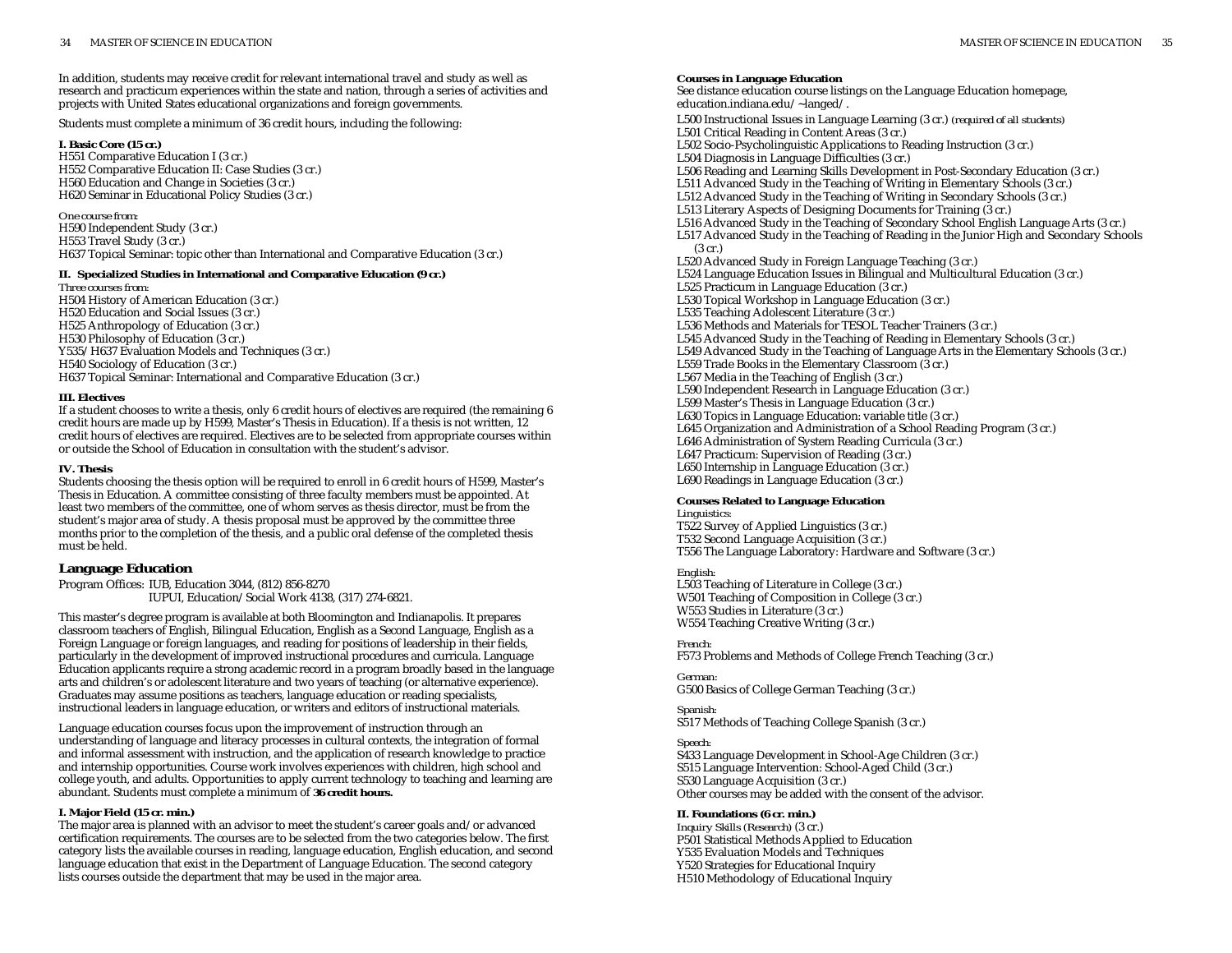*Substantive Core* (3 cr.) A608 Legal Perspectives on Education Y504 History of American Education H520 Education and Social Issues H540 Educational Sociology E535 Elementary School Curriculum J630 Curriculum Theory and Practice J636 Curriculum Coordination/Supervision S503 Secondary School Curriculum P515 Child Development P516 Adolescent Development P530 Research and Theory in School Learning P535 The Affective Domain in the Classroom P540 Learning and Cognition in Education P550 Language and Cognitive Development LING T532 Second Language Acquisition SPHS S534 Language Acquisition

#### **III. Electives (12-18 cr.)**

Taken either inside or outside the School of Education. Must be approved by the candidate's committee as consistent with the student's total program.

Six credit hours of work must be taken *outside* of the Department of Language Education.

**IV. Thesis (6 cr. required—included in major area credits)** L599 Master's Thesis in Language Education

### **Educational Leadership (School Administration)**

Program Offices: IUB, Education 4228, (812) 856-8365. IUPUI, Education/Social Work 3133, (317) 274-6819.

This program is available at both Bloomington and Indianapolis. The educational leadership master's degree program is combined with a program to obtain the Standard Administration License for Elementary or Secondary Administrators and Supervisors. This degree program is open only to those who hold a standard teaching license. **A minimum of two years of teaching experience is required for admission to the Master's program.** A certification-only program is available for students who already hold a master's degree and valid teaching license, **have a minimum of two years of teaching experience** and who wish to become licensed as an elementary or secondary principal. (See the chapter entitled "Licensure and Endorsement.") It should be noted that one must show evidence of five years of teaching experience before the license can be granted.

#### **WITH ELEMENTARY ADMINISTRATION LICENSURE**

**I. Foundation Area (9 cr.)** *Choose 3 credit hours:* H510 Foundations of Educational Inquiry (3 cr.) Y501 Statistical Method Applied to Education (3 cr.) Y535 Evaluation Models and Techniques (3 cr.)

*Choose 3 credit hours:* G502 Introduction to the Field of Counseling (3 cr.) P515 Child Development (3 cr.) P540 Learning and Cognition in Education (3 cr.)

*Choose 3 credit hours:* H504 History of American Education (3 cr.) H520 Education and Social Issues (3 cr.) H530 Philosophy of Education (3 cr.) H551 Comparative Education I (3 cr.)

#### **II. Professional Studies (12 cr.)**

*Other courses may be substituted with advisor's approval.* E508 Seminar in Early Childhood Education (2-3 cr.) E509 Internship in Early Childhood Education (1-6 cr.) E547 Advanced Study in the Teaching of Social Studies in the Elementary Schools (3 cr.) E548 Advanced Study in the Teaching of Science in the Elementary Schools (3 cr.) J511 Methods of Individualizing Instruction (3 cr.) L545 Advanced Study in the Teaching of Reading in Elementary Schools (1-3 cr.)

L549 Advanced Study in the Teaching of Language Arts in Elementary Schools (3 cr.) L559 Trade Books in the Elementary Classroom  $(3 \text{ cr.})$ N543 Advanced Study in the Teaching of Mathematics in the Elementary Schools (3 cr.)

### **III. Educational Leadership (18 cr.)**

A500 Introduction to Educational Leadership (3 cr.) A510 School-Community Relations (3 cr.) A608 Legal Perspectives on Education (3 cr.) A625 Administration of Elementary Schools (3 cr.) A635 Public School Budgeting and Accounting (3 cr.) A695 Practicum in Educational Leadership (1-3 cr.) **or** A785 Internship in Educational Leadership (1-6 cr.)

### **IV. Curriculum (6 cr.)**

E535 Elementary School Curriculum (3 cr.) **or** S530 Junior High and Middle School Curriculum (3 cr.) E536 Supervision of Elementary School Instruction (3 cr.)

### **WITH SECONDARY ADMINISTRATION LICENSURE**

**I. Foundation Area (9 cr.)** *Choose two courses:* G502 Introduction to the Field of Counseling (3 cr.) H504 History of American Education (3 cr.) H510 Foundations of Educational Inquiry (3 cr.) H520 Education and Social Issues (3 cr.) H530 Philosophy of Education (3 cr.) H551 Comparative Education (3 cr.) P501 Statistical Method Applied to Education (3 cr.) P510 Psychology in Teaching (3 cr.) P516 Adolescent Development (3 cr.) P540 Learning and Cognition in Education (3 cr.) Y535 Evaluation Models and Techniques (3 cr.)

*Choose one course from one of the following special areas: Art Education* Z500, Z511, Z532, Z533, Z550, or Z590 *English Education* L500, L501, L502, L504, L506, L512, L513, or L516 *Foreign Language Education* L520, L524, L525, or L536 *Math Education* N517, N518, or N590 *Science Education* Q517, Q590, or S518 *Social Studies Education* M530, M590, or S519 *Vocational Education* V521, V527, or V534

### **II. Subject Area Specialization (12 cr.)**

Twelve graduate credit hours must be completed in the subject area of the student's teaching license.

#### **III. Educational Leadership (18 cr.)**

A500 Introduction to Educational Leadership (3 cr.) A510 School-Community Relations (3 cr.) A608 Legal Perspectives on Education (3 cr.) A627 Secondary School Administration (3 cr.) A635 Public School Budgeting and Accounting (3 cr.) A695 Practicum in Educational Leadership (1-3 cr.) **or** A785 Internship in Educational Leadership (1-6 cr.)

#### **IV. Curriculum (6 cr.)**

*Required:* S503 Secondary School Curriculum (3 cr.) **or** S530 Junior High and Middle School Curriculum (3 cr.) S655 Supervision of Secondary Instruction (3 cr.)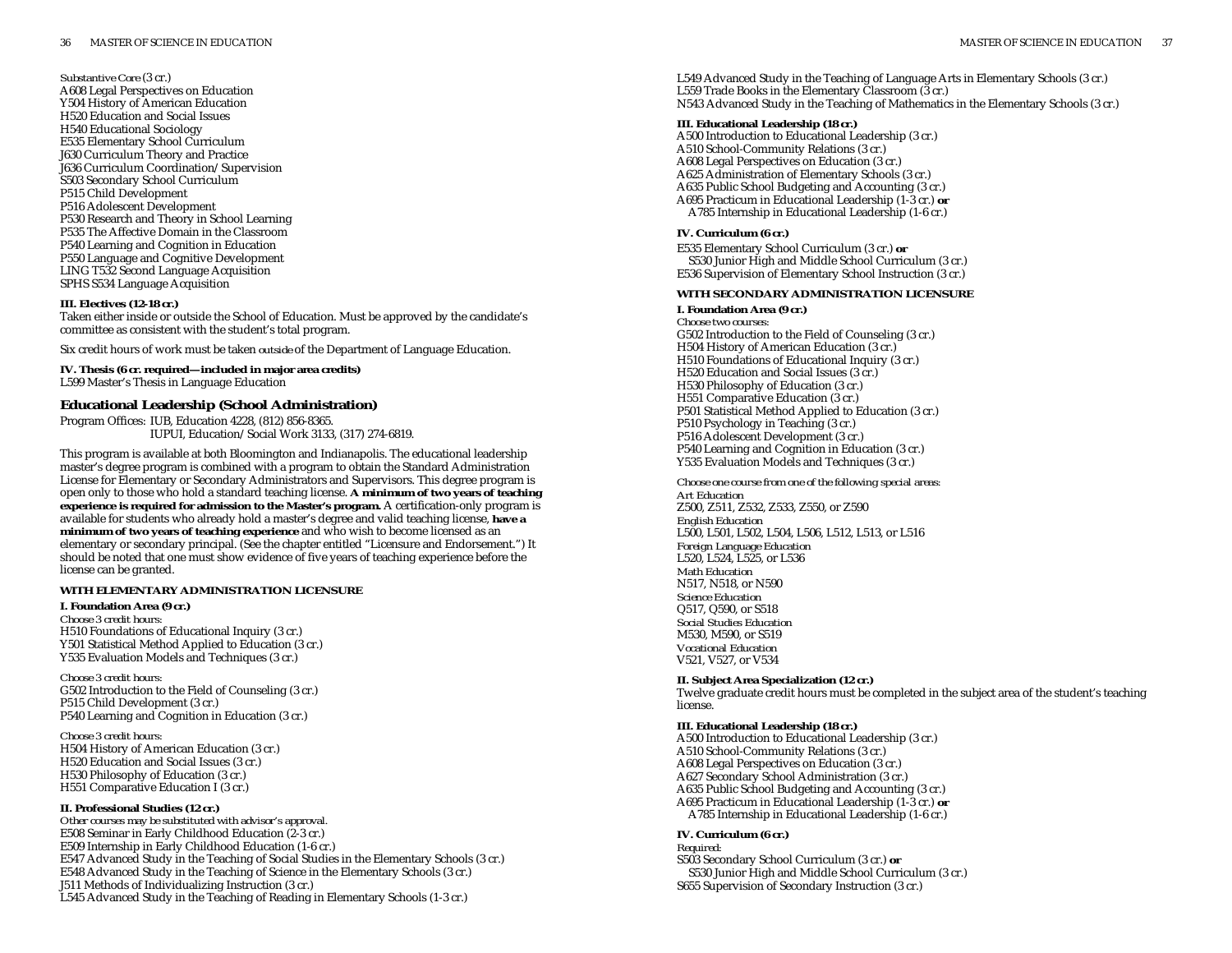Program Offices: IUB, Education 3130, (812) 856-8109. IUPUI, Education/Social Work 3121, (317) 274-6801.

The master's program in secondary education is available at both Bloomington and Indianapolis. It prepares students for positions in middle schools, junior high schools, and high schools as professional classroom teachers, supervising teachers, or department chairpersons. To be prepared for any of these positions, the student must be eligible to hold an Indiana secondary school teaching license.

In addition to meeting the standard School of Education admission requirements, students interested in pursuing a master's degree in secondary education must have an undergraduate GPA of 3.0 or above. Applicants who do not meet this requirement may be admitted if they show evidence of successful professional activity, such as curriculum development or scholarship, or a paper that demonstrates competence in abstract thinking in the English language.

In addition to general curriculum studies of secondary education, tracks are available in mathematics education, music education (Bloomington only), or science and environmental education. The master's degree in secondary education requires **36 credit hours**.

### **GENERAL TRACK**

### **I. Major (18 cr.)**

J500 Instruction in the Context of Curriculum (3 cr.) S503 Secondary School Curriculum (3 cr.) **or** S530 Junior High and Middle School Curriculum (3 cr.) 12 additional credit hours in secondary education

### **II. Foundations (3 cr.)**

*Choose one course:* H504 History of American Education (3 cr.) H510 Foundations of Educational Inquiry (3 cr.) H520 Education and Social Issues (3 cr.) H530 Philosophy of Education (3 cr.) P501 Statistical Methods Applied to Education (3 cr.) P507 Testing in the Classroom (3 cr.) P510 Psychology in Teaching (2-3 cr.) P516 Adolescent Development (3 cr.) P525 Psychological Issues in Education (3 cr.) P540 Learning and Cognition in Education (3 cr.) P544 Applied Cognition and Learning Strategies (3 cr.)

#### **III. Thesis (X599), Practicum (J538), or other courses selected with the approval of the program advisor (6 cr.)**

### **IV. Electives (9 cr.)**

S505 The Junior High and Middle School (3 cr.) **or** S507 The Teacher and Secondary School Organization (3 cr.)

Students must also choose one major or minor area methods course and one course complementing the student's program for a total of 9 elective credit hours.

### **MATHEMATICS EDUCATION TRACK**

### **I. Major (18 cr.)**

J500 Instruction in the Context of Curriculum (3 cr.)

N517 Advanced Methods in the Teaching of Secondary School Mathematics (3 cr.) **or**

N518 Advanced Methods in the Teaching of Middle/Junior High School Mathematics (3 cr.)

Six credit hours of mathematics courses at the 400 level or above are selected under the direction of the student's advisor.

Six additional credit hours are selected under the direction of the student's advisor.

#### **II. Foundations (3 cr.) and III. Thesis /Practicum (3 cr.) requirements are the same as for the General Track, above.**

### **IV. Electives (9 cr.)**

These courses must have a unified focus in mathematics education and must be approved by the advisor. With the advisor's consent, candidates are encouraged to enroll in the following course: N590 Independent Research in Mathematics Education (1-3 cr.)

### **MUSIC EDUCATION TRACK**

### **I. Major (18 cr.)**

J500 Instruction in the Context of Curriculum (3 cr.) MUS E516 Instructional Programs and Learning in Music (3 cr.)

#### *Choose 9 credit hours:*

MUS E518 Foundations of Music Education (3 cr.) MUS E519 Psychology of Music (3 cr.) MUS E520 Seminar in Music Education for Master's Degree Students (2 cr.) MUS E521 Children's Chorus (2 cr.) MUS E523 Music in Special Education (2 cr.) MUS E525 Supervision of Music in Public Schools (3 cr.) MUS E535 Measurement, Evaluation, and Guidance in Music (3 cr.) MUS E545 Guided Professional Experiences (1-3 cr.) Other E-prefixed music education courses may be taken with departmental approval. Graduate music courses that do not have an E prefix may be substituted, with the approval of the School of Music's director of graduate studies, provided the applicable entrance examinations in music history and literature and in music theory have been successfully completed.

### *Choose one course:*

S503 Secondary School Curriculum (3 cr.) S505 The Junior High and Middle School (3 cr.) S506 Student Activity Programs (2-3 cr.) S507 The Teacher and Secondary School Organization (3 cr.)

**II. Foundations (3 cr.) and III. Thesis/Practicum (3 cr.) requirements are the same as for the General Track, above.**

**IV. Electives (9 cr.)** Courses must complement the student's program.

### **SCIENCE AND ENVIRONMENTAL EDUCATION TRACK**

**I. Major (18 cr.)**

J500 Instruction in the Context of Curriculum (3 cr.) E548 Advanced Study in the Teaching of Science in the Elementary Schools (3 cr.) **or** Q517 Junior High/Middle School Science Teaching (3 cr.) **or** S518 Advanced Study in the Teaching of Secondary School Science (3 cr.)

### *Science Education (6 cr.)*

*Choose two courses:* E548 Advanced Study in the Teaching of Science in the Elementary Schools (3 cr.) M446 Methods of Teaching Senior High/Junior High School Science (3 cr.) S518 Advanced Study in the Teaching of Secondary School Science (3 cr.)

*Primary Science Area Courses (6 cr.)* Courses must be at the graduate level in the supporting area in which professionalization is desired.

**II. Foundations (3 cr.) requirements are the same as for the general track, above.**

**III. Thesis (X599), Practicum (J538), Research Apprenticeship (Q590), or other courses with the approval of the program advisor (6 cr.)**

**IV. Electives in Science or the Supporting Area (9 cr.)** Courses must be at the graduate level in the supporting area in which professionalization is desired.

# **Social Studies Education**

Program Office: IUB, Education 3140, (812) 856-8110.

This master's program, available only at Bloomington, provides an opportunity for specialization within the social studies education field. It prepares students for positions in schools as professional classroom teachers, supervising teachers, and department chairpersons. Students seeking these positions must also meet the licensure requirements listed in the chapter entitled "Licensure and Endorsement."

In addition to meeting the standard School of Education admission requirements, students interested in pursuing a master's degree in social studies education must have an undergraduate GPA of 3.0 or above. Applicants who do not meet this requirement may be admitted if they show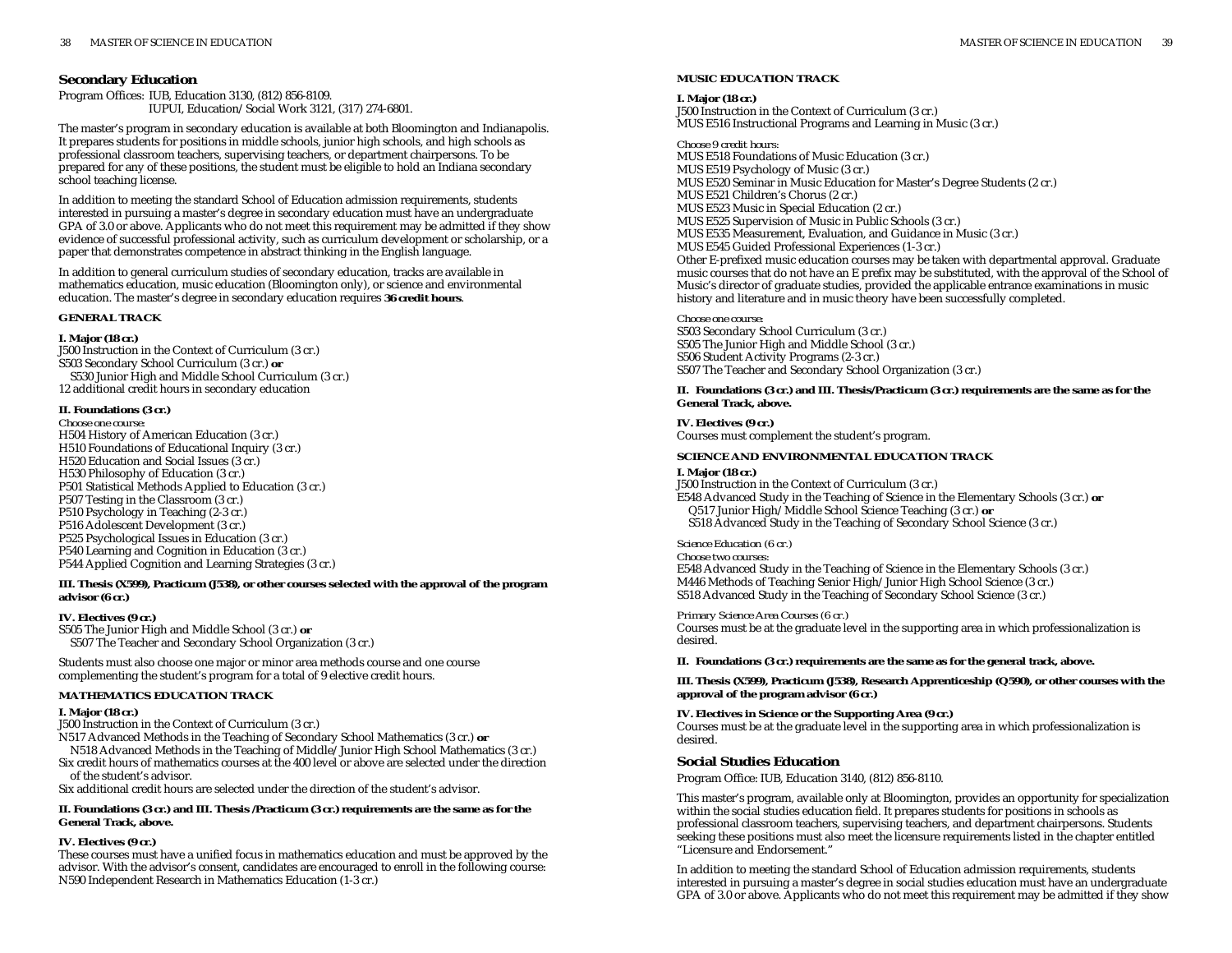evidence of successful professional activity, such as curriculum development or scholarship, or a paper that demonstrates competence with abstract thinking in the English language.

In consultation with a departmental advisor, the student selects courses from the following list to meet degree requirements. The student must complete **36 credit hours.**

#### **I. Major (18 cr.)**

J500 Instruction in the Context of Curriculum (3 cr.) E547 Advanced Study in the Teaching of Social Studies in the Elementary Schools (3 cr.) **or** S519 Advanced Study in the Teaching of Secondary School Social Studies (3 cr.) E513 Workshop in Elementary Social Studies (3 cr.) **or** M514 Workshop in Social Studies Education (3 cr.) E535 Elementary School Curriculum (3 cr.) **or** S503 Secondary School Curriculum (3 cr.) M590 Independent Study in Social Studies Education (3 cr.) **or** M680 Internship, Social Studies Education (3 cr.) M653 The Nature of Social Studies (3 cr.) **II. Foundations/Educational Inquiry (3 cr.)**

*Choose one course:* H504 History of American Education (3 cr.) H520 Education and Social Issues (3 cr.) H530 Philosophy of Education (3 cr.) H540 Sociology of Education (3 cr.) H560 Education and Change in Societies (3 cr.) P501 Statistical Method Applied to Education (3 cr.) P510 Psychology in Teaching (2-3 cr.) P515 Child Development (3 cr.) P516 Adolescent Development (3 cr.) P540 Learning and Cognition in Education (3 cr.) P544 Applied Cognition and Learning Strategies (3 cr.) Y507 Testing in the Classroom (3 cr.) Y520 Strategies for Educational Inquiry (3 cr.)

#### **III. Thesis (X599), Practicum (J538), or other courses selected with the approval of the program advisor (6 cr.)**

#### **IV. Electives (9 cr.)**

*Choose courses totaling 9 credit hours from the following departments:* Anthropology, Economics, Geography, History, History and Philosophy of Science, Political Science, Psychology, Sociology

### **Special Education**

Program Offices: IUB, Education 3211, (812) 856-8123. IUPUI, Education/Social Work 3127, (317) 274-6807.

Both the Bloomington and Indianapolis campuses offer, for regular and special education teachers, special education certification and master's degree programs in the areas of learning disabilities, emotional handicaps, and mild mental handicaps. Non-education majors also may earn a basic teaching license with special education certification at both campuses. Master's degree programs in severe disabilities and transition planning are available only at IUPUI. Only the Bloomington campus offers an option for special education teachers to earn an endorsement in the area of early childhood education. For certification information, see the chapter entitled "Licensure and Endorsement." Master's programs may be tailored to meet students' specific needs and interests. Students typically complete this degree as a sequel to earning certification in one or more areas of specialization.

Admission to the master's program in special education requires, in addition to meeting School of Education standards, an undergraduate grade point average of 3.0 and one year of full-time professional experience with children or adolescents (preferably in teaching or applied practice). To earn a master's degree in special education, students must complete a minimum of 36 credit hours. Depending on their interests and professional goals, students may specialize in teaching persons with learning disabilities, mild mental handicaps, emotional handicaps, or severe mental handicaps, or those in early childhood. Select from the following courses to complete at least 36 credit hours:

### **I. Special Education Core Courses (15 cr.)**

K510 Trends and Issues in Special Education (3 cr.) *IUPUI* K535 Assessment and Remediation of the Mildly Handicapped I (3 cr.) K536 Assessment and Remediation of the Mildly Handicapped II (3 cr.) *P: K535* K541 Skills Assessment and Remediation for the Special Needs Adolescent and Adult (3 cr.) K553 Management of Academic and Social Behavior (3 cr.) K565 Service Delivery Systems and Consultation Strategies (3 cr.) *P: K553* K561 Curriculum and Methods for Students with Severe Disabilities I (3 cr.) *IUPUI* K562 Curriculum and Methods for Students with Severe Disabilities II (3 cr.) *IUPUI*

#### **II. Specialization Courses (9-12 cr.)**

G573 Communication Skills and Interpersonal Relations in Counseling K500 Topical Workshop in Special Education (variable title) (1-3 cr.) K520 Survey of Behavioral Disorders (3 cr.) K521 Survey of Learning Disabilities (3 cr.) *IUPUI* K522 Survey of Mental Retardation (3 cr.) *IUPUI* K525 Survey of Mild Handicaps (3 cr.) K530 Medical and Physical Management of Students with Severe Disabilities (3 cr.) *IUPUI* K540 Early Education for Children with Disabilities (3 cr.) K545 Management of the Severely Emotionally Disturbed (3 cr.) P: K553 K548 Foundations of Family-Focused Services (3 cr.) K549 Early Childhood Special Education Program Models (3 cr.) K573 Communications Interventions for Persons with Severe Disabilities (3 cr.) *IUPUI* K590 Independent Study in Special Education (3 cr.) K595 Practicum in Special Education (3 cr.) K599 Master's Thesis in Education (6 cr.)

#### **III. Electives (6-9 cr.)**

In addition to the special education major courses, 6 to 9 credit hours of course work outside special education are required to complete the master's degree. These courses, which must be approved by the student's advisor, may be selected from courses offered within or outside the School of Education.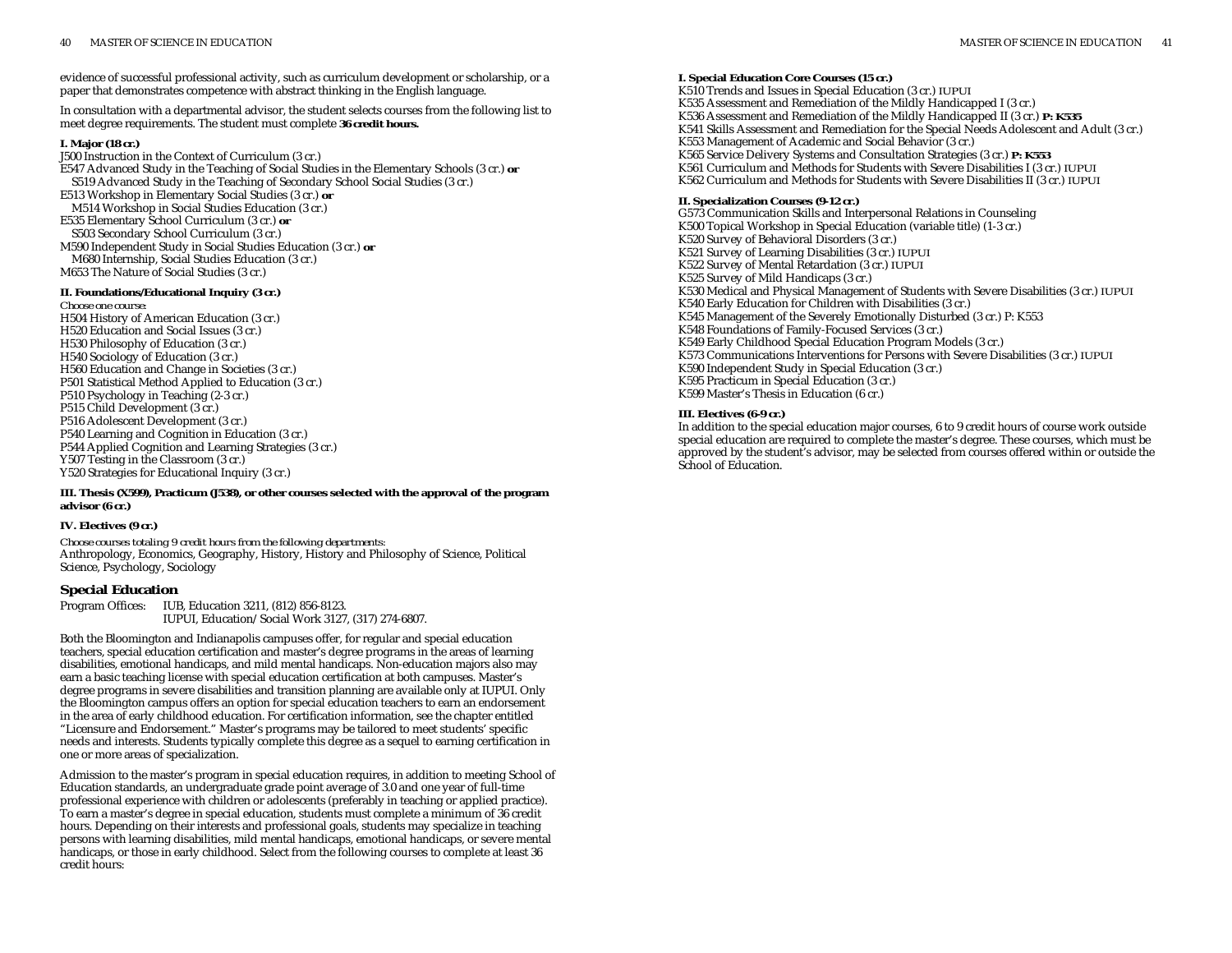# **Specialist in Education Degree**

The Specialist in Education (Ed.S.) degree program is an advanced graduate program that enables students to develop competence in an area of educational specialization with emphasis on practice. There are four program areas in which an Ed.S. degree is granted: Counseling and Counselor Education, School Administration (Educational Leadership), School Psychology, and Education. The first three programs are oriented toward state licensing. Satisfactory completion of these programs results in a recommendation for licensing. The fourth program (called Ed.S. in Education) allows for specialization in one of five tracks: elementary education, instructional systems technology, language education, secondary education, and special education*.*

Admission to all Ed.S. programs is at the Bloomington campus. See the section entitled "Admission to Graduate Programs" for application procedures and admission criteria.

# **Ed.S. Program Areas**

**Counseling and Counselor Education** The specialist program in counseling and counselor education is oriented toward licensure as mental health counselors. Practicum and internship are required. This program is appropriate for persons working in organizational roles that require competencies in addition to those developed through the master's degree. Education courses lettered "G" designate counseling courses.

To be considered for admission, students must have been accepted to the master's program in counseling at IU Bloomington or IUPUI or have completed a master's program in counseling from an accredited institution for higher education.

#### **School Administration (Educational Leadership)**

The specialist program in school administration is required for the superintendent's license and prepares students as educational leaders for public and nonpublic schools, state departments of education, intermediate school service units, and national and state professional associations. Most graduates are employed as school superintendents, assistant superintendents of schools, school principals, administrators of special education, directors of personnel, and business managers of school systems. The faculty maintains many close links with international, national, and state professional associations, with the Indiana

Department of Education, with federal agencies, and with business firms. Facultydirected research and field studies in school districts afford opportunities for students to participate in the application of theory and knowledge to solving practical problems. Education courses lettered "A" designate school administration courses.

#### **School Psychology**

School psychology students take course work in psychological assessment, consultation, professional ethics, the role of the school psychologist, special education, counseling, and psychology. Practicum and internship experiences are also required. This program leads to licensure as a school psychologist in Indiana (see the section entitled "Licensure and Endorsement"). Graduates of this program provide psychological services in public school settings. Education courses lettered "P" designate courses in school psychology.

## **Tracks in the Ed.S. in Education Program Area**

#### **Elementary Education**

The Ed.S. in elementary education goes beyond the master's degree with a focus on theory, curriculum development, and the application of research to the elementary school classroom. The program is individually tailored and can focus on early childhood, mathematics, science, art, social studies, or general elementary education. This track prepares students for positions in curriculum development but is also excellent for classroom teachers who wish to continue their education beyond the master's degree level. Education courses lettered "E" designate elementary education courses although students in the Ed.S. program typically also take general curriculum courses ("J" courses) as well as subject-focused elementary education courses.

#### **Instructional Systems Technology**

The specialist in instructional systems technology (IST) allows students to develop expertise in instructional technology beyond the master's level and to prepare for management and leadership positions in education, government, business, or industry. The post-master's courses should be chosen to strengthen competence in one or more of the following areas: front-end analysis; instructional design and development; media design and development; evaluation, change facilitation and management; distributed education; or project management. Education courses lettered "R" designate courses in instructional systems technology.

The specialist program in language education prepares students to become language arts, literacy, or reading specialists; clinicians; and writers or editors of instructional materials. Course offerings in language education include literacy development, English education, diagnostic procedures, remedial instruction, clinical practice, internship, and research in language education. Course work involves experiences with children, high school students, college youth, and adults. Education courses lettered "L" designate language education courses.

#### **Secondary Education**

The Ed.S. track in secondary education is designed for classroom teachers and other educators who are interested in theory, curriculum development, and the application of research to the secondary classroom. Although not required for supervisory or department chair positions, the Ed.S. degree is excellent preparation for such appointments. The program is individually tailored and can focus on mathematics, science, art, social studies, or general secondary education. Education courses lettered "S" designate secondary education courses although students in the Ed.S. program typically also take general curriculum courses ("J" courses) as well as subject-focused courses.

#### **Special Education**

The specialist degree in special education is designed for students who desire to increase their expertise beyond the master's degree level and become leaders in field-based settings. In the specialist program particular expertise will be gained in areas such as consultation, professional development, program evaluation, school change, supported employment, and behavior management. Education courses lettered "K" designate special education offerings.

### **Program of Studies**

An Ed.S. program consists of 65 credit hours, at least 35 of which must be taken at the Bloomington or Indianapolis campus. The remaining credit hours may be transferred from other campuses of Indiana University or from other accredited colleges. A residency period of 9 credit hours taken in one semester or summer, following admission, is required. Specialist degree students must complete all degree requirements within seven years of the date of matriculating after admission. Students who fail to meet this time limit are terminated from the program. Such students may apply for readmission to the program. They are subject to current admission and program requirements. See the section entitled "Policies Governing Graduate Programs" for regulations governing all graduate programs

in the School of Education, including course revalidation, residency, and GPA requirements.

A form for the appointment of the advisory committee and program of studies approval is available in the Office of Graduate Studies, Bloomington, and in the Office of Student Services, Indianapolis. This form is for listing all courses in a student's program. The program of studies must be approved in a meeting of the advisory committee. It must also be approved by the department chair and by the associate dean for graduate studies. The completed program of studies form must be submitted to the Office of Graduate Studies within one year of matriculation in the program or enrollment in the program will be terminated.

#### **Advisory Committee**

Each student admitted to an Ed.S. program must form an advisory committee to assist in program formation and to monitor program progress. This committee must consist of two faculty members from the specialization area and one from the minor area. A regular faculty member from the specialization area serves as chair. At least two members of the committee must be regular faculty members. The third may be a part-time or adjunct faculty member. The committee must be approved by the department chair and by the associate dean for graduate studies. See the section entitled "The School of Education" for a listing of departments and advisors.

#### **Program Components**

All Ed.S. programs must include appropriate course work in the following categories:

#### **Major (24 cr.)**

This is the area of specialization. Eighteen of these credit hours must be taken at the Bloomington or Indianapolis campus. Each program area office has a document that specifies which courses are to be taken in this category.

#### **Minor (9 cr.)**

The minor area should complement the major, and should consist of courses that in combination form a cohesive entity. The minor courses must be outside of the major area of study and may be from within or outside the School of Education. The minor committee member must approve the selection of courses in this category.

### **Research/Inquiry (6 cr.)**

A list of approved inquiry courses is available in the Office of Graduate Studies in Bloomington.

#### **Electives (26 cr.)**

Elective courses must be approved by the advisory committee. They must be relevant to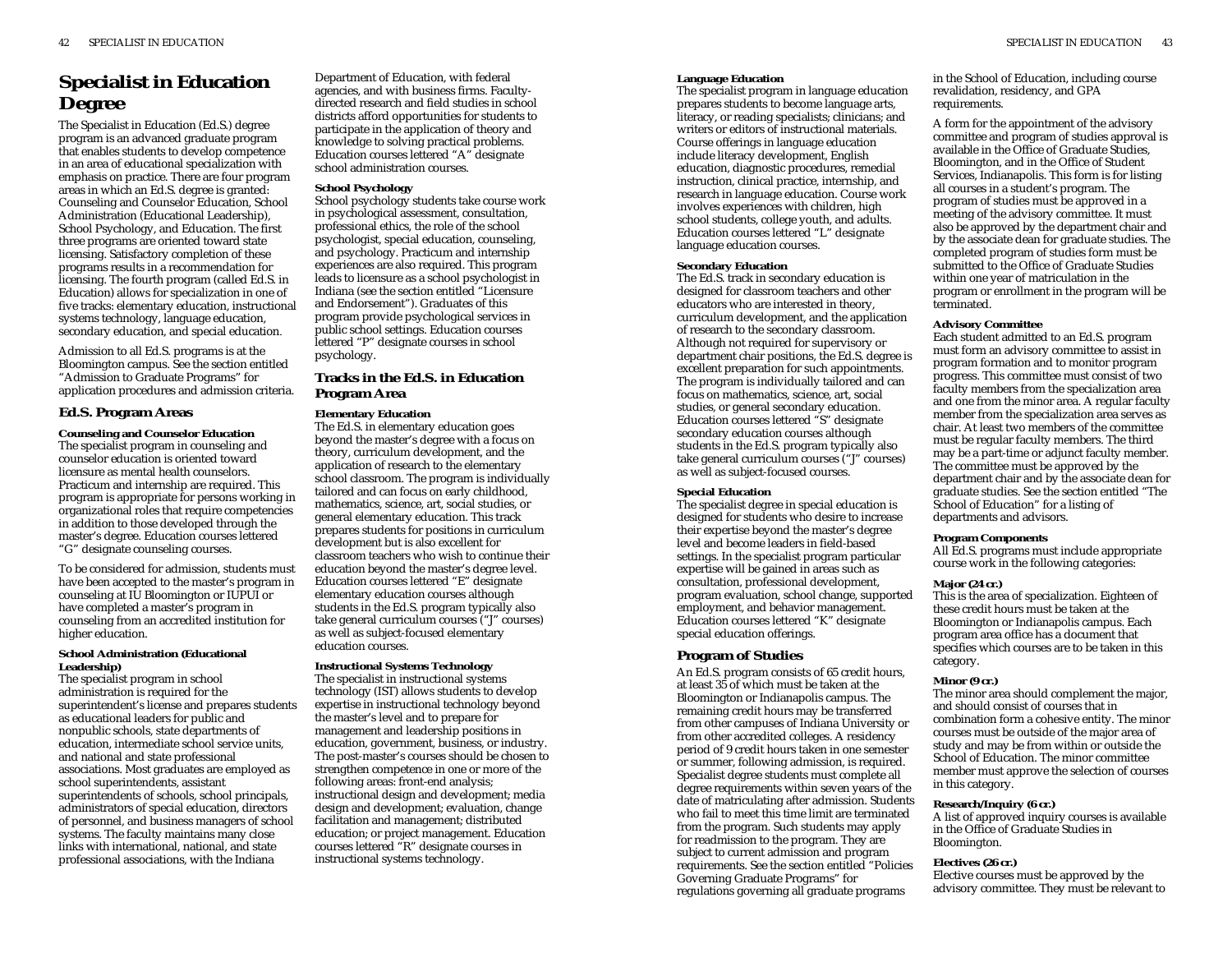minor components.

#### **Capstone Project or Comprehensive Examination**

A substantial project or a comprehensive examination constitutes the culmination of the Ed.S. program. A project normally requires a written manuscript describing the project. Projects vary from program to program.

#### **Practical Experience**

Ed.S. students must have demonstrated successful practical experience in order to be eligible for graduation. This experience may be in the form of work experience prior to or during the program of studies, or it may be accomplished through practicum and internship courses taken during the program.

# **Final Meeting**

**A final meeting of the advisory committee is required,** wherein the student's entire program, including the project manuscript or comprehensive examination results, are reviewed. If the committee is satisfied that all program requirements have been successfully completed, the student is recommended for graduation.

# the program. The electives category may be in the form of work experience prior to or<br>used to add to the major, research/inquiry, or during the program of studies, or it may be **Doctoral Degrees in Education**

Doctoral students majoring in education may earn either a Doctor of Philosophy (Ph.D.) degree or a Doctor of Education (Ed.D.) degree. The Ph.D. is awarded by the University Graduate School. The Ed.D. is awarded by the School of Education. In most program areas the Ph.D. is considered a research-oriented degree, whereas the Ed.D. degree is oriented to the training of practitioners. It should be noted that Ph.D. students are subject both to requirements listed in this bulletin and those listed in the University Graduate School Bulletin.

Application for both degree programs is through the Office of Graduate Studies. Doctoral programs are offered only at the Bloomington campus. Some doctoral course work is offered at Indianapolis, and IUPUI faculty members may serve on doctoral committees.

Doctoral programs are long and complex. At the end of this section is a checklist of important milestones in the program, including required forms and committee meetings. Information about application procedures and admission criteria is found in the section entitled "Admission to Graduate Programs." Policies and regulations governing all graduate programs in education are found in the section entitled "Policies Governing Graduate Programs."

# **Doctoral Majors**

Doctoral degree programs are offered in the following major areas of specialization:

### **Counseling Psychology**

The Ph.D. program in counseling psychology is accredited by the American Psychological Association. Graduates of this program are prepared to work as psychologists and administrators in mental health centers, in college counseling centers, and in business and industry; as college faculty members; as private practitioners; and in other positions where counseling psychology competencies are needed.

The doctoral program in counseling psychology includes courses in the following areas: (1) psychological measurement, statistics, and research design, (2) biological, cognitive, affective, social, and individual bases of behavior, (3) course work leading to competence in an area of specialization, and (4) intervention strategies and service delivery systems. The application deadline is January 15 for matriculation in the fall semester.

#### **Curriculum and Instruction**

Ph.D. and Ed.D. programs are offered in curriculum and instruction. These programs prepare students for preschool through grade 12 positions, including posts as curriculum directors and supervisors, although most graduates take positions as college faculty members. Students majoring in curriculum and instruction must complete a number of specified courses. However, there is a great deal of flexibility in the program, depending on the student's needs and interests. As with other doctoral degrees, there is a heavy emphasis on research from both quantitative and non-quantitative perspectives. Students in curriculum and instruction must specialize in one of the following areas:

*Art Education* Doctoral students in this program do research in areas related to art education, such as discipline-based curriculum theory (new technologies and art education, multicultural and global art education), community-oriented programming, diversity and gender issues, and education of artistically talented students. Research settings include schools, colleges, museums, and community agencies.

*Curriculum Studies* Presently, faculty members and doctoral students in curriculum studies generate scholarship in several fields of study. These include curriculum theory and design, early childhood education, elementary education, secondary education, social studies education, curriculum and cultural studies, curriculum and gender studies, multicultural education, teacher education, critical pedagogy, school reform, and evaluation of educational programs.

*Mathematics Education* This program focuses primarily on the teaching and learning of mathematics in grades K-12, although some work in the teaching of college-level mathematics is also possible. Research in this program area can range from specific curriculum issues to more general topics such as assessment, teacher development, and uses of technology. Applicants to the program are expected to have pre-college teaching experience.

*Science Education* This program can include specialization within an area of science (chemistry, physics, biology, etc.) or general science education.

*Special Education* This program is individualized in that students define three areas of expertise that will determine the focus of their course work. These areas may include disability topics, early intervention, teacher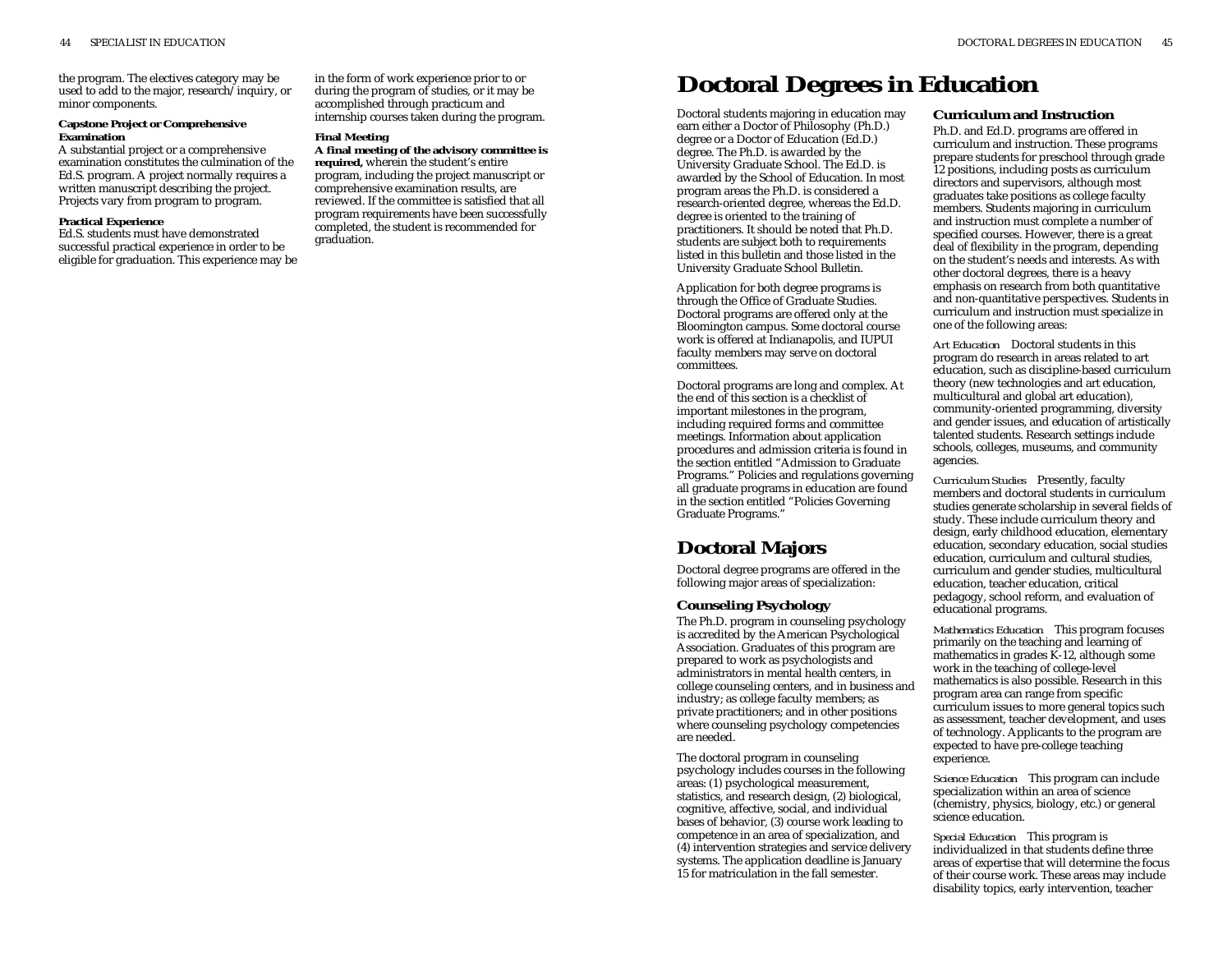education, nonaversive behavior management, transition from school to work, and school reform. Please visit web site at www.indiana.edu/~speced/doctorate.html.

# **Educational Leadership (School Administration)**

The Ed.D. program in educational leadership prepares students to be administrators and leaders in public and nonpublic schools, special-education service units, state departments of education, national and state professional organizations, and private corporations. Graduates of this program may also be employed as professors and researchers in colleges and universities. Candidates who specifically seek to prepare for university teaching and research positions should consider applying to the Ph.D. in Education Policy Studies with a concentration in educational leadership. (See sections on Doctoral Degrees in Education—History, Philosophy, and Policy Studies in Education— Education Policy Studies.)

Educational leadership faculty have links with state and federal educational agencies and professional associations, as well as with business firms. Because faculty are active in research, in education policy studies, and in field studies with school districts, they can offer students opportunities to apply theory and knowledge in solving practical problems in their field.

# **Educational Psychology**

The Ph.D. program in Educational Psychology offers specializations in human development, learning and instructional psychology, inquiry methodology, educational and psychological measurement and assessment, and school psychology (see separate entry in this section). The goals for all specializations in educational psychology are: (1) to prepare scholars who will broaden the knowledge base in the areas of human development, learning, teaching, research methodology, and school adjustment, (2) to prepare researchers and evaluators in the use of rigorous methods for generating and analyzing both qualitative and quantitative data, and (3) to prepare inquiry-based practitioners who work toward the solution of both individual and social problems as these affect school performance and life functioning.

Educational psychology students learn to approach decision making and problem solving from a data-based orientation, to apply critical and reflective analysis to all knowledge production, and to work toward the overall intellectual and affective betterment of humankind. Graduates of this program secure positions as university faculty members, as psychological and educational researchers, and as program evaluators in research and

consulting firms, foundations, public schools, industry, state and federal departments of education, and the military.

### **Higher Education**

Ph.D. and Ed.D. programs are offered in higher education. The Ed.D. program emphasizes acquisition of the skills and knowledge that college and university administrators need to perform effectively in various administrative roles (e.g., student affairs, continuing education, and institutional advancement). The Ph.D. program prepares students for careers in the scholarly study of higher education, institutional research, and teaching.

Two years of professional experience in higher education and a master's degree are prerequisites for admission. An interview with program faculty members is required. Ph.D. students majoring in higher education are encouraged to take a minor outside the School of Education, in such areas as organizational behavior, business administration, public administration, political science, or sociology.

## **History, Philosophy, and Policy Studies in Education**

This Ph.D. program consists of three distinct majors—history of education, philosophy of education, and education policy studies. In their goal statements, applicants should indicate their interest in one of the three majors. All three majors are designed to prepare students for professional roles in university teaching and research, as well as in development and consulting governmental and non-governmental agencies.

#### The major in the **history of education** emphasizes the history of American education, including elementary, secondary, and higher education; it encourages students to complete supplementary work in programs and departments outside the School of Education, such as in American Studies and History.

The major in **philosophy of education** may focus on ethics, epistemology, aesthetics, social and political philosophy, foundations of inquiry, feminist philosophy, continental philosophy, and historically important educational thinkers; it requires philosophically relevant work in departments outside the School of Education, including the Departments of Philosophy, Religious Studies, and History and Philosophy of Science. Applicants to this major should submit with their application a writing sample that demonstrates their skill in philosophical arguments, preferably a paper prepared for a relevant course.

The major in **education policy studies** includes a common core of studies in the

concepts and issues of policy study and permits students to select a concentration in international/comparative education, higher education, or educational leadership (U.S. elementary and secondary education); it requires a minor in a relevant field outside the School of Education, such as economics, public and environmental affairs, or sociology.

Through course work and independent research, students are expected to achieve a command of the literature in the major, to assess the soundness of arguments in that literature, to develop clarity of thinking and writing in the field, and to contribute to its scholarship. Students are given support and encouragement to become involved in the major scholarly organizations in their fields. The program may include relevant opportunities for international travel and study and for practicums in state, national, and international agencies.

### **Instructional Systems Technology**

The Ph.D. program in instructional systems technology (IST) permits students to build a solid basis in theory and inquiry skills as well as to strengthen their professional competencies in the field of instructional technology. The program's emphasis on research and scholarship is well suited to a student planning a career as a professor or researcher at the college level.

There is considerable flexibility in the doctoral curriculum, allowing students to take courses in several areas of specialization leading to professional positions in education, business and industry, government, health professions, and other settings. Areas of specialization include administration of learning resources, computer-based instruction, institutional and organizational change, instructional development, and message design and production.

# **Language Education**

The Ph.D. and Ed.D. programs in language education have the following objectives: (1) to prepare teachers of English, English as a Second Language and English as a Foreign Language, foreign language, and reading for positions of leadership in the field, particularly in the development of improved instructional procedures and improved curricula in language education, (2) to prepare program directors, instructional supervisors, and curriculum specialists in language areas, (3) to prepare college and university personnel to teach, design, and direct programs for the preparation of teachers of language education, (4) to prepare researchers in language education, and (5) to prepare specialists in the development of programs and instructional materials in language education at all levels.

The focus of the program is on research and theory in language education and the development of curricula in those areas.

Language Education applicants require a strong academic record pursuing a program broadly based in the language arts and children's or adolescent literature and two years of teaching (or alternative experience).

### **School Psychology**

Accredited by the American Psychological Association, this Ph.D. program is a specialization within the educational psychology program. Students take course work in cognitive, affective, and behavioral assessment, consultation, professional ethics, the role of the school psychologist, special education, counseling, intervention, and psychology. Practica and an internship are also required.

Graduates of the program are eligible for a broad array of positions, including teaching and research as university faculty members and clinical and administrative practice as school psychologists or directors of school psychology in public school systems, mental health centers, and state departments of public instruction. Some graduates may become eligible for licensure as psychologists in independent practice. The application deadline for this program is January 15. Matriculation is in the fall semester only.

# **Double Major**

Having two majors in a doctoral program is also possible. A double major requires students to take all of the required course work in both majors. No minor is required, and some required courses outside of the major proper may be double-counted (i.e., research courses—including inquiry linkage courses, foundations courses, and foreign language courses). In some cases it is possible to count courses taken in one major area as part of the other major, but such courses may not be double-counted. Double majoring students must include two representatives from each major on both their advisory and research committees (except Ed.D. double majors), and they must take qualifying examinations in both major areas. Only one dissertation is required. Special forms are available at the Office of Graduate Studies for the appointment of double major advisory and research committees.

# **Doctoral Minors**

The student will select at least one minor subject. The minor must have integrity in its own right and must complement the major. It must be taken outside the major department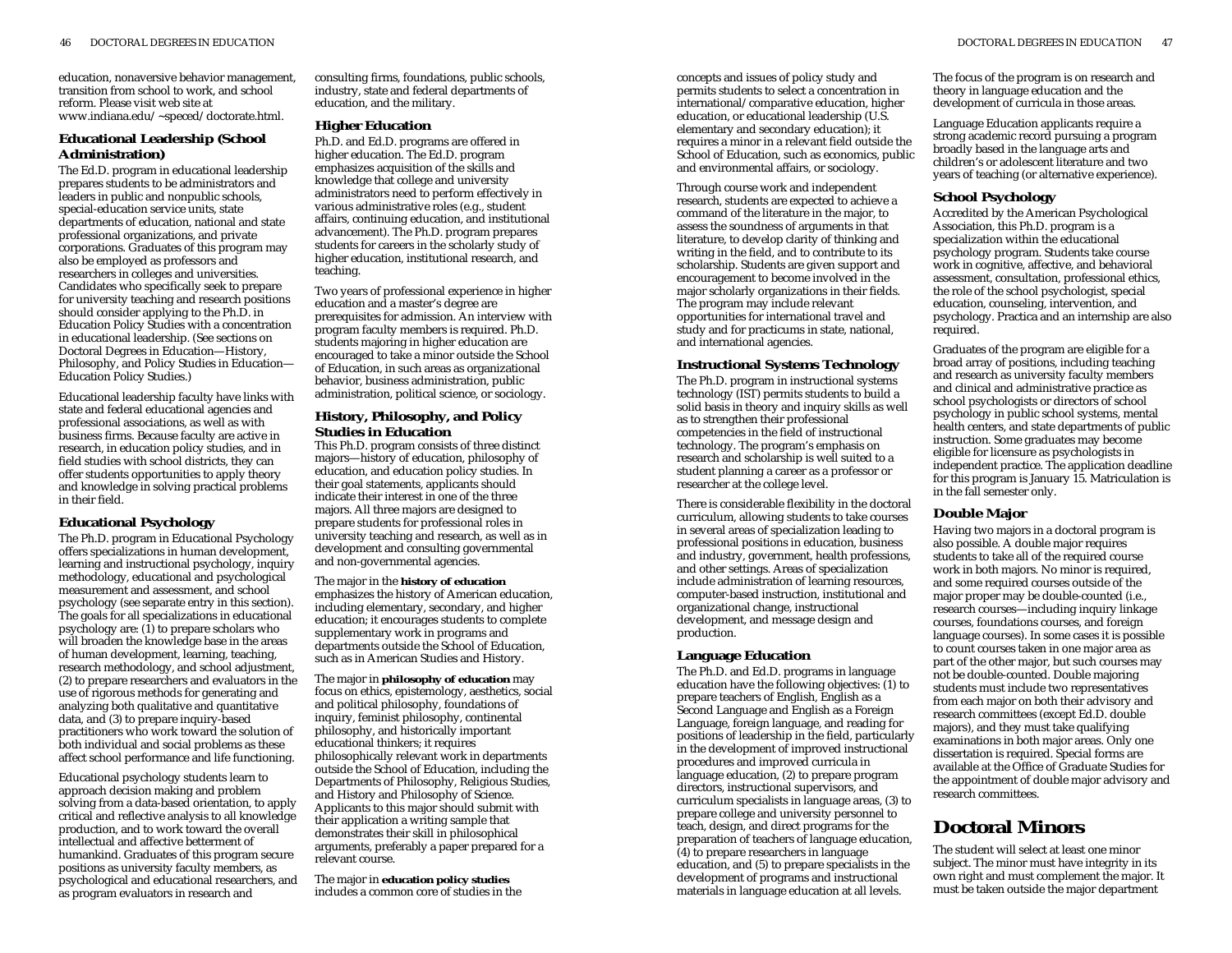from among those areas of study listed in this bulletin. The minor field must demonstrate wholeness within itself and contribute to the students overall doctoral program. An interdepartment minor not specifically listed in the bulletin is also possible.

The major fields of doctoral specialization in education listed above are also available as minor areas for other doctoral programs. Students may also minor in any area of study outside of the School of Education that is listed in the University Graduate School Bulletin. In addition, two approved minor area programs are available:

# **Inquiry/Research Methodology Minor**

The development of competencies in methods of quantitative and qualitative inquiry constitutes the main thrust of this minor program. Graduates of a doctoral program with a minor in inquiry may qualify for positions as faculty members in colleges or universities or as researchers or evaluators in foundations, public school systems, industry, or consulting firms.

Students minoring in inquiry methodology may not use courses in their minor that have been counted elsewhere in their program of studies. Questions about this minor should be addressed to the chair of the Department of Counseling and Educational Psychology.

### **Social Foundations of Education Minor**

This minor introduces students to the use of sociological and anthropological research in the study of education. It encompasses the intellectual foundations of these social sciences, the educational theories and findings of scholars in these disciplines, and the research methodologies of these disciplines that are relevant to educational research.

The 12 credit hours of course work required for this minor cannot duplicate those taken in the major field. A listing of the required courses is available in the office of the Department of Educational Leadership and Policy Studies.

# **Requirements for Doctoral Programs**

There are two configurations for doctoral programs in education at Indiana University: a 90 credit hour post-bachelor's Ph.D. or Ed.D. program (the "90 hour program"), and a 60 credit hour post-master's Ed.D. program (the "60 hour program"). At the present writing, the 60 hour program is available in curriculum

and instruction, higher education, instructional systems technology, and educational leadership.

For the 90 hour program, credit hours earned in master's or specialist degree programs may be included in the doctoral program, as long as they meet course currency requirements and are relevant to the student's doctoral areas of focus. Sixty credit hours (including 12 dissertation hours) in the 90 hour program must be taken at the Bloomington or Indianapolis campuses of Indiana University.

For the 60 hour program, a master's degree is a prerequisite for admission. Master's course work may not be counted toward the 60 required credit hours, but graduate course work beyond the master's degree may be, as long as it meets requirements for currency and relevance. In this program, 42 credit hours must be taken at IUB or IUPUI.

All course work, except dissertation and internship credits, must be completed within seven years of matriculation in the 90 hour program, and within five years in the 60 hour program. If there is a two-year lapse in enrollment the student's program will be terminated, and the student must apply for readmission to the program. See the chapter entitled "Policies Governing Graduate Programs" for regulations governing all graduate programs in the School of Education, including course revalidation, residency, GPA requirements, transfer of credit, and semester load.

# **Advisory Committee**

During the first semester in the program each doctoral student will be advised by the program head or department chair, or will be assigned a temporary faculty advisor. Before the end of the first year in the program each student must have an advisory committee formally appointed and must submit a program of studies outline to the Office of Graduate Studies.

The advisory committee consists of at least three faculty members. Two must be from the major area of study and one from the minor area. The committee chair, who becomes the student's primary advisor, must be a regular faculty member in the major area of specialization. For interdisciplinary minors, the minor representative must be from outside the major. At least two of the faculty members on each doctoral advisory committee must be regular faculty members; one may be an adjunct or part-time faculty member. For Ph.D. advisory committees, two members, including the chair, must be members of the University Graduate School faculty.

# **Program of Studies**

Program requirements fall into several component categories, which are explained below. The student and the advisory committee chair play the major role in planning the program of studies. An advisory committee meeting is required, at which time all committee members review the program of studies for approval. The program of studies must then be approved by the department chair and the associate dean for graduate studies. *If a completed program of studies form is not submitted within one year of matriculation, enrollment will be discontinued***.** See the chapter entitled "Policies Governing Graduate Programs" for information about the transfer of credit hours from other colleges and universities.

## **Inquiry Emphasis in Doctoral Training**

Doctoral students are expected to generate questions about educational phenomena. They must be curious about how things are and how they became as they are. They must learn to identify assumptions made in posing questions and in drawing conclusions, as well as to judge the consistency and logic of arguments. They are required to question their own assumptions about what is right and what is wrong in educational practice. They must learn to evaluate educational programs and to inquire into the effects and effectiveness of educational practices. They must come to view the world from multiple perspectives in understanding the nature of reality. They must learn to generate hypotheses about educational phenomena and about relationships among educational variables, and to speculate about causal relationships. In addition, they must learn to test these hypotheses in a trustworthy manner. As such, inquiry training is to be included in all components of doctoral training.

# **Program of Studies Components**

### **INQUIRY CORE**

**90 Credit Hour Program.** Nine credit hours is the minimum requirement in this component. Many doctoral programs in the school require 12 or 15 credit hours of inquiry core course work. The inquiry core includes a survey course in research methodologies (e.g., Y520) and beginning courses in statistics, measurement, program evaluation, or in ethnographic, qualitative, quantitative, and historical research methods. Inquiry core courses are to lay a rudimentary methodological foundation for applied inquiry courses in the major, and for dissertation research. A list of approved inquiry core courses is available in the Office of Graduate Studies.

**60 Credit Hour Program.** Nine credit hours of inquiry core course work are required.

### **MAJOR**

**90 Credit Hour Program.** A major consisting of a minimum of 36 credit hours of course work in the selected field of specialization is required. There is substantial flexibility in the major. Courses from related areas of study may be included in the major component if their relevance to the major can be demonstrated and if committee approval can be secured.

Six credit hours of inquiry course work are required in the major (in addition to the inquiry core course work). One of these inquiry courses is to be an **early inquiry experience** wherein a student carries out an actual research project, including the collection and analysis of data to answer a research question, and the writing of a research manuscript. This research is to be prior to the dissertation and not a direct part of the dissertation research. The early inquiry experience may be implemented through an independent study course (e.g., 590), through a master's thesis (599), or through a departmental research seminar. Each student must carry out an independent research project. The research manuscript that results from this study must be read and approved by the student's advisory committee. A form for this purpose is available in the Office of Graduate Studies.

The second of the two major area inquiry courses is an **inquiry linkage** course. This is a course in which research relevant to the major field of specialization is studied. Such study, however, is to focus more on the research design and methodology of research in the major area than on the findings of the research. Analyzing and critiquing the research methodology are of primary importance in this experience. Each department has a research seminar or a specialized research methodology course for this purpose. The inquiry core courses normally should be completed prior to taking inquiry courses in the major.

**60 Credit Hour Program.** The major must consist of a minimum of 27 credit hours, of which three credit hours is to be in an inquiry linkage course. (No early inquiry experience course is required in the 60 credit hour program.)

### **MINOR**

**90 Credit Hour Program.** The minor requires a minimum of 12 credit hours of course work taken in an area of studies outside of the major. The minor must complement the major. The committee member representing the minor field must approve the selection of courses in the minor area. An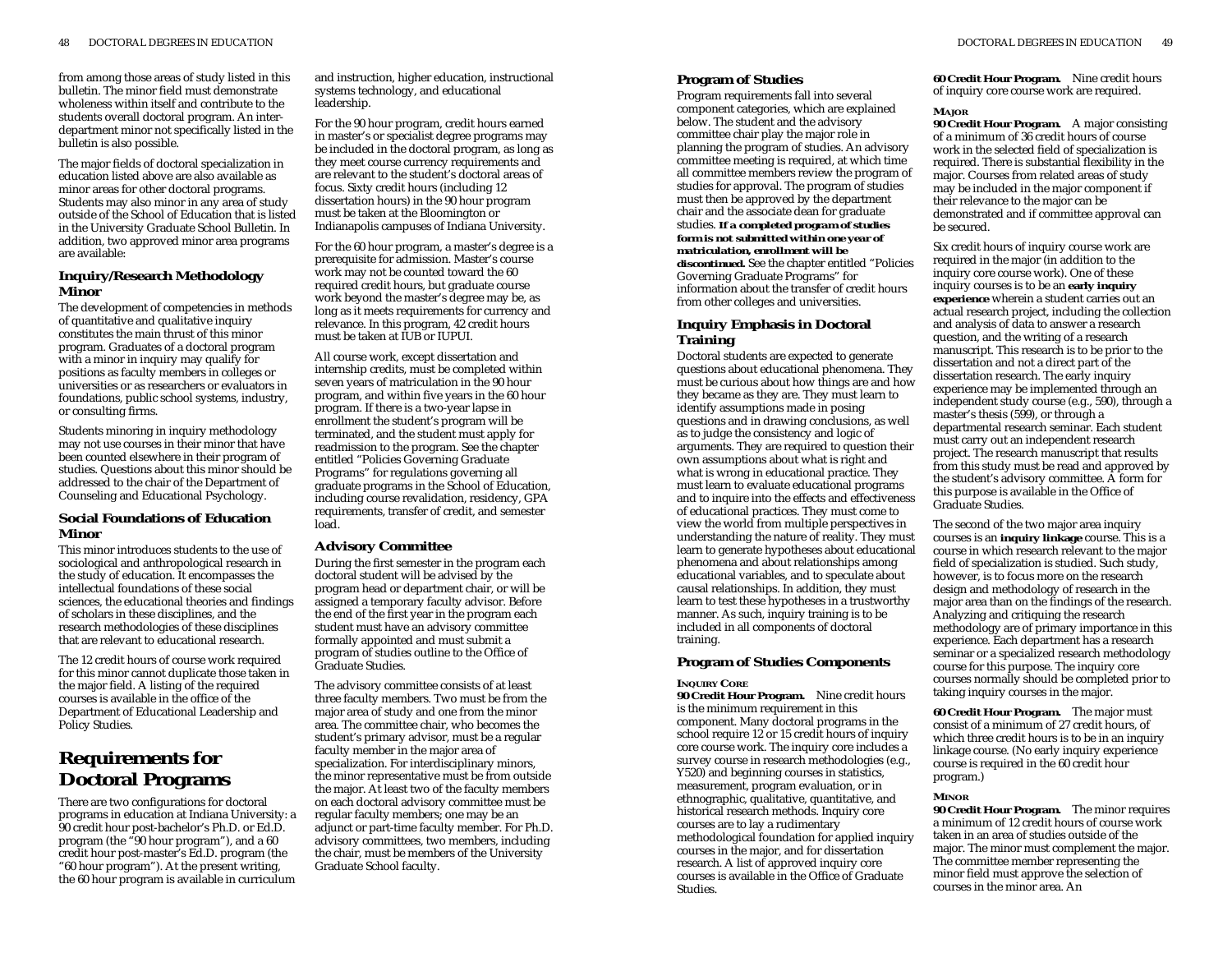interdepartmental (interdisciplinary) minor is also possible. In this case the student must submit a written description of the theme of the minor, an explanation of the contribution of each course to that theme, and a rationale for the selection of the minor representative.

#### **60 Credit Hour Program.** The minor requirement is 9 credit hours.

#### **ELECTIVES**

**90 Credit Hour Program.** The electives category is designated to allow students freedom in course selection. This is also the place to put foundations courses. Each program area has specified courses in foundations, substantive core perspective, or other areas outside the major and minor, which are required for breadth. Courses that may fall into this category are those needed to meet the doctoral program requirement for 27 credit hours outside of the major program area. (This ordinarily includes the 12 credit hours of minor course work, and the 9 or more credit hours of inquiry core courses.)

#### **DISSERTATION**

**90 Credit Hour Program.** Twelve credit hours of dissertation credit (799) are required. In addition, 3 credit hours of **dissertation proposal preparation** are required. Each doctoral program area has a 795 Dissertation Proposal Preparation course which is generally used for this purpose, either on an individual basis or as a departmental seminar.

**60 Credit Hour Program.** Six credit hours of 799 and 3 credit hours of 795 are required. The focus of the dissertation in the 60 hour program is on data collection and analysis for the purpose of answering practical questions in the field. Descriptive research, program evaluation, needs assessment, case study, campus audit, and survey research are examples of the kinds of research studies expected.

# **Doctoral Candidacy**

### **Qualifying Examinations**

Prior to beginning a doctoral dissertation and at or near the time of completion of all course work, all doctoral students in the School of Education must pass a qualifying examination in their major areas of study. In effect, this examination process is intended to determine

if a student is qualified to begin work on a doctoral dissertation.

A minor area qualifying examination is also required for all education majors who are minoring in another education program area. Students whose minor is outside of education may or may not have to take a minor examination, depending on the policy of the minor department. Students with interdepartmental (interdisciplinary) minors must take a minor qualifying examination if their minor member is an education faculty member or if the majority of their minor course work is in education. Doctoral students whose major is outside of education, and who are minoring in education, may or may not be required to take qualifying examinations, depending on the judgment of the minor representative.

Departments and programs determine the specific form of qualifying examination their students will take and establish the times at which examinations will be administered. Students need to file an application with their major and minor departments in the School of Education to take their qualifying examinations. Such application forms are available in departmental offices.

All qualifying examinations contain written and oral components. The written component will take one of three forms: a proctored examination, a take-home examination, or a portfolio.

(1) A proctored examination in the major area is administered in the School of Education in two four-hour sessions on consecutive days. The minor area examination is administered in a four-hour session on a third day. The major and minor examinations may be taken in the same semester or in different semesters.

(2) Students completing a take-home examination in either their major or minor area should contact the appropriate program or department for examination requirements.

(3) For portfolios, students work with their doctoral advisory committee to determine the contents of the portfolio and a timeline for its completion. Students choosing this option should see their advisors regarding specific requirements for preparation of their portfolios.

|                            | <b>Minor in Education</b>                      | <b>Minor outside</b><br><b>Education</b> |
|----------------------------|------------------------------------------------|------------------------------------------|
| <b>Education Major</b>     | Minor qualifying<br>examination required       | Depends on policy of<br>minor department |
| <b>Non-Education Major</b> | Depends on judgment of<br>minor representative | N/A                                      |

Students are not required to register for the semester they are taking qualifying exams (see section on maintaining active student status).

After all portions of the written component of the qualifying examinations are taken, an oral examination must be held. The primary purpose of this examination is for the advisory committee to review the answers to the written qualifying examination questions, to request elaboration or clarification to questions that were poorly or incompletely answered, and to quiz the student in-depth over any or all of the examination material. **The date of passing the oral qualifying examination is a critical date. The seven years for course currency are counted backward from this date, and the seven years for completion of the dissertation are counted forward from this date.** (See "Seven-Year Rule" in the section entitled "The Dissertation" below.)

Students who fail some or all portions of the qualifying examinations may be allowed to retake these portions. This decision is made by the student's advisory committee and the department chair, and is based on the student's overall program performance and the extent of the deficits on the qualifying examinations. Only one retake of the qualifying examinations is allowed.

In order to be eligible to take the qualifying examinations a student must have

- 1. been admitted unconditionally to the doctoral program
- 2. a doctoral advisory committee appointed and a doctoral program of studies approved by the Office of Graduate Studies and
- 3. completed all or nearly all doctoral course work, with no more than 6 credit hours graded as incomplete.

### **Nomination to Candidacy**

It is the responsibility of the advisory committee, either before or during the oral examination, to review all aspects of the student's doctoral program work, to assess the student's development as a scholar and a professional educator, and, if appropriate, to discuss topics for dissertation research and career goals. Thus, the committee is expected to take stock of the student's progress in the doctoral program, to inventory the work remaining, to plan program requirements to ensure a good fit to career goals, and to offer critique, advice, and encouragement.

50 DOCTORAL DEGREES IN EDUCATION DOCTORAL DEGREES IN EDUCATION 51

Review of all scholarly work produced by the student is an integral component of this program review. It is the responsibility of the advisory committee, and especially of the committee chair, to examine all major scholarly works produced by the student during the program of studies. These works include the research manuscript that resulted from the early inquiry experience study, papers presented at conferences or published, and scholarly works produced in courses taught throughout the program of studies. (These may include literature reviews, position papers, curriculum development projects, program evaluation studies, measurement instrument construction studies, needs assessments, library research studies, and data-based research.) Some doctoral programs have lists and descriptions of the types of scholarly products expected of their students prior to nomination to candidacy.

When the advisory committee is satisfied with the student's performance in the written and oral qualifying examinations **and** with the student's overall progress in the doctoral program, the student is nominated to candidacy.

### **Admission to Candidacy**

Admission to candidacy is awarded after the student has been nominated to candidacy and after all required course work has been completed. Considerable time may sometimes elapse between nomination to candidacy and admission to candidacy, due to incomplete course work or old course work requiring revalidation.

# **The Dissertation**

# **Maintaining Active Student Status**

After passing qualifying examinations, doctoral students must register for at least 1 credit hour each semester (not summer session) in order to maintain active student status. This is ordinarily done by enrolling in 1 or more credit hours of dissertation credit (799). After 90 credit hours of program course work have been taken and students have been admitted to candidacy (i.e., all but the dissertation hours have been completed and qualifying examinations have been passed), students may enroll in G901 Advanced Research in order to maintain active status. **G901 is a 6 credit hour course, with a fee of \$150 (subject to change).** This is an inexpensive way for students with graduate assistantships to maintain a "full load." However, **enrollment in G901 is limited to six**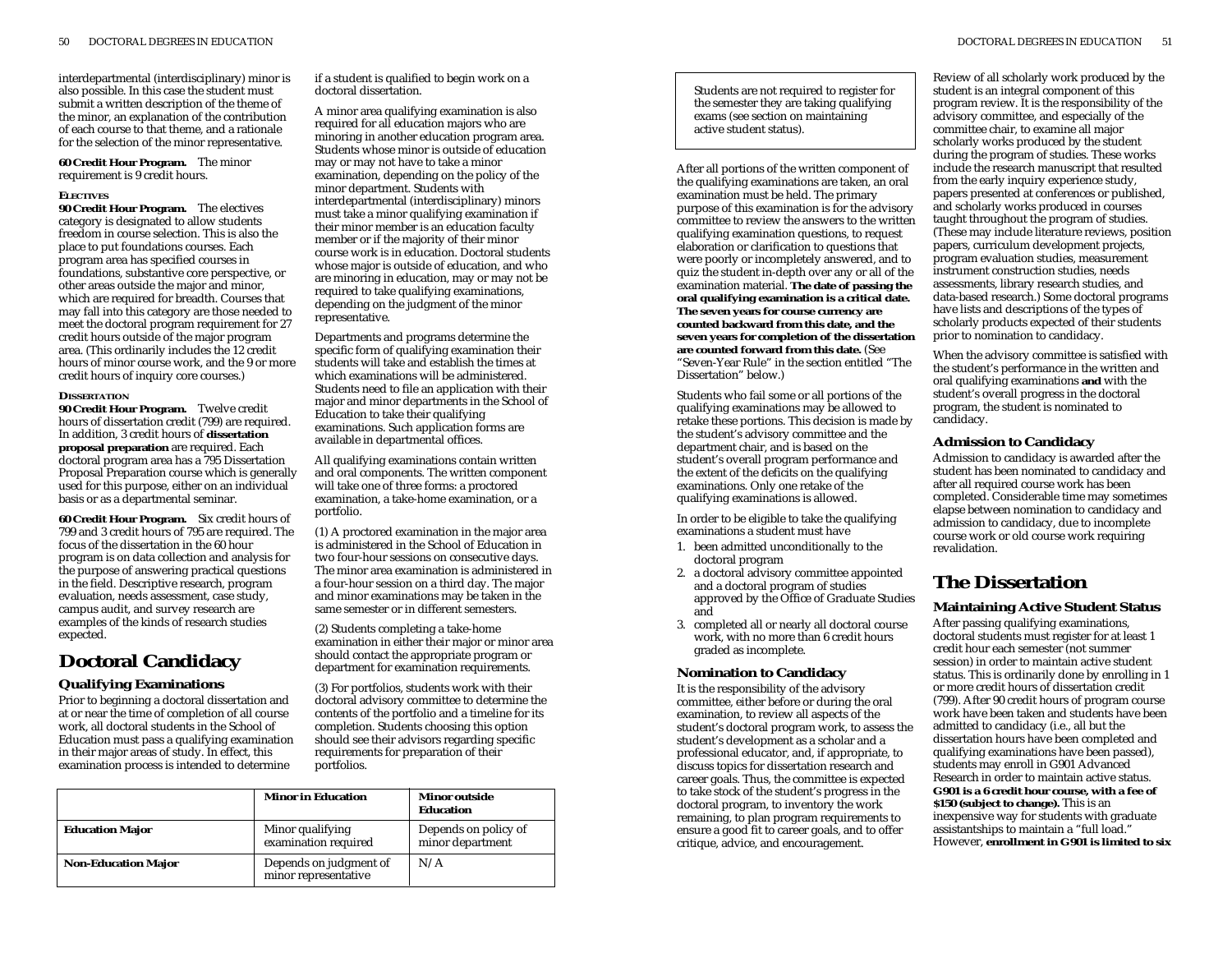#### **semesters, and it is not offered in summer sessions.**

Registration in absentia for 799 and G901 is available for doctoral students who reside more than 25 miles from the Bloomington campus. Registration should be requested from the Office of Graduate Studies, Education 1000, Indiana University, Bloomington, IN 47405-1006 (812-856-8540). **Students who fail to register each semester after passing qualifying examinations must back-enroll for all semesters missed, in order to graduate. There is a charge of \$250 per semester for back-enrollment.**

## **Seven-Year Rule**

The dissertation must be completed within seven years of passing the oral qualifying examination. At this time, doctoral candidacy is terminated for students who have not completed the dissertation. Such students may apply for readmission. This process is initiated with a letter to the associate dean for graduate studies requesting readmission. Students applying for readmission are subject to current admission criteria. If readmitted, such students must retake the current qualifying examinations and fulfill other conditions imposed by the department in order to establish currency (such as taking or auditing selected courses). If the qualifying examinations are passed and the other conditions are met, these students are readmitted to candidacy. They have three years from this date to complete a dissertation.

### **Research Committee Constitution**

After admission to candidacy, the student must assemble a research committee. The doctoral research committee has the responsibility to guide the student through the dissertation process and to conduct the final oral defense.

**Ph.D.** Each research committee must have at least four members. Two must be from the student's major area of study and one from the minor. For an interdisciplinary minor, the minor member must be from outside the major area. If the minor is not pertinent to the topic of the dissertation, the student may petition to substitute another member from outside the major area. One member of the committee chair must be a faculty member in the student's major area. Usually, the committee chair is also the dissertation director. However, it is acceptable for another committee member with particular expertise in the area of study to direct the dissertation. A form for the appointment of the doctoral research committee is available in the Office of Graduate Studies. All members of Ph.D. research committees must be members of the University Graduate School faculty. The

committee chair and the dissertation director must be full members of the University Graduate School faculty. If an associate or affiliate member of the University Graduate School faculty has special expertise in the area of the student's research, the research committee chair and the associate dean for graduate studies may petition the University Graduate School to allow the associate or affiliate faculty member to direct the student's dissertation.

**Ed.D.** For 90 credit hour and 60 credit hour Ed.D. programs, research committees must have at least three members. Two of these must be from the major field of study, of whom one must be a tenure-line faculty from the core campus. The third member cannot be from the major field of study. One member may be from the faculty of a campus of Indiana University outside the core campus. At least two of the committee members must be tenure-line faculty members. The committee chair must be an associate or full professor in the student's major area of study. The dissertation director must be a full or associate member of the University Graduate School faculty.

In some instances it is possible to include a committee member who is not an Indiana University faculty member, such as a faculty member at another university, on a doctoral committee. To receive approval for such a substitution two conditions must be met: (1) the substitute member must have special expertise,not available among University Graduate School faculty, either in the substantive area of the study or in the research methodology, and (2) the substitute member must supply evidence of published research.

#### **Selecting a Committee**

The procedure for selecting a research committee chair and research committee members varies considerably from student to student. Ideally the research question that becomes the focus of the dissertation study stems naturally from research experiences, course work, or graduate assistantship assignments that the student has had during the program of studies. Ideally, each student has, by this time in the program, formed a mentoring relationship with one or more program faculty members. Often the advisory committee chair is the student's mentor and becomes the research committee chair. In such a case, the student and chair typically have had discussions about tentative dissertation topics prior to admission to candidacy and prior to the selection of other research committee members. Sometimes the student selects a research topic that is an extension of research being carried out by the mentor.

It is not required that the advisory committee chair be asked to chair the research committee, nor that the advisory committee chair agree to chair the research committee, if asked. Ultimately, the choice of a research chair involves a combination of personal compatibility and compatibility of the research interests of the student and the chair. The student and the committee chair typically confer regarding the selection of other research

#### **Prospectus**

committee members.

A one- to two-page dissertation prospectus must be submitted with the nomination of research committee form. This prospectus should include a clear statement of the questions to be addressed in the study, an outline of the design of the study, the research methods to be used, and a discussion of the contribution of the study to theory and/or to practice. The prospectus should play an important role in the selection of a research committee. This document allows prospective members to decide whether to participate in the study, based on the area of focus and the integrity of the prospectus. **It is generally unwise for faculty members to make a commitment to serve on a student's research committee before a written prospectus is presented for examination.**

#### **Dissertation Proposal**

After submitting the prospectus students are next required to submit a dissertation proposal, a document that is considerably more detailed than the prospectus. The proposal should contain the following elements: a statement of purpose, rationale, literature review, research questions, proposed procedures, the source of data, methods of data collection, methods of data analysis or data reduction, and the contribution of the study to theory and/or to practice. Frequently, students are advised by their research committee to write a draft of the first three chapters of the dissertation (purpose and rationale, literature review, and method) as their research proposal.

A meeting of the research committee must be held to discuss and approve the dissertation proposal. A dissertation proposal approval form is available in the Office of Graduate Studies. When committee approval has been secured, the form, together with a two page summary of the proposal, must be filed with the Office of Graduate Studies.

### **Use of Human Subjects**

If the proposed research involves the use of human subjects, a research review form for the use of human subjects must be completed. This form must be approved by the Campus Committee for the Protection of Human Subjects **before the data collection begins**. Questions about this procedure may be addressed to the contract and research risk compliance officer, Bloomington (812-855- 3061), or the Office of Research Risk Administration, Indianapolis (317-274-8289). Human subjects form can be viewed and downloaded from the Web at www.indiana.edu/~resrisk/hmps.html.

### **Dissertation Manuscript**

*A Guide to the Preparation of Theses and Dissertations* is available in the Office of Graduate Studies and in the Office of the University Graduate School. This document contains detailed instructions for the preparation and submission of the dissertation manuscript. The guide can be viewed at: www.indiana.edu/~grdschl/guide.html.

### **Final Oral Defense**

An oral public examination is scheduled at the completion of the dissertation research, after the dissertation manuscript is complete, allowing the student to defend the dissertation research. This examination may not be scheduled less than six months subsequent to the date of research committee approval. Committee members must receive a copy of the dissertation manuscript two weeks prior to the final oral.

**For both Ph.D. and Ed.D. students, an announcement of the final defense examination must be submitted to the Office of Graduate Studies one month prior to the examination. Also, Ph.D. students must also deliver a copy of the announcement to the University Graduate School.** The announcement should be on one page and must contain the following: the date, the time and place of the examination, the title of the dissertation, the name of the author, the department or program area, the summary of the study, an invitation for all faculty to attend, and the signature of the research committee chair. The summary should be from 150 to 300 words in length and must include a statement of the problem, research procedures, findings, and conclusions. A sample of the desired format is available in the office of the University Graduate School and in the Office of Graduate Studies in Bloomington.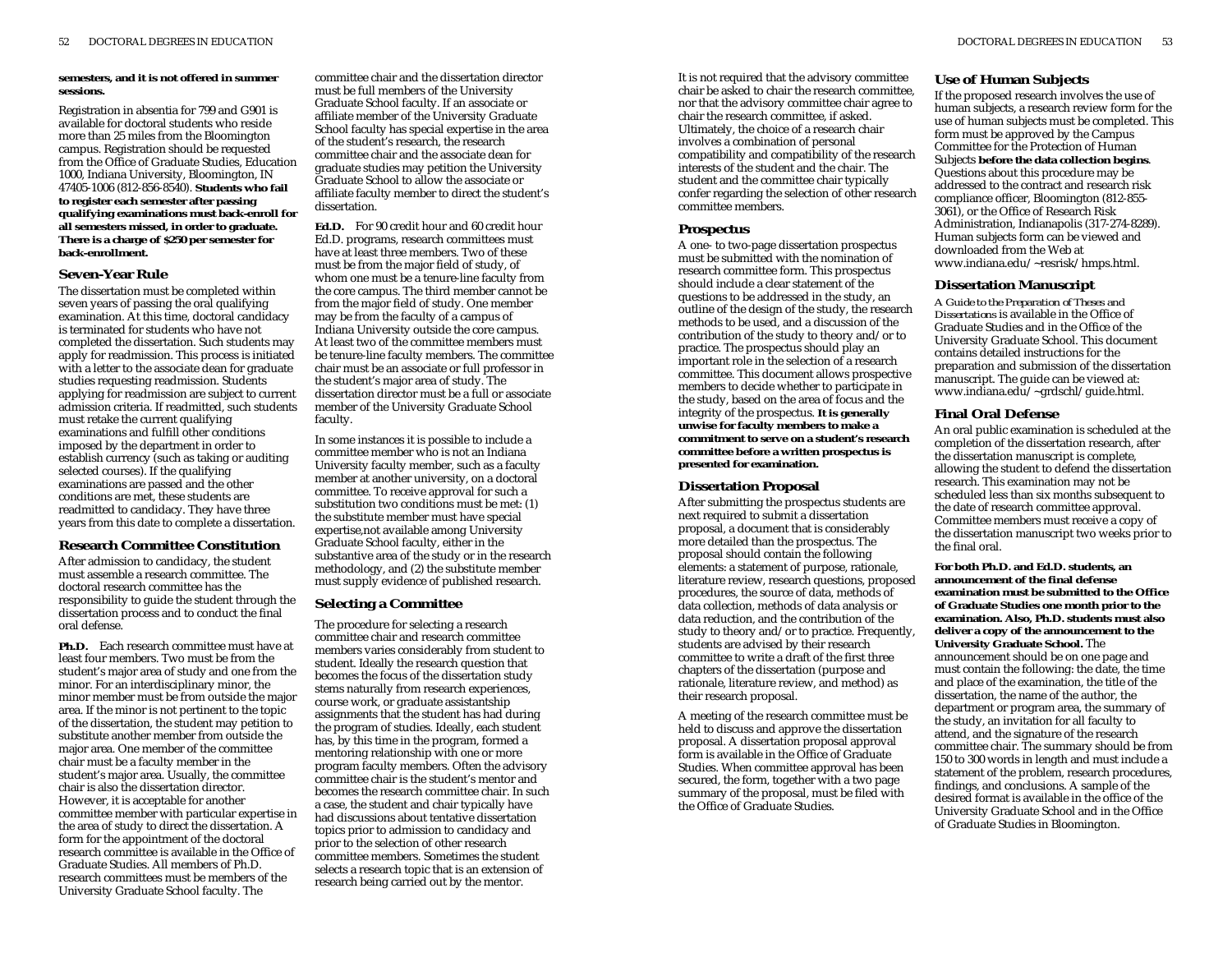- Admission to Program
- • Advisory Committee and Program of Studies Approval **(Meeting and Form)**
- •Written Qualifying Examinations
- • Oral Qualifying Examination and Nomination to Candidacy **(Meeting and Form)**
- •Admission to Candidacy
- Appointment of Dissertation Research Committee **(Form)**
- Dissertation Proposal Approval **(Meeting and Form)**
- •Announcement of Dissertation Defense
- Oral Defense of Dissertation **(Meeting and Form)**
- •Submit Dissertation Manuscript
- Degree Conferral

# **Licensure and Endorsement**

In addition to the graduate degree programs presented in earlier chapters, the following licensure (certification) and endorsement/minor programs are available at Indiana University. The B or I after each entry indicates whether the licensure or endorsement program is offered at the Bloomington or Indianapolis campus. As a general rule, students working toward a license or teaching endorsement in the School of Education must earn at least half of their credits at Bloomington or Indianapolis. Please be aware that the Indiana Professional Standards Board has developed a new system for licensing educational professionals effective with the fall 2002 academic term.

# **Teaching Licenses**

Kindergarten/Primary (B) Elementary (B-I) Senior High, Junior High, Middle School (B-I) All-Grade (B-I)

### **Teaching Major (Graduate Level)**

School Media Services (K-12) (B) (offered by IUB School of Library and Information Sciences)

### **Teaching Endorsements**

Artistically Talented (B) Bilingual and Bicultural Education (B) Gifted and Talented (B-I) Kindergarten (B-I)

### **Teaching Minors**

Adapted Physical Education (B) (offered by IUB School of Health, Physical Education, and Recreation) Early Childhood Special Education (B) English as a Second Language (ESL) (B-I) Library Services (K-12) (B) (offered by IUB School of Library and Information Sciences) Reading (B-I) Special Education (B-I)

### **School Service Personnel Licenses**

School Counselor (B-I) School Nurse (offered by IUPUI School of Nursing) School Psychologist (B) School Social Worker (offered by IUPUI School of Social Work) Speech and Hearing Clinician (offered by IUB Department of Speech and Hearing Sciences)

### **School Administrator Licenses**

Director of Special Education (B) School Principal Elementary School Administration and Supervision (B-I) School Principal Secondary School Administration and Supervision (B-I) School Superintendent (B)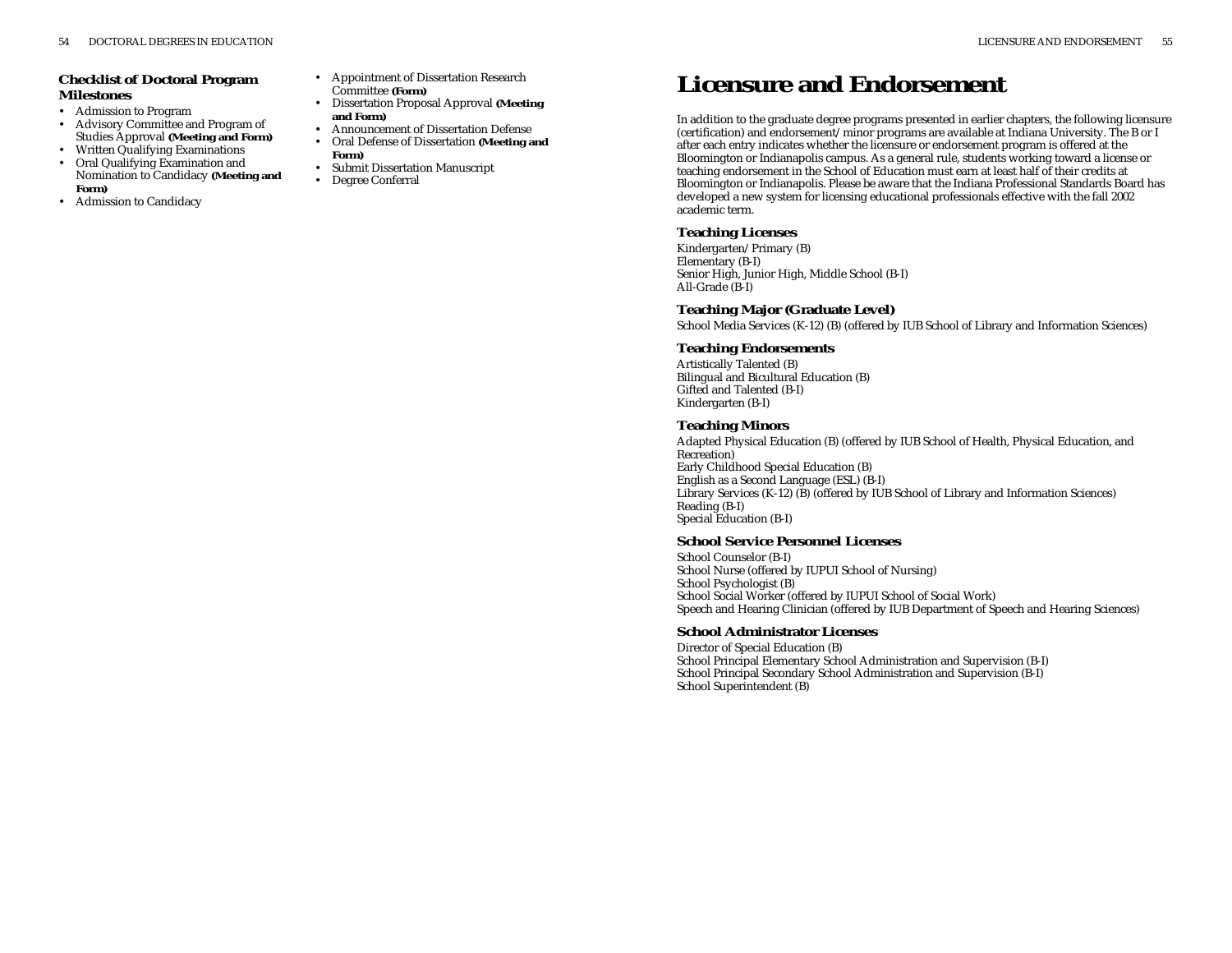# **Information About Licensure**

# **Admission to Licensure Programs**

Applicants to licensure and teaching minor programs must complete the graduate degree and licensure application. Applicants to teaching endorsement programs may apply for admission as special students. Students who are presently in a graduate degree program (M.S., Ed.S., Ed.D., or Ph.D.), or who are applying for admission to one, are not required to apply separately for admission to a licensure, endorsement, or minor program. See the chapter entitled "Admission to Graduate Programs" for application procedures and admission criteria.

# **Standard and Professional Licenses**

The licensure requirements presented in this chapter are for **standard** licenses. All standard licenses may be upgraded to **professional** licenses. The initial standard license is valid for five years. The initial professional license is valid for 10 years. Teachers can professionalize their standard license by completing an appropriate master's degree, with specific course work in each field to be included on the professional license, and five years of teaching. School psychologists can professionalize their license with five years of experience. School counselors can professionalize their license by completing 18 credit hours in six topical areas and five years of professional experience. School administrators can professionalize their license with five years of experience in the specified licensure area in an accredited school and 60 graduate credit hours.

# **License Renewal**

Standard licenses must be renewed every five years. Professional licenses issued since 1990 must also be renewed every five years, after the initial ten year period. Both standard and professional licenses are renewed by taking 6 credit hours of course work in the major or minor field or in professional education course work. Licenses may also be renewed through the Indiana Professional Standards Board by earning a specified number of continuing renewal units (CRU's).

# **Applying for License**

Upon completion of the requirements for licensure, the student must fill out an application form available in the Education Student Services Office at Education Building 1000, Bloomington, IN 47405-1006 (812-856-8511), or at Education/Social Work Building 3131, Indianapolis, IN 46202- 5155 (317-274-0645).

# **Teaching Licenses (Graduate Level)**

Teachers who have earned a teaching license in their undergraduate program may extend the license to other grade levels or add an endorsement for a specialized area of teaching by taking graduate course work. Students who have a baccalaureate degree in a field outside of education may earn an initial teaching license through a graduate nondegree licensure program. Initial teaching licenses and endorsements may also be attained by completing specified undergraduate course work. The advantage of taking graduate course work for licensure or endorsement is that these courses may also be used in a graduate degree program. The advantage of using undergraduate course work for these purposes is that the tuition rate for undergraduate courses is lower.

Complete requirements for undergraduate-level teaching licensure programs are listed in the School of Education Undergraduate Bulletin. Complete requirements for graduate-level teaching licensure programs are available from the Certification Office, Education 1000, Bloomington, IN 47405-1006 (812-856-8511), or Education/Social Work 3131, Indianapolis, IN 46202-5155 (317-274- 0645). Students interested in earning a teaching license must have their transcripts evaluated by a license advisor.

Before receiving the initial teaching license, applicants must pass the required basic skills test as well as particular subtest(s) for their area(s) of specialization. This requirement may be waived if a student has had three years of relevant teaching experience in another state while holding a valid teaching license in that state.

# **Admission to Teacher Education Program**

Graduate students who are seeking first-time teacher licensure must apply for admission to the Teacher Education Program in addition to applying for admission to the School of Education. The licensure requirements for graduate students vary, depending on their undergraduate course work. An application form for admission to the Teacher Education Program is available in the Education Student Services Office at Education 1000, Bloomington, IN 47405-1006 (812-856-8500), or Education/Social Work 3131, Indianapolis, IN 46202-5155 (317-274-0645).

# **Teaching Major (Graduate Level)**

# **School Media Services (K-12)**

Completion of this 36 credit hour program in school media information technology services for the standard teaching license will also count toward the requirements for the M.L.S. Completion of this major will allow the student to hold a position as a professional library media specialist with additional responsibilities in information technology and audiovisual services. Additional course work in professional education, including student teaching, is mandatory for students who do not hold a teaching license. For more information, contact the School of Library and Information Science at (812) 855-2018. The following courses are required:

L520 Bibliographic Access and Control L524 Information Sources and Services L526 Library Automation L528 Collection Development and Management L533 Library Materials for Children and Young Adults L553 The School Media Specialist L596 Internship in Library and Information Services

### *Choose three courses:*

L503 User Needs and Behavior in Theory and Practice L505 Organization and Representation of Knowledge and Information L507 The Management of Information Environments L509 Introduction to Research and Statistics

*Choose two courses:* L551 Information Inquiry for Teachers L552 Audio and Video Information Programming L571 Information Networking L578 Visualizing Information L644 Online Information Retrieval L657 Library Services for Children and Young Adults

# **Teaching Endorsements (Graduate Level)**

Students may add the following endorsements to their teaching licenses.

# **Artistically Talented Endorsement**

A 15 credit hour endorsement program is offered for students who plan to teach or administer programs for artistically talented students. Students interested in this endorsement program should contact the art education department at (812) 856-8103. The following courses are required:

W551 Education and Psychology of the Gifted and Talented (3 cr.)

Z510 Arts for Exceptional Children: Gifted (3 cr.)

Z530 Curriculum for Artistically Talented Students (3 cr.)

- Z531 Advanced Methods and Materials in Artistically Talented Students (3 cr.)
- Z701 Art Education Practicum with Artistically Talented Students (3 cr.)

# **Bilingual and Bicultural Education Endorsement**

For this endorsement, students must complete 15 credit hours of professional preparation as well as course work for language and cultural proficiency. For more information, contact the curriculum and instruction department at (812) 856-8100.

# *Language Proficiency*

Complete a four-semester sequence of Spanish courses above the 100-level beginning courses  $(12 \text{ cr.})$ 

HISP S200 Second-Year Spanish (3 cr.)

HISP S250 Second-Year Spanish (3 cr.)

HISP S311 Spanish Grammar (P: HISP S275) (3 cr.)

HISP S312 Written Composition in Spanish **or** HISP S317 Spanish Conversation and Diction (3 cr.)

Students must earn a grade point average of 2.5 or higher for the four courses.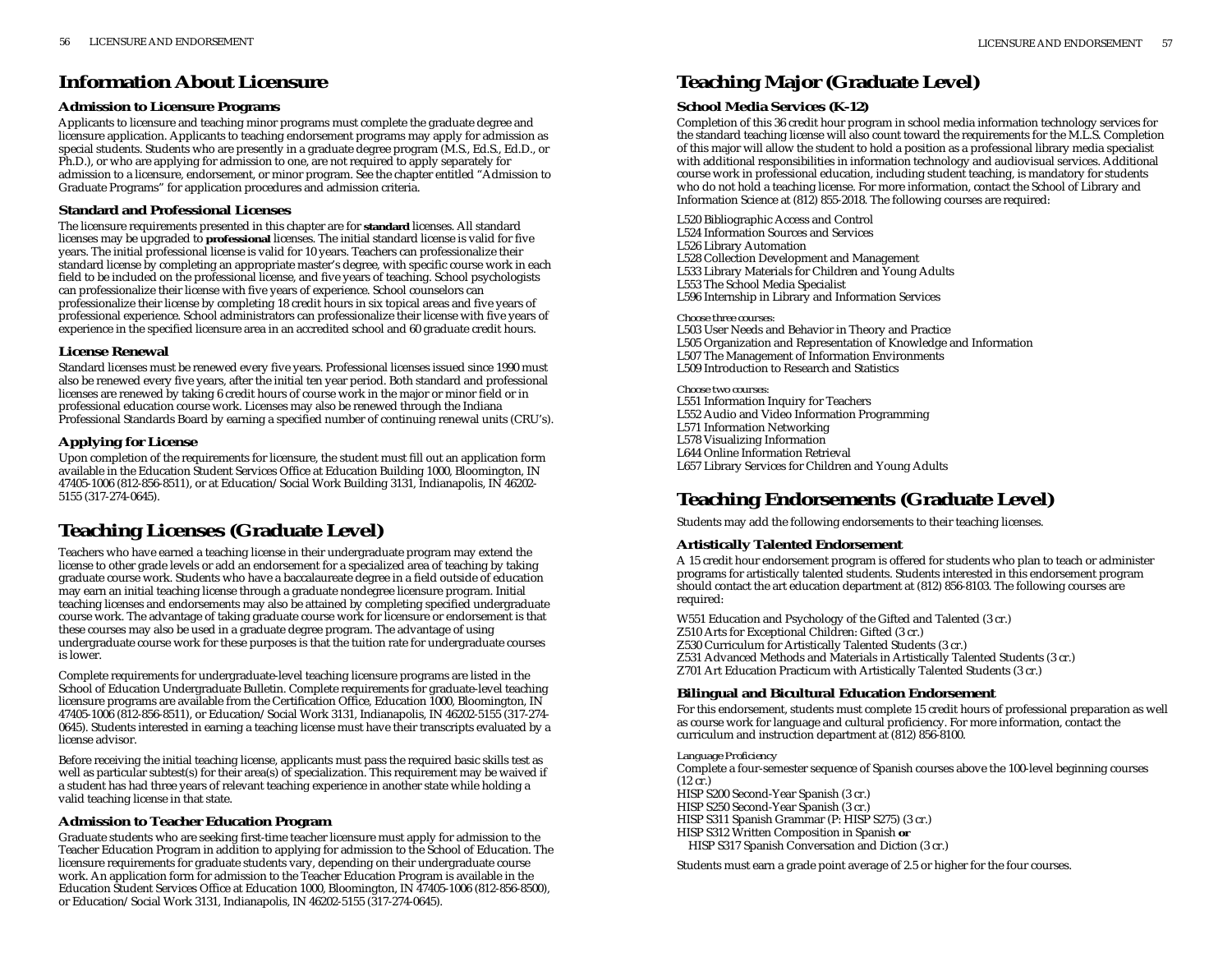#### *Culture Proficiency*

*Choose one course:* HISP S275 Introduction to Hispanic Culture (3 cr.) HISP S301 The Hispanic World I (3 cr.) HISP S302 The Hispanic World II (3 cr.) HISP S303 The Hispanic World III (3 cr.) HISP S412 Latin American Culture and Civilization (3 cr.) LTAM L400 Contemporary Mexico (3 cr.) LTAM L401 Seminar: Contemporary Latin America (3 cr.)

### *Professional Preparation*

*Choose one course:* EDUC L441 Bilingual Education: An Introduction (3 cr.) EDUC L524 Language Issues in Bilingual/Multicultural Education (3 cr.)

```
Choose one course:
EDUC L442 Methods for Bilingual Teaching (3 cr.)
EDUC L520 Advanced Methods of Teaching Second/Foreign Language (3 cr.)
```
*Choose one course:* EDUC M470\* Practicum: Bilingual/Bicultural Education (6 cr.) EDUC M550\* Practicum: Bilingual/Bicultural Education (6 cr.)

\* Student teaching in a bilingual classroom will fulfill this requirement.

*Required:* EDUC T550 Cultural/Community Forces and the Schools (3 cr.)

# **Gifted and Talented Endorsement**

A 15 credit hour, all-grade endorsement program is offered for students who plan to teach gifted and talented students. Students interested in this endorsement program should contact the department at Education 3130, Bloomington, IN 47405-1006 (812-856-8103). The following courses are required:

W551 Education and Psychology of the Gifted and Talented (3 cr.) W552 Curriculum for the Gifted and Talented (3 cr.) **or** 

Z530 Curriculum for Artistically Talented Students (3 cr.)

W553 Methods and Materials for Gifted and Talented (3 cr.) **or**  Z531 Advanced Methods for Artistically Talented Students (3 cr.)

Z510 Arts for Exceptional Children (3 cr.) **or**

Z701 Art Education Practicum with Artistically Talented Students (3 cr.)

# **Kindergarten Endorsement**

Students interested in this endorsement program should contact the elementary and early childhood department, Education 3130, Bloomington, IN 47405-1006 (812-856-8105), or Education/Social Work 3155, Indianapolis, IN 46202-5155 (317-274-6801). The following courses are required:

E338 The Early Childhood Educator (3 cr.) **or** HPER F345 Parent-Child Relations (3 cr.) **or** HPER F545 Parent Education (3 cr.) E506 Curriculum in Early Childhood Education (3 cr.) M470 Practicum (3 cr.) (with five-year-old children) E525 Advanced Curriculum Study in Early Childhood Education (3 cr.) HPER H363 Personal Health (3 cr.)

# **Teaching Minors (Graduate Level)**

Students may add the following minors to their teaching licenses.

# **Adapted Physical Education Minor**

This 24 credit hour minor is for students who plan to teach children with disabilities in mainstreamed regular education settings, resource environments, and self-contained classrooms. The minor is available for students who have completed an M.S. degree from the Department of Kinesiology with a program emphasis in adapted physical education or have completed the 18 credit hour adapted physical education emphasis and other requirements to meet the state of

Indiana's licensure requirement. For more information, contact the department, HPER 112C, Bloomington, IN 47405-4801 (812-855-5954). The following courses are required:

HPER A585 Rehabilitation and Conditioning (3 cr.) HPER P546 Movement Performance of the Exceptional Child (3 cr.) HPER P550 Motor Assessment of the Exceptional Child (3 cr.) HPER P556 Problems in Adapted Physical Education (3 cr.) HPER P643 Practicum in Adapted Physical Education (3 cr.) HPER P646 Rehabilitation of the Physically Handicapped (3 cr.) HPER P647 Interdisciplinary Seminar: Problems of the Exceptional Child (3 cr.) One special education course (3 cr.)

# **Early Childhood Special Education Minor**

A 30 credit hour early childhood special education minor is for students who plan to teach infants, toddlers, and preschool children with special needs. The early childhood special education minor is not currently required for teaching preschool children with handicapping conditions in Indiana. However, individuals who plan to teach in preschool special education programs are strongly encouraged to complete the requirements for this minor. Students interested in this minor program should contact the department, Education 3211, Bloomington, IN 47405-1006 (812-856-8123). The following courses are required:

E506 Curriculum in Early Childhood Education (3 cr.) E525 Advanced Curriculum Study in Early Childhood Education (3 cr.) J538 M.S. Practicum/Internship (6 cr.) **or** K595 Practicum in Special Education (6 cr.) K540 Early Education for Children with Disabilities or At-Risk Conditions (3 cr.) K548 Foundations of Family-Focused Services (3 cr.) K549 Early Childhood Program Models (3 cr.) P515 Child Development (3 cr.)

#### *Choose one course:*

K500 Interdisciplinary Seminar in Developmental Disabilities (3 cr.) K530 Medical and Physical Management of Students with Severe Disabilities (3 cr.) K535 Assessment and Remediation of the Mildly Handicapped I (3 cr.) K553 Management of Academic and Social Behavior (3 cr.) K561 Curriculum and Methods for Students with Severe Disabilities I (3 cr.) K562 Curriculum and Methods for Students with Severe Disabilities II (3 cr.) K565 Service Delivery Systems and Consultation Strategies (3 cr.) K573 Communication Interventions for Persons with Severe Disabilities (3 cr.)

*Choose one course from the above list, or one of the following:* HPER P546 Motor Performance of Exceptional Children (3 cr.) HPER P550 Motor Assessment of Exceptional Children (3 cr.) SPHS S433 Childhood Language (3 cr.)

# **English as a Second Language (ESL) Minor**

A 24 credit hour minor program in teaching English as a second language (ESL) is available through the Department of Language Education. Candidates who are native speakers of English must present competence in a foreign language equivalent to two semesters (one year) of university foreign language work or two years of high school foreign language. If they did not have such course work, passing an examination at an equivalent level to the above in a foreign language is required. Credit earned by examination and recorded on the college transcript may be used toward fulfillment of these requirements. Students interested in this minor program should contact the language education department, Education 3044, Bloomington, IN 47405-1006 (812-856-8260), or Education/Social Work 3105, Indianapolis, IN 46202-5155 (317-274-6801). The following courses are required:

*General Linguistics (3 cr.)* LING L503 Survey of Linguistics (3 cr.) LING T522 Survey of Applied Linguistics (3 cr.) ENG G500 Introduction to the English Language (3 cr.)

*Psycholinguistics and Sociolinguistics (3 cr.)* EDUC L502 Socio-Psycholinguistic Applications to Reading Instruction (3 cr.)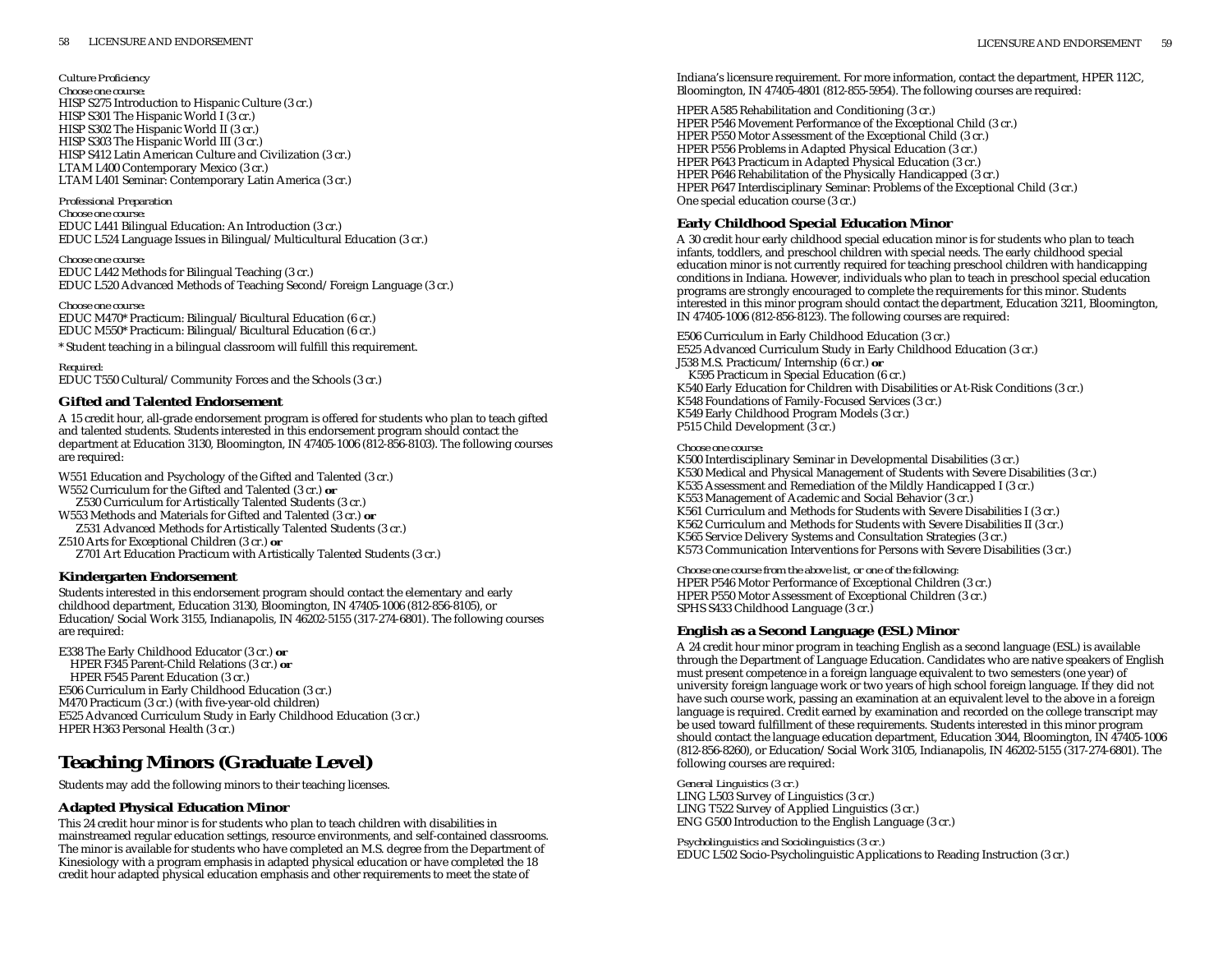LING T532 Second Language Acquisition (3 cr.) ENG G625 Introduction to Text Linguistics/Discourse Analysis (3 cr.) ENG G651 American English (3 cr.) ENG G652 English Language Sociolinguistics (3 cr.)

*Culture and Society (3 cr.)* EDUC H520 Education and Social Issues (3 cr.) EDUC H540 Sociology of Education (3 cr.)

*Literature (3 cr.)* EDUC L535 Adolescent Literature (3 cr.) EDUC L530 Topical Workshop: Trade Books for Students (K-12) (3 cr.) EDUC L559 Trade Books in the Elementary Classroom (3 cr.)

#### *Methods (3-4 cr.)* EDUC L520 Advanced Methods of Teaching Foreign Languages (4 cr.) LING T534 Linguistic Resources of TESOL (4 cr.) EDUC L530 Topical Workshop in Language Education (if the topic is teaching ESL) (1-6 cr.) EDUC L630 Topics in Language Education (if the topic is teaching ESL) (1-3 cr.)

*Practicum (3-6 cr.)* EDUC L525 Practicum in Language Education: ESL (6 weeks) (3-6 cr.)

*Electives (3 cr.)* LING T522 Survey of Applied Linguistics (3 cr.) EDUC L530 Literature and Culture in Teaching ESL (3 cr.) EDUC L524 Language Issues in the Multicultural Education (3 cr.) SLIS L533 Library Materials for Children and Young Adults (3 cr.) EDUC L536 Methods and Materials for TESOL Teacher Trainers (3 cr.) LING T550 Language Testing EDUC J511 Methods of Individualized Instruction (3 cr.) EDUC L630 Linking Theory to Classroom Practice

# **Library Services Minor**

Completion of the 24 credit hour minor in library services technology allows the student to hold an entry-level position as a professional school library specialist. For more information, contact the School of Library and Information Science at (812) 855-2018. The following courses are required:

SLIS L520 Bibliographic Access and Control (3 cr.) SLIS L524 Information Sources and Services (3 cr.) SLIS L526 Library Automation (3 cr.) SLIS L528 Collection Development and Management (3 cr.) SLIS L533 Library Materials for Children and Young Adults (3 cr.) SLIS L553 The School Library Media Specialist (3 cr.) SLIS L596 Internship in Library and Information Services (3 cr.)

*Choose one course:* SLIS L578 Visualizing Information (3 cr.) SLIS L644 Online Information Retrieval (3 cr.) SLIS L657 Library Services for Children and Young Adults (3 cr.)

# **Reading Minor**

A minor program in elementary and secondary reading is offered through the Department of Language Education. The minor requires 24 credit hours, to include at least 12 credit hours in reading. The remaining hours are to be taken in literature, linguistics, and electives from reading or related areas. Students may use appropriate courses from their undergraduate program to apply toward these requirements. The minor may also be combined with master's degree programs in teacher certification areas. Application forms are available in the language education department. **An undergraduate GPA of 3.0 is required** for admission to the Reading Minor Program. Students interested in this minor program should consult with the language education department, Education 3044, Bloomington, IN 47405-1006 (812-856-8260), or Education/Social Work 3105, Indianapolis, IN 46202-5155 (317-274-6801).

### *Reading (12 cr.)*

EDUC L517 Advanced Study of Teaching Reading in Junior High and Secondary Schools (3 cr.) **or**

EDUC L545 Advanced Study in Teaching Reading in Elementary Schools (3 cr.)

EDUC L504 Diagnosis in Language Difficulties (3 cr.) EDUC L525 Practicum in Reading (3 cr.)

EDUC L501 Critical Reading in the Content Areas (3 cr.)

### *Literature (3 cr.)*

EDUC L535 Teaching Adolescent Literature (3 cr.) **or** EDUC L559 Trade Books in the Elementary Classroom (3 cr.) **or** EDUC L533 Library Materials for Children and Young Adults (3 cr.)

### *Linguistics (3 cr.)*

ENG G553 Linguistics and the Teacher of English (3 cr.) **or** EDUC L502 Socio-Psycholinguistic Applications to Reading Instruction (3 cr.)

### *Electives (6 cr.)*

Courses (300-level or above) selected with advisor's approval from reading, special education, language education, curriculum, or advanced educational psychology.

### **Special Education Minors**

Special education minor programs in teaching people with learning disabilities, mild mental handicaps, and emotional handicaps are offered at both the Bloomington and Indianapolis campuses. A program leading to certification in teaching people with severe mental handicaps is available at the Indianapolis campus. These programs enable students holding teaching licenses in either elementary or secondary education to add certifications in special education in various areas of specialization. Students interested in these programs should contact the Special Education Program Office in Education 3211, Bloomington, IN 47405-1006 (812-856- 8123), or the Office of Student Services in Education/Social Work 3131, Indianapolis, IN 46202- 5155 (317-274-0045).

### **Learning Disabilities Minor (24 cr.)**

K505 Introduction to Special Education for Graduate Students ( 3 cr.) K525 Survey of Mild Handicaps (3 cr.) **or** K521 Survey of Learning Disabilities (3 cr.) *IUPUI* K535 Assessment and Remediation of the Mildly Handicapped I (3 cr.) K536 Assessment and Remediation of the Mildly Handicapped II (3 cr.) **P :K535** K553 Management of Academic and Social Behavior (3 cr.) K565 Service Delivery Systems and Consultation Strategies (3 cr.) **P: K553** K595 Practicum in Special Education (3 cr.) Elective in special education (e.g., K500, K590)

### **Mild Mental Handicaps Minor (24 cr.)**

K505 Introduction to Special Education for Graduate Students ( 3 cr.) K525 Survey of Mild Handicaps (3 cr.) **or** K522 Survey of Mental Retardation (3 cr.) *IUPUI* K535 Assessment and Remediation of the Mildly Handicapped I (3 cr.) K536 Assessment and Remediation of the Mildly Handicapped II (3 cr.) **P: K535** K553 Management of Academic and Social Behavior (3 cr.) K565 Service Delivery Systems and Consultation Strategies (3 cr.) **P: K553** K595 Practicum in Special Education (3 cr.) Elective in special education (e.g., K500, K590)

### **Emotional Handicaps Minor (27 cr.)**

G573 Communication Skills and Interpersonal Relations in Counseling K505 Introduction to Special Education for Graduate Students (3 cr.) K520 Survey of Behavior Disorders (3 cr.) K535 Assessment and Remediation of the Mildly Handicapped I (3 cr.) K536 Assessment and Remediation of the Mildly Handicapped II (3 cr.) **P: K535** K553 Management of Academic and Social Behavior (3 cr.) K545 Management of the Severely Emotionally Disturbed (3 cr.) **P: K553** K565 Service Delivery Systems and Consultation Strategies (3 cr.) **P: K553** K595 Practicum in Special Education (3 cr.)

### **Severe Mental Handicaps Minor (IUPUI) (30 cr.)**

K505 Introduction to Special Education for Graduate Students (3 cr.) K510 Trends and Issues in Special Education (3 cr.) *IUPUI*  K530 Medical and Physical Management of Students with Severe Disabilities (3 cr.) *IUPUI*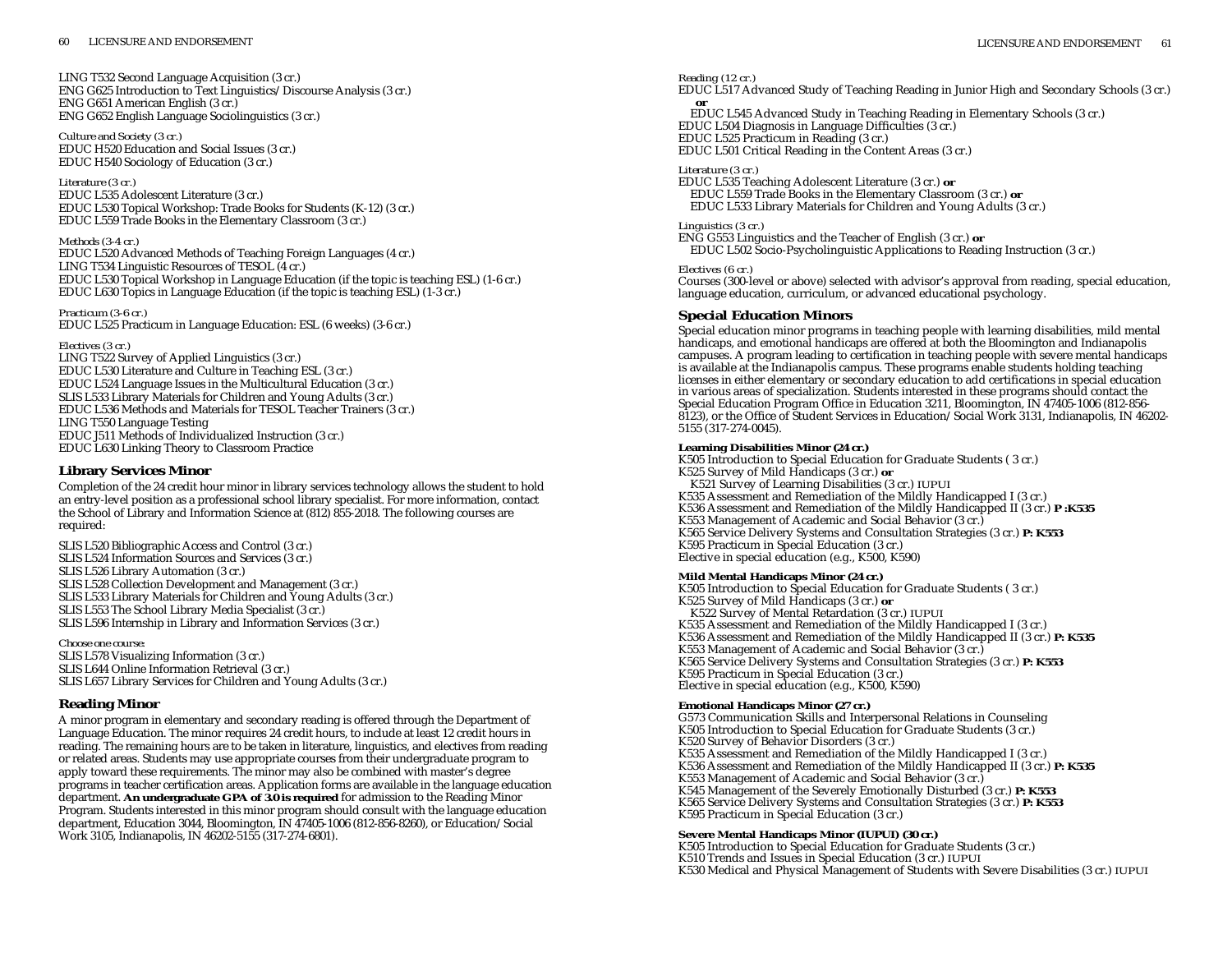LICENSURE AND ENDORSEMENT 63

K553 Management of Academic and Social Behavior (3 cr.) K565 Service Delivery Systems and Consultation Strategies (3 cr.) P:K553 K561 Curriculum and Methods for Students with Severe Disabilities I (3 cr.) *IUPUI*  K562 Curriculum and Methods for Students with Severe Disabilities II (3 cr.) *IUPUI* K573 Communication Interventions for Persons with Severe Disabilities (3 cr.) *IUPUI* K595 Practicum in Special Education (6 cr.)

# **School Service Personnel Licenses**

Following are the initial licensure program requirements for school counselor and school psychologist. In addition, a school nurse licensure program is available from the IU School of Nursing at IUPUI (see School of Nursing Bulletin). A school social worker licensure program is available from the IU School of Social Work at Indianapolis (see School of Social Work Bulletin). A speech, language, and hearing licensure program is available from the Department of Speech and Hearing Sciences, Speech and Hearing Center, Bloomington, IN 47405-1901 (812-855-4156).

### **School Counselor**

In order to be licensed as a school counselor in the State of Indiana, the student must earn an master's degree in counseling (school specialization). See the section entitled "Master of Science in Education Degree" for the required course work for a master's degree in counseling.

Students interested in becoming licensed as a school counselor in the State of Indiana should contact the counseling program at School of Education 4003, Bloomington, IN 47405-1006 (812) 856-8305 or Education/Social Work 3115, Indianapolis, IN 46202-5155 (317) 274-6801.

# **School Psychologist**

To be licensed as a school psychologist through IU, the student must earn either an Ed.S. or Ph.D. degree with a major in school psychology and be recommended by the director of the School Psychology Training Program to the School of Education certification officer. A core set of courses is required, and the student may select from other courses to meet program requirements. In some cases, a particular course may meet two requirements simultaneously.

Students receiving the Ed.S. and doctoral degrees must complete a minimum of 65 credit hours and 90 credit hours of graduate credit, respectively. The Ed.S. and Ph.D. programs are fully approved by the National Association of School Psychologists, and the Ph.D. program is fully accredited by the American Psychological Association. Students who successfully complete either program and receive a passing score on the National School Psychology Examination are automatically eligible for endorsement as a Nationally Certified School Psychologist (NCSP). The NCSP is accepted by the Indiana Professional Standards Board as one alternative for receiving a license as a school psychologist. The NCSP also is accepted by several other states for licensure as a psychologist in the public schools. Persons interested in this program should contact the department at Education 4008, Bloomington, IN 47405-1006 (812-856-8332).

The following courses are required for licensure, which may vary according to degree objective:

```
School Psychology (29 cr.)
P591 Seminar and Practicum in School Psychology (4 cr.)
P592 Seminar and Practicum in School Psychology II (4 cr.)
P595 Practicum in School Psychology (4 cr.)
P650 Psychological Issues in Cultural Diversity (3 cr.)
P682 Developmental Psychopathology of Childhood and Adolescence (3 cr.)
P680 Seminar in School Psychology (2 cr.)
P691 Seminar in Personality and Behavioral Assessment (3 cr.)
P692 Seminar in Therapeutic Interventions with Children (3 cr.)
P695 Practicum in Personality and Behavioral Assessment (2 cr.)
P696 Practicum in Therapeutic Interventions with Children (2 cr.)
P596 Internship in School Psychology I or
  P699 Internship in School Psychology II (2 cr.)
```
*Human Development (3 cr.)* P623 Advanced Child Development

*Nature of Exceptional Children (3 cr.)* K520, K521, K522, K780, or elective *Remedial Education (3 cr.)* K500, K535, K536, K553, or elective

*Behavioral Interventions (3 cr.)* K553 or elective

*Educational Foundations (3 cr.)* J630, H530, A408, or elective

*Learning (3 cr.)* P530, P540, P550, or elective

*Social Bases of Behavior (3 cr.)* P566

*Consultation (3 cr.)* G645 or K565

*Interventions (6 cr.)* G502, G522, G523, G532, G622, P575, or electives

*Research Methods (6 cr.)* Y502 and Y520

### *Electives (9 cr.)*

*Note:* The Ed.S. internship must be full time for a minimum of one school year. At least half of the internship must be in a school setting. The other half may be in a child guidance center, mental health facility, or other setting where psychological and educational services are provided to children or their families. Students seeking the doctoral degree must complete a 12 month internship. The internship must be supervised by an appropriately licensed or certified psychologist with a minimum of three years experience, and by a faculty member at Indiana University.

# **School Administrator Licenses**

# **Director of Special Education**

Candidates must hold professional licensure in one of the following areas: special education, speech and hearing therapy, or school psychology. School psychology and speech and hearing therapy majors will require 12 credit hours of special education course work. Students interested in this program should contact Education 4228, Bloomington, IN 47405-1006 (812- 856-8365). The following course work is required:

*Educational Leadership (18 cr.)* A500 Introduction to Educational Leadership (3 cr.) A608 Legal Perspectives on Education (3 cr.) A630 Economics of Education (3 cr.) A653 Organizational Context of Education (3 cr.) A675 Leadership in Special Education (3 cr.) A735 Building Unified Systems of Students with Disabilities (3 cr.)

*Special Education (8 cr.)* To be selected in consultation with the faculty advisor.

*Program Evaluation and Curriculum Assessment (6 cr.)* J660 Evaluation of School Programs (3 cr.) **or** Y535 Evaluation Models and Techniques (3 cr.) K535 Assessment and Remediation of the Mildly Handicapped I (3 cr.)

# **School Principal**

This program is for students who already hold a master's degree and a professional teaching license, and who wish to become licensed as an elementary or secondary school principal. To be admitted to this program, students must have a 2.75 undergraduate and a 3.0 graduate grade point average (GPA) and must submit a goal statement and two letters of recommendation. Requirements for professionalization of teaching license can be found under "Standards and Professional Licenses."

Licensure requires the completion of 24 credit hours, at least 12 of which are taken on the Bloomington or Indianapolis campus. Students must achieve a GPA of at least 3.0 in all course work taken at Indiana University toward licensure. Since this licensure-only program does not involve the awarding of a degree, regulations governing course recency do not apply.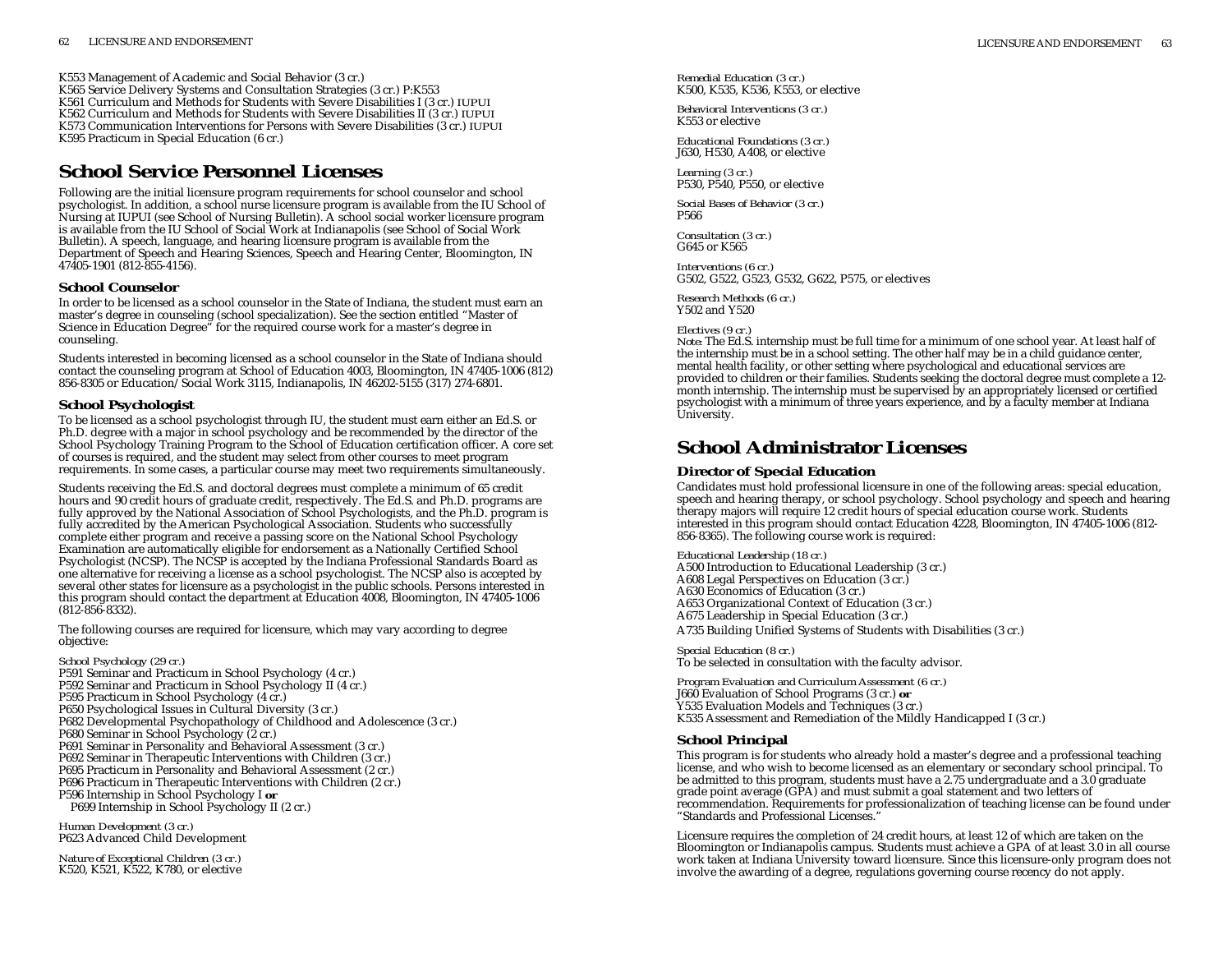Students interested in this program should contact Education 4228, Bloomington, IN 47405-<br>1006 (812-856-8365). **COUI**SES

### **Elementary School Administration and Supervision**

Candidates for an elementary school principal license must hold a professional teaching license in elementary education or early childhood, kindergarten/primary, elementary, or junior high/middle school education. The following course work is required:

A500 Introduction to Educational Leadership (3 cr.) A510 School-Community Relations (3 cr.) A608 Legal Perspectives on Education (3 cr.) A625 Administration of Elementary School (3 cr.) A635 Public School Budgeting and Accounting (3 cr.) A695 Practicum in Educational Leadership (3 cr.) **or** A785 Internship in Educational Leadership (3 cr.) E535 Elementary School Curriculum (3 cr.) **or** 

S530 Junior High and Middle School Curriculum (3 cr.) E536 Supervision of Elementary School Instruction (3 cr.)

See also the section on the M.S. in Educational Leadership, which includes licensure requirements.

#### **Secondary School Administration and Supervision**

Candidates for a secondary school principal license must hold a professional teaching license in junior high/middle school or high school education. The following course work is required:

A500 Introduction to Educational Leadership (3 cr.)

A510 School-Community Relations (3 cr.)

A608 Legal Perspectives on Education (3 cr.)

A627 Secondary School Administration (3 cr.)

A635 Public School Budgeting and Accounting (3 cr.)

A695 Practicum in Educational Leadership (3 cr.) **or**

A785 Internship in Educational Leadership (3 cr.)

S503 Secondary School Curriculum (3 cr.) **or** 

S530 Junior High and Middle School Curriculum (3 cr.) S655 Supervision of Secondary School Instruction (3 cr.)

See also the M.S. in Educational Leadership, which includes licensure requirements.

### **School Superintendent**

The holder of the school superintendent license is eligible to become a superintendent or associate superintendent. Such a person is also eligible to become principal of any school that contains grades in which the holder has at least three years of teaching experience. Students interested in this program should contact the department at Education 4228, Bloomington, IN 47405-1006 (812-856-8365).

Candidates must hold a professional teacher's license and must complete an Ed.S. or Ed.D. degree in educational leadership and at least 12 credit hours must be taken on the Bloomington or Indianapolis campus. The following courses are required:

A510 School-Community Relations (3 cr.) A608 Legal Perspectives on Education (3 cr.) A630 Economics of Education (3 cr.) A635 Public School Budgeting and Accounting (3 cr.) A638 Public School Personnel Management (3 cr.) A640 Planning Educational Facilities (3 cr.) E536 Supervision of Elementary School Instruction (3 cr.) **or** S655 Supervision of Secondary School Instruction (3 cr.)

J630 Curriculum Theory and Practice (3 cr.)

#### *One course from the following:*

A560 Political Perspectives of Education (3 cr.) A600 Problems in Educational Leadership (3 cr.) A653 Organizational Context of Education (3 cr.) S505 The Junior High and Middle School (3 cr.)

*One course in each of the following areas:* Educational psychology History, philosophy, or sociology of education Educational measurement and assessment of students

A minimum of 12 credit hours in a teaching field and/or fields related to educational leadership.

The registrar's code for all School of Education graduate courses is EDUC. The number of credit hours assigned to each course is indicated in parentheses following the course title. The letter "P" following some credit hours indicates prerequisites.

Not all courses listed in this bulletin are offered every year. Inquiries concerning the availability or suitability of a particular course should be directed to the appropriate departmental chairperson.

# **Educational Leadership**

### **A500 Introduction to Educational Leadership**

**(3 cr.)** This course entails an introduction to the history, philosophy, and social aspects of educational leadership. It reviews relevant theories of administration; the historical role of administration in schools; and the political, social, economic, and philosophical frameworks that have informed administration.

**A508 School Law and the Teacher (3 cr.)** This course examines legal issues affecting teachers, including church-state issues, teacher liability, employment, contracts, assignment, dismissal, tenure, retirement, and pupil control.

**A510 School Community Relations (3 cr.)** This course investigates characteristics of the community school, including the multicultural quality of the community. It also explores adapting the educational program to community needs, using community resources in instruction, and planning schoolcommunity relations programs.

**A560 Political Perspectives of Education (3 cr.)** This course focuses on theoretical and conceptual approaches useful in describing, explaining, and predicting political behavior related to schools. Forces for continuity and change at local, state, and federal levels are explored.

**A590 Independent Study in Educational Leadership (1-3 cr.)** Individual research or study with an educational leadership faculty member, arranged in advance of registration. A one- or two-page written proposal should be submitted to the instructor during the first week of the term specifying the scope of the project, project activities, meeting times, completion date, and student product(s). Ordinarily, A590 should not be used for the study of materials taught in a regularly scheduled course.

**A600 Problems in Educational Leadership (1-3 cr.)** P: A500 or equivalent. This course is designed to identify problems of practice, determine issues, explore alternative solutions, and investigate implications of various actions.

### **A608 Legal Perspectives on Education (3 cr.)**

This course entails an overview of the legal framework affecting the organization and administration of public schools, including church-state issues, pupil rights, staff-student relationships, conditions of employment, teacher organizations, tort liability, school finance, and desegregation.

**A610 School Administrators and Cultural Pluralism (2 cr.)** This course is designed to meet the needs of educational administrators, professional staff, and community leaders in the areas of human relations, cultural awareness of minority groups and multiethnic/multicultural education.

**A615 Advanced School Law (1-3 cr.)** P: A608 or equivalent and consent of instructor. This course considers constitutional and statutory provisions and court decisions affecting the administration of public schools. Particular attention is given to current legal concerns.

**A625 Administration of Elementary Schools (3 cr.)** P: A500. This course provides an overview of leadership at the elementary school level, including topics such as instructional leadership, personnel issues, managing support services and budgets, and building parent and community relationships.

**A627 Secondary School Administration (3 cr.)** This course provides an overview of leadership at the secondary school level, including topics such as planning for instruction, personnel issues, managing support services and record keeping practices, coordinating extracurricular activities, and building parent and community relationships.

**A630 Economic Dimensions of Education (3 cr.)** This course provides an introduction to economic thinking concerning K-12 education as well as the theory and practice of funding K-12 schools. Topics include economics and educational leadership, efficiency, equity, liberty, sources and characteristics of school revenue, and school funding distribution systems.

**A635 Public School Budgeting and Accounting (3 cr.)** This course explores the normative and positive aspects of financing K-12 public education. After a rigorous introduction to the foundation of school finance theory, the course investigates the concepts and practices of effective budget management.

**A638 Public School Personnel Management**

**(3 cr.)** P: A500 or equivalent. This course explores the background, present conditions, and future directions of school personnel management. It entails development and implementation of a school personnel management program and examination of problems and issues.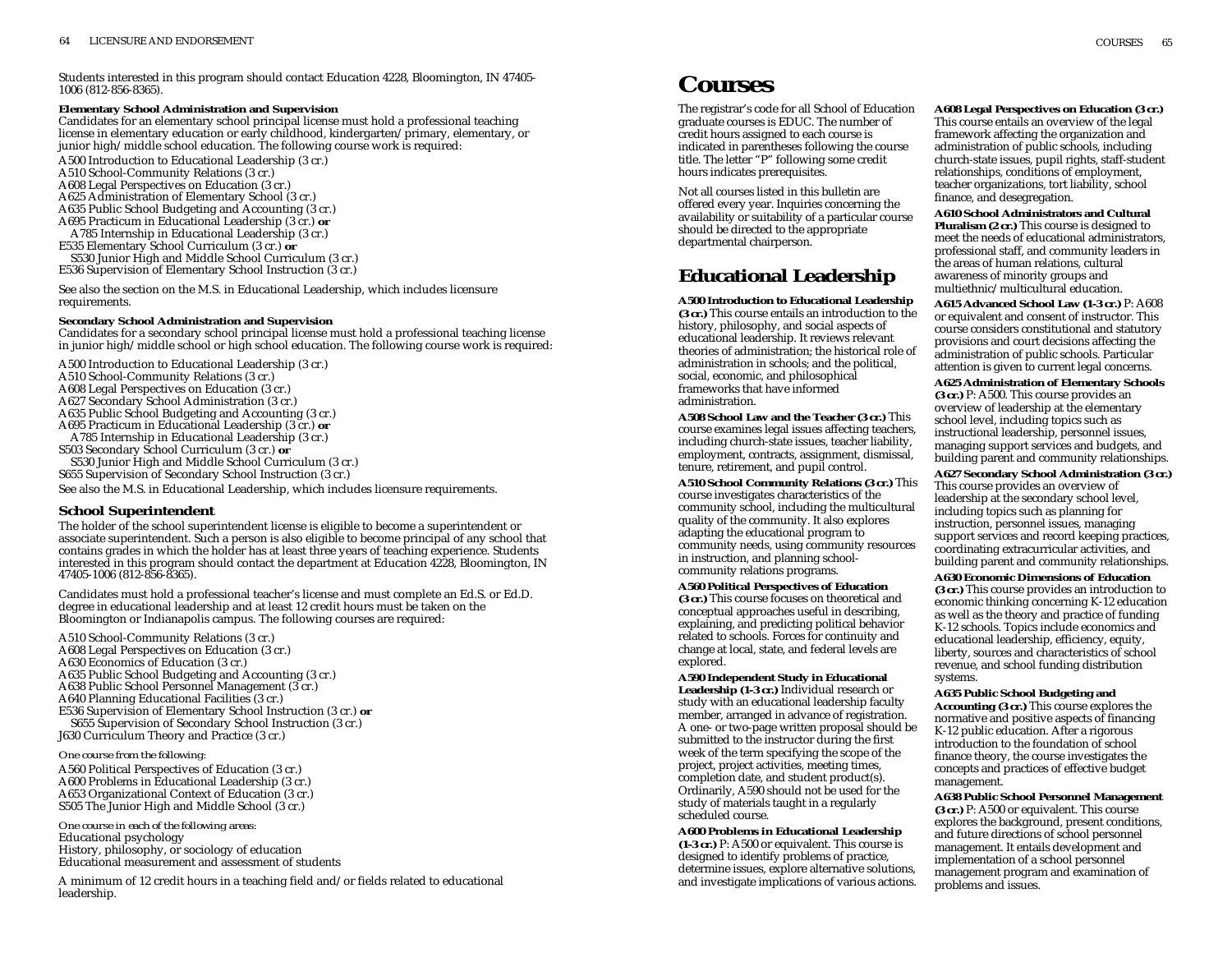**A640 Planning Educational Facilities (3 cr.)** This course focuses on the basic concepts in planning educational facilities as they relate to educational needs. It covers educational specifications for learning environments, and renovation and modernization of school buildings.

**A650 Collective Bargaining: Education (3 cr.)** This course is an introduction to collective bargaining as it is carried on in public school systems, with special emphasis on Indiana Public Laws 217 and 254. Practical experience through visitation, simulation, and interaction with parties to bargaining are provided.

**A653 The Organizational Context of**

**Education (3 cr.)** P: A500. This course examines organizational factors in terms of impact on human behavior and student learning and the critical role of administrative policies and practices in shaping the organizational context. Alternative organizational designs and administrative strategies are studied in terms of their effectiveness under specified conditions.

**A670 Topical Seminar in Educational Leadership (3 cr.)** P: master's degree and consent of the instructor. Advanced students investigate and discuss current issues, developments, and concerns bearing on educational leadership. Specific topics vary each semester.

**A671 Planning and Change in Educational Organizations (3 cr.)** This course uses change scenarios at the school and district level to facilitate the application of planning and change principles. Students are required to produce personal change paradigms and critique contemporary restructuring and transformational models.

**A672 Moral Dimensions of Leadership (3 cr.)** This course examines the concept of leadership from a political, historical, and social framework, with emphasis on values and ethics in the leader-follower relationship. Topics include analyses of change processes, conflict, power, and transformation.

**A675 Leadership in Special Education (3 cr.)** P: K505, A500. This course addresses the historical and contemporary study of political, economic, and social factors that have influenced or are influencing the development and evolution of educational programs and services for students and adults with disabilities. Implications for district and sitelevel leadership practice are emphasized.

**A680 Education Specialist Seminar (Educational Leadership) (1-3 cr.)** P: consent of instructor. This course, taken near the completion of degree requirements, permits interaction with practicing school administrators and others with expertise in educational leadership. The student prepares an "issues" paper, the subject of which may be discussed in the final oral examination.

**A695 Practicum in Educational Leadership (1-3 cr.)** P: consent of instructor. This course provides for a closely supervised field experience in various areas of educational leadership. S/F grading.

**A710 Research in School Law (3 cr.)** P: A608 or equivalent and consent of instructor. Students pursue in-depth research on specific topics pertaining to interpretations of constitutional and statutory law affecting education.

**A720 Workshop on Selected Problems in Educational Leadership (1-3 cr.)** Individual and group study. One credit hour is offered for each week of full-time work.

**A735 Building Unified Systems Inclusive of Students with Disabilities (3 cr.)** P: A675. This course entails applied research in the transformation of special education as a parallel and separate system to a unified system. Using problem-based learning strategies, participants use contemporary examples of school districts along a continuum to plan and design alternative systems of service delivery.

**A754 Seminar on Research in Educational Leadership (3 cr.)** Limited to candidates for the doctorate with a major or minor in educational leadership. This course focuses on the study of research design, techniques, and procedures applicable to research problems in administration.

**A785 Internship in Educational Leadership (1-6 cr.)** P: consent of instructor and advanced graduate standing. This course involves a supervised experience working in schools, agencies, or institutions. S/F grading.

**A795 Dissertation Proposal Preparation (1-3 cr.)** This course is for the development of a dissertation proposal in educational leadership. Students should be finished or nearly finished with program course work.

**A799 Doctoral Thesis in Educational Leadership (1-12 cr.)** Credit may be earned over a period of several semesters. The thesis may be an organized scientific contribution or a comprehensive analysis of theory and practice in a specific area. S/F grading.

# **Higher Education**

**C565 Introduction to College and University Administration (3 cr.)** Types of institutions and their organization and roles on the nationwide scene; their principle administrative functions, including faculty personnel, business management, public relations; relationship of student personnel to other administrative positions.

**C585 Principles of Fundraising Management (3 cr.)** Aspects of the fundraising process for nonprofit organizations: assessing the organization's value base, preparing its case,

techniques and strategies, sources of support, human resource development, and process management. Societal factors that may affect the processes are also reviewed.

**C595 Legal Aspects of Philanthropy (3 cr.)** Provides a comprehensive review of types of charitable organizations; examines the legal issues relating to philanthropy and philanthropic endeavors in contemporary society. Topics include basic income, gift, and estate tax laws applicable to donors and to charitable organizations.

**C654 Higher Education in the United States (3 cr.)** P: master's degree. Historical development, social impact and relationships, and pattern of systems of higher education in the United States with primary attention to traditional colleges and universities, both public and private.

**C655 Higher Education and Public Policy (3 cr.)** Course will introduce a broad range of public policy themes associated with higher education. Topics to be considered include roles of federal, state, and local governments; legislation, regulation, and policy formulation; impact of special commission reports, landmark legislation, and lobbying; and other external relations.

**C665 Higher Education Administration (3 cr.)** P: Master's degree and credit in or concurrent with C654. Patterns of organization and administration for academic, business, student, and public relation activities.

**C670 Problems in Financing Higher Education (3 cr.)** P: master's degree and C665. Sources of income, fundraising and development, community and state support, efficiency in higher education, unit costs of instruction, statewide coordination, and student aid.

**C675 Supervised College Teaching (2-3 cr.)** P: master's degree. Opportunities for advanced graduate students to teach college classes under close supervision and to participate in a seminar on college teaching.

**C680 History of Higher Education and Philanthropy (3 cr.)** Course examines philanthropy within the history of higher education in the U.S. Readings will introduce some classic works so that philanthropy is understood in terms of historical, social, economic, and political factors which have shaped colleges and universities over more than three centuries.

**C685 Information and Development in Higher Education (3 cr.)** P: Master's degree and C665. Effective programs of public relations, with consideration of mass media, problems and practices in university development, organization of alumni groups, research foundations, general university support.

### **C690 Independent Study in Higher Education**

**(1-3 cr.)** Individual research or study with a higher education faculty member, arranged in advance of registration. A one- or two- page written proposal should be submitted to the instructor during the first week of the term, specifying the scope of the project, project activities, meeting times, completion date, and student products. Ordinarily, C690 should not be used for the study of material taught in a regularly scheduled course.

**C695 Academic Problems in Higher Education (3 cr.)** P: C654 and C665. Selection, assignment, guidance, evaluation, payment, and retirement of academic personnel; promotional policies; organization of faculty for development of policy; teaching and research activities; and curricular development and instructional resources.

**C705 Legal Aspects of Higher Education**

**(3 cr.)** P: master's degree, C654, and C665. Study of the more important state and federal court decisions affecting facets of the operation and administration of universities, colleges, junior colleges, and technical institutes; visible trends in the law of higher education and the underlying philosophies.

**C747 Practicum in Administration (1-6 cr.)** P: master's degree, C665, and consent of instructor. Application of theory and knowledge gained in classroom, in an administrative office of a college or university, or in an agency related to higher education.

**C750 Topical Seminar: (variable title) (1-6 cr.)** P: master's degree and consent of the instructor. Current issues, developments, and concerns bearing on higher education. Specific topics vary each semester.

**C760 Internship in Administration (1-6 cr.)** P: master's degree, C665, and consent of the instructor. Practical application of learning and skills developed during course work by serving under supervision as staff members of cooperating colleges, universities, governmental commissions, and educational agencies.

**C788 Seminar in Research in Higher Education (3 cr.)** Study of research design, techniques, and procedures applicable to research problems in administration.

**C795 Dissertation Proposal Preparation (1-3 cr.)** This course is for the development of a dissertation proposal in higher education. Students must have the consent of a dissertation director or prospective director to enroll. Students should be finished or nearly finished with program course work.

**C799 Doctoral Thesis in Higher Education (1-12 cr.)** Credit may be earned over a period of several semesters. The thesis may be an organized scientific contribution or a comprehensive analysis of theory and practice in a specific area.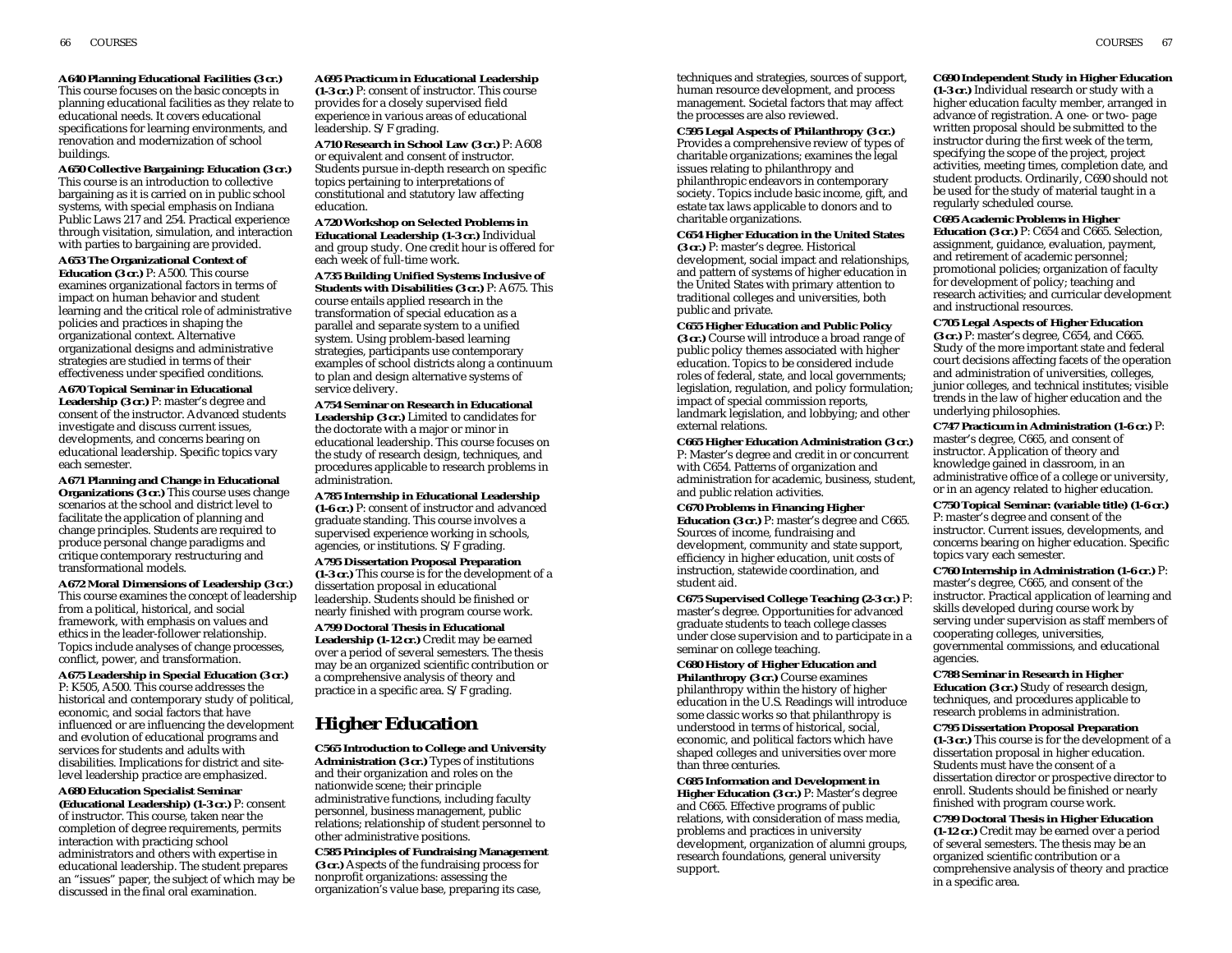# **Adult Education**

**D500 Introduction to Adult Education Theory (3 cr.)** A study of the writings of major adult education theorists, including Grundtvig, Lindeman, Knowles, Bergevin, and Friere. Adult education theories of practice in historical perspective. Students develop and defend their personal theories of practice.

# **D505 The Adult as a Client of Education I**

**(3 cr.)** Analysis of contemporary adult life with emphasis on the individual as related to the professional discipline of adult education and the development of educational programs for adults. Critical analysis of the theories and research methods in designing comprehensive adult education programs.

**D506 The Adult as a Client of Education II (3 cr.)** P: D505. A continuation of D505.

**D512 Seminar in Forms and Forces of Adult Education (3 cr.)** The history and current status of adult education in the United States; the nature, scope, purpose, and historical development of adult education institutions and program areas.

**D521 Participation Training (2 cr.)** Team building in groups; collaborative program planning and implementation; application of the design to appropriate settings; training in roles of group leaders, observer, and recorder; recognition and treatment of dysfunctional behaviors in group settings. Emphasis on functional aspects of group cohesion, consensus decision making, shared leadership, and program evaluation.

### **D523 Small Group Theory in Adult**

**Education (3 cr.)** Theory undergirding small group practices in adult education; emphasis on conditions of collaborative effectiveness in decision-making groups and learning groups; leadership roles, styles, and strategies; consideration of major models of group formation and development, and implications of theory for social practice.

**D550 Practicum in Adult Education (1-3 cr.)** P: D505 or D506, and consent of instructor. Supervised practice in instructional planning, teaching, and program development in adult educational settings in schools and agencies.

**D590 Independent Study in Adult Education (1-3 cr.)** Individual research or study with an adult education faculty member, arranged in advance of registration. A one- or two-page written proposal should be submitted to the instructor during the first week of the term specifying the scope of the project, project activities, meeting times, completion date, and student product(s). Ordinarily, D590 should not be used for the study of material taught in a regularly scheduled course.

**D600 Seminar in the Teaching-Learning Transaction in Adult Education (3 cr.)** P: D505, D512, or consent of instructor. Critical inquiry into the theory of adult learning

activities. Includes a review of current research in the adult teaching-learning transaction and the designing and evaluating of individualized instruction for adults.

**D613 The Diagnostic Procedure in Adult Education (3 cr.)** P: D500, D506, D512, or D625. Ways of identifying the educational needs of adults, with major emphasis on the theory and practice of the diagnostic procedure and the use of diagnostic skills for effective adult education program development.

**D625 Topical Seminar: (variable title) (1-3 cr.)** Systematic study of current issues and problems related to the theory and practice of program development and research in adult education.

**D650 Internship in Adult Education (1-6 cr.)** P: D500, D505, D506, D613, D625, or consent of instructor. Relates theory to practice through supervised field work experiences and faculty appraisal and guidance. Students plan, conduct, and evaluate adult education programs in various institutional and community settings.

**D660 Readings in Adult Education (1-6 cr.)** P: Consent of student's major area advisor. Guided individual study designed to meet the professional individual needs of advanced graduate students. Consultations with instructor required.

# **Elementary Education**

**E505 Organization and Administration of Early Childhood Programs (3 cr.)** P: one course in early childhood education or consent of instructor. The study of different organizational plans for early childhood programs from infancy through age eight. Includes discussion of school philosophy, goals, curriculum, housing, staffing, budget, policies for admission, grouping, health, licensing requirements, and school-community relations.

**E506 Curriculum in Early Childhood Education (2-6 cr.)** Planning the curriculum and selecting and evaluating learning experiences for children ages three through eight years with reference to relevant research. Organizing the classroom to provide maximum integration among experiences in different academic areas. This is a twosemester course.

**E507 Evaluation of Classroom Behavior (3 cr.)**

The child as a learner; goals for early childhood programs; organizing the instructional setting, including teacher roles and methods of assessing behaviors. Use of this knowledge in organizing and evaluating self and a child in a program.

**E508 Seminar in Early Childhood Education (2-3 cr.)** Seminar will be based on current interest of students and will serve as a means of synthesizing their experiences. An

interdisciplinary approach will be taken to exploring current issues and problems in early childhood education, current happenings as they relate to the issues, and major research efforts to support programs.

### **E513 Workshop in Elementary Social Studies**

**(1-6 cr.)** Means for improving the teaching of social studies in the elementary school. One credit hour is offered for each week of fulltime work.

**E516 Workshop in Elementary School Science (1-6 cr.)** For experienced teachers. Analysis of problems, curriculum trends, teaching techniques, and recent resource materials and development of new educational materials. One credit hour is offered for each week of full-time work.

**E518 Workshop in General Elementary Education (1-6 cr.)** Individual and group study of problems within the field of elementary education. One credit hour is offered for each week of full-time work.

**E525 Advanced Curriculum Study in Early Childhood Education (3 cr.)** P: E506 or consent of instructor. In-depth study of those educators and philosophers, past and present, who have influenced early childhood curricula. Emphasis on the beliefs of Dewey, Piaget, Vygotsky, Montessori, Eisner, and Bruner and how they influence each student's educational belief system.

#### **E530 Supervision of Student Teaching in Elementary Schools (3 cr.)**

**E535 Elementary School Curriculum (3 cr.)** Social, economic, and educational forces influencing changes in the curriculum of the elementary school; observation and study of the curriculum and methods of evaluating it.

**E536 Supervision of Elementary School Instruction (3 cr.)** Modern concepts of supervision and the evaluation processes through which they have emerged. Supervisory work of the principal and supervisor or consultant. Study of group processes in a democratic school system.

**E543 Advanced Study in the Teaching of Mathematics in the Elementary Schools (3 cr.)** Designed to help the experienced teacher improve the teaching of mathematics. Opportunities will be provided for individual and group study of content, methodology, and instructional materials for modern mathematics programs.

**E547 Elementary Social Studies Curriculum (3 cr.)** Explores the purposes, substantive issues, and content of elementary social studies curriculum. Also examines innovative approaches to designing and implementing social studies curriculum for elementary classrooms.

**E548 Advanced Study in the Teaching of Science in the Elementary School (3 cr.)** Designed for experienced teachers to gain greater proficiency in the teaching of science in the elementary school. Individualized learning experiences will be provided for persons interested in middle school teaching.

**E555 Human Diversity in Education (3 cr.)** Explores issues related to teaching in a complex and diverse culture. Through this class students will become familiar with a range of diversity issues that teachers confront in our society, including cognitive abilities, learning styles, and cultural, racial, and economic backgrounds of children.

**E579 Inquiry in Elementary Education (3 cr.)** P: E535 or equivalent, 6 credit hours

foundations, 6 credit hours methods, 9 elective credit hours. A study of the methodology of inquiry, including the teacher as a researcher and the use of inquiry as a classroom learning technique. Required: An inquiry project to be designed and implemented in an elementary classroom.

**E590 Research in Elementary Education (1-6 cr.)** Individual research.

**E594 Master's Seminar in Elementary Education (2-3 cr.)** Development of professional projects and reflection upon current teaching practices.

**E595 Problem Analysis in Elementary Education: (variable title) (1-3 cr.)** For experienced elementary teachers. Individual and group study of organizational and teaching problems. Techniques of problem analysis and identification. Use of resources contributing to the alleviation of teaching problems.

#### **E650 Internship in Elementary**

**Administration and Supervision (2-5 cr.)** P: basic courses in elementary administration, supervision, and curriculum and consent of instructor. Students work under the guidance of a principal or supervisor and under the general supervision of an Indiana University supervisor.

**E690 Internship in Elementary/Early Childhood Education (3-6 cr.)** Individualized experience is planned on the basis of the student's professional goals, previous educational background, and experience. Arrangements must be made prior to the semester during which the credit is desired.

# **Experimental Course**

**F500 Topical Explorations in Education: (variable title) (1-3 cr.)** For experimental courses.

# **Counseling**

**G502 Professional Orientation and Ethics (3 cr.)** The psychological and educational foundations for counseling and guidance. Overview of counseling theories, practices, and organization.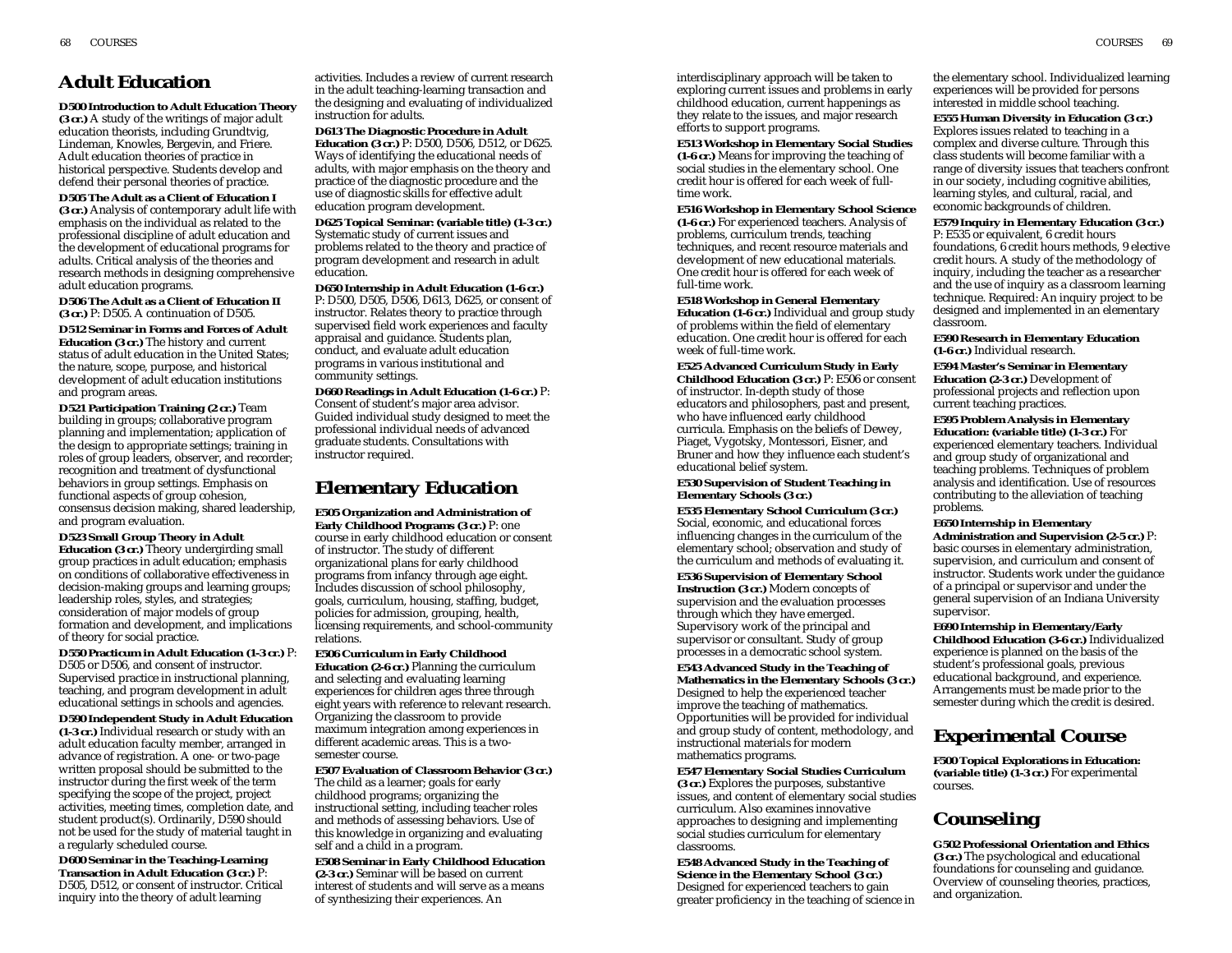**G505 Individual Appraisal: Principles and Procedures (3 cr.)** An analysis of statistical, psychometric, sociometric, and clinical principles crucial to professional interpretation of standardized and informal data regarding individual clients. Current issues/ controversies about ethnic, sex, cultural, and individual differences will be examined.

**G522 Counseling Theory (3 cr.)** P: G502 or equivalent. Master's students must take G523 concurrently. Introduction to counseling theories and psychological processes involved in individual counseling.

**G523 Laboratory in Counseling (3 cr.)** P: consent of instructor. Concurrent: G522. Laboratory experiences in counseling, analysis of counseling interviews, role playing, and closely supervised counseling in the laboratory setting.

**G524 Practicum in Counseling (1-3 cr.)** P: G502, G522, G523. Closely supervised counseling practice with clients in the department's counseling laboratories or in approved field sites in schools or agencies. Intensive supervision. Special application required.

**G532 Introduction to Group Counseling (3 cr.)** P: G502; for M.S. students. Psychological and theoretical foundations of group counseling. Analysis of the dynamics of groups.

**G542 Organization and Development of Counseling Programs (3 cr.)** Environmental and population needs assessment for program planning. Procedures for counseling program development and accountability/evaluation. Case studies.

**G550 Internship in Counseling (1-6 cr.)** Counseling experience in actual school or agency situations. Under direction and supervision of the counselor/supervisor, students get practice in counseling, interviewing, in-service training, orientation procedures, and data collection.

**G552 Career Counseling–Theory/Practice (3 cr.)** An introduction to career development theory, psychological assessment for career planning, and sources and uses of career information in counseling.

**G562 School Counseling: Interventions, Consultation, and Program Development (3 cr.)** Foundations and contextual dimensions of school counseling. Knowledge and skills for the practice of school counseling. Developmental counseling. Program development, implementation and evaluation. Consultation. Principles, practice and applications of needs assessment. Provides an overall understanding of organization of schools and the functions of the counselor and

counseling program.

**G563 Foundations of Mental Health Counseling (3 cr.)** Foundations and contextual dimensions of mental health counseling. Program development, implementation and evaluation. Principles, practice and applications of community needs assessment. Ethics. Examination of professional issues. Administration, finance and management of mental health counseling services.

**G567 Introduction to Marriage and Family Counseling (3 cr.)** Analysis of historical context, theoretical formulations, counseling techniques/strategies, research findings, treatment issues, and ethical/social concerns in marriage and family counseling.

**G568 Family Counseling (2-3 cr.)** Will focus on treatment models and specific counselor skills in the assessment and treatment of intergenerational family problems. The course will present strategies and tactics for family counseling. Students will be supervised in the use of these tactics and strategies in the required concurrent (G524) 1 credit hour practicum.

**G572 An Introduction to Values Clarification Techniques (3 cr.)** A theoretical and practical basis for values clarification in human assessment and development. The psychology of valuing. Values clarification in human adjustment, problem solving, decision making, and self-understanding. Values clarification techniques for counselors, helping professionals, teachers, and other educators.

**G573 Communication Skills and Interpersonal Relations in Counseling (3 cr.)** P: G485, G502, or consent of instructor. A study of basic skills of interviewing: attending, encouragement to talk, paraphrasing,

summarization of content, responding to feeling and summarization of feeling, when to use skills, situations in which different communications skills may be used.

**G575 Cross-Cultural Counseling (3 cr.)** This course is designed to provide both a cognitive and guided training opportunity. It examines the influence of cultural and ethnic differences of counselor and client in counseling. Attention is given to theory, research, and practice. General cross-cultural dynamics as well as specific target populations are studied. **G577 Counseling Women (1-3 cr.)** This course will consider in seminar format, the literature related to counseling women and examine the implications of this literature for the delivery of counseling services to women. This course will examine issues affecting women, and the diagnosis, treatment, and conceptualization of women.

**G580 Topical Seminar in Counseling and Guidance (1-3 cr.)** An intensive study of theory and research of selected topics in counseling.

**G581 Workshop in Counseling and Guidance (1-3 cr.)** Individual and group work. Credit hours to be arranged at time of registration. **G590 Research in Counseling (1-3 cr.)** P: Consent of instructor. Individual study or research with a counseling faculty member.

**G598 Seminar on Professional Issues (1-3 cr.)** An examination of professional issues and trends in the field of counseling and their implications for practice.

**G600 Proseminar in Counseling Psychology (3 cr.)** Examination of the history, systems, issues, trends, ethical standards, and research findings that impact the role, function, and practice of providers of psychological services in the context of counseling.

**G615 Psychopathology and Advanced Diagnosis (1-3 cr.)** P: G505 or equivalent. Individual and group study utilizing the case study approach. Administration, scoring, interpretation of objective and projective personality tests. Special emphasis on relating assessment to therapeutic interventions.

**G622 Advanced Theories of Counseling (3 cr.)** P: G505, G524, and consent of instructor. Critical analysis and research investigation of leading theories of counseling and their implications for practice.

**G624 Advanced Practicum in Counseling Psychology (1-6 cr.)** Closely supervised practice in counseling in various agency settings. Special application required.

**G632 Advanced Group Leadership: Counseling (3 cr.)** A theoretical and applied basis for group leadership; integrates current theoretical knowledge with parallel experience in intervention and techniques. Leadership procedures, group dynamics and process, professional ethics, small group simulations, and close supervision.

**G645 Psychoeducational Consultation (3 cr.)** P: consent of instructor. Psychological, educational, and sociological theories, models, and processes applied to human and organizational systems of change. Special attention to applying theory to practice and to differentiating between human and structural problems and interventions.

**G647 Advanced Internship in Counseling (1-3 cr.)** P: Educ. G524, G532 and two semesters of G550. Supervised practice in counseling in various educational or agency settings. This field based experience is a paid internship for master's students in counseling. Course partially satisfies new counseling licensure requirements.

**G654 Seminar in Career Development: Theory and Research (3 cr.)** Examination of psychological basis and theoretical approaches to vocational development; review of research relevant to career development and career counseling.

70 COURSES COURSES 71

**G672 Human Sexuality: An Introduction to Therapy (3 cr.)** An examination of the role of sexuality in human adjustment. Examination of common sexual needs and dysfunctions. Counseling for sexual adjustment.

**G685 Seminar in Counseling Research Methods (3 cr.)** An introduction and orientation to inquiries in counseling psychology; review and critical analysis of research reports in counseling psychology; and examination of supervised research experience.

**G763 Advanced Practicum in Counseling Supervision (1-3 cr.)** Closely directed experience in supervising master's level students in counseling practice in a laboratory, a school, or an agency. Participation in seminar discussion of the theory and practice of supervision.

**G785 Topical Seminar in Counseling Psychology: (variable title) (1-3 cr.)** Intensive advanced study of research and theory on selected topics.

**G795 Dissertation Proposal Preparation (1-3 cr.)** This course is for the development of a dissertation proposal in counseling psychology. Students must have the consent of a dissertation director or prospective director to enroll. Students should be finished or nearly finished with program course work.

**G799 Doctoral Thesis in Counseling Psychology (1-12 cr.)** Credit may be earned over a period of several semesters. The thesis is to be an organized scientific contribution to the field of counseling psychology.

# **Graduate Education**

**G901 Advanced Research (6 cr.)** Open only to doctoral candidates who have been admitted to candidacy (eg., have passed qualifying examinations and completed all program course work except the dissertation). Enrollment is restricted to six semesters. This course is not offered in summer sessions.

# **History, Philosophy, and Policy Studies in Education**

**H504 History of American Education (3 cr.)** A study of education, both informal and institutional, in American history, leading to an understanding of present educational theory and practice.

**H510 Foundations of Educational Inquiry (3 cr.)** Examination of the nature and purpose of educational inquiry with a focus on topics in social science epistemology.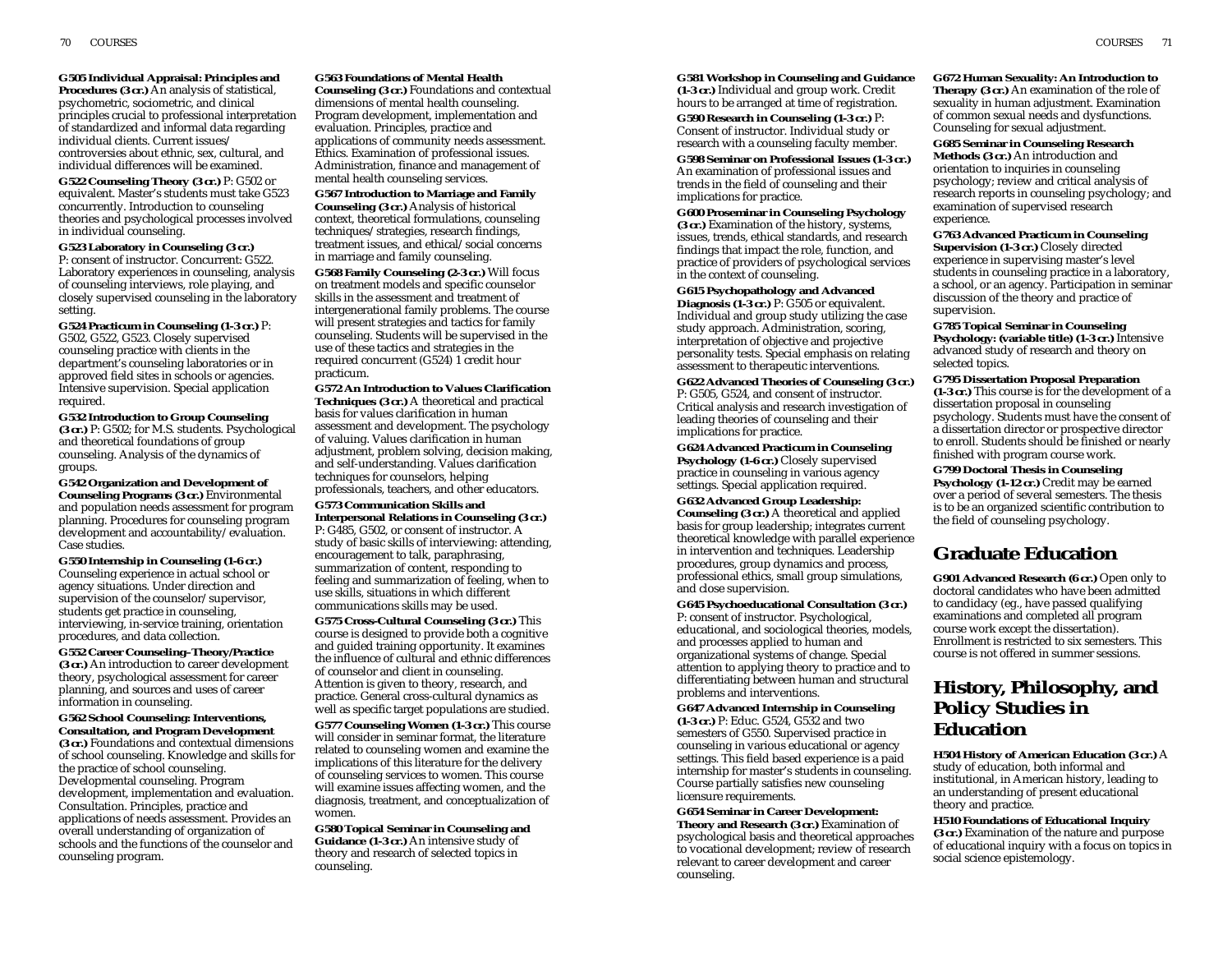**H520 Education and Social Issues (3 cr.)** Identification and analysis of major problems set for education by the pluralistic culture of American society.

**H525 Anthropology of Education (3 cr.)** The bearing of modern and contemporary anthropological thought and cultural theory on selected problems of education. An interdisciplinary approach to educational theory; designed for graduate students in education.

**H530 Philosophy of Education (3 cr.)** A study of representative topics in the philosophy of education, indoctrination, the nature of teaching and learning, moral issues in education, etc.

**H538 Critical Thinking and Education (3 cr.)** A philosophical examination of the role of education in fostering the development of critico-creative thinking, with an emphasis on: (1) techniques of reasoning, (2) methods of logical appraisal (formal vs. informal), and (3) their application in the classroom.

**H540 Sociology of Education (3 cr.)** Examines the role of schools in society; the interaction between schooling as a social institution and other institutions of society; the effects of society on educational processes and practices; the functioning and characteristics of schools as formal organizations; and the contribution of schooling to social system maintenance and change.

**H551 Comparative Education I (3 cr.)** Introduction to the comparative method in the study of educational systems in different societies. Provides students with conceptual and methodological tools from the field of education and related disciplines—such as sociology, political science, anthropology, and economics—for studying societal school systems in depth and making international and cross-cultural comparisons.

**H552 Comparative Education II (3 cr.)** P: H551. A continuation of the introductory course to comparative education. Run on a seminar basis, the course allows students to select an educational problem or a national system which they will analyze from a comparative perspective, applying the concepts and methodologies introduced in H551.

**H553 Travel Study: (variable title) (1-6 cr.)** Provides an opportunity to conduct independent inquiry while traveling to different areas of the United States and foreign countries.

**H560 Education and Change in Societies (3 cr.)** Analysis of the role of education and literacy in national development, modernization, and change processes. Compares the historical role schools have played in the growth of industrialized countries with present demands placed on

educational systems in the developing countries.

**H590 Independent Study in History, Philosophy, and Comparative Education (1-3 cr.)** Individual research or study with a history, philosophy, and comparative education faculty member, arranged in advance of registration. A one- or two-page written proposal should be submitted to the instructor during the first week of the term specifying the scope of the project, project activities, meeting times, completion date, and student product $(\overline{s})$ . Ordinarily, H590 should not be used for the study of material taught in a regularly scheduled course.

**H600 Concepts and Arguments in Education (3 cr.)** The use of philosophic resources in the analysis of the grounds and reasons for educational claims.

**H601 Historical Inquiry in Education (3 cr.)** Methodology of historical inquiry in education, including selection and definition of topics, collection and verification of data, interpretation of evidence, and art of historical writing.

**H603 Classics in Philosophy of Education (3 cr.)** Selected readings from authors such as Plato, Aristotle, Aquinas, Descartes, Kant, or Nietzsche.

**H620 Seminar in Educational Policy Studies (3 cr.)** Critical study of educational policy and the related field of educational planning. Relates educational policy to social policy, science policy, and communication policy within a social system and to what consequently happens in a system's classrooms. Introduction to some tools and approaches to policy design and educational planning here and abroad.

**H622 Seminar: Issues in Education Policy (3 cr.)** Critical study of contemporary issues of education policy research with a special emphasis on policy implementation. The emerging policy agendas in K-12, higher education, and international education are considered. This course complements H620 Seminar in Education Policy Studies.

**H623 Education Policy Research Seminar (1 cr.)** P: admission to education policy studies major or minor. Discussion of faculty, student, and other experts' research on education policy.

**H630 Values and Evaluative Judgments in Education (3 cr.)** The relevance of general value theory to education. Special attention to philosophical problems involved in various educational evaluations.

**H631 Social and Political Philosophy and Education (3 cr.)** Methods and concepts of social and political philosophy relative to educational issues.

**H637 Topical Seminar: (variable title) (3 cr.)** P: consent of instructor. Critical examination of a problem area in history of education or

comparative education that has been extensively studied by the instructor. Consult department for times and topics.

**H638 Aesthetics and Education (3 cr.)** Selected topics in philosophical aesthetics as they relate to aesthetic appreciation, art criticism, and art production or performance as educational objectives.

**H650 Theory of Knowledge and the Educational Process (3 cr.)** Consideration of

theories of knowledge as they relate to educational objectives, methods of instruction, and curriculum organization.

**H657 Topics in the Philosophy of Education (3 cr.)** Critical examination of a philosophy of education problem area that has been intensively studied by the instructor.

**H705 Seminar in History of American Educational Thought (3 cr.)** P: consent of instructor. Critical study of selected educational theories and movements. Special attention to methodology of inquiry pertaining to the history of educational ideas.

**H710 Advanced Study in Philosophy of Education (3 cr.)** Advanced study in periods, movements, or branches of philosophy of education.

**H750 Topical Inquiry Seminar in History of Education: (variable title) (3 cr.)** Consideration of theoretical or research problems in the conduct of inquiry (especially dissertation studies) in the history of education. Contact department for times and special emphases.

**H795 Dissertation Proposal Preparation (1-3 cr.)** This course is for the development of a dissertation proposal in history, philosophy, and policy studies in education. Students must have the consent of a dissertation director or prospective director to enroll. Students should be finished or nearly finished with program course work.

**H799 Doctoral Thesis in the History or Philosophy of Education (1-12 cr.)** Credit may be earned over a period of several semesters. The thesis may be an organized scientific contribution or a comprehensive analysis of theory and practice in a specific area.

# **Curriculum Studies**

**J500 Instruction in the Context of Curriculum (3 cr.)** First course for the master's degree in curriculum and instruction. Extends concepts introduced in undergraduate teacher preparation. Topics include conceptions and definitions of curriculum and instruction and their impact on social contexts, learning theories, and schooling practices. Elementary and secondary contexts are studied.

**J510 Gender and Schooling (3 cr.)** How do schools contribute to making and legitimating particular versions of femininity and masculinity? To answer this question, we examine multiple dimensions of school life–i.e., formal curriculum, informal

curriculum, teacher and student relationships, conceptions of teachers–for their gendered components. We consider alternative theories of gender acquisition and maintenance.

**J511 Methods of Individualizing Instruction (3 cr.)** Students will critically examine several approaches to individualizing instruction. Emphasis is on developing strategies for determining characteristics of the learner and on creating a variety of classroom strategies designed to individualize learning (K-12). Course project is development of classroom instructional materials, in-service program design, or proposal for research.

**J538 M.S. Practicum/Internship (1-6 cr.)** Supervised practice in a school or other approved agency. Includes performance in such roles as curriculum development, program evaluation, action research, staff training and development, consultation, or program development. A comprehensive report involving a systematic analysis of the practicum activity must be completed.

**J602 Introduction to Curriculum Studies (1-3 cr.)** P: admission to doctoral program or consent of instructor. This seminar will introduce students to the field of curriculum studies. Students will investigate its history, become familiar with the structures that support its ongoing discourses, and explore a variety of conversations currently taking place among curriculum study scholars. S/F grading.

**J605 Independent Research Experience in Curriculum and Instruction (3 cr.)** P: Y520 or equivalent. Provides doctoral students an opportunity to work closely with faculty in pursuing an individual research project early in their program.

**J610 Staff Development Issues and Principles (3 cr.)** Examines staff development issues and practices in elementary and secondary schools, especially as they relate to improvements in curriculum and instruction. Included is a discussion of needs assessment of teachers, goals for staff development programs, models and strategies, obstacles to implementation, and the evaluation of such programs.

**J620 Leadership Models and Strategies (3 cr.)** P: doctoral or specialist candidate standing or permission of instructor. Includes a comprehensive study of the theory base for leadership, an analysis of leadership processes, an exploration of individual assets and liabilities of leaders, and an examination of leadership in groups.

**J630 Curriculum Theory and Practice (3 cr.)** P: J500 or doctoral student status, or consent of instructor. Explores fundamental dimensions of curriculum theory, such as the social construction of knowledge, curriculum as cultural mind set, political reality, and scholarly discourse. Examines varied ideological orientations to curriculum studies.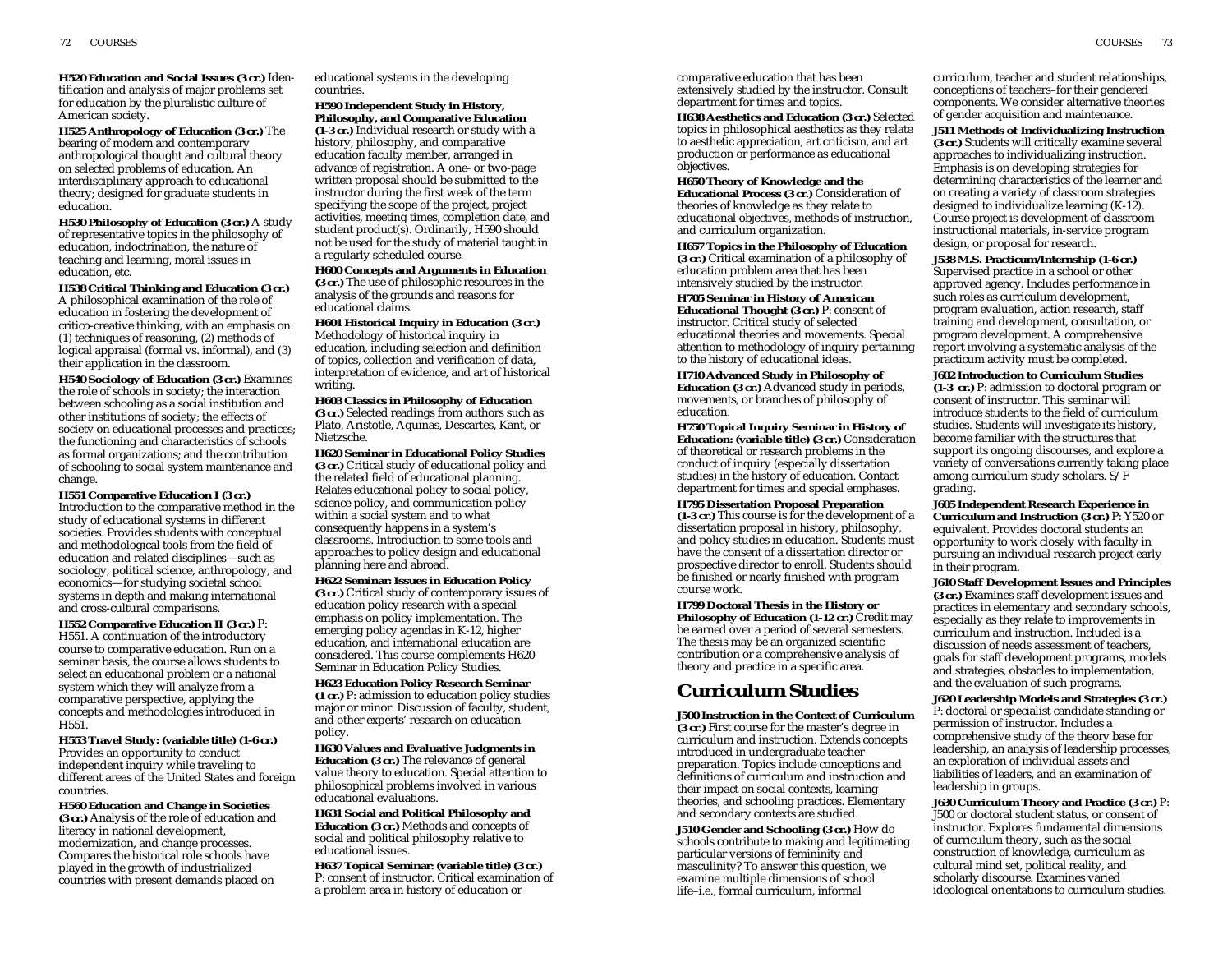Introduces basic concepts of curriculum design and provides opportunities for curriculum development.

**J636 Educational Futures/Curriculum (3 cr.)** Investigates the concept of "futures research" and the significance of the future for education. Topics include major problems of the future, probable developments with a bearing on curriculum, curriculum designs and models for the future, and related innovation techniques.

**J637 Curriculum Development Process (3 cr.)** The analysis and appraisal of goals and procedures used in creating, evaluating, and improving curricula. Critical consideration of theories, practices, and products of curriculum development.

**J638 Curriculum/Instruction Practicum (3 cr.)** P: major or cognate field in curriculum or permission of instructor. Small-group or individual problem-oriented experiences in curriculum and instruction research, development, and evaluation. May be repeated once.

**J650 Independent Study in Curriculum (1-3 cr.)** Independent study of a selected topic under the guidance of a faculty member.

**J655 Seminar in Multicultural and Global Education (3 cr.)** P: instructor approval. Offers students the opportunity to: (1) examine major concepts, theoretical frameworks, and educational responses associated with multicultural/global education; (2) heighten cross-cultural awareness; (3) explore possibilities of integrating multicultural/global education into a unified approach for curriculum development and research; (4) become leaders of multicultural/global education in their area of expertise.

**J660 Seminar in the Evaluation of School Programs (3 cr.)** P: Y520, Y535, or consent of instructor. Explores the theoretical principles and field practices involved in the evaluation of educational programs. Students will conduct a program evaluation during the semester. Course may have a topical focus in a given semester.

**J661 Materials and Methods in Teacher Education (3 cr.)** Concentrates on examining and critiquing various materials and methods currently being developed and used in teacher education. A major emphasis placed on developing and testing original materials for microteaching, simulation, and gaming, as well as concept and skill acquisition. Proposals for teacher training programs will also be developed.

**J664 Seminar: Contemporary Curriculum Theorizing (3 cr.)** P: admission to doctoral program. Critical analysis of selected contemporary curriculum and instructional discourses. Particular attention is given to theorizing during the last 25 years.

**J670 History of Curriculum Thought in the United States (3 cr.)** Examines the history of competing movements in American curriculum thinking and the individuals who created them, with attention to the cultural and institutional context within which they worked. Emphasis is placed on primary source readings and the position of curriculum thinking within an evolving national educational system.

**J690 Internship in Curriculum (2-5 cr.)** For persons about to enter positions as school administrators in charge of curriculum, curriculum supervisors, directors, or coordinators. Provides direct and supervised experience in the field.

**J700 Teaching in Teacher Education (1 cr.)** P: holding an associate instructorship or an internship in teacher education. Emphasizes a problems approach to teacher education and the context of one's own teaching. Discusses topics of current interest and how one might act at a personal and organizational level. May be repeated for a maximum of 3 credit hours. S/F grading.

**J705 Seminar: Inquiry in Curriculum and Instruction (3 cr.)** P: completion of 57 graduate credit hours or permission from the instructor. Intended for students at a stage in their doctoral programs that requires them to begin conceptualizing their own doctoral dissertation research. Emphasis will be on analyzing and synthesizing a body of research in one or more of the specialized fields of study within curriculum and instruction.

**J710 Paradigms and Programs in Teacher Education (3 cr.)** This course provides an overview of teacher education paradigms, their underlying ideologies, and their historical and current manifestations. It will also analyze models of teaching and how they relate to alternative paradigms of teacher education.

**J720 Inquiries into Preservice Teacher Socialization (3 cr.)** This course focuses on program components and societal factors that affect the occupational socialization of preservice teachers. It examines different orientations to occupational socialization, research on how teacher education program components influence preservice teachers, and the societal forces that affect their socialization.

**J760 Topical Seminar in Curriculum and Instruction Issues: (variable title) (3 cr.)** Intended for advanced graduate students in curriculum and instruction; emphasizes analysis and appraisal of curriculum reform efforts in terms of persistent, critical issues in education. Opportunities are provided to study trends and issues with reference to various specialties of students enrolled.

**J762 Topical Seminar in Curriculum and Instruction: (variable title) (3 cr.)** Intensive study and discussion of current topics selected

from the general area of curriculum and instruction. Areas might include teacher preparation, international perspectives, educational computing, or program assessment. Opportunities provided for participant inquiry from the specialized perspective of students enrolled.

**J795 Dissertation Proposal Preparation**

**(1-3 cr.)** P: previously or currently taking J705. This course is for the development of a dissertation proposal in curriculum and instruction. Students must have the consent of a dissertation director or prospective director to enroll. Students should be finished or nearly finished with program course work.

**J799 Doctoral Thesis in Curriculum and Instruction (1-12 cr.)** Credit may be earned over a period of several semesters. The thesis may be an organized scientific contribution or a comprehensive analysis of theory and practice in a specific area.

# **Special Education**

**K500 Topical Workshop in Special Education: (variable title) (1-3 cr.)** P: consent of instructor. Intensive study of such selected topics as language development for exceptional children, the disadvantaged child, and behavior modification for exceptional children. May be repeated.

**K505 Introduction to Special Education for Graduate Students (3 cr.)** P: graduate standing or consent of instructor. Basic special education principles for graduate students with no previous course work in special education. Students cannot receive credit for both K205 and K505.

**K510 Trends and Issues in Special Education (3 cr.)** P: K505. Provides beginning graduate students with an overview of current trends and issues in the field. Major emphasis is on application and implication of principles mandated by PL 94-142 and Section 504 of the Rehabilitation Act of 1973.

**K520 Survey of Behavior Disorders (3 cr.)** P: K505. An advanced survey of the literature related to behaviorally

disordered/emotionally disturbed children including historical information, theoretical approaches, characteristics, and issues.

**K521 Survey of Learning Disabilities (3 cr.)** P: K505. Advanced survey of the literature related to learning disabled children, including historical information, theoretical approaches, characteristics, and issues.

**K522 Survey of Mental Retardation (3 cr.)** P: K505. An advanced survey of the literature related to mental retardation, including historical information, theoretical approaches, characteristics, and issues.

**K525 Survey of Mild Handicaps (3 cr.)** An advanced survey of the literature relating to mild handicaps, including historical foundations, definitions, and current issues facing workers in the field.

**K530 Medical and Physical Management of Students with Severe Disabilities (3 cr.)** This course addresses medical and physical aspects of severe disabilities and focuses on educational implications of various conditions/disorders. The course incorporates information from various disciplines into classroom programming. The goal is to develop the knowledge of basic vocabulary to communicate effectively with all related service personnel.

**K535 Assessment and Remediation of the Mildly Handicapped I (3 cr.)** P: K505. Emphasizes the collection and use of formal and informal assessment information for designing the content of individual educational plans for handicapped children in various academic areas such as reading and mathematics.

**K536 Assessment and Remediation of the Mildly Handicapped II (3 cr.)** P: K535. Focuses on the analysis and selection of instructional materials, the use of assessment information, and the development and implementation of individual educational plans for mildly handicapped children.

**K540 Early Education for Children with Disabilities or At-Risk Conditions (3 cr.)** History, philosophy, and issues of early childhood special education, to include knowledge of federal and state legislation pertaining to early childhood special education and knowledge of the quantity and range of service delivery among agencies.

**K541 Skills Assessment and Remediation for the Special Needs Adult (3 cr.)** Provides an overview of basic skills assessment and remediation techniques appropriate for handicapped, disadvantaged, or other adolescents/adults with special needs. Emphasizes instruction in functional academics, daily living, and personal/social skills.

**K545 Management of the Severely Emotionally Disturbed (3 cr.)** Theoretical and practical issues in the education management of the severely emotionally disturbed. Emphasis will be placed on case analyses.

**K548 Foundations of Family-Focused Services (3 cr.)** Families and cultural settings, to include knowledge of a family systems approach and impact of intervention on a family system.

**K549 Early Childhood Special Education Program Models (3 cr.)** Planning and implementing appropriate programs for infants/toddlers and preschoolers with handicaps to include an understanding of consultation and interdisciplinary techniques, integrative programming, and interagency cooperation.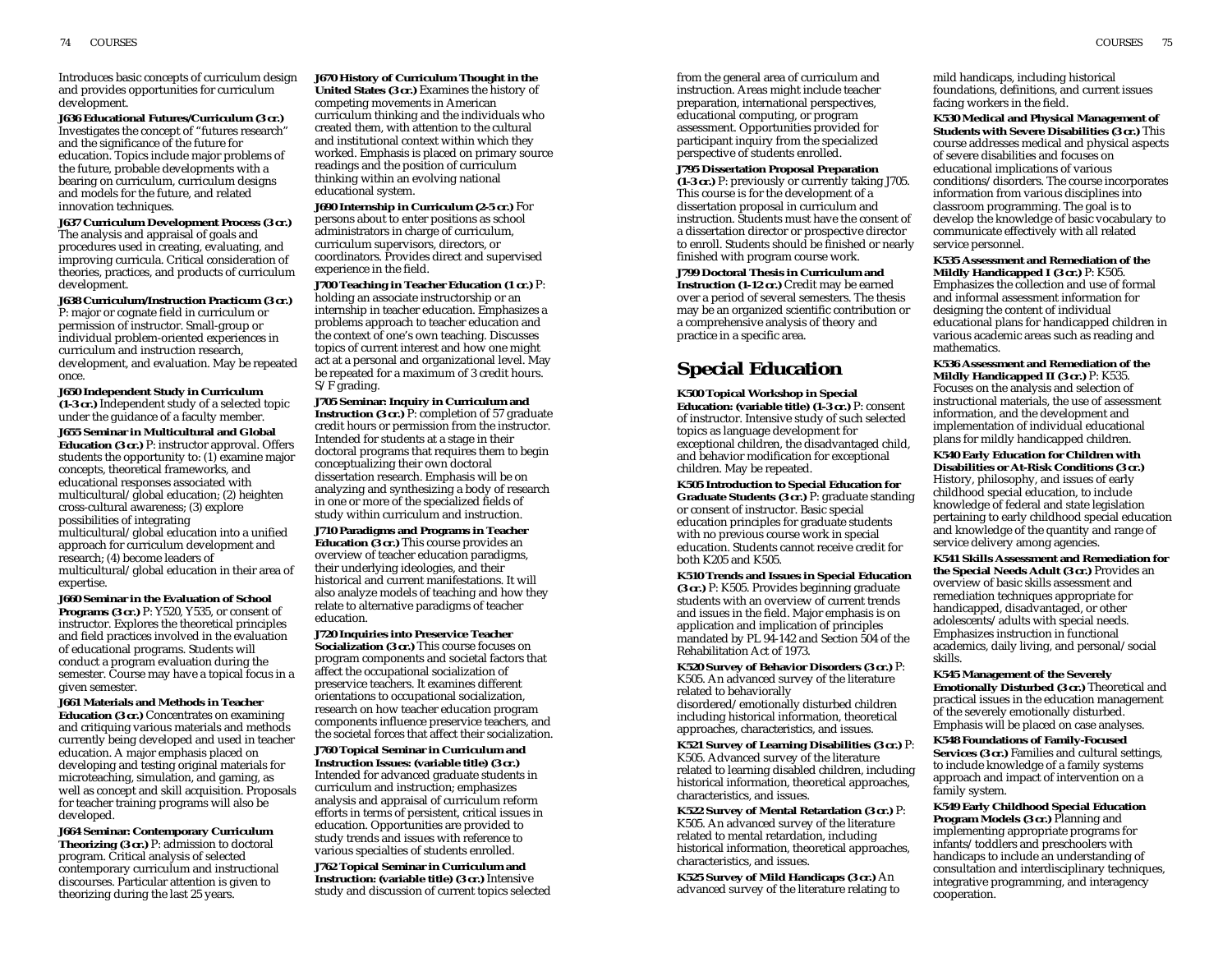**K553 Management of Academic and Social Behavior (3 cr.)** Surveys principles of behavior management as they pertain to educational environments. Students will learn how to define, observe, measure, record, and change academic and social behavior.

**K561 Curriculum and Methods for Students with Severe Disabilities I (3 cr.)** Introduction to issues in providing educational services to students with severe handicaps (traditionally labeled moderately, severely, and profoundly retarded; multiply handicapped; and autistic). Covers design, development, and evaluation of instructional materials for learners with severe disabilities. Emphasis is on basic skill development, task analysis, data-based program modification, and programming generalization and maintenance. Course addresses all grade levels.

**K562 Curriculum and Methods for Students with Severe Disabilities II (3 cr.)** The focus of this course is on the development of instructional programs in the following curriculum areas: reading, math, selfhelp/personal management, social/leisure, and vocational. There is an emphasis on programming for generalization and maintenance and on general elements of classroom management (e.g., scheduling, communication). Course addresses all grade levels.

**K565 Service Delivery Systems and Consultation Strategies (3 cr.)** Reviews methods of implementing service delivery systems; consulting with professionals and parents; designing in-service training programs; and developing referral systems, curricular and personnel resources, and evaluation techniques used in special education programs.

**K573 Communication Interventions for Persons with Severe Disabilities (3 cr.)** This course focuses upon the process for planning and implementing communication intervention in educational settings with individuals who are severely disabled. Intervention is presented within the framework of the development of social interaction and cognitive ability as part of communication skills within the overall classroom and work-setting ecology.

**K590 Independent Study in Special Education (1-3 cr.)** Individual research or study with a special education faculty member, arranged in advance of registration. A one- or two-page written proposal should be submitted to the instructor during the first week of the term specifying the scope of the project, project activities, meeting times, completion date, and student product(s). Ordinarily, K590 should not be used for the study of material taught in a regularly scheduled course.

**K595 Practicum in Special Education: (variable title) (1-6 cr.)** P: consent of instructor. Provides for closely supervised field experience in various areas of special education.

**K614 Social Reactions to Persons with Handicaps and Behavioral Differences (3 cr.)** Historical, anthropological, sociological, and social-psychological examination of reactions to persons with physical or mental handicaps or behavioral differences. Topics explored include infanticide, institutionalization, attitudes labeling, normalization, and mainstreaming. Critical papers and data-based pilot study required.

**K780 Seminar in Special Education (1-4 cr.)** P: consent of instructor. Intensive advanced study of selected problems in the field.

**K785 Internship in Special Education (3-6 cr.)** P: consent of instructor and broad background in special education. Direct experience working in special education programs in schools, agencies, or institutions.

**K795 Dissertation Proposal Preparation (1-3 cr.)** This course is for the development of a dissertation proposal in special education. Students must have the consent of a dissertation director or prospective director to enroll. Students should be finished or nearly finished with program course work.

**K799 Doctoral Thesis in Special Education (1-12 cr.)** Credit may be earned over a period of several semesters. The thesis may be an organized scientific contribution or a comprehensive analysis of theory and practice in a specific area.

# **Language Education**

**L500 Instructional Issues in Language Learning (3 cr.)** This course reviews the principles and the current instructional issues related to learning a first or a second language. Besides the general issues of effects of the environment, developmental stages, and basic instructional methodologies, relationships among reading education, English education, and second language education will be explored.

**L501 Critical Reading, K-12 (3 cr.)** Analyzes and applies to reading various theories and models of thinking; presents teaching/learning strategies for developing critical reading; evaluates instructional materials and methodologies designed to foster critical reading.

**L502 Socio-Psycholinguistic Applications to Reading Instruction (3 cr.)** Explores the linguistic and cognitive dimensions of language as they relate to the teaching of reading. Discusses relationships among the systems of language and among the various expressions of language. Always includes

topics on pragmatic semantics, grammar, and dialect.

**L504 Identifying and Working with Learner Literacy Difficulties (3 cr.)** P: L517 or L545, and Y507. Examines methods and tools for identifying and working with literacy difficulties. Emphasizes on-going assessment as a part of the teaching process as well as techniques effective with at-risk literacy learners.

**L506 Academic Language Support for Postsecondary Learners (1-3 cr.)** Theory and practice in the field of academic support services, special emphasis on roles and uses of reading, writing, and language. Topics include review of current literature on learning at postsecondary levels, exemplary programs and models; curriculum and instructional applications. Opportunities available for related internships at IU Student Academic Center.

**L511 Advanced Study in the Teaching of Writing in Elementary Schools (3 cr.)** The study of trends, issues, theories, research, and practice in the teaching and evaluation of written composition in elementary schools. The emphasis is on alternative methods for the teaching of writing and for the evaluation of progress (growth) in writing.

**L512 Advanced Study in the Teaching of Writing in Secondary Schools (3 cr.)** Study of current trends, issues, theories, and research in literacy, emphasizing the teaching and learning of writing in secondary schools. Addresses linguistic and cultural diversity issues in composition as it explores the complex and varied nature of "good" writing and "effective" communication, tracing the implications for composition pedagogy.

**L513 Literary Aspects of Designing Documents for Training (2-3 cr.)** Teachers and business trainers must develop materials for readers at a variety of ability levels. This course will provide the research foundation and practical experiences needed to design print materials for readers of varying literary abilities in high schools, the workplace, and English as a Second Language classrooms.

**L516 Advanced Study in the Teaching of English/Language Arts (3 cr.)** Study of current trends, issues, theory and research in teaching and learning English/language arts. Explores language, composition, literature and media education, focuses on integrating language arts, developing multicultural curricula, and engaging students in meaningful inquiry facilitating student responsibility for themselves and their world.

**L517 Advanced Study of Content Reading and Literacy. (1-3 cr.)** Examines approaches for improving adolescent/adult literacy when reading the specialized materials of various content areas. Special focus upon the literacy

process, dealing with a wide range of student literary abilities, identifying and modifying materials to support literacy development, and using reading, writing, and thinking activities in instruction.

**L520 Advanced Study in Foreign Language Teaching (3 cr.)** P: completion of an undergraduate methods course and teaching experience, or permission of instructor. Principles, practices, problems, and current research pertaining to the teaching of a particular modern language in the secondary school. Emphasis on teaching the advanced levels.

**L524 Language Education Issues in Bilingual and Multicultural Education (3 cr.)** A survey of language education issues related to the linguistic abilities and educational needs of students requiring bilingual or bidialectal instruction. Topics discussed include language acquisition, language pedagogy, program models, cultural influences, teacher training, and research directions.

**L525 Practicum in Language Education (1-4 cr.)** Supervised application of language and literacy teaching methods. Special emphasis on setting up effective learning environments, selecting materials, designing instruction, monitoring student growth, adjusting instruction based upon student performance, and communicating with other professionals.

**L530 Topical Workshop in Language Education (1-6 cr.)** P: consent of instructor. Individual and group study of special topics in the field of language education. Updating and improving the teaching of English, English as a second or foreign language, foreign languages, and reading.

**L535 Teaching Adolescent/Young Adult Literature (3 cr.)** The course highlights and analyzes recent young adult literature acknowledging significant, earlier texts and their distinguishing features. It also considers curricular and pedagogical issues salient to the adoption of multicultural curricula.

**L536 Methods and Materials for TESOL Teacher Trainers (3 cr.)** Study and analysis of current methods and materials in TESOL. Development and evaluation of practical exercises, visual aids, and demonstration materials for use by teacher-trainers in preservice and in-service English teacher training programs overseas.

**L545 Advanced Study in the Teaching of Reading in Elementary Schools (3 cr.)** Review of the developmental reading program in the elementary school, use of reading in various curriculum areas, appraisal of reading abilities, and techniques and materials for individualized instruction.

**L549 Advanced Study in the Teaching of Language Arts in the Elementary Schools (3 cr.)** Helps experienced teachers gain further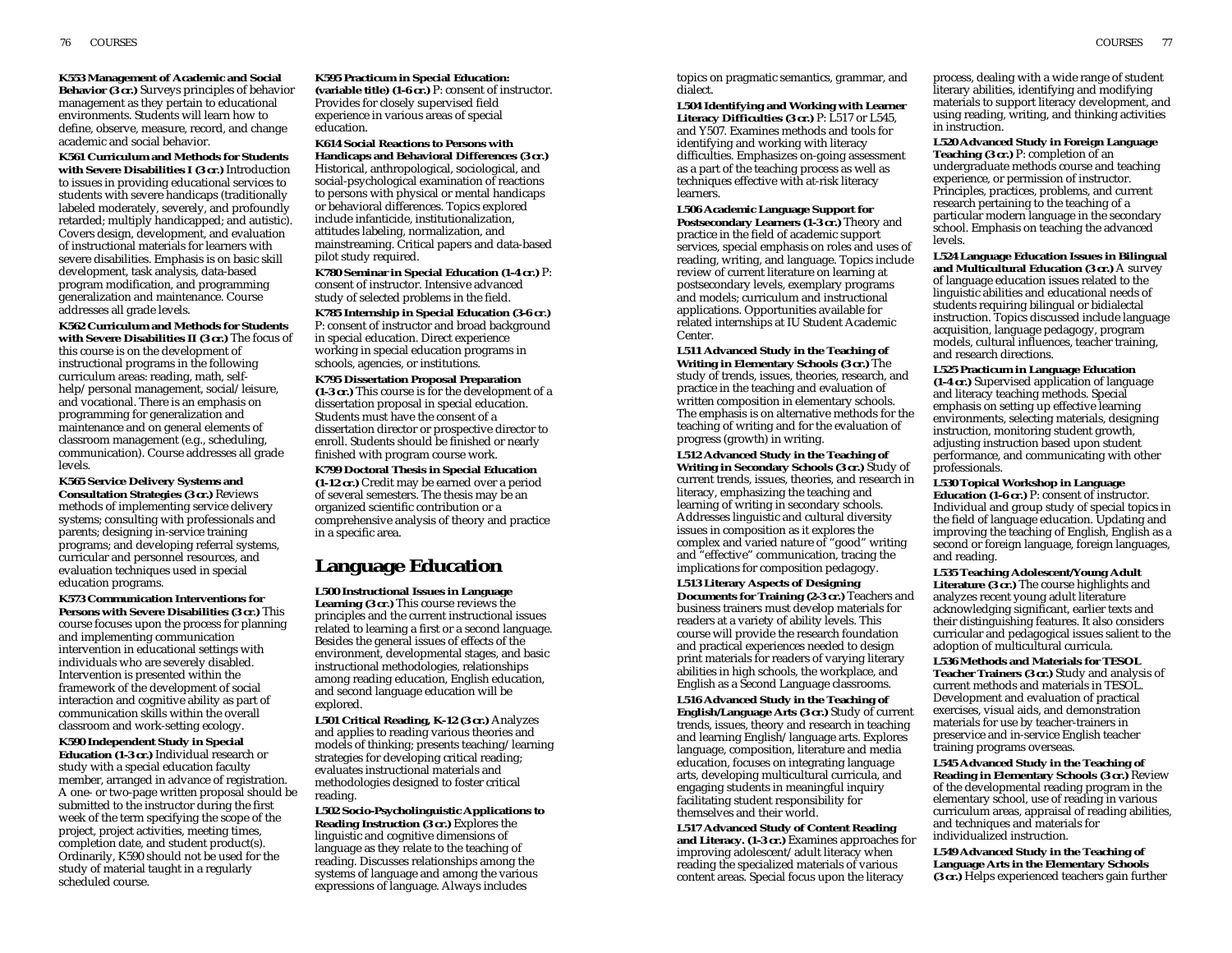insight into the development of the English language and how best to teach language arts. Emphasizes the basic communication skills and significant trends and materials.

#### **L559 Trade Books in the Elementary**

**Classroom (3 cr.)** Emphasizes the use of trade books in language and reading in elementary classrooms.

**L567 Media in the Teaching of English (3 cr.)** Explores curricular and pedagogical issues related to media and popular culture in the classroom. Highlights the uses of full range of media to promote student engagements in literacy. Considers reader response and cultural studies, informing and enabling teaching and learning of media and popular culture.

**L590 Independent Study in Language Education (1-3 cr.)** Individual research or study with a Language Education faculty

member, arranged in advance of registration. A one- or two-page written proposal should be submitted to the instructor during the first week of the term specifying the scope of the project, project activities, meeting times, completion date, and student product(s). Ordinarily, L590 should not be used for the study of material taught in a regularly scheduled course.

**L599 Master's Thesis/Early Inquiry Experience in Language Education (3 cr.)** To be used as the master's thesis in language education or the Early Inquiry Experience as part of the doctoral program. The thesis or inquiry experience may be an organized study or a systematic and comprehensive analysis of theory and practice in a specific area.

**L600 Issues in Language Education (3 cr.)** Explores research and arguments related to current issues in first and second language education with focus upon issues in learning, instruction, assessment, and policy. Studies and interrelates research done in the areas of reading, English education, and second language education.

**L601 Reading Research for Practitioners (3 cr.)** P: L525 and consent of instructor. A seminar devoted to interpreting theoretical positions and research data for application to curricular and instructional planning. Current research literature is explored for varying research procedures, methodologies, data reporting techniques, and interpretation of conclusions. Focus is on consumer applications.

**L630 Topics in Language Education (variable title) (1-3 cr.)** P: Instructor's permission. Study of special topics in the field of language education. Emphasis on research applications to the improvement of practice. **L645 Organization and Administration of a School Reading Program (1-3 cr.)** Reviews

principles and practices in organizing reading

programs within elementary and secondary schools. Describes techniques for supervising and administering a reading program via case studies, simulation, and discussion.

**L650 Internship in Language Education (1-4 cr.)** Provides directed and supervised experience for advanced graduate students in the field of language education.

**L690 Readings in Language Education (1-3 cr.)** Individually selected advanced readings.

**L700 Seminar on Language Education Research (3 cr.)** An in-depth treatment of various issues and trends in the design and status of language education research. Students will evaluate and critique extant research, outline a detailed program of language education research for themselves, and conduct initial studies related to this research program.

**L750 Topical Seminar in Language Education (3-6 cr.)** P: basic courses in foundations and admission to candidacy for an advanced degree. Intensive study of research and theory in selected topics.

**L795 Dissertation Proposal Preparation (1-3 cr.)** Authorization required. This course is for the development of a dissertation proposal in language education. Students must have the consent of a dissertation director or prospective director to enroll. Students should be finished or nearly finished with program course work.

**L799 Doctoral Thesis in Language Education (1-12 cr.)** Authorization required. Credit may be earned over a period of several semesters. The thesis may be an organized scientific contribution or a comprehensive analysis of theory and practice in a specific area.

# **Field Experience**

**M501 Laboratory/Field Experience (1-3 cr.)** A laboratory/field experience in education for graduate students. May be repeated. **M550 Practicum: (variable title) (1-10 cr.)** Teaching or experience in an accredited school, normally in Indiana. Credit will be commensurate with time spent in the instructional setting. S/F grading. **M580 Internship in Music (1-16 cr.)** Supervised teaching in music in an

elementary, junior high/middle, or high school.

# **Social Studies Education**

**M514 Workshop in Social Studies Education (1-6 cr.)** Special topics in methods and materials for improving the teaching of social studies in middle, junior high, and high school. May be repeated.

**M590 Independent Study in Social Studies Education (1-3 cr.)** Individual research or study with a social studies education faculty member, arranged in advance of registration. A one- or two-page written proposal should be submitted to the instructor during the first week of the term specifying the scope of the project, project activities, meeting times, completion date, and student product(s). Ordinarily, M590 should not be used for the study of material taught in a regularly scheduled course.

**M653 The Nature of Social Studies (3 cr.)** Exploration of the relationships among history, the social sciences, and social studies in elementary and secondary schools.

**M680 Internship, Social Studies Education (1-6 cr.)** Experiences designed to help persons in elementary or secondary social studies acquire skills in the areas of social studies research, teacher education, curriculum development, or field studies.

# **Mathematics Education**

**N517 Advanced Study in the Teaching of Secondary School Mathematics (3 cr.)** P: Completion of an undergraduate methods course and teaching experience, or permission of instructor. Methods, materials, literature; laboratory practice with mathematics equipment; evaluation techniques; standards; and determination of essentials of content. Developing mathematics program for specific school situations.

**N518 Advanced Methods in the Teaching of Middle/Junior High School Mathematics (3 cr.)** Combines theory of learning, curriculum development, and research in the teaching of middle/junior high school mathematics with instructional strategies. Use will be made of the laboratory and student experiences. Special attention will be given to establishing foundations on which to build instructional strategies.

**N523 Workshop in Elementary Mathematics (1-6 cr.)** Means for improving the teaching of mathematics in the elementary school. One credit hour is offered for each week of fulltime work.

**N524 Workshop for Junior/Senior High School Mathematics (1-6 cr.)** Means for improving the teaching of mathematics in the junior/senior high school.

**N543 Advanced Study in the Teaching of Mathematics in the Elementary Schools (3 cr.)** Designed to help the experienced teacher improve the teaching of mathematics. Opportunities will be provided for individual and group study of content, methodology, and instructional materials for modern mathematics programs.

**N590 Independent Study in Mathematics Education (1-3 cr.)** Individual research or

study with a mathematics education faculty member, arranged in advance of registration. A one- or two-page written proposal should be submitted to the instructor during the first week of the term specifying the scope of the project, project activities, meeting times, completion date, and student product(s). Ordinarily, N590 should not be used for the study of material taught in a regularly scheduled course.

**N610 Internship in Mathematics Education**

**(1-3 cr.)** P: Teaching experience and advanced graduate student standing in mathematics education, or consent of instructor. Under the direction of mathematics education faculty, experiences are prescribed to coordinate professional practice with contemporary theory. The student's professional goals will significantly influence the prescribed experiences.

**N713 Seminar in the History of Mathematics Education (3 cr.)** This doctoral seminar traces the development of mathematics education as a field. Topics include the modern mathematics movement of the 1960 and 1970's and the broadening of mathematics education to be a field which draws from a variety of disciplines.

**N716 Topical Seminar in Mathematics Education (2-4 cr.)** Required for doctoral

students in mathematics education. Study and discussion of current topics and issues in mathematics education. Areas might include curriculum, history, problem solving, research, and teacher education. May be repeated for up to 18 credit hours.

# **Educational Psychology**

**P501 Statistical Method Applied to Education (3 cr.)** [For course description, see Educational Inquiry Methodology.]

**P506 Topical Workshop in Educational Psychology (0-3 cr.)** Individual and group study of selected topics in the field of educational and school psychology.

**P507 Testing in the Classroom (3 cr.)** [For course description, see Educational Inquiry Methodology.]

**P510 Psychology in Teaching (2-3 cr.)** Basic study of psychological concepts and phenomena in teaching. An analysis of representative problems and of the teacher's assumptions about human behavior and its development. Intended for current and prospective classroom teachers who are working toward a master's degree.

**P512 Gerontology I: Multidisciplinary Perspectives (3 cr.)** An overview of areas involved in the study of aging, including physiological aspects, psychological aspects, sociological aspects, and sociopolitical issues. Includes major theoretical approaches to aging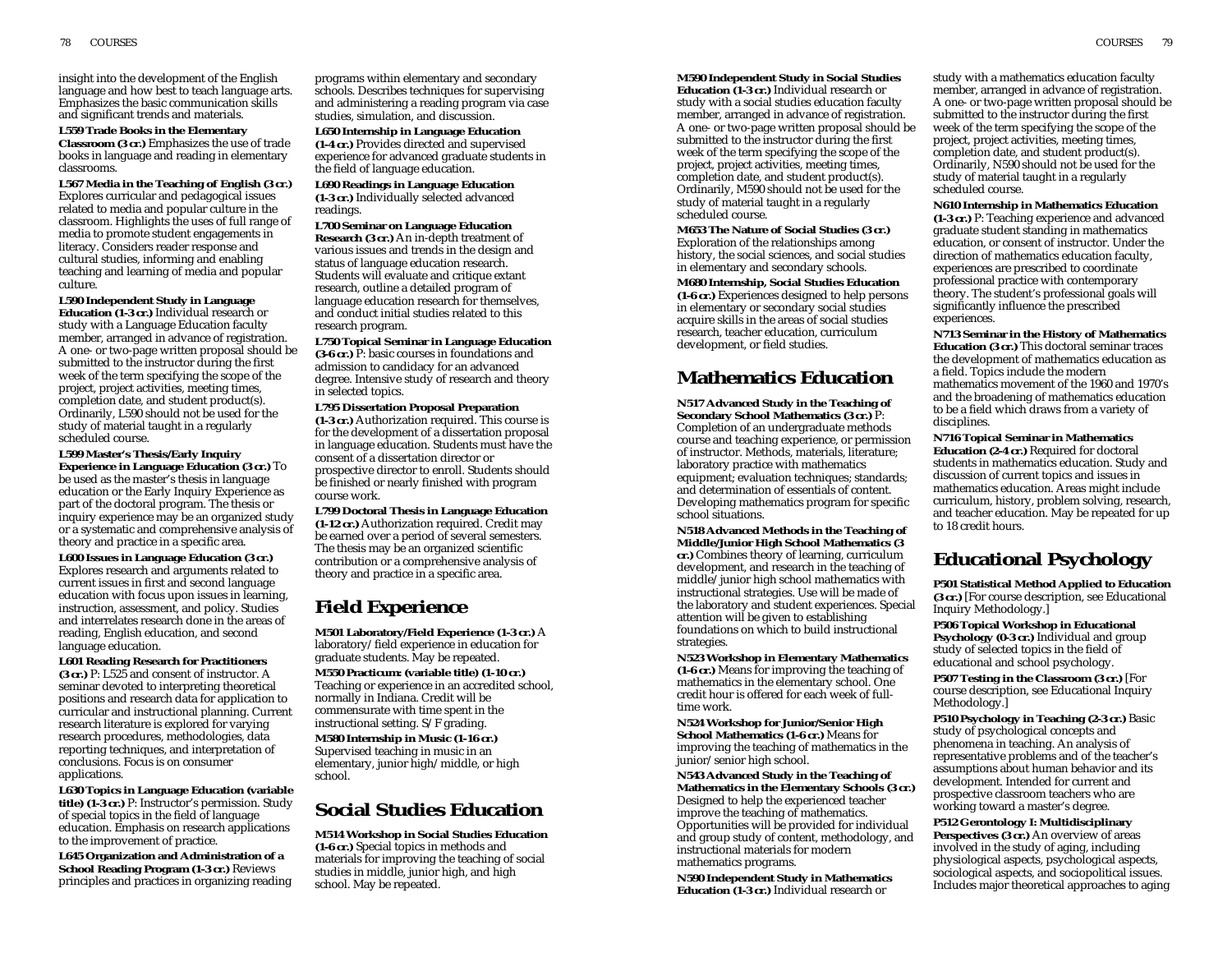and current research in each area listed above presented by experts from these various disciplines.

**P513 Gerontology II: Multidisciplinary Perspectives (3 cr.)** This course examines changes in the lifestyle of elderly persons as well as the adjustments made by this group to external and internal environments. Strengths and weaknesses in the family and community, as they enhance or inhibit the lifestyle of elderly persons, are investigated. Students are encouraged to reexamine their lifestyle in relation to the aged person.

**P514 Life Span Development: Birth to Death (3 cr.)** A survey course of human development from infancy through old age, emphasizing the life span perspective of development. Classical stage theorists, current popular conceptions, major research findings, and educational implications for all life stages from birth to death.

**P515 Child Development (3 cr.)** Major theories and findings concerning human development from birth through the elementary years as they relate to the practice of education. Topics include physical development, intelligence, perception, language, socioemotional development, sex role development, moral development, early experience, research methods, and sociodevelopmental issues relating to education.

**P516 Adolescent Development (3 cr.)** Factors of growth and development in adolescents, including physical, psychological, social, cognitive, and emotional, with particular reference to relevance for the practitioner and potential for future research. Examines contemporary issues, such as drug and alcohol abuse, sexuality, vandalism, ethnic and cultural issues, and problems of handicapped youths.

**P517 Adult Development and Aging (3 cr.)** Course covers adult development from the early adult years through the final stages of life. Topics include life-span development theories and research methods, age changes in cognitive processes, intellectual functioning and personality, physiological changes, psychopathology associated with aging, death and dying, and planning for delivery of services to the adult and the aged.

**P525 Psychological Issues in Education (3 cr.)** P: Graduate standing. Historic, current and emergent issues in psychology and education are explored. Issues are selected that reflect psychological theory and that have practical implications for education. While designed for teachers and other educators, students from all disciplines are invited.

**P526 Theory and Method in Educational Psychology (2-3 cr.)** The major conceptual systems and methodologies that shape educational, school, and counseling

#### psychology. For students majoring in educational, school, or counseling psychology. **P530 Instructional Psychology (3 cr.)**

Psychological concepts, research, and methods related to instruction and effective teaching. Instruction is considered in both school and nonschool settings, and in both teacherconducted and instructor-free modes. Topics include relevant theories of instruction as well as knowledge representation, problem solving, cognitive strategies, transfer, and instructional decision making.

**P540 Learning and Cognition in Education (3 cr.)** Survey of theoretical positions in the areas of learning and cognition, with emphasis on their relevance for the design of classroom learning situations.

#### **P544 Applied Cognition and Learning**

**Strategies (3 cr.)** Survey of applied cognitive psychology, including information processing; schema theory; cognitive and metacognitive learning strategies; reading comprehension; mnemonic devices and other study skills; expert-novice research; technology-related learning supports; process and protocol analysis; problem representation and problem solving in math; and new assessment tools and measures.

**P545 Educational Motivation (3 cr.)** Examines motivation as a theoretical construct, as a research topic, and applications to educational contexts. Course emphasizes cognitionmotivation link.

**P550 Cognition and Semiotics (3 cr.)** Survey of theory and research in cognitive science, with emphasis on the relation between semiotic systems of representation and cognition.

**P565 Personality, Socialization, and Education (3 cr.)** Perspectives on personality and socialization theory and theorists as they relate to human development, personality assessment, and current research emphases. Educational implications for classroom teaching and learning, parenting, and counseling/therapy.

**P566 Social Psychology in Education (3 cr.)** P: P525 or consent of instructor. Application of social-psychological concepts and principles in education: role theory, attitude theory and measurement, attitude formation and change, leadership, group dynamics, social perception, communication and interaction, organizations, theory and methodology in social psychology.

**P575 Developing Human Potential (3 cr.)** Theory and techniques of humanistic psychology as they relate to the helping professions. A variety of readings and experiences emphasize applications in human relations skills, self-image, values, and stress management. Course assignments include applications to both personal and professional life.

### **P590 Independent Study in Educational**

**Psychology (1-3 cr.)** Individual research or study with an educational psychology faculty member, arranged in advance of registration. A one- or two-page written proposal should be submitted to the instructor during the first week of the term specifying the scope of the project, project activities, meeting times, completion date, and student product(s). Ordinarily, P590 should not be used for the study of material taught in a regularly scheduled course.

**P591 Cognitive Assessment and Intervention (4 cr.)** Historical and current theories of

intellectual functioning. Supervised practice in the use and interpretation of major individually administered measures of cognitive behavior. Emphasis on ethical test use in a diverse society and linking assessment results to cognitive behavioral and selfmonitoring interventions for children and adolescents.

**P592 Academic Assessment and Intervention (4 cr.)** P: P591 or consent of the instructor. Major approaches and procedures for individual assessment and intervention with students experiencing academic difficulties. Supervised practice with curriculum-based and norm-referenced instruments in general achievement areas, adaptive behavior, and early childhood assessment. Emphasis placed on linking assessment and classroom intervention for students with disabilities and culturally diverse populations.

**P595 Practicum in School Psychology (1-3 cr.)** P: Consent of instructor. Supervised experience in various educational settings. Use of psychometric techniques with children, advising on decisions about children, and conferences to aid children's academic and social efficiency. May be repeated.

**P596 Internship in School Psychology I (2-6 cr.)** P: Consent of instructor. Supervised, intensive field experiences in a school setting for a full academic year for Ed.S. students in School Psychology.

**P600 Topical Seminar in Learning, Cognition, and Instruction (3 cr.)** P: Previous graduate course work in learning, cognition, or instructional psychology. A seminar involving an intensive analysis of the research and theory on selected current topics in learning, cognition, and instruction, as well as implementation issues in an educational environment.

**P623 Advanced Child Development (3 cr.)** P: P515 or equivalent. Seminar for doctoral students in issues of human development covering infancy, preschool, and elementary school ages. Emphasis is placed on the educational implications of development. Readings include current theory and research articles.

### **P640 Thinking and Learning in Social**

**Contexts (3 cr.)** P: 525, P530, P540, P550 or equivalent. Examines social contexts literature relevant to creating effective learning environments and guiding learner psychological development. Emphasis on sociocultural theories of mind and learnercentered psychology. Topics may include social interaction and classroom discourse, cooperative learning, scaffolded instruction, cognitive apprenticeships, intersubjectivity, and problem-based learning.

**P650 Topical Seminar in Educational Psychology: (variable title) (1-3 cr.)** An intensive advanced study of research and theory on selected topics.

**P660 Ecological Psychology (3 cr.)** Theory and research concerning environment and behavior. Ecological, environmental, and ecosystem models. Opportunity for naturalistic research and field studies. Educational applications.

**P680 Seminar in School Psychology (1-3 cr.)** P: Consent of instructor. For majors in school psychology. Roles of the school psychologist, organization and administration of psychological services in public schools, working with teachers, and diagnostics.

**P682 Developmental Psychopathology of Childhood and Adolescence (3 cr.)** Emphasis on a developmental approach to understanding psychopathology of childhood and adolescence. Students will learn about emotional, behavioral, developmental, and educational problems of children and adolescents over time, their stability and change, and risk and protective factors. Discussion of current research and practical applications are included.

**P690 Independent Study in Educational Psychology (1-3 cr.)** P: 36 credit hours of graduate credit. Reading and/or research directed by an educational psychology faculty member.

**P691 Personality Assessment and**

**Intervention (3 cr.)** P: Y527 or equivalent, P682 or equivalent, graduate standing in school psychology or counseling psychology, and consent of instructor. Administration, scoring, interpretation, and reporting of selected personality and behavior assessment instruments and procedures, and linking assessment results to educational and therapeutic interventions. Emphasis on practical applications.

**P692 Seminar in Therapeutic Interventions with Children (3 cr.)** P: P540 or equivalent, and consent of instructor. Course work in counseling and/or personality theory recommended. Emphasis on behavioral intervention techniques with children having behavioral/emotional problems, school consultation, play therapy, and related techniques.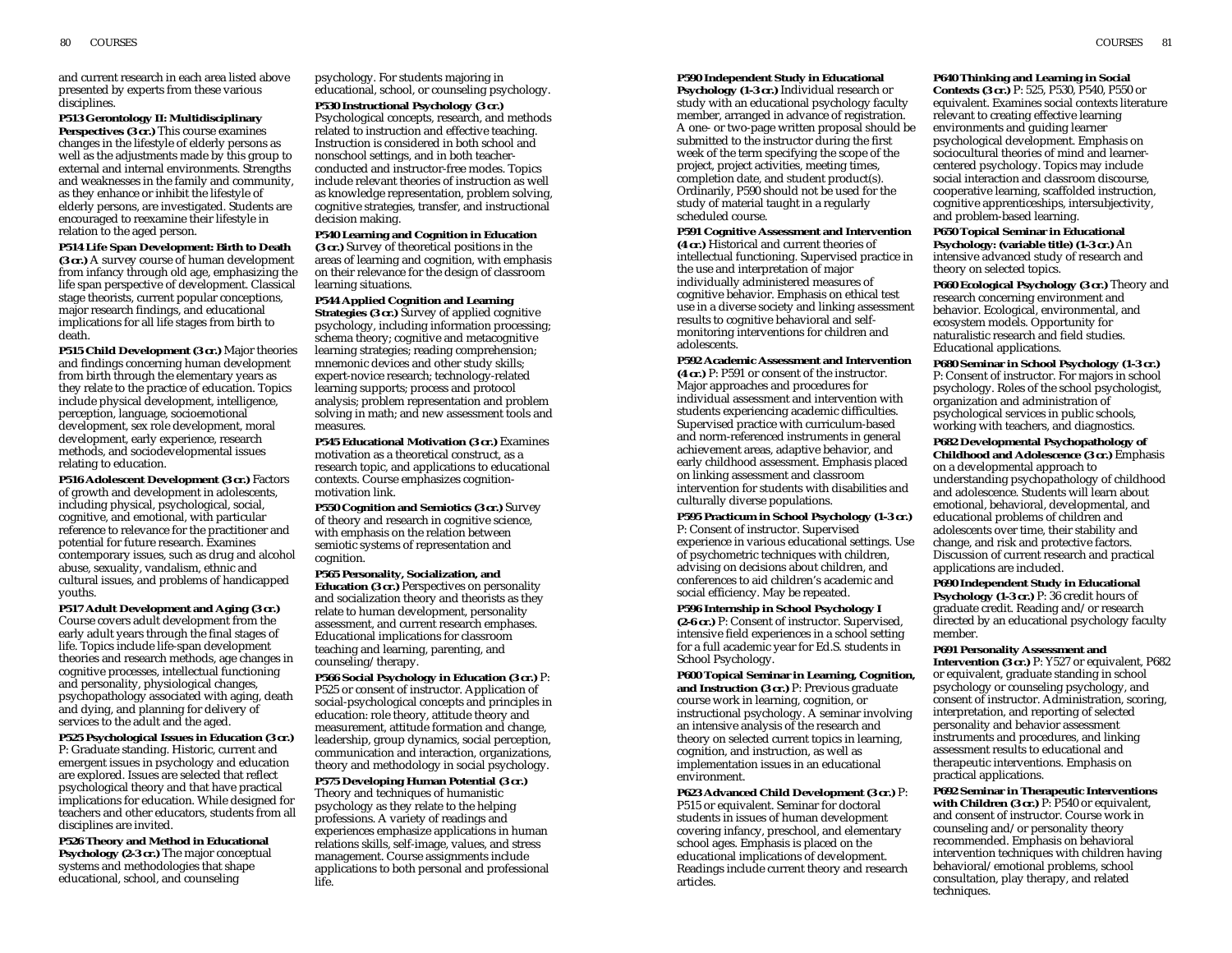82 COURSES COURSES 83

**P695 Practicum in Personality and Behavioral Assessment (1-2 cr.)** P: P691 and consent of instructor. Supervised experience in conducting personality and behavioral assessments of children and/or adults in various settings, such as schools, mental health settings, and hospitals. May be repeated.

**P696 Practicum in Therapeutic Interventions with Children (1-2 cr.)** P: P692 and consent of instructor. Supervised experience in therapeutic interventions with children in mental health settings, schools, etc. Emphasis on behavioral techniques, counseling, therapy, and consultation. May be repeated.

**P699 Internship in School Psychology II (1-2 cr.)** P: Advanced standing in School Psychology Ph.D. program, consent of instructor. Supervised, one-year intensive field experience. Minimally, one-half time in work directly related to public schools. Remainder may be in institutions primarily designed for providing services to children and families.

#### **P795 Dissertation Proposal Preparation**

**(1-3 cr.)** This course is for the development of a dissertation proposal in educational psychology. Students must have the consent of a dissertation director or prospective director to enroll. Students should be finished or nearly finished with program course work.

#### **P799 Doctoral Thesis in Educational**

**Psychology (1-12 cr.)** Credit may be earned over a period of several semesters. The thesis may be an organized scientific contribution or a comprehensive analysis of theory and practice in a specific area.

# **Science and Environment**

# **Q514 Workshop in Junior High**

**School/Middle School Science (1-3 cr.)** For experienced teachers. Ideas on curriculum trends and instructional techniques; new resource materials; development of new educational materials; and analysis of problems. One credit hour is offered for each week of full-time work.

**Q515 Workshop in High School Science (1-3 cr.)** For experienced teachers. Ideas on curriculum trends and instructional techniques; development of new educational materials; analysis of problems; and new resource materials.

**Q517 Junior High/Middle School Science Teaching (3 cr.)** An advanced study of science curriculum concepts and instructional strategies appropriate for a junior high or middle school science program.

**Q528 Demonstration and Field Strategies in Science (1-6 cr.)** Identification, selection, design, implementation, and evaluation of demonstrations and field trips. Strategies in science for elementary, middle school, junior high, and secondary school teachers.

### **Q540 Teaching Environmental Education**

**(3 cr.)** For elementary and secondary teachers. Basic principles of environmental/ conservation education stressed in grades K-12. Methods and techniques for integrating these principles into existing curricula. Designed for the development and evaluation of new interdisciplinary teaching materials.

**Q590 Independent Study in Science Education (1-3 cr.)** Individual research or study with a science education faculty member, arranged in advance of registration. A one- or two-page written proposal should be submitted to the instructor during the first week of the term specifying the scope of the project, project activities, meeting times, completion date, and student product(s). Ordinarily, Q590 should not be used for the study of material taught in a regularly scheduled course.

**Q610 Science Education Curriculum (2-3 cr.)** Seminar on the concepts, issues, and theories underlying science curriculum and a critical examination of the historical foundations and alternative projected futures of science curricula.

**Q690 Advanced Research in Science Education (1-6 cr.)** Individual research participation in an attempt to determine what science (process and content) can be learned by whom and how science learning can be facilitated through teacher training or improved instructional design. Open only to advanced graduate students. Credit may be extended over several semesters.

# **Instructional Systems Technology (IST)**

**R503 Application of Instructional Media and Technology (3 cr.)** Surveys the characteristics of widely used types of audiovisual media (e.g., slides, film, video) and technologies of instruction (e.g., programmed instruction, simulation/gaming, computer-assisted instruction). Provides guidelines for selection of media and techniques. Develops media presentation skills. For IST majors, does not count toward the minimum credit-hour requirement.

**R505 Workshop in Instructional Systems Technology (1-6 cr.)** Topical workshops on selected media/technology emphasizing hands-on experience. Content will vary; e.g., multi-media, microcomputers, simulations/ games.

**R511 Instructional Technology Foundations I (3 cr.)** Introduction to the field, theory and profession of instructional technology, including definitions of instructional technology, the history of the field, and current trends and issues. Includes participation in a colloquium, a series of presentations and

discussions devoted to broadening understanding of the instructional technology field and career opportunities.

#### **R519 Effective Writing for Instructional Technology (3 cr.)** Emphasis is readercentered writing in thecreation of instructional materials. Additionally, students will develop skills in writing business as well as technical proposals and reports using suitably direct and simple language.

**R521 Instructional Design and Development I (3 cr.)** Introduces the instructional systems development process, from analysis through evaluation and implementation, and includes practice in all phases. Emphasizes design issues such as classification of learning tasks, selection of instructional strategies, and development of prototypes. Students practice the design of effective and appealing instruction based on principles from instructional theory.

**R522 Instructional Design and Development II (3 cr.)** Explores in depth the components of the instructional development process, focusing on design issues: classification of learning tasks, selection of instructional strategies and tactics, and construction of prototypes. Students practice the design of effective and appealing instruction based on principles from instructional theory.

#### **R541 Instructional Development and Production Process I (3 cr.)** P: R522. Given a

design plan for a simple interactive product, student teams are introduced to the entire multimedia production process. Emphasizes basic skills in writing, graphic design, interface design, scripting, prototyping, editing, formative evaluation, quality assurance and complementary teamwork. Laboratory use of text, still image, authoring and presentation software.

**R542 Instructional Graphics Design (3 cr.)** Introduction to instructional graphics design. Promotes visual thinking and problem solving with an emphasis on multimedia based application for instructional learning environments. Focuses on message design principles, specifically as they relate to graphic design. Explores the philosophy and use of appropriate technology.

**R547 Computer-Mediated Learning (3 cr.)** P: R501 or equivalent. Intermediate level course on design, development and formative evaluation of Computer-Assisted Instruction (CAI) programs. Instructional design strategies based on research on effective CAI are emphasized. Students use CAI software development tools to create and evaluate interactive lessons including questions for assessing learning achievement.

#### **R561 Evaluation and Change in the Instructional Development Process (3 cr.)** Methods and principles for evaluating instructional products during each stage of the

instructional systems development process. The course will also focus on change theory and principles as they relate to adoption and use of instructional products.

**R563 Business and Economic Dimensions of Training and Development Process (3 cr.)** P: R561. Linking training programs directly to business needs, problems, and opportunities, using the concepts and applications of economic theories such as return on investment and value added. Means of determining the internal efficiency of training programs, their costs, and impacts.

#### **R580 Instructional Systems Technology**

**Colloquium (0.5 cr.)** Students and faculty participate every week in a colloquium which usually begins with a presentation on a substantive topic, followed by an open discussion. Presenters may include IST faculty, practicing professionals, and IST doctoral students. Course is repeatable for maximum of one credit.

**R586 Practicum in Instructional Systems**

**Technology (1-3 cr.)** P: R522, R541. The development of practical competencies in such components of instructional technology as development, production, materials evaluation, and project management and implementation. One credit hour requires approximately 48 hours of laboratory and/or independent work.

**R590 Independent Study in Instructional Systems Technology (1-3 cr.)** Individual research or study with an IST faculty member, arranged in advance of registration. A one- or two-page written proposal should be submitted to the instructor during the first week of the term specifying the scope of the project, project activities, meeting times, completion date, and student product(s). Ordinarily, R590 should not be used for the study of material taught in a regularly scheduled course.

**R611 Instructional Technology Foundations II (1 cr.)** P: R511. An in-depth study of the field, theory, and profession of instructional technology, including the evolution of research questions in the field of instructional technology.

**R620 Instructional Task Analysis (3 cr.)** P: R522. Principles and practice of analysis of instructional tasks. Study of task configurations, taxonomies for task classification, and task sequencing. Extensive analysis of actual instructional behaviors.

**R621 Needs Analysis and Assessment (3 cr.)** P: R522. Theories, principles, and practice of analysis and assessment of needs from perspective of organizational, curriculum, and instructional development. Exploration of contextual paradigms. Study of deficiencies and discrepancies in human performance. Root cause analysis. Extensive analysis of role needs in contrasting environments.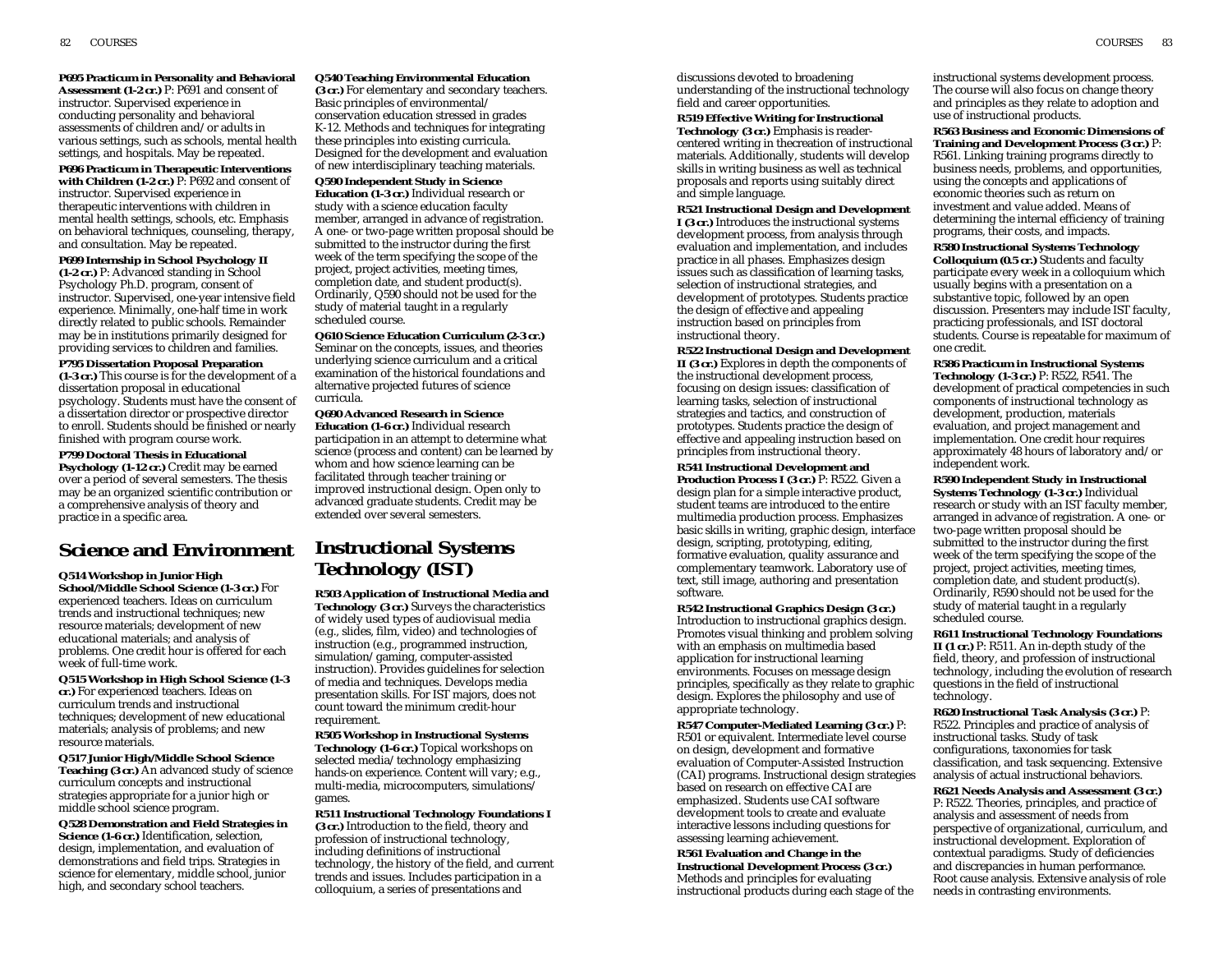**R622 Learning Environments Design (3 cr.)** P: R522. Principles and practice of environmental design. Study of interrelationships among environmental variables. Use of decision models in the design process. Design, construction, and testing of learning environments representing alternative profiles of variables.

**R625 Designing Instructional Systems (3 cr.)** P: R522. An advanced course in instructional development. Students work in small groups to solve real or simulated instructional problems of substantial scope. Requires application of principles of planning, analysis, design, production, evaluation, implementation, and management. Design decisions derive from theory and research. **R626 Instructional Strategies and Tactics**

**(3 cr.)** P: R522. An elaboration on the instructional-strategies portion of R522. Aims to help students develop a deeper understanding of instructional theory and a greater ability to create effective, efficient, and appealing instruction in any content area for any audience and with any medium, including live instruction.

**R630 Learner Analysis in the Instructional Technology Process (3 cr.)** P: R522. Methods for utilizing student information in the instructional technology process. Use of criterion-referenced instruments to diagnose entry behavior and place students in the instructional environment. Use of task and aptitude information to create differentially effective mediated treatments.

**R641 Instructional Development and Production Process II (3 cr.)** P: R541. Given an instructional problem, student teams create a design plan for an interactive product and complete the instructional development process. Emphasizes intermediate skills in writing, graphic design, interface design, scripting, prototyping, editing, formative evaluation, quality assurance, and teamwork. Laboratory use of audio and motion video software.

**R660 Change Management, Consulting, and Group Training (3 cr.)** P: R561. Studies the social and psychological principles relevant to understanding the processes of change. Consideration of the psychological principles of perception, motivation, and learning and the social-psychological forces of interpersonal and small group dynamics. Integration of these principles into consulting and working with groups in training and development settings.

**R665 Managing Training and Development Projects (3 cr.)** P: R511, R522. This course addresses the planning and management of successful training and development projects. Topical areas include organizational issues, managing human resources, team structures, defining project requirements, and quality

assurance. Tools will be utilized to enhance project planning, scheduling, monitoring, and control, including software designed to support project managers.

**R667 Educational Systems Design (3 cr.)** Introduces students to the opportunities and challenges of systemic restructuring in education. It is concerned with both product and process issues: what an educational system should be like for a post- industrial information-age society, and what process will most facilitate transformation to such a system.

#### **R681 Instructional Project Development**

**(3 cr.)** P: R522, R541, and consent of instructor. Practical experience in instructional product development under the guidance of an IST faculty member. Product and accompanying documentation must provide evidence of acceptable work in analysis, design, production, evaluation, and implementation. Required as the culminating experience in the IST master's degree program.

**R685 Topical Seminar in Instructional Systems Technology (1-3 cr.)** P: Consent of instructor. Intensive study and discussion of a specific topic of current interest in the theory and/or practice of instructional technology.

**R686 Internship in Instructional Systems Technology (3-6 cr.)** P: R511, R522, R541, and R561. To be completed during the final stages of a degree program. Provides an opportunity for students to gain professional experience in a work situation appropriate to their career goals. Students are assigned to a cooperating agency and work in consultation with an IST faculty internship coordinator.

**R690 Application of Research Methods to Instructional Systems Technology Issues (3 cr.)** P: Y501, Y502. Problems of research are taken up with special emphasis on research designs for instructional systems technology. Students participate in the various aspects of a research project, including the writing of a research report. This course is part of IST inquiry sequence and serves as IST's doctoral linkage courses.

**R695 Topical Inquiry Seminar in Instructional Systems Technology (variable title) (3 cr.)** P: R690. Critical examination of current inquiry in an emphasis area in instructional systems technology. Specific topics will vary. Students complete one or more aspects of a research project. Course serves as early IST inquiry experience for doctoral students.

**R699 Specialist Project in Instructional Systems Technology (1-3 cr.)** P: No more than 15 credit hours remaining and completion of most specialist course work. Individual instructional systems technology project serving as the culminating experience in the specialist degree program. The project will be

presented and evaluated at a final meeting with the student's advisory committee.

**R711 Readings in Instructional Technology (3 cr.)** P: R511, R522, R541, R561, and the majority of doctoral courses completed. Selected advanced readings in instructional technology and related fields with guidance from members of the IST faculty.

**R741 Instructional Development and Production Process III (3 cr.)** P: R641. Working with a client, student teams conduct the entire instructional design and development process. Emphasizes advanced skills in writing, graphic design, interface design, scripting, prototyping, editing, formative evaluation, quality assurance, and teamwork. Laboratory use of multimedia software development tools as required.

**R745 Development/Production Role Specialization (3 cr.)** P: R741. Advanced practice and in-depth study of instructional design, interface design, graphic design, authoring, evaluation, or project management. Student specialize in one of these roles on an R641 or R741 product development team. Students receive individualized coaching in their specialized roles.

### **R780 Instructional Systems Technology Research Colloquium (0.5 cr.)** P: Doctoral student. The emphasis of this colloquium is on

research methodologies in the field of IST. Faculty and students will meet to discuss research being conducted within the IST department and review research discussed in the literature. Repeatable for a maximum of 1 credit.

**R795 Dissertation Proposal Preparation in Instructional Systems Technology (1-3 cr.)** P: R690, R695 and approved program of studies. This course is for the development of a dissertation proposal in instructional systems technology. Students must have the consent of a dissertation director or prospective director to enroll. Students should be finished or nearly finished with program course work. S/F grading.

**R799 Doctoral Dissertation in Instructional Systems Technology (1-12 cr.)** P: R795 (may be taken concurrently), draft prospectus, and approval of faculty member who agrees to serve as director. Credit earned over more than one semesters. Involves individualized study. For Ph.D., reflects the ability to conduct an original piece of research. For Ed.D., may involve significant work in evaluation, program development, description, or other suitable studies of professional practice. S/F grading.

# **Secondary Education**

**S503 Secondary School Curriculum (3 cr.)** Designed to provide an overview for the teacher of the basic theories underlying the secondary school curriculum as well as an examination of the subject areas, problems, trends, challenges for the future and significant research in the field.

**S505 The Junior High and Middle School (3 cr.)** Role of the junior high school and middle school in American education. Total program: philosophy, functions, curriculum, guidance, activities, personnel, and administration.

**S506 Student Activity Programs (2-3 cr.)** For elementary, junior high/middle, and secondary school teachers and administrators. Comprehensive consideration of the student activity program.

**S507 The Teacher and Secondary School Organization (3 cr.)** For teachers and administrators. Functions of school personnel, organization of professional and lay people for a more effective school program, professional leadership, lay participation, and effective personnel organization.

**S508 Problems in Secondary Education (1-3 cr.)** Group analysis of a common problem in the field of secondary education. May be repeated.

**S510 The Development of Secondary School Programs (2-6 cr.)** Organized group study of a wide variety of problems in secondary education. Each study is tailored to meet the needs of the group concerned.

**S512 Workshop in Secondary Education: (variable title) (1-6 cr.)** Individual and group study of issues or concerns relating to the field of secondary education. Workshop format.

**S518 Advanced Study in the Teaching of Secondary School Science (3 cr.)** P: Completion of an undergraduate methods course and teaching experience, or consent of instructor. Improved techniques, current literature, textbooks, and free and low-cost materials. Solution of specific practical problems confronting science teachers in the classroom and laboratory.

**S519 Advanced Study in the Teaching of Secondary School Social Studies (3 cr.)** P: Completion of an undergraduate methods course and teaching experience, or consent of instructor. Restudying the purposes of high school social studies, evaluating recent developments in content and instructional procedures, and developing social studies programs for specific school situations.

**S528 Workshop in Junior High School/Middle School Curriculum (1-3 cr.)** Credit arrangement made with permission of the instructor. Social, economic, and educational forces implementing changes in the development of the junior high school curriculum; emphasis on recent curriculum and methods of evaluation; and clarification of

current issues facing teachers and administrators working with various patterns of curriculum.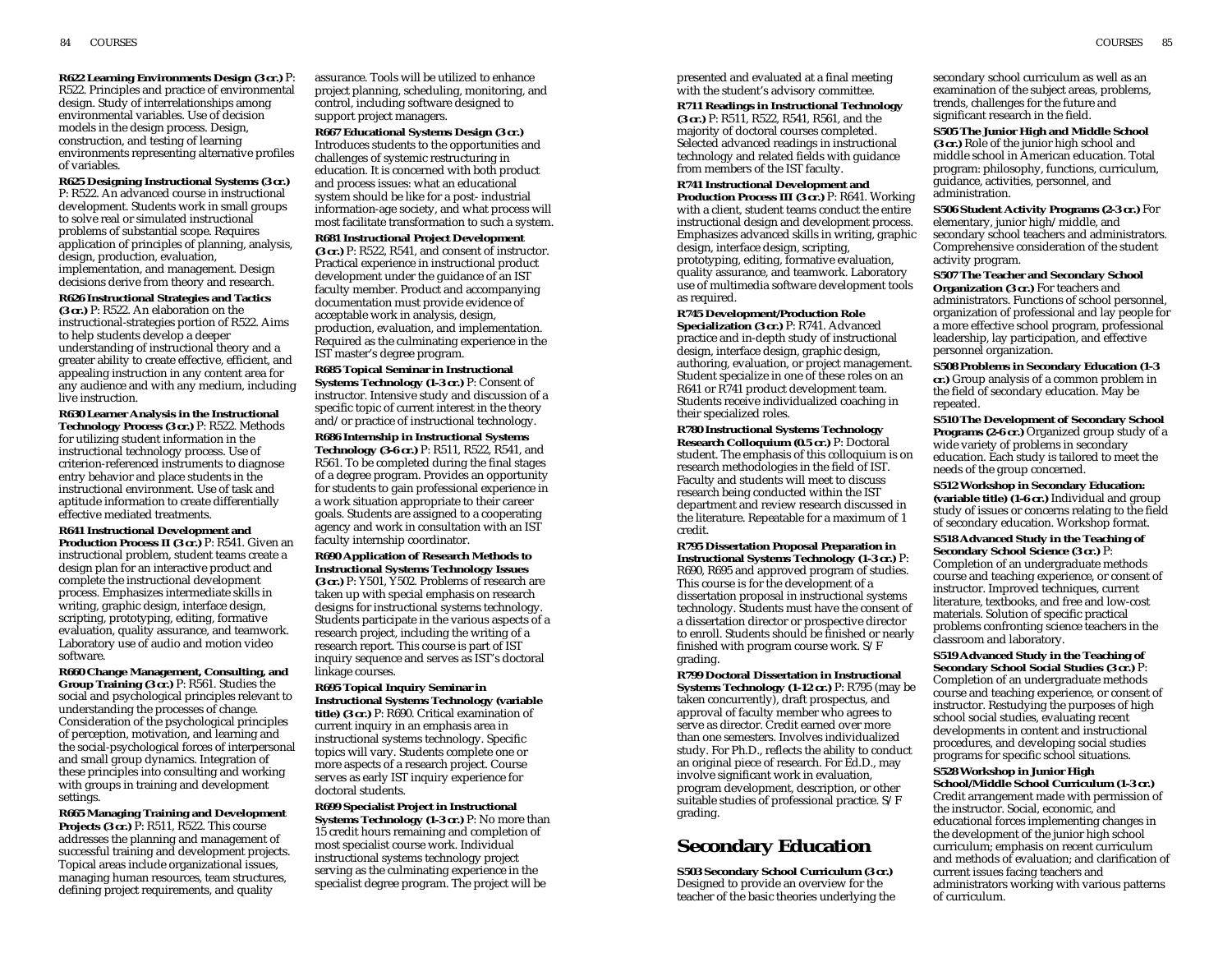#### **S530 Junior High and Middle School**

**Curriculum (3 cr.)** P: S505, junior high/middle school teaching experience, or consent of instructor. The educational program especially designed for pre- and early adolescents, with emphasis on analysis, planning, organization, and evaluation of junior high/middle school curriculum and special attention to specific subject areas.

### **S533 The Computer in the Secondary**

**Classroom (3 cr.)** A course for practicing secondary teachers that focuses on the role of the computer in the classroom; an introduction to programming; and guidelines for selecting and using software in several subject areas. Credit will not be granted for both S533 and R531.

#### **S590 Independent Study in Secondary Education (1-3 cr.)** Individual research or

study with a secondary education faculty member, arranged in advance of registration. A one- or two-page written proposal should be submitted to the instructor during the first week of the term specifying the scope of the project, project activities, meeting times, completion date, and student product(s). Ordinarily, S590 should not be used for the study of material taught in a regularly scheduled course.

#### **S591 Research Project in Secondary Education (3 cr.)** Designed to permit students to demonstrate their ability to identify, analyze, and propose solutions to problems in their educational area. Solutions may include research or comprehensive review of the literature, together with recommendations. An oral examination and defense of the project is required.

**S650 Readings in Junior High/Middle/ Intermediate Education (1-3 cr.)** P: Consent of instructor. Selected advanced readings in junior high/middle/intermediate school education.

**S655 Supervision of Secondary School Instruction (3 cr.)** The role and functions of supervisors; the modern concept of supervision; techniques of supervision; improvement of teaching procedures; and new trends in organization of instruction.

**S690 Internship in Secondary Education (3-5 cr.)** For persons about to become high school administrators, supervisors, and/or curriculum directors or coordinators. Directed and supervised experiences in the field for such positions.

# **Multicultural/Urban Education**

**T531 Organizational Change in Culturally and Linguistically Diverse Schools (3 cr.)** Organizational development in linguistically

and culturally diverse school sites: legal basis; administrative strategies; staff development models; use of community resources; and formative evaluation techniques for organizational development in school contexts.

**T550 Cultural/Community Forces and the Schools: (variable title) (3 cr.)** Promotes modification of instructional strategies within diverse educational settings by providing opportunities to analyze community forces and cultures through cultural orientation workshops and seminars, culturally focused readings, direct residential participation in community-related activities, and site-based culture/strategies reports.

#### **T590 Independent Study in Urban Multicultural Education (1-3 cr.)** Individual research or study with an urban multicultural education faculty member, arranged in advance of registration. A one- or two-page written proposal should be submitted to the instructor during the first week of the term specifying the scope of the project, project activities, meeting times, completion date, and student product(s). Ordinarily, T590 should not be used for the study of material taught in a regularly scheduled course.

# **Higher Education and Student Affairs**

**U544 Introduction to Student Affairs Work in Higher Education (3 cr.)** An introduction to (1) the functional areas within student affairs divisions, (2) philosophical foundations of the field of student affairs work, and (3) current issues in the field. The basics of program planning and evaluation are also introduced.

**U545 Student Affairs Organizations and Procedures (2 cr.)** An introduction to principles of group dynamics, organizational development, and leadership development in college and university settings.

**U546 Diverse Students on the College Campus (3 cr.)** This course focuses on the diversity of students on the college campus. Readings, guest lectures, and course assignments will be used to learn about diverse students' culture. The format will be lecture combined with class discussion.

**U547 Practicum in Personnel Work (1-7 cr.)** P: U544 or consent of instructor. Supervised experience in a student affairs related office. May be repeated for credit with departmental approval.

**U548 Student Development Theory and Research (3 cr.)** Overview of the social, psychological, and student affairs literature related to college student development. Relationships between student characteristics and college outcomes. Applications of psychosocial, cognitive developmental, and

person-environment interaction theories to student affairs work are considered in depth. **U549 Environmental Theory and Assessment in Higher Education (3 cr.)** Selected environmental theories are examined (e.g., human aggregate, physical/architectural, campus ecology, cultural, perceptual). Various environmental assessment approaches for use in postsecondary settings are reviewed. Strategies for humanizing campus environments are examined, with a particular

emphasis on members of historically underrepresented groups. **U550 Topical Seminar in Higher Education and Student Affairs (variable title) (1-3 cr.)**

An investigation of issues, functions, and concerns that relate to higher education and student affairs administration, current issues in college personnel, and international student concerns.

**U551 Administrative Practices (1 cr.)** An overview of budgeting practices and personnel issues in colleges and universities.

**U552 The College Student (1 cr.)** A multicultural focus on students on college and university campuses.

**U553 College Student and the Law (1 cr.)** The course provides a practical, working understanding of the legal foundations that govern student-institution relations, investigates how these relations are interpreted by the courts, and identifies the basic factors that can influence a court's interpretation.

**U559 Seminar in Residence Life (2 cr.)** Consideration of policies and procedures common to residence life administration. Application of student development, environmental, and organizational development theory to residential settings.

**U560 Internship in Student Affairs (1-4 cr.)** P: Appointment to off-campus internship. Relates theory to practice through supervised experience in student affairs.

**U570 Workshop: Student Personnel Administration (in topical area) (1-3 cr.)** Provides opportunity for persons with experience to study current trends and issues as related to functional areas of student personnel administration. Duration one to three weeks.

### **U580 Issues and Problems in Higher Education and Student Affairs**

**Administration (3 cr.)** An integrative seminar that (1) looks at the impact of student affairs work on institutions of higher education and (2) examines the relationship between student affairs work and the academic enterprise in college and universities. There is a focus on the role orientation of administration and faculty.

### **U590 Independent Study in Higher Education and Student Affairs (1-3 cr.)**

Individual research or study with a higher

education and student affairs faculty member, arranged in advance of registration. A one- or two-page written proposal should be submitted to the instructor during the first week of the term specifying the scope of the project, project activities, meeting times, completion date, and student product(s). Ordinarily, U590 should not be used for the study of material taught in a regularly scheduled course.

# **In-Service Education**

**W505 Professional Development Workshop: (variable title) (1-6 cr.)** Workshop to meet specific professional needs.

# **Gifted and Talented Education**

**W551 Education and Psychology of the Gifted and Talented (3 cr.)** Develops an understanding of the nature and needs of gifted and talented individuals. Emphasizes gifted and talented identification and selection strategies, characteristics, and educational opportunities.

**W552 Curriculum for the Gifted and Talented (3 cr.)** Describes and evaluates gifted and talented curricular theories and models as well as traditional subject matter modifications. Also critically examines implementation and organization of programs.

**W553 Methods and Materials for the Gifted and Talented (3 cr.)** Concentrates on the teaching techniques that benefit the gifted learner. Teacher and learner styles are discussed as well as those skills necessary to deal adequately with these students. The course also examines selection, development, and evaluation of materials for use with the gifted student.

**W560 Topical Seminar in Gifted Education: (variable title) (3 cr.)** Intensive study of selected topics pertaining to gifted and talented education. May be repeated for credit. **W595 Practicum: Gifted and Talented (3-6 cr.)** Provides supervised field experience with gifted and talented learners. Participants will be given responsibility for planning, directing, and evaluating activities for gifted students.

# **Master's Thesis**

**X599 Master's Thesis in Education (1-6 cr.)** P: 12 credit hours of graduate course work and consent of thesis advisor. The thesis may be an organized scientific study or a systematic and comprehensive analysis of theory and practice in a specific area.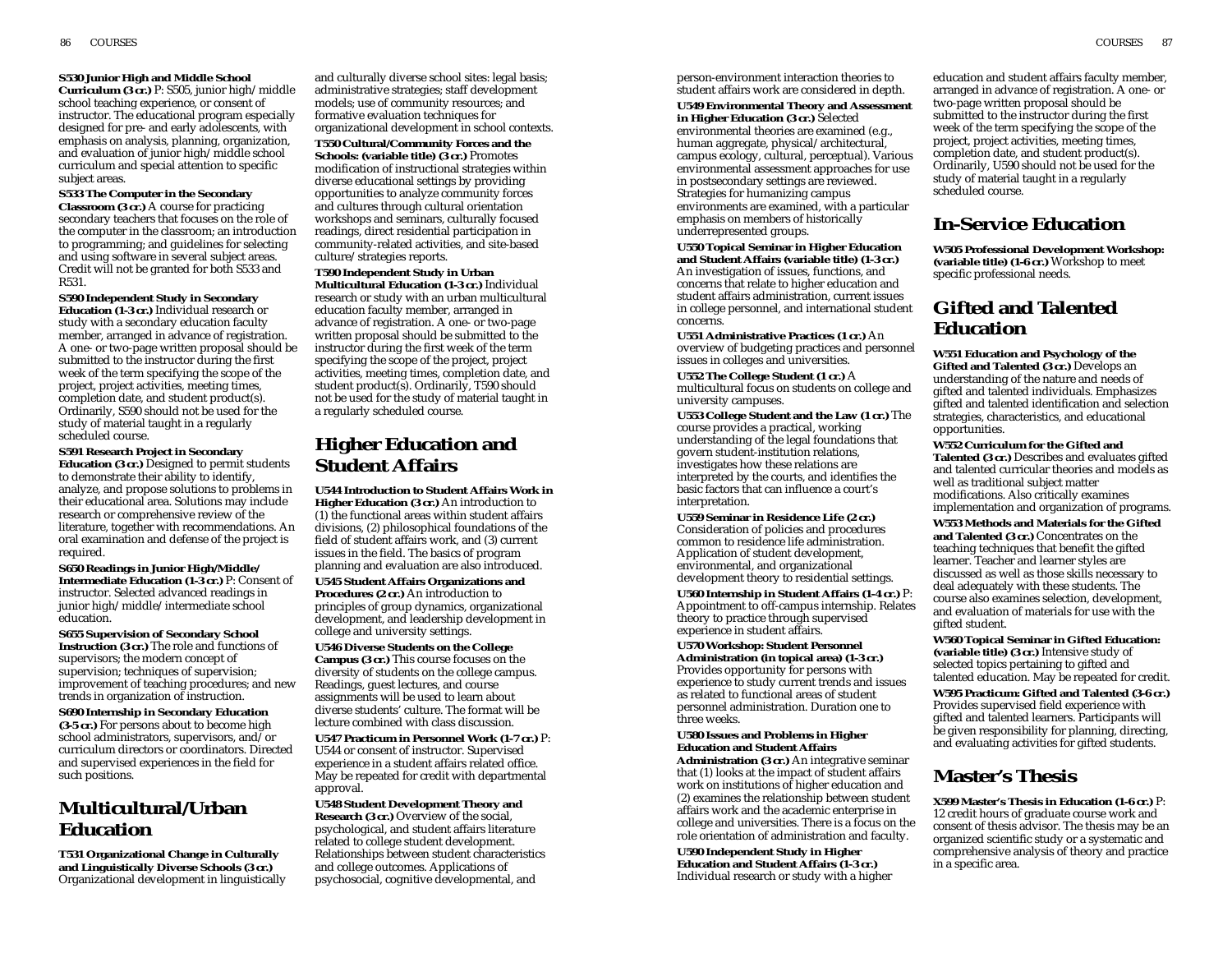# **Educational Inquiry Methodology**

**P501 Statistical Method Applied to Education (3 cr.)** An introduction to statistical methods needed for basic data analysis in education. Includes an introduction to distribution of variables, measures of central tendency, variability, hypothesis testing, correlation techniques, one-way analysis of variance, and simple regression analysis. Emphasis is placed on theoretical and computational skills.

**Y502 Intermediate Statistics Applied to Education (3 cr.)** P: Basic mathematical and algebra skills, and knowledge of research concepts as might be learned in an introductory statistics or research course. Review of descriptive statistics; correlation and regression; multiple regression; inferential statistics (e.g., t-test, analysis of variance, oneand two-way factorial designs); analysis of covariance; and categorical data analysis (e.g., chi-square).

**P507 Testing in the Classroom (3 cr.)** Construction of classroom tests and other evaluation devices; teacher uses of standardized tests. Designed for master's level teacher training students who have no undergraduate course in measurement. Note: Doctoral and nonteacher training master's students, see Y527.

**Y520 Strategies for Educational Inquiry (3 cr.)** Introductory course intended to orient beginning graduate students to the conduct of social science inquiry in general and educational inquiry in particular and to acquaint them with key terms and generally accepted procedures in qualitative and quantitative inquiry.

### **Y527 Educational Assessment and**

**Psychological Measurement (3 cr.)** P: P501, Y520. Theoretical foundations for assessing educational and psychological constructs, with application to tests and alternative assessment procedures; methods for estimating reliability and validity; and techniques for scale construction, including attitude, personality, interest, aptitude, and performance.

**Y530 Topics in Computer Analysis of Educational Data (1-3 cr.)** P: Y502 or equivalent. Use of computers in educational research. Topics include operating systems, file generation and management, screen editing,

packaged statistical programs, batch and interactive operation, libraries of statistical procedures, microcomputer applications, and library-related computing research tools.

**Y535 Evaluation Models and Techniques (3 cr.)** P: Y520 or equivalent. An overview of evaluation as an inquiry process, including a discussion of the history of evaluation and the state of the art. Frameworks and models for planning evaluation studies are discussed and applications are demonstrated. Criteria for

evaluating studies, steps for writing evaluation proposals and reports, and techniques for the collection of information are discussed. This course is similar to J660. Credit may not be earned in both courses.

**Y590 Independent Study in Inquiry Methodology (1-3 cr.)** Individual research or study with an Inquiry faculty member, arranged in advance of registration. A one- or two-page written proposal should be submitted to the instructor during the first week of the term specifying the scope of the project, project activities, meeting times, completion date, and student product(s). Ordinarily, Y590 should not be used for the study of material taught in a regularly scheduled course.

### **Y603 Statistical Design of Educational**

**Research (3 cr.)** P: Y502 or consent of instructor. Topics covered include distribution of random variables, estimation, statistical hypotheses, and analysis of trend data. Also included is analysis of variance: groups-within treatments, simple factorial, split plot, mixed, nested, and other higher dimensional analyses. **Y604 Multivariate Analysis in Educational Research (3 cr.)** P: Y502 or equivalent. Multivariate normal distribution, multivariate correlational analysis, covariance matrix, testing hypotheses of covariance matrices,

principal components and factor analysis, canonical correlations and variables, multiple discriminant functions.

**Y611 Qualitative Inquiry in Education (3 cr.)** P: Y520 or H510 or consent of instructor. Examination of qualitative approaches to educational inquiry (e.g., case study, naturalistic inquiry, educational anthropology, educational connoisseurship and criticism). Exploration of methods for collecting and analyzing qualitative data, criteria for field studies, and approaches to writing up field studies.

**Y617 Psychometric Theory (3 cr.)** P: Y502 or Y527. Study of psychometric theories and procedures, including derivation of reliability and validity indices, and statistical techniques for advanced test analysis; critical review of issues in educational and psychological assessment.

**Y620 Dissertation Proposal Preparation (3 cr.)** This course is for the development of a dissertation proposal in program areas in education which do not currently offer such a course. Students must have the consent of a dissertation director or prospective director to enroll. Students should be finished or nearly finished with program course work.

**Y635 Methodology of Educational Evaluation (3 cr.)** P: Y535, or consent of instructor. Multidisciplinary methods for organizing, collecting, and processing evaluative information; presentation of problems in evaluation methods of inquiry, and use of

methods from other disciplines to alleviate these problems. Emphasis will be on the transfer of appropriate methods and techniques to evaluation problems.

**Y650 Topical Seminar in Education Research Design and Analysis (variable title) (1-3 cr.)** An intensive advanced study of research and theory on selected topics.

**Y750 Topical Seminar in Educational Inquiry Methodology: (variable title) (3 cr.**) P: 9 credit hours of pertinent 500- and 600-level inquiry courses. Study of selected advanced methodological topics encountered in educational research and exploration of recent developments in inquiry methods.

# **Art Education**

**Z500 Advanced Art Education (3 cr.)** Survey of art education literature. Examination of history and competing philosophies of art education as a foundation for contemporary art education as a component of general education. Emphasis on issues that directly affect the teaching of art within all aspects of educational systems. This course is required of all art education graduate students.

**Z510 Arts for Exceptional Children: (variable title) (3 cr.)** Issues and practices affecting art education programs for artistically talented students. Past research and writings about identification, administrative arrangements, and preparation of teachers for artistically talented students are examined and evaluated.

**Z511 Nonstudio Approaches to Art Instruction (3 cr.)** Exploration of critical approaches to newer media, including film, video, television, and electronics, directed toward an art context. Emphasis on the development of critical skills and approaches to teaching about aesthetics, art criticism, and art history and toward integrating these with art production in classroom.

**Z530 Curriculum for Artistically Talented Students (3 cr.)** Study of issues related to curriculum design, adaptation, implementation, and evaluation for artistically talented students. Examines the requirement for public schools to offer special services and activities for gifted and talented students.

**Z531 Advanced Methods and Materials for Artistically Talented Students (3 cr.)** Examination and evaluation of advanced methods and materials for educating

artistically talented students. Teaching techniques, learning styles of students, and other skills are discussed as well as selection, development, and evaluation of instructional materials.

**Z532 Advanced Methods and Materials in Art Education (3 cr.)** Advanced teaching methods and newer educational materials for art education designed to give art specialists opportunities to improve their skills and knowledge in relation to specific professional situations, including education of artistically talented students.

**Z533 Arts and Crafts for Teachers (3 cr.)** A flexible course planned to give experience in the use of wood, leather, textiles, ceramics, and other materials, with special emphasis on the application of design principles. (Not open to art education majors.)

**Z550 Topical Seminar in Art Education: (variable title) (3 cr.)** Course content will vary from semester to semester; this course may be repeated up to three times in a graduate program. Various topics, such as art and computers, women in art and education, understanding art testing, art curriculum theory and development,designing instructional materials, and current issues in art education, are examined and analyzed as they apply to contemporary art education.

**Z590 Independent Study in art education (1-3 cr.)** Individual research or study with an art education faculty member, arranged in advance of registration. A one- or two-page written proposal should be submitted to the instructor during the first week of the term specifying the scope of the project, project activities, meeting times, completion date, and student product(s). Ordinarily, Z590 should not be used for the study of material taught in a regularly scheduled course.

**Z700 Practicum in Art Education (1-6 cr.)** P: Z500. Education experiences for prospective researchers; or supervised college teaching experiences; or administrative internships in some area of art education.

**Z701 Art Education Practicum with Artistically Talented Students (3 cr.)** Observation and participation experiences appropriate to education of artistically talented students. Participants will have firsthand experiences with students identified as gifted/talented in the arts.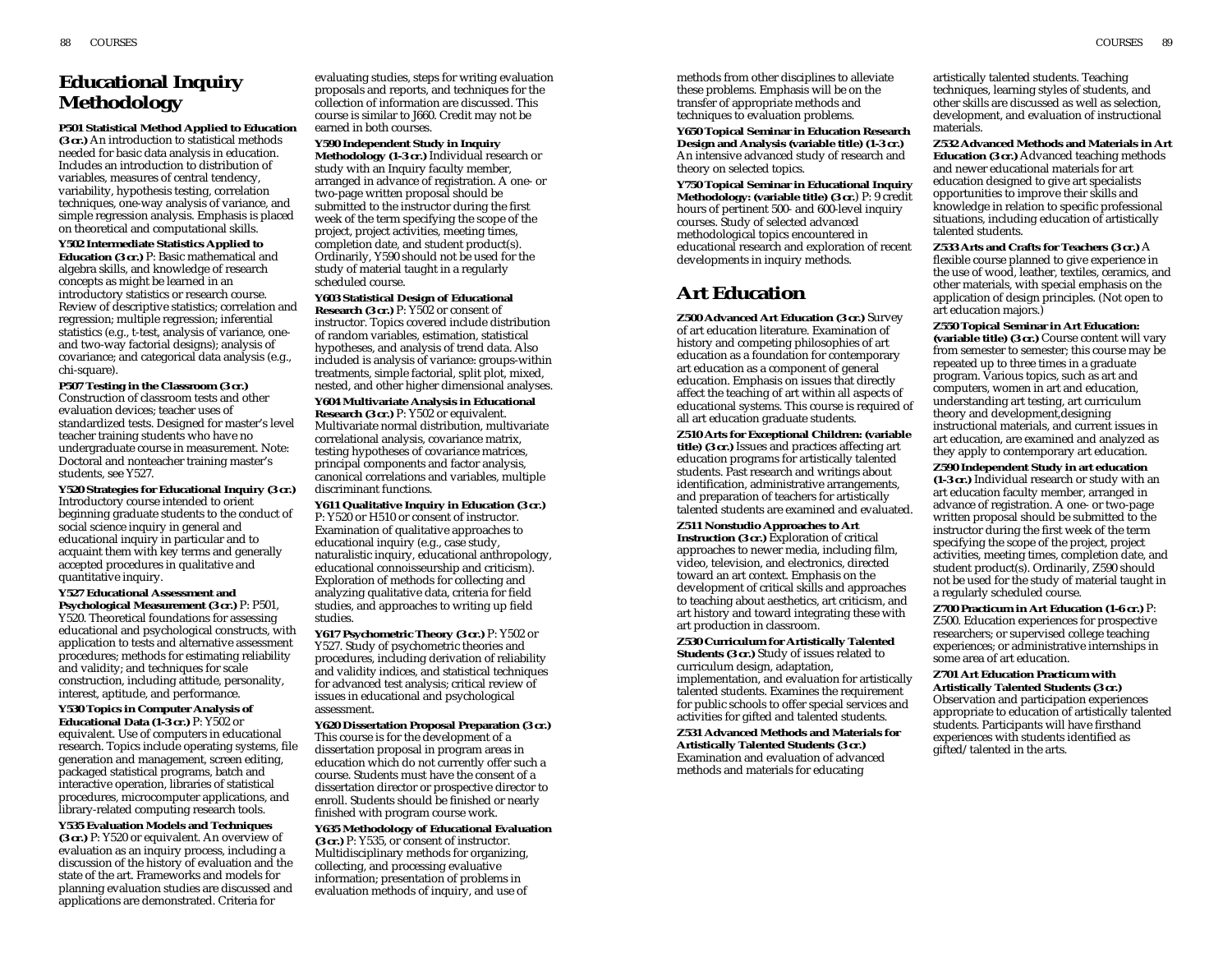# **Education Faculty**

 $(B) = IUB$ ;  $(I) = IUPUI$ ;  $(C) = Columbus$ 

# **Regular Faculty**

Alexander, Joyce, Ph.D. *(University of Georgia, 1992), Associate Professor (Graduate School) (B)* Anaya, Guadalupe, Ph.D. *(University of California-Los Angeles, 1992), Assistant Professor (Graduate School–Associate) (B)* Andersen, Hans O., Ed.D. *(Indiana University,*

*1966), Professor (Graduate School) (B)*

Anderson, Jeffrey, Ph.D. *(University of South Florida, 1998), Assistant Professor (I)*

Arnove, Robert, Ph.D. *(Stanford University, 1969), Professor (Graduate School) (B)*

Banta, Trudy W., Ed.D. *(University of Tennessee, 1967), Professor (Graduate School) (I)*

Barab, Sasha A., Ph.D. *(University of Connecticut, 1997), Assistant Professor (Graduate School–Associate) (B)*

Barman, Charles, Ed.D. *(University of Northern Colorado, 1974), Professor (Graduate School) (I)* Bean, John P., Ph.D. *(University of Iowa, 1978), Associate Professor (Graduate School) (B)* Behney, Jean, B.S. *(Indiana University, 1980), Part-Time Lecturer (B)*

Bennett, Christine, Ph.D. *(University of Texas, 1972), Professor (Graduate School) (B)*

Berghoff, Beth, Ph.D. *(Indiana University, 1995), Assistant Professor (Graduate School–Associate) (I)*

Beyer, Landon E., Ph.D. *(University of Wisconsin-Madison, 1981), Professor (Graduate School) (B)*

Bhola, Harbans, Ph.D. *(The Ohio State University, 1965), Professor (Graduate School) (B)* Bichelmeyer, Barbara, Ph.D. *(University of Kansas, 1991), Assistant Professor (Graduate School–Associate) (B)*

Blackwell, Jacqueline, Ph.D. *(University of Maryland, 1977), Associate Professor (Graduate School–Associate) (I)*

Boling, Elizabeth, M.F.A. *(Indiana University, 1983), Associate Professor (Graduate School) (B)*

Bomer, Randy, Ph.D. *(Teachers College, Columbia University, 1996), Assistant Professor (B)*

Bonk, Curtis J., Ph.D. *(University of Wisconsin, 1989), Associate Professor (Graduate School)(B)*

Boone, William J., Ph.D. *(University of Chicago, 1991), Associate Professor (Graduate School) (B)*

Boyle-Baise, Marilynne, Ph.D. *(University of Wisconsin, 1982), Assistant Professor (Graduate School–Associate) (B)*

Brantlinger, Ellen, Ed.D. *(Indiana University, 1978), Professor (Graduate School) (B)*

Britton, Ronald B., Ed.D. *(University of Missouri, 1972), Associate Professor (I)*

Brown, Catherine, Ed.D. *(University of Georgia, 1985), Associate Professor (Graduate School) (B)* Bull, Barry L., Ph.D. *(Cornell University, 1979), Professor (Graduate School) (B)* Burrello, Leonard C., Ed.D. *(Syracuse University, 1969), Professor (Graduate School) (B)* Buzzelli, Cary A., Ph.D. *(Georgia State University, 1985), Associate Professor (Graduate School) (B)* Carter, Deborah, Ph.D. *(University of Michigan, 1995), Assistant Professor (Graduate School–Associate) (B)* Carter, Joya, M.Ed. *(Georgia State University, 1995), Convertible Lecturer (B)* Chafel, Judith A., Ph.D. *(University of Illinois, 1979), Associate Professor (Graduate School) (B)* Chism, Nancy, Ph.D. *(The Ohio State University, 1982), Associate Professor (Graduate School) (I)* Cohen, Michael R., Ph.D. *(Cornell University, 1968), Professor (Graduate School) (I)*  Cruikshank, Kathleen A., Ph.D. *(University of Wisconsin, 1993), Assistant Professor (Graduate School–Associate) (B)* Cummings, Jack, Ph.D. *(University of Georgia, 1980), Professor (Graduate School) (B)* Cunningham, Donald, Ph.D. *(University of Illinois, 1969), Professor (Graduate School) (B)* D'Ambrosio, Beatriz, Ph.D. *(Indiana University, 1987), Associate Professor (Graduate School) (I)* Davidson, Miriam, M.Ed. *(McGill University-Montreal, 1995), Convertible Lecturer (B)* Delandshere, Ginette, Ph.D. *(University of California, 1986), Associate Professor (Graduate School–Associate) (B)* Dilworth, Paulette, M.A. *(Emory University, 1995 ), Convertible Lecturer (B)* Duffy, Thomas M., Ph.D. *(University of Illinois, 1969), Professor (Graduate School) (B)* Ehman, Lee, Ph.D. *(University of Michigan, 1969), Professor (Graduate School) (B)* Eklund, Susan, Ph.D. *(George Peabody College, 1970), Professor (Graduate School) (B)* Farr, Roger C., Ed.D. *(State University of New York at Buffalo, 1967), Chancellor's Professor (Graduate School) (B)* Flinders, David, Ph.D. *(Stanford University, 1987), Associate Professor (Graduate School) (B)* Flint, Amy S., Ph.D. *(University of California-*

*Berkeley, 1997), Assistant Professor (B)* Foster, William F., Ed.D. *(University of Pennsylvania, 1977), Professor (Graduate School) (B)*

Frick, Theodore, Ph.D. *(Indiana University, 1984), Associate Professor (Graduate School) (B)* Froehle, Thomas D., Ph.D. *(The Ohio State University, 1967), Professor (Graduate School) (B)* Gabel, Dorothy L., Ph.D. *(Purdue University, 1974), Professor (Graduate School) (B)*

Galindo, Enrique, Ph.D. *(Ohio State University, 1994), Assistant Professor (Graduate School–Associate) (B)*

Gavin, Karen, Ph.D. *(University of Miami, 1999), Assistant Professor (B)*

Gonzales, Gerardo, Ph.D. *(University of Florida, 1978), Professor (B-I)*

Goodman, Jesse, Ph.D. *(University of Wisconsin, 1982), Professor (Graduate School) (B)* Goud, Nelson, H., Ph.D. *(Michigan State*

*University, 1967), Associate Professor (I)* Gregory, Thomas, Ph.D. *(University of Texas,*

*1969), Professor (Graduate School) (B)* Hamilton, Sheri, Ph.D. *(Purdue University,*

*1996), Assistant Professor (Graduate School–Associate) (B)*

Harste, Jerome C., Ph.D. *(University of Minnesota, 1971), Professor and Armstrong Chair (Graduate School) (B)*

Hart, Stuart N., Ph.D. *(Indiana State University, 1972), Professor (Graduate School) (I)*

Harwood, William S. Ph.D. *(Purdue University, 1986) Associate Professor (Graduate School–Associate) (B)*

Hines, Mary B., Ph.D. *(University of Iowa, 1992), Assistant Professor (Graduate School–Associate)*

*(B)* Hossler, Carol-Anne, Ed.D. *(Indiana University,*

*1997), Assistant Professor (C)*

Hossler, Donald, Ph.D. *(Claremont Graduate School, 1979), Professor (Graduate School) (B)* Huberty, Thomas, J., Ph.D. *(University of Missouri, 1980), Associate Professor (Graduate School) (B)*

Ingersoll, Gary M., Ph.D. *(Pennsylvania State University, 1970), Professor (Graduate School) B)* Kinzie, Jillian, Ph.D. *(Indiana University, 2000), Visiting Lecturer/Visiting Assistant Professor (B)* Klein, Susan, Ph.D. *(University of Illinois, 1968),*

*Professor (Graduate School) (B)* Kloosterman, Peter, Ph.D. *(University of Wisconsin, 1984), Associate Professor (GraduateSchool)(B)*

Knapczyk, Dennis, Ph.D. *(University of Kansas,*

*1972), Professor (Graduate School) (B)* Kuh, George D., Ph.D. *(University of Iowa,*

*1975), Professor (Graduate School) (B)* Lackey, Lara, Ph.D. *(University of British*

*Columbia, 1997), Assistant Professor (B)* Lambdin, Diana, Ph.D. *(Indiana University,*

*1988), Associate Professor (Graduate School) (B)* Le, Hoa Xuan, B.A. *(Hanoi University, 1991), Visiting Scholar (B)*

Leland, Christine, Ed.D. *(Boston University, 1986), Associate Professor (Graduate School–Associate) (I)*

Lester, Frank K., Ph.D. *(The Ohio State University, 1972), Professor (Graduate School) (B)* Levinson, Bradley, Ph.D. *(University of North Carolina - Chapel Hill, 1993),* Assistant Professor *(Graduate School–Associate) (B)*

Lewison, Mitzi, Ph.D. *(University of Southern California, 1994), Assistant Professor (Graduate School–Associate) (B)*

Lysaker, Judith, M.A. *(St. Joseph's University, 1989), ConvertibleVisiting Lecturer (B)*

Mank, David, Ph.D. *(University of Oregon, 1985), Professor (Graduate School) (B)*

Manset, Genevieve, Ph.D. *(University of California-Santa Barbara, 1994), Assistant Professor (Graduate School–Associate) (B)*

Martens, Prisca, Ph.D. *(University of Arizona, 1994), Assistant Professor (I)*

Mason, Terrence C., Ph.D. *(University of California-Los Angeles, 1986), Assistant Professor (Graduate School–Associate) (B)*

Mau, Sue, Ph.D. *(Indiana University, 1993), Assistant Professor (Graduate School–Associate) (I)*

McCarthy, Martha M., Ph.D. *(University of Florida, 1975), Chancellor's Professor (Graduate School) (B)*

McCarty, Luise P., Ph.D. *(Florida State University, 1990), Associate Professor (Graduate School) (B)*

McClellan, B. Edward, Ph.D. *(Northwestern University, 1972), Professor (Graduate School) (B)* McMullen, Mary B., Ph.D. *(Florida State University, 1992), Assistant Professor (Graduate School–Associate) (B)* 

Metcalf, Kim K., Ph.D. *(Ohio State University, 1989), Associate Professor (Graduate School) (B)* Mikulecky, Larry J., Ph.D. *(University of Wisconsin, 1970), Professor (Graduate School) (B)* Mitchell, Marianne, Ed.D. *(University of Toledo, 1964), Professor (Graduate School) (B)* Molenda, Michael H., Ph.D. *(Syracuse University, 1971), Associate Professor (Graduate*

*School) (B)*

Morran, Keith, Ph.D. *(Indiana University, 1980), Professor (Graduate School) (I)*

Morrone, Anastasia S., Ph.D. *(University of Texas at Austin, 1992), Assistant Professor (I)* Mueller, Daniel J., Ph.D. *(University of Illinois, 1969), Professor (Graduate School) (B)*

Murtadha, Khaula, Ph.D. *(Miami University, 1994), Assistant Professor (Graduate School–Associate) (I)*

Nelms, Charlie Ed.D, *(Indiana University, 1977) Professor (B)*

Nyikos, Martha, Ph.D. *(Purdue University, 1987), Associate Professor (Graduate School) (B)* Ochoa, Theresa, Ph.D. *(University of California-Santa Barbara, 1999), Assistant Professor (B)*

Odom, Samuel, Ph.D. *(University of Washington, 1982), Professor (Graduate School) (B)*

Osgood, Robert, Ph.D. *(Claremont Graduate School, 1989), Assistant Professor (Graduate School–Associate) (I)*

Ovando, Carlos, Ph.D. *(Indiana University, 1975), Professor (Graduate School) (B)*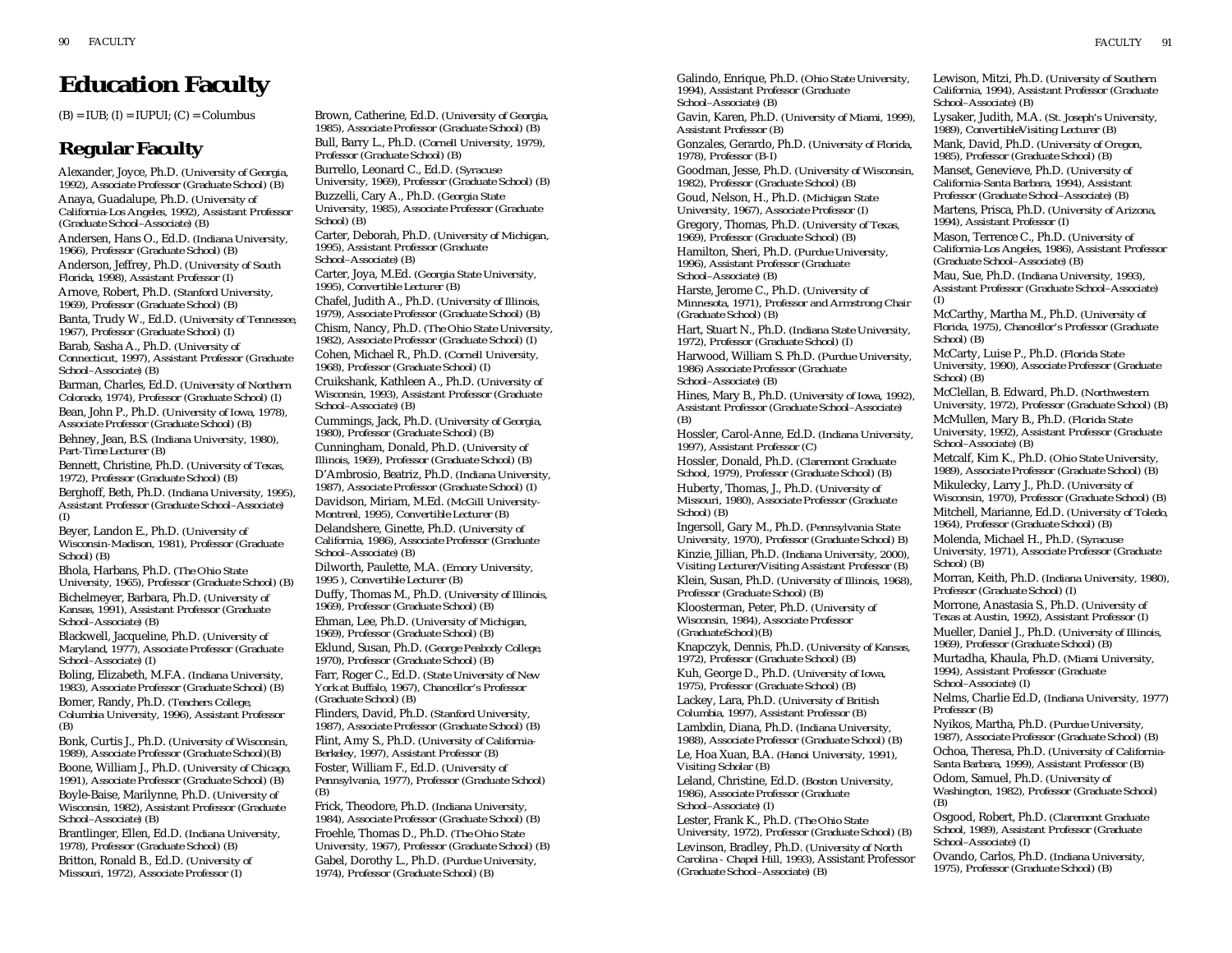Parsons, Michael D., Ph.D. *(Indiana University, 1994), Associate Professor (Graduate School–Associate) (I)*

Patrick, John J. Ed.D. *(Indiana University, 1969), Professor (Graduate School) (B)*

Peng, Chao-Ying Joanne, Ph.D. *(University of Wisconsin, 1979), Associate Professor (Graduate School) (B)*

Pershing, James A., Ph.D. *(University of Missouri, 1975), Associate Professor (Graduate School–Associate) (B)*

Plucker, Jonathan A., Ph.D. *(University of Virginia, 1995), Assistant Professor (Graduate School–Associate) (B)*

Polsgrove, Lewis, J., Ed.D. *(University of Kentucky, 1974), Professor (Graduate School) (B)* Preusz, Gerald C., Ed.D. *(Indiana University, 1970), Associate Professor (I)*

Priest, Douglas, Ed.D. *(Indiana University, 1984), Associate Professor (B)*

Pugh, Sharon L., Ed.D. *(Indiana University, 1978), Associate Professor (Graduate School) (B)*

Reigeluth, Charles M., Ph.D. *(Brigham Young University, 1977), Professor (Graduate School) (B)* Ridley, Charles R., Ph.D. *(University of Minnesota, 1978), Professor and Associate Dean of Research and the University Graduate School (Graduate School) (B)*

Robison, Floyd F., Ph.D. *(Indiana University, 1982), Associate Professor (Graduate School) (I)*

Rogan, Patricia M., Ph.D. *(University of Wisconsin-Madison, 1987), Associate Professor (Graduate School–Associate) (I)*

Rosario, Jose R., Ph.D. *(University of Wisconsin-Madison, 1976), Professor (Graduate School) (I)* St. John, Edward, Ed.D. *(Harvard University, 1978), Professor (Graduate School) (B)* Schwandt, Thomas A., Ph.D. *(Indiana University, 1984), Professor (Graduate School) (B)* Schwen, Thomas, Ed.D. *(Indiana University, 1970), Associate Professor(Graduate School) (B)*

Scott, Myrtle, Ph.D. *(George Peabody College for Teachers, 1969), Professor (Graduate School) (B)*

Sexton, Thomas, Ph.D. *(Florida State University, 1986), Professor (Graduate School) (B)*

Siegel, Martin A., Ph.D. *(University of Illinois, 1973), Professor (Graduate School–Associate) (B)* Silk, David, Ph.D. *(University of Maryland,*

*1972), Associate Professor (Graduate School–Associate) (I)*

Simich-Dudgeon, Carmen, Ph.D. *(Georgetown University, 1984), Assistant Professor (Graduate School–Associate) (B)*

Skiba, Russell, Ph.D. *(University of Minnesota, 1987), Associate Professor (Graduate School) (B)* Smith, W. Raymond, Ph.D. *(University of Missouri-Columbia, 1992), Assistant Professor (B)* Stage, Frances K., Ph.D. *(Arizona State University, 1986), Professor (Graduate School) (B)* Stockton, Rex A., Ed.D. *(Ball State University, 1968), Professor (Graduate School) (B)* Stowers, Patricia, *Adjunct Lecturer (B)*

Stright, Anne D., Ph.D. *(University of Wisconsin-Madison, 1994), Assistant Professor (Graduate School–Associate) (B)* Sutton, Margaret, Ph.D. *(Stanford University, 1991), Assistant Professor (Graduate School–Associate) (B)* Tempel, Eugene R., Ed.D. *(Indiana University, 1985), Professor (I)* Theobald, Neil D., Ph.D. *(University of Washington, 1988), Associate Professor(Graduate School) (B)* Thompson, Chalmer E., Ph.D. *(University of Maryland-College Park, 1988), Associate Professor (Graduate School) (B)* Tracy, Michael L., Ph.D. *(University of Michigan, 1969), Associate Professor (Graduate School) (B)* Walton, Andrea, Ph.D. *(Columbia University, 1995), Assistant Professor (Graduate School–Associate) (B)* Warren, Donald, Ph.D. *(University of Chicago, 1968), Professor (Graduate School) (B)* Whiston, Susan, Ph.D. *(University of Wyoming, 1986), Professor (Graduate School) (B)* Wilcox, Barbara L., Ph.D. *(University of Illinois, 1972), Professor (Graduate School) (I)* Winikates, Deborah, Ed.D. *(University of Houston, 1995), Assistant Professor (I)* Wolf, Barbara, Ph.D. *(University of Illinois, 1977), Professor (Graduate School) (B)* Zimmerman, Enid, Ed.D. *(Indiana University,*

*1979), Professor (Graduate School)* 

# **Adjunct, Part-Time and Visiting Faculty**

Adkins, Donald, B.S. *(Indiana University, 1992), Part-time Lecturer (B)*

Agostino, Francita, M.F.A. *(Schiffanoia School of Fine Arts, 1971), Part-time Lecturer (B)* Allen, Paul D., M.S. *(Indiana University, 1980),*

*Part-time Lecturer (B)* Anderson, Sydney, Ph.D. *(University of Houston, 1983), Part-time Assistant Professor (B)* Arnold, Stephen, Ph.D. *(University of Michigan, 1973), Part-time Assistant Professor (B)* Backler, Alan, Ph.D. *(University of Michigan, 1971), Adjunct Associate Professor (B)*

Baghetto, Ron, M.S. *(University of Wyoming, 1998), Research Associate (B)* Barnes, Ronald E., Ed.D. *(Indiana University,*

*1978), Part-time Associate Professor (B)* Barman, Natalie S., M.S.T. *(University of Wisconsin-Superior, 1975), Visiting Lecturer (I)* Bein, Frederick L., Ph.D. *(University of Florida, 1974), Adjunct Professor (I)* Bellessis, Martyna, Ed.D. *(Indiana University,*

*1986), Part-time Assistant Professor (B)* Bippen, Paul R., Ed.D. *(Indiana University, 1973), Adjunct Assistant Professor (I)*

Bird, Michael, M.S. *(Indiana University, 1989), Part-time Lecturer (B)* Bizzari, Janice, Ed.D. *(Indiana University, 1991), Part-time Lecturer (B)* Blad, Kenneth, Ed.D. *(Indiana University, 1984), Part-time Assistant Professor (B)* Blessing, Laura, B.S. *(Indiana University, 1995), Part-time Lecturer (B)* Bohenkamp, Julie, *Adjunct Lecturer, (I)* Bolinger, Judy, M.A. *(IPFW, 1976), Part-time Lecturer (B)* Bond, Pamela, M.A. *(Ball State University, 1971), Part-time Lecturer (B)* Brabson, Cynthia, Ph.D. *(Indiana University, 1987), Part-time Assistant Professor (B)* Brinklew, Arthur Allen, M.A.T. *(Indiana University, 1963), Part-time Lecturer (B)* Briscoe, Howard, Ed.S. *(Indiana University, 1983), Part-time Lecturer (B)* Brown, Christopher M. Ph.D. *(Penn State, 1997), Visiting Assistant Professor (B)* Buker, Byron, M.S. *(Indiana State University, 1963), Part-time Lecturer (B)* Butler, Jeannine, M.S. *(Indiana University, 1962), Part-time Lecturer (B)* Butler, Nayra Jo, M.S. *(Butler University, 1964), Part-time Lecturer (B)* Calabrese, Joann, M.S. *(Indiana University, 1969), Instructor (B)* Cambridge, Barbara L., Ph.D. *(Indiana University, 1983), Adjunct Associate Professor (I)* Capshew, James, Ph.D. *(University of Pennsylvania, 1986), Adjunct Associate Professor (B)* Carini, Robert, M.A. *(University of South Carolina, 1994), Research Associate (B)* Carlson, Ronald P., Ph.D. *(Indiana University, 1971), Part-time Associate Professor (B)* Castellanos, Jeanett, M.Ed. *(Washington State University, 1997), Visiting Lecturer* Caulfield, Richard, M.S. *(Indiana University, 1972), Part-time Lecturer (B)* Chapman, Carrie, M.S. *(Southern Illinois University-Carbondale, 1988), Part-time Lecturer (B)* Chung, Choong-Geun, M.A. *(Indiana University, 1995), Research Associate (B)* Cohen, Darla, M.S. *(Indiana University, 1976), Research Associate (B)* Cole, Cassandra, Ed.D. *(Indiana University, 1995), Adjunct Assistant Professor (B)* Coleman, Donald, M.A. *(Ball State University, 1970), Part-time Lecturer (B)* Conn-Powers, Michael, Ph.D. *(University of Wisconsin-Madison, 1982), Adjunct Assistant Professor (B)* Conner, Jennifer, Ph.D. *(Indiana University, 1999), Part-time Lecturer(B)* Cotton, Eileen, Ph.D. *(University of Maryland, 1979), Part-time Assistant Professor (B)*

Crafton, Patricia, M.A.T. *(Indiana University, 1972), Part-time Lecturer (B)* Cramer, Joni, M.B.A. *(Indiana Wesleyan University, 1995), Research Associate (B)* Danyluk, Cathy, M.S. *(Indiana University, 1984), Adjust Assistant Professor (I)*  Davis, Robert, Ed.D. *(University of Maryland, 1968), Adjunct Professor (I)* De Caprariis, Pascal, Ph.D. *(Renesselaer Polytechnic Institiute, 1973) (I)* Diehm, Mary Jo, M.S. *(St. Francis College, 1967), Part-time Lecturer (B)* Dormant, Diane, Ph.D. *(Indiana University, 1976), Adjunct Associate Professor (B)* Dulle, Ambrose (Tom) H., M.A. *(Ball State University, 1963), Part-time Lecturer (B)* Eby, Kermit, Ph.D. *(University of Wisconsin, 1974), Part-time Assistant Professor (B)* Ellenwood, Gloria, M.A. *(Ball State University, 1961) Part-time Lecturer (B)* Emmert, David., J.D. *(Indiana University, 1977), Adjunct Associate Professor (I)* Elkins, Hope, Ph.D. *(Indiana University, 1992), Part-time Assistant Professor (B)* Ely, Sharon, M.A. *(Indiana University, 1997), Part-time Lecturer (B)* Essex, Christopher N., M.F.A. *(Indiana University, 1995), Part-time Lecturer (B)*  Evans, William, Ed.D. *(Florida State University, 1961), Part-time Professor (B)* Ezzell, Effie, M.A. *(Indiana University, 1972), Part-time Lecturer (B)* Fecher, Ron, MS. *(St. Francis College, 1973), Part-time Lecturer (B)*  Fitzpatrick, Christine, M.A. *(Ball State University, 1981) Lecturer (B)* Gable, Karen E., Ed.D. *(Indiana University, 1985), Adjunct Associate Professor (I)* Gaither, Milton, Ph.D. *(Indiana University, 2000), Part-time Lecturer (B)* Galindo, Herendira (Ellie), Ph.D. *(Ohio State University, 1994), Part-time Assistant Professor (B)* Garcia-Harris, Carmen L., M.S. *(Indiana University, 1983), Part-time Lecturer (B)* Gibboney, Pamela, M.S. *(Indiana University-South Bend, 1974), Part-time Lecturer (B)* Gibson, James, M.A. *(Moorehead State University, 1984), Part-time Lecturer (B)* Gilliatt, Pam, M.S. *(Indiana University, 1981), Part-time Lecturer (B)* Glenn, Dale, Ed.D. *(Indiana University, 1975), Part-time Assistant Professor (B)* Gonyea, Robert, M.A. *(Michigan State University, 1987), Research Associate (B)* Greene, Bobby, M.A. *(Western Kentucky University, 1957), Part-time Lecturer (B)* Grossi, Teresa A., Ph.D. *(The Ohio State University, 1991), Research Associate (B)* Guthier, Mark, J.D. *(Indiana University, 1990), Instructor (B)*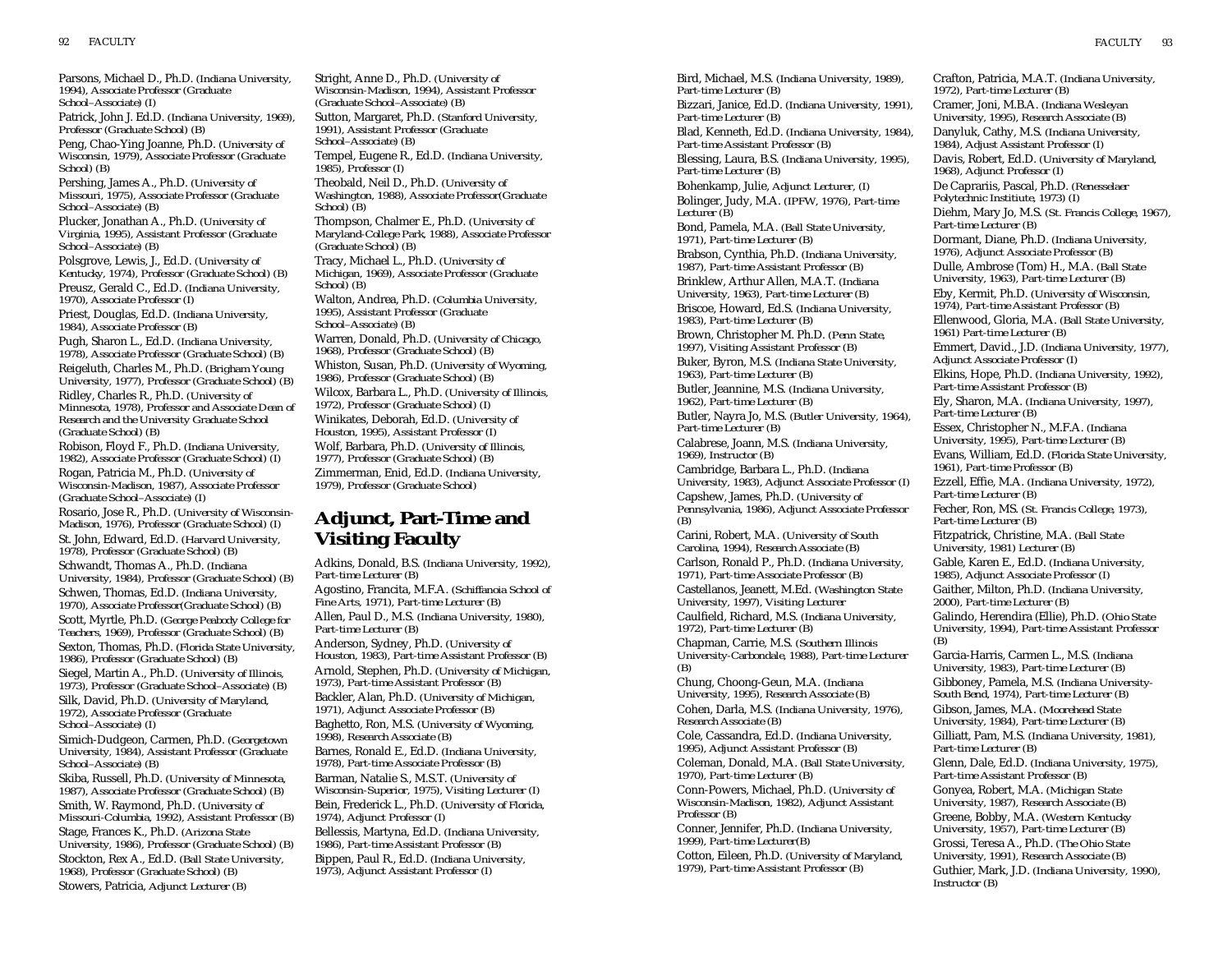Haas, Geraldine, B.A. *(Kalamazoo College, 1990), Research Associate (B)* Hallett, Karen, Ph.D. *(Indiana University, 1997, Part-time Lecturer (B)* Hamilton, Sharon, Ph.D. *(University of London (England), 1986), Adjunct Associate Professor (I)* Hankee, Nancy, M.A. *(Bridgewater State College, 1978), Part-time Lecturer (B)* Harden, Staci, M.A. *(Indiana University, 1993), Part-time Lecturer (B)* Halter, William, M.S. *(Indiana University, 1971), Part-time Lecturer (B)* Harris, Laura, M.S. *(Indiana University, 1979), Part-time Lecturer (B)* Harris, Philip L., Ed.D. *(Indiana University, 1967), Adjunct Assistant Professor(B)* Hayek, John, M.S. *(St. Thomas University, 1994), Research Associate (B)* Hill, Walter, Ph.D. *(University of Iowa, 1958), Adjunct Professor (B)* Holmes, Joyce, Ed.S. *(Indiana University, 1973), Part-time Lecturer (B)* Horn, Evelyn, M,S. *(Indiana University-South Bend, 1992), Part-time Lecturer (B)* Hornibrook, Lisa, Ph.D. *(Indiana University, 1994), Part-time Assistant Professor (B)* Horvath, Barbara, M.A. *(Indiana University, 1981), Research Associate (B)* Houser, Linda, Ph.D. *(Indiana State University, 1992), Adjunct Assistant Professor (I)* Hsiao, Jau-jiun, Ph.D. *(Indiana University, 1990), Visiting Scholar (B)* Hu, Shouping, M.A. *(Indiana University, 1998), Research Associate (B)* Hurt, Susan, M.A. *(Loyala College-Maryland, 1998), Part-time Lecturer (B)* Ingram, Ken, M.S. *(Indiana University, 1968), Part-time Lecturer (B)* Jeffries, Michael, M.Ed. *(Indiana University, 1983), Part-time Lecturer (B)* Juillerat, Florence, Ph.D. *(Purdue University, 1974), Adjunct Associate Professor (I)* Kassis, William, M.S. *(Indiana State University, 1966), Part-time Lecturer (B)* Keene, Delos F., Ed.S. *(Purdue University, 1985), Part-time Lecturer (B)* Kercheval, Aaron, M.A. *(University of California-Berkeley, 1981), Research Associate (B)* Kim, Dae-Hyum, Ph.D. *(Pusam National University, 1992), Visiting Associate Professor (B)* Kinman, David W., Ed.D. *(Indiana University, 1972), Part-time Professor (B)* Kinzie, Jillian L., M.Ed. *(Cleveland State University, 1988), Part-time Research Associate (B)* Kisling, Eric L., M.S.E. (*Indiana University, 1997), Visiting Research Associate (B)* Kreamer, Lionel, M.S. *(St. Francis College, 1965), Part-time Lecturer (B)* Lanting, Ashley, Ph.D. *(University of Illinois,*

*2000), Research Associate (B)*

Lapteva, Marina, Ph.D. *(Research Center for Evaluation of Quality of Specialists' Training-Moscow, 1999) Visiting Scholar (B)* Lash, Martha, M.S. *(Indiana University, 1997), Part-time Lecturer (B)* Ledbetter, Marla, M.S. *(Indiana University, 1987), Part-time Lecturer (B)* Lees, Norman D., Ph.D. *(Northwestern University, 1973), Adjunct Associate Professor (I)* Lieber, Frederic, M.S. *(Indiana University, 1983), Visiting Assistant Professor (B)* Little, Charles, Ed.D. *(Indiana University, 1978), Part-time Associate Professor (B)(I)* Liu, Meifeng, M.S. *(Beijing Normal University, 1992), Visiting Scholar (B)* Luterback, Ken, Ph.D. *(Indiana University, 1997), Research Associate (B)* Maddy, Vicky L., M.S. *(IUPUI, 1983), Part-time Lecturer (B)* Matthews, Martha, Ph.D. *(Indiana University, 1999), Part-time Assistant Professor (B)* Mayfield, (Jack) Jon, M.S. *(Indiana State University, 1967), Part-time Lecturer (B)* Mayfield, Susan, M.S. *(Indiana State University, 1967), Part-time Lecturer (B)* McCall, William, M.S. *(Indiana University, 1979), Part-time Lecturer (B)* McClain, Leanna, M.S. *(Indiana University, 1996), Part-time Lecturer (B)* McKaig, Richard, Ed.D. *(Indiana University, 1982), Part-time Assistant Professor (B)* Medina, Monica A., M.S. *(Indiana University, 1979), Visiting Lecturer (I)* Menosky, Dorothy M., Ed.D. *(Wayne State University, 1972), Adjunct Professor (B)* Michael, Robert, Ph.D. *(Indiana University, 1994), Assistant Scientist Part-Time Lecturer (B)* Miller, Sharon, M.S. *(St. Francis College, 1967), Part-time Lecturer (B)* Miracle, Louise B., Ph.D. *(Indiana University, 1991), Part-time Assistant Professor (B)* Montgomery, Janice, M.S. *(Indiana University, 1982), Part-time Lecturer (B)* Moss, Gary, M.S. *(Indiana University, 1984), Part-time Lecturer (B)* Muller, Patricia A., Ph.D. *(Indiana University, 1999), Research Associate (B)* Musoba, Glenda, M.A. *(University of Iowa, 1990), Visiting Research Associate (B)* Nay, Mary L., Ed.D. *(Indiana University, 1997), Part-time Assistant Professor (B)* Nelson, Carol, Ph..D. *(Indiana University, 1991), Part-time Assistant Professor (B)* Niggle, Timothy, Ed.D. *(Indiana University, 1989), Part-time Assistant Professor (B)* Novak, Gregor M., Ph.D. *(Indiana University, 1975), Adjunct Associate Professor (I)* Ociepka, Anne T., M.A. *(Northeastern Illinois University, 1978 (I)* Ouimet, Judith, Ed.D. *(University of Texas at Austin, 1998), Research Associate (B)* 

Orr, James, M.S. *(Indiana University, 1991), Part-time Lecturer (B)* Paladino, Mary Jo, B.A. *(St. Mary's College, 1974), Research Associate (B)* Pappas, Victoria, Ph.D. *(Indiana University, 1982), Part-time Assistant Professor (B)* Perry, Jon D., Ph.D. *(Indiana University, 1992), Adjunct Assistant Professor (B)* Pestel, Beverly, D.A. *(Lehigh University, 1983), Visiting Lecturer (B)* Pomeroy, Kathy, M.S. *(Indiana University, 1999), Part-time Lecturer (B)* Powers, Gerald T., Ph.D. *(University of Pittsburgh, 1973), Adjunct Professor (I)* Pratt, Cathy, Ph.D. *(Indiana University, 1992), Research Associate and Adjunct Assistant Professor (B)* Purnell, Latayna, M.S. *(University of Maine, 1997), Part-time Lecturer (B)* Railsback, Charles, Ph.D. *(Indiana University, 1996), Lecturer (B)* Ransdell, Mary Ann, M.S. *(IUPUI - Columbus/Indianapolis, 1994), Part-time Lecturer (B)* Reed, Richard B., Ed.D. *(Indiana University, 1976), Adjunct Assistant Professor (B)* Resch, Barbara, M.E.D. *(Indiana University, 1996), Part-time Assistant Professor (B)* Reynolds, Susan, M.S. *(Indiana University, 1981), Part-time Lecturer (B)* Risinger, C. Frederick, M.S. *(Northern Illinois University, 1968), no academic appointment (B)* Ritter, Shana, M.A. *(State University of New York at Buffalo, 1976), Part-time lecturer (B)* Robb, Karyl A., Ph.D. *(Indiana University, 1992), Adjunct Assistant Professor (I)* Rodes, Paul, M.A. *(Indiana University, 1987), Lecturer (B)* Rohany, Nayan, M.A. *(Indiana University, 1989), Part-time Lecturer (B)* Rose, Lowell, Ph.D. *(Purdue University, 1959), Visiting Professor (B)* Russo, Raymond J., Ph.D. *(University of Notre Dame, 1977), Adjunct Professor (I)* Ryall, William F., M.S. *(Indiana University, 1968), Part-time Lecturer (B)* Samuel, John, Ph.D. *(Indiana University, 1984), Part-time Assistant Professor (B)* Sarkissian, Armen, Ed.D. *(Indiana University, 1983), Adjunct Assistant Professor (B)* Scheckler, Rebecca, Ph.D. *(Virginia Polytechnic Institute and State University, 2000), Research Associate (B)* Schultz, Virginia, M.S. *(Butler University, 1977), Part-time Lecturer (B)* Schuyler, Paul, Ed.S. *(Purdue University, 1981), Part-time Lecturer (B)* Seiler, Timothy, Ph.D. *(Indiana University, 1980), Adjunct Assistant Professor (I)* Shedd, Jill, Ph.D. *(Indiana University, 1987), Adjunct Assistant Professor (B)*

Shepard, Linda, Ph.D. *(Indiana University, 1987), Instructor (B)* Shirley, Carolyn, M.A. *(Indiana University, 1975), Part-time Lecturer (B)* Siantz, James, Ph.D. *(University of Michigan, 1976), Part-time Associate Professor (B)* Simmons, Ada B., Ed.D. *(Indiana University, 1996), Adjunct Assistant Professor (B)* Slisz, Robert, M.S. *(Indiana University, 1999), Part-time Lecturer (B)* Smith, Michael, Ph.D. *(Indiana University, 1996), Part-time Assistant Professor (B)* Sokal, Jacqualine, M.A. *(California State University-Northridge, 1981), Part-time Lecturer (B)* Sol, Yang-Hwan, Ph.D. *(Brigham Young University, 1995), Visiting Scholar (B)* Somers, John W., Ed.D. *(Indiana University, 1992), Adjunct Assistant Professor (I)* Stafford, Patricia, Ed.S. *(Middle Tennessee State University, 1981), Visiting Research Associate (B)* Stafford, Phil, M.S. *(Indiana University, 1960), Part-time Lecturer (B)* Strange, Rebecca L., Ed.D. *(Indiana University, 1986), Part-time Assistant Professor (B)* Tamborrino, Wendy. B.S. *(Indiana University, 1995), Part-time Lecturer (B)* Tate, Richard, M.S. *(Indiana University, 1984), Part-time Lecturer (B)* Taylor, Leah, M.S. *(Indiana State University, 1984), Part-time Lecturer (B)* Tempel, Eugene R., Ed.D. *(Indiana University, 1985), Adjunct Associate Professor (I)* Tidd, Georgia, M.S. *(Indiana University, 1964), Part-time Lecturer (B)* Tojo, Reiko *(National Nigata University, 1966), Visiting Scholar (B)* Toth, Paul, Ph.D. *(Indiana University, 1994), Part-time Assistant Professor (B)* Tran, Hoan Huu, M.A. *(Vietnam National University, 1997), Visiting Scholar (B)* Ulmer, Harriet J., M.S. *(Indiana University, 1969), Part-time Lecturer (B)* VanHook, Mary Jane, B.A. *(Indiana University, 1963), Part-time Lecturer (B)* Vontz, Thomas, M.S.T. *(University of Nebraska-Lincoln, 1993), Research Associate (B)* Walsh, Michael, Ed.S. *(Indiana University, 1982), Part-time Assistant Professor (B)* Watt, Jeffrey X., Ph.D. *(Indiana University, 1990), Adjunct Assistant Professor (I)* Wehneman, Joyce, M.A. *(Ball State University, 1980), Visiting Scholar (B)* Weith, Robert, M.S. *(Western Illinois, 1975), Part-time Lecturer (B)* Welch, Betty J., M.S. *(Indiana University, 1967), Part-time Lecturer (B)* Wellman, Richard, Ph.D. *(Utah State University, 1995), Visiting Research Associate (B)*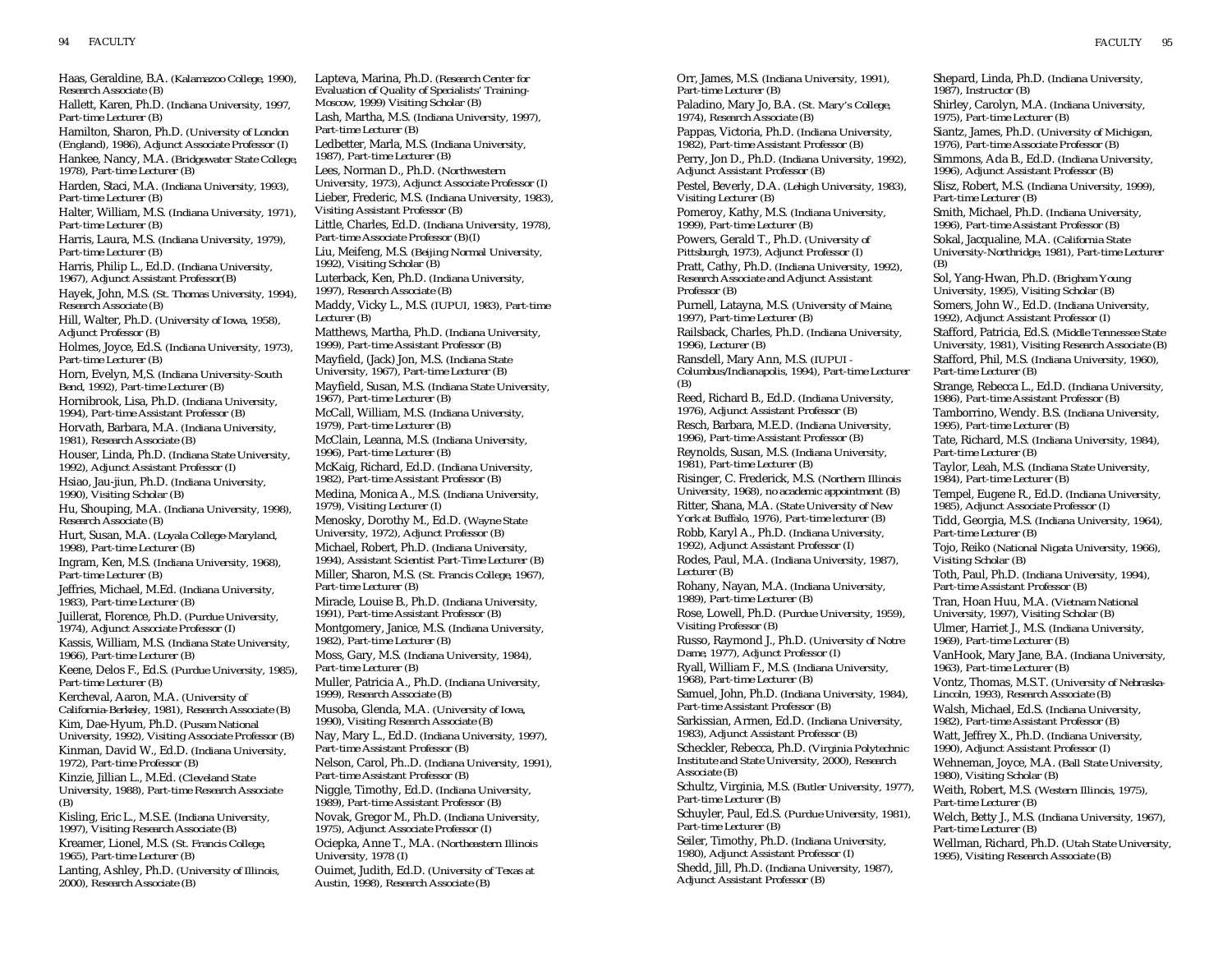**Emeritus Faculty** Abel, Billy, Ed.D. *(Indiana University, 1970) (I)* Aldrich, Anita, Ed.D. *(Pennsylvania State University, 1957) (B)* Anderson, Jean, Ed.D. *(Indiana University, 1968) (B)* Arrington, J. Donald, Ed.D. *(Indiana University, 1972) (I)* Becker, James M., M.A. *(University of Minnesota, 1949) (B)* Bell, Alan P., Ph.D. *(Columbia University, 1967) (B)* Berkley, Dean F., Ed.D. *(University of Denver, 1954) (B)* Best, William P., Ph.D. *(Purdue University, 1968) (I)* Brennan, William, H.S.D. *(Indiana University, 1970) (B)* Brill, Arthur D., Ed.D. *(Indiana University, 1969) (I)* Brogneaux, John P., P.E. Dir. *(Indiana University, 1948) (B)* Brown, Laurence D., Ed.D. *(University of Illinois, 1962) (B)* Buffie, Edward G., Ed.D. *(Indiana University, 1962) (B)* Carter, Ledford C., M.S. in Ed. *(Indiana University, 1954) (B)* Chase, Clinton I., Ph.D. *(University of California at Berkeley, 1958) (B)* Chamberlain, Philip C., Ph.D. *(Indiana University, 1963) (B)* Chiappetta, Michael, Ph.D. *(University of Michigan, 1950) (B)* Clark, Gilbert A., Ph.D. *(Stanford University, 1972) (B)* Crawford, T. James, Ph.D. *(University of Pittsburgh, 1956) (B)* Davies, Ivor K., Ph.D. *(University of Nottingham, England, 1967) (B)* Davis, Bette Joe, Ph.D. *(Wayne State University, 1975) (I)* Dehnke, Ronald E., Ed.D. *(Wayne State University, 1966), Associate Professor (I)* Dever, Richard, Ph.D. *(University of Wisconsin, 1968) Professor (B)* Draper, Merle R., Ed.D. *(Indiana University, 1965) (I)* Dunfee, Maxine M., Ed.D. *(Indiana University, 1949) (B)* Dvorak, Earl A., Ed.D. *(Indiana University, 1951) (B)* Ebbert, J. Marvin, Ph.D. *(Purdue University, 1964) (I)* Englander, Meryl E., Ph.D. *(University of Michigan, 1957) (B)* Faris, K. Gene, Ed.D. *(Indiana University, 1959) (B)* Fay, Leo C., Ph.D. *(University of Minnesota, 1948) (B) 1970) (B) 1949) (B) 1960) (B) 1971) (I) 1952) (B) (B) (B) 1970) (B) 1964) (I) 1969) (I) 1967) (I) 1956) (B) 1963) (B) 1959) (B) (I) (B) 1956) (B) 1968) (B) 1957) (B)* LeBlanc, John F., Ph.D. *(University of Wisconsin, 1968) (B)*

Fink, Albert, Ph.D. *(University of Michigan,* Fleming, Malcolm, L., Ed.D. *(Indiana University, 1960) (B)* Floyd, Earl C., Jr., M.A. *(Ball State University,* Gibson, Robert L., Ed.D. *(Teachers College, Columbia University, 1956) (B)* Gilchrist, Mary A., Ed.D. *(University of Colorado, 1968) (I)* Gliessman, David H., Ph.D. *(University of Illinois, 1961) (B)* Gousha, Richard P., Ed.D. *(Indiana University,* Grimmett, Sadie A., Ph.D. *(George Peabody College for Teachers, 1969) (B)* Grigsby, Clifford E., Ed.D. *(Indiana University,* Guba, Egon G., Ph.D. *(University of Chicago,* Guskin, Samuel L., Ph.D. *(University of North Carolina, 1958) (B)* Guss, Carolyn, Ed.D. *(Indiana University, 1952)* Hall, Dale J., Ed.D. *(Indiana University, 1965)* Harris, Robert, Ed.D. *(University of Illinois,* Harvin, Virginia, Ed.D. *(Indiana University,* Heinich, Robert, Ph.D. *(University of Southern California, 1967) (B)* Hobbs, Philip J., Ph.D. *(Purdue University,* Holland, Ruth E., Ed.D. *(Indiana University,* Horn, Ernest W., Ed.D. *(Indiana University,* Hubbard, Guy A., Ph.D. *(Stanford University,* Hughes, Lawson H., Ph.D. *(Indiana University,* Jarboe, Everett, Ed.D. *(Indiana University, 1949)* Jacobs, Lucy C., Ph.D. *(Indiana University, 1961)* Jenkinson, Edward B., M.A. *(Indiana University,* Jung, Christian W., Ed.D. *(University of Colorado, 1949) (B)* Jwaideh, Alice R., Ph.D. *(Indiana University,* Knowlton, James Q., Ph.D. *(University of California at Los Angeles, 1958) (B)* Kurpius, DeWayne J., Ed.D. *(University of North Dakota, 1964) (B)* Lang, Duaine C., Ed.D. *(University of Nebraska,*

Lynch, William W., Jr., Ph.D. *(Yale University, 1950) (B)* McBurney, Wendell F., Ed.D. *(Indiana University, 1967) (I)* McIntosh, Jerry A., Ed.D. *(Indiana University, 1963), (B)* McKinley, John, Ed.D. *(Indiana University, 1960) (B)*  McQuigg, R. Bruce, Ed.D. *(University of Colorado, 1962) (B)* Maccia, George S., Ph.D. *(University of Southern California, 1952) (B)* Mahan, James M., Ed.D. *(Syracuse University, 1968) (B)* Manlove, Donald C., Ed.D. *(Indiana University, 1959) (B)* Mannan, Golam, Ph.D. *(Indiana University, 1967), (I)* Marker, Gerald W., Ed.D. *(Indiana University, 1970), (B)* Marten, Milton E., Ph.D. *(Indiana University, 1958) (B)* Medlyn, William H., Ph.D. *(University of Michigan, 1957) (B)* Mehlinger, Howard, Ph.D. *(University of Kansas, 1964) (B)* Moldstad, John A., Ed.D. *(Indiana University, 1953) (B)* Newman, Anabel P., Ed.D. *(State University of New York at Buffalo, 1971) (B)* Ochoa, Anna, Ph.D. *(University of Washington, 1970) (B)* Overly, Norman V., Ph.D. *(The Ohio State University, 1966) (B)* Pace, Vernon D., Ed.D. *(Indiana University, 1967) (B)* Perisho, M. Joan, M.S. in Ed. *(Indiana University, 1950) (I-B)* Pett, Dennis W., Ed.D. *(Indiana University, 1966) (B)*

Prentice, Joan L., Ed.D. *(Indiana University,*

Robbins, Edward L., Ed.D. *(Indiana University, 1971) (I)* Shaffer, Robert H., Ph.D. *(New York University, 1945) (B)* Shane, June G., Ed.D. *(State University of New York at Buffalo, 1966) (B)* Sherman, Mendel, Ed.D. *(University of Southern California, 1955) (B)* Small, Don M., Ed.D. *(Indiana University, 1980) (B)* Smith, Carl B., Ph.D. *(Case Western Reserve University, 1967) (B)* Smith, Frederick R., Ph.D. *(University of Michigan, 1960) (B)* Smith, Gerald, Ed.D. *(Columbia University, 1964) (B)* Smith, Vernon H., Ed.D. *(University of Colorado, 1966) (B)* Spear, Josephine, Ed.D. *(Indiana University, 1952) (B)* Spicker, Howard H., Ph.D. *(George Peabody College for Teachers, 1963) (B)* Steiner, Elizabeth, Ph.D. *(University of Southern California, 1957) (B)* Voorhies, William T., Ed.D. *(Indiana University, 1960) (B)* Walden, James D., Ed.D. *(University of Illinois, 1963) (B)* Weigand, James E., Ed.D. *(Indiana University, 1964) (B)* Wolf, Hugh A., Ed.D. *(Indiana University, 1971), (I)* Wood, Leslie A., Ed.D. *(Stanford University, 1962) (I)* Woodward, Virginia, Ed.D. *(Columbia University, 1967) (B)*

*1964) (B)*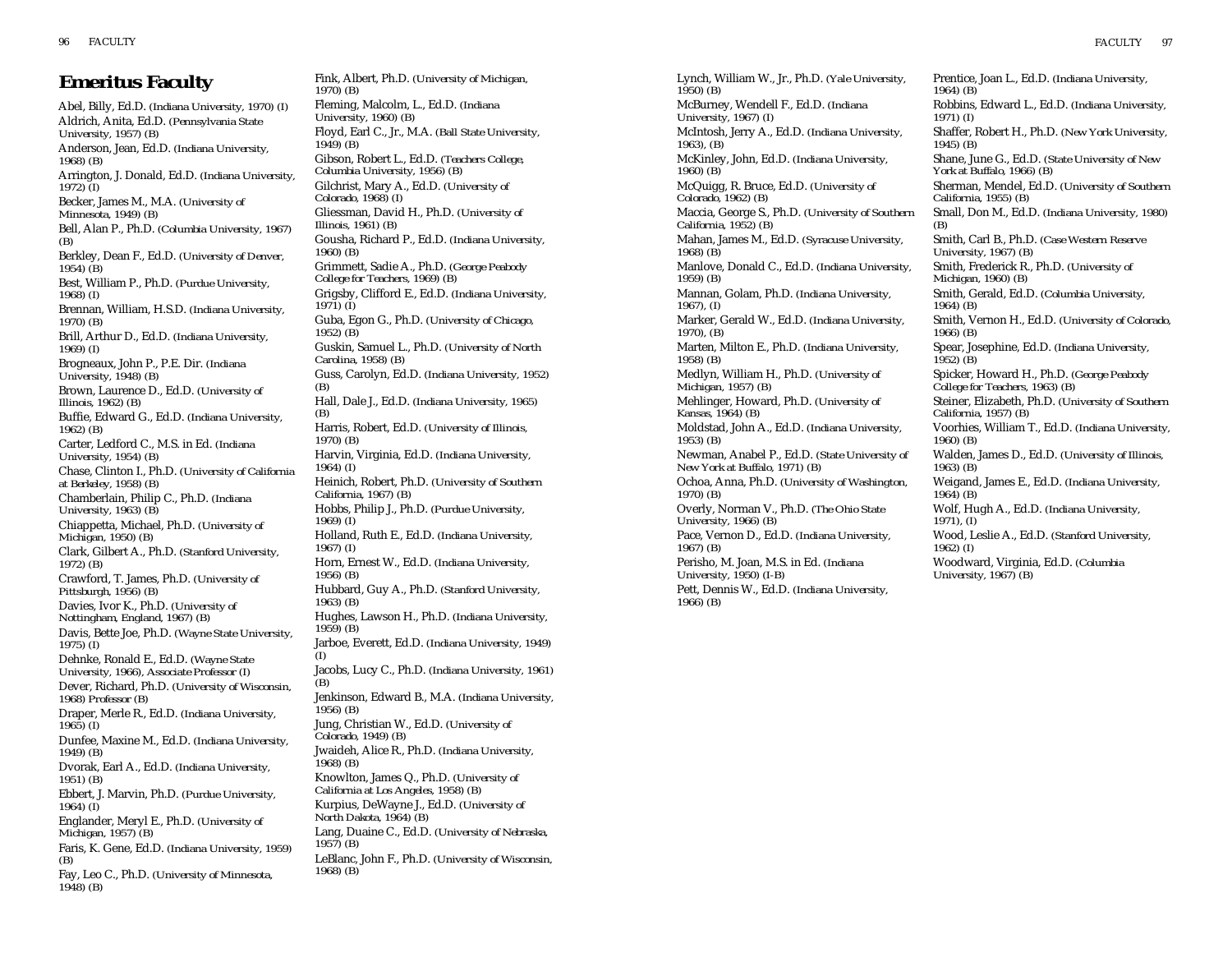# **Indiana University**

When you become a student at Indiana University, you join an academic community internationally known for the excellence and diversity of its programs. With 1,013 degree programs, the university attracts students from all 50 states and around the world. The fulltime faculty numbers more than 4,000 and includes members of many academic societies such as the American Academy of Arts and Sciences, the American Philosophical Society, and the National Academy of Sciences.

Indiana University was founded at Bloomington in 1820 and is one of the oldest and largest institutions of higher education in the Midwest. It serves 92,000 students on eight campuses. The residential campus at Bloomington and the urban center at Indianapolis form the core of the university. Campuses in Gary, Fort Wayne, Kokomo, New Albany, Richmond, and South Bend join Bloomington and Indianapolis in bringing an education of high quality within reach of all of Indiana's citizens.

# **General Policies**

### **Equal Opportunity/Affirmative Action Policy of Indiana University**

Indiana University pledges itself to continue its commitment to the achievement of equal opportunity within the university and throughout American society as a whole. In this regard, Indiana University will recruit, hire, promote, educate, and provide services to persons based upon their individual qualifications. Indiana University prohibits discrimination based on arbitrary consideration of such characteristics as age, color, disability, ethnicity, gender, marital status, national origin, race, religion, sexual orientation, or veteran status.

Indiana University shall take affirmative action, positive and extraordinary, to overcome the discriminatory effects of traditional policies and procedures with regard to the disabled, minorities, women, and Vietnam-era veterans.

An Affirmative Action office on each campus monitors the university's policies and assists individuals who have questions or problems related to discrimination.

### **Special Assistance**

For people who have disabilities and need special assistance, special arrangements can be made to accommodate most needs. In Bloomington, contact Disabled Student Services at (812) 855-7578; at IUPUI, contact Adaptive Educational Services at (317) 274-3241.

# **Confidentiality of Student Records** In accordance with federal statutes and

regulations, student records are confidential and available for disclosure to persons other than the student only under stated conditions.

#### **Student Rights and Responsibilities** A statement of students' rights and responsibilities is published in a handbook, *Code of Student Rights, Responsibilities, and Conduct*, which contains a description of due process hearings in the event of disciplinary action.

**Degree Requirements** Students are responsible for understanding all requirements for graduation and for completing them by the time they expect to graduate. Information about a specific school or division can be found in the front section of the bulletin for that school.

*Requests for deviation* from department, program, or school requirements may be granted only by written approval from the respective chairperson, director, or dean (or a designated administrative representative). Disposition at each level is final.

# **Rules Determining Resident and Nonresident Student Status for Indiana University Fee Purposes**

These Rules establish the policy under which students shall be classified as residents or nonresidents upon all campuses of Indiana University for University fee purposes. Nonresident students shall pay a nonresident fee in addition to fees paid by a resident student.

These Rules shall take effect February 1, 1974; provided, that no person properly classified as a resident student before February 1, 1974, shall be adversely affected by this Rule, if he or she attended the University before that date and while he or she remains continuously enrolled in the University.

1. ''Residence'' as the term, or any of its variations (e.g., ''resided''), as used in the context of these Rules, means the place where an individual has his or her permanent home, at which he or she remains when not called elsewhere for labor, studies, or other special or temporary purposes, and to which he or she returns in seasons of repose. It is the place a person has voluntarily fixed as a permanent habitation for himself or herself with an intent to remain in such

place for an indefinite period. A person at any one time has but one residence, and a residence cannot be lost until another is gained.

- $\bar{a}$ ) A person entering the state from another state or country does not at that time acquire residence for the purpose of these Rules, but except as provided in Rule 2(c)1, such person must be a resident for 12 months in order to qualify as a resident student for fee purposes.
- (b) Physical presence in Indiana *for the predominant purpose* of attending a college, university, or other institution of higher education, shall not be counted in determining the 12-month period of residence; nor shall absence from Indiana for such purpose deprive a person of resident student status.
- 2. A person shall be classified as a ''resident student'' if he or she has continuously resided in Indiana for at least 12 consecutive months immediately preceding the first scheduled day of classes of the semester or other session in which the individual registers in the University, subject to the exception in (c)1 below.
	- (a) The residence of an unemancipated person under 21 years of age follows that of the parents or of a legal guardian who has actual custody of such person or administers the property of such person. In the case of divorce or separation, if either parent meets the residence requirements, such person will be considered a resident.2
	- (b) If such person comes from another state or country for the predominant purpose of attending the University, he or she shall not be admitted to resident student status upon the basis of the residence of a guardian in fact, except upon appeal to the Standing Committee on Residence in each case.1
	- (c) Such person may be classified as a resident student without meeting the 12-month residence requirement within Indiana if his or her presence in Indiana results from the establishment by his or her parents of their residence within the state *and* if he or she proves that the move was predominantly for reasons other than to enable such person to become entitled to the status of ''resident student.''1
	- (d) When it shall appear that the parents of a person properly classified as a ''resident student'' under subparagraph (c) above have removed

their residence from Indiana, such

person shall then be reclassified to the status of nonresident; provided, that no such reclassification shall be effective until the beginning of a semester next following such removal.

- (e) A person once properly classified as a resident student shall be deemed to remain a resident student so long as remaining continuously enrolled in the University until such person's degree shall have been earned, subject to the provisions of subparagraph (d) above.
- 3. The foreign citizenship of a person shall not be a factor in determining resident student status if such person has legal capacity to remain permanently in the United States.
- 4. A person classified as a nonresident student may show that he or she is exempt from paying the nonresident fee by clear and convincing evidence that he or she has been a resident (see Rule 1 above) of Indiana for the 12 months prior to the first scheduled day of classes of the semester in which his or her fee status is to be changed. Such a student will be allowed to present his or her evidence only after the expiration of 12 months from the Residence Qualifying Date, i.e., the date upon which the student commenced the 12-month period for residence. The following factors will be considered relevant in evaluating a requested change in a student's nonresident status and in evaluating whether his or her physical presence in Indiana is for the predominant purpose of attending a college, university, or other institution of higher education. The existence of one or more of these factors will not require a finding of resident student status, nor shall the nonexistence of one or more require a finding of nonresident student status. All factors will be considered in combination, and ordinarily resident student status will not result from the doing of acts which are required or routinely done by sojourners in the state or which are merely auxiliary to the fulfillment of educational purposes.
	- (a) The residence of a student's parents or guardians.
	- (b) The situs of the source of the student's income.
	- (c) To whom a student pays his or her taxes, including property taxes.
	- (d) The state in which a student's automobile is registered.

<sup>1</sup>Rules 2(b) and 2(c) apply only to unemancipated persons under 21 years of age.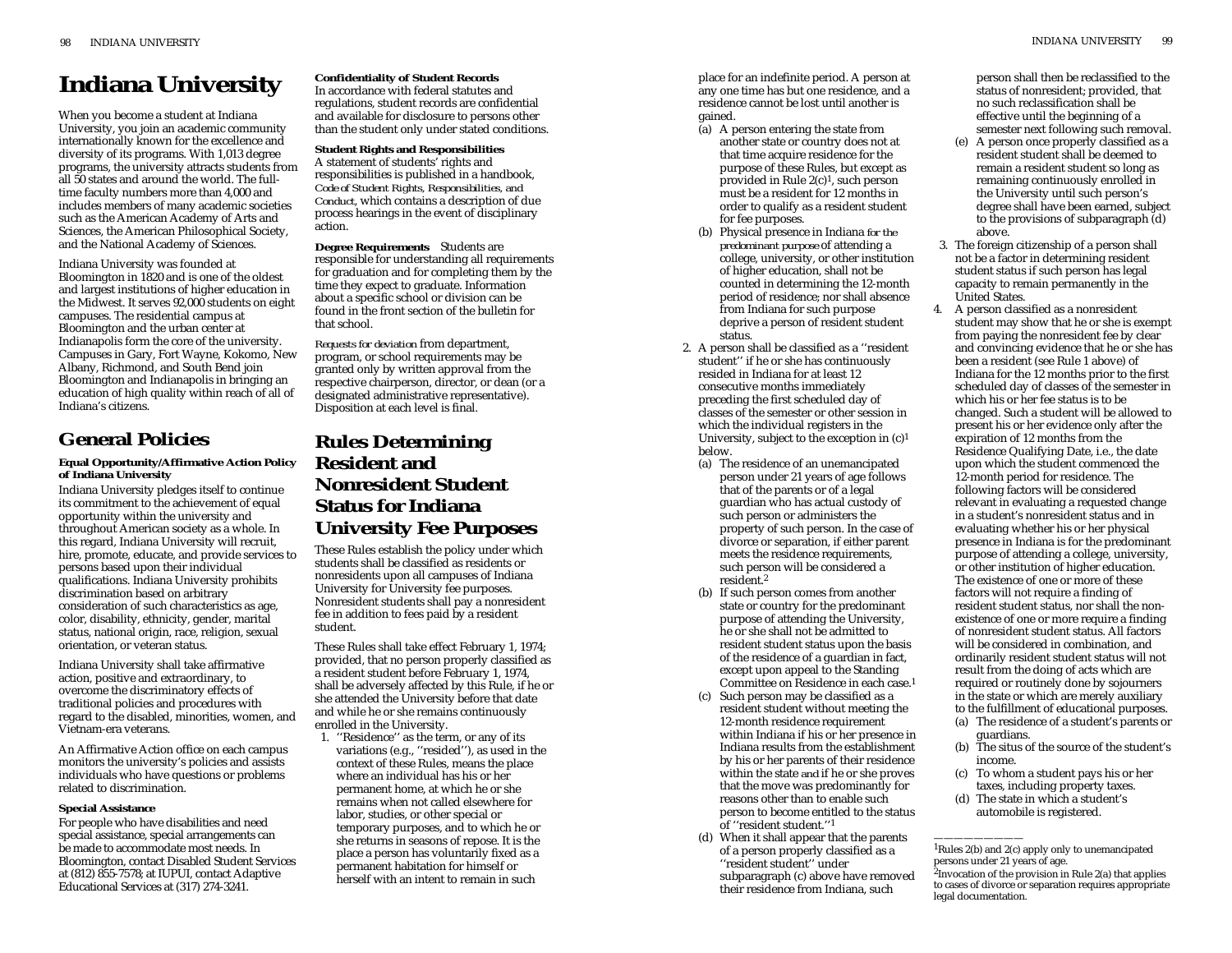- (e) The state issuing the student's driver's license.
- (f) Where the student is registered to vote.
- (g) The marriage of the student to a resident of Indiana.
- (h) Ownership of property in Indiana and outside of Indiana.
- The residence claimed by the student on loan applications, federal income tax returns, and other documents.
- The place of the student's summer employment, attendance at summer school, or vacation.
- (k) The student's future plans including committed place of future employment or future studies.
- (l) Admission to a licensed profession in Indiana.
- (m) Membership in civic, community, and other organizations in Indiana or elsewhere.
- (n) All present and intended future connections or contacts outside of Indiana.
- (o) The facts and documents pertaining to the person's past and existing status as a student.
- (p) Parents' tax returns and other information, particularly when emancipation is claimed.
- 5. The fact that a person pays taxes and votes in the state does not in itself establish residence, but will be considered as hereinbefore set forth.
- 6. The Registrar or the person fulfilling those duties on each campus shall classify each student as resident or nonresident and may require proof of all relevant facts. The burden of proof is upon the student making a claim to a resident student status.
- 7. A Standing Committee on Residence shall be appointed by the President of the University and shall include two students from among such as may be nominated by the student body presidents of one or more of the campuses of the university. If fewer than four are nominated, the President may appoint from among students not nominated.
- 8. A student who is not satisfied by the determination of the Registrar has the right to lodge a written appeal with the

Standing Committee on Residence within 30 days of receipt of written notice of the Registrar's determination, which Committee shall review the appeal in a fair manner and shall afford to the student a personal hearing upon written request. A student may be represented by counsel at such hearing. The Committee shall report its determination to the student in writing. If no appeal is taken within the time provided herein, the decision of the Registrar shall be final and binding.

- 9. The Standing Committee on Residence is authorized to classify a student as a resident student, though not meeting the specific requirements herein set forth, if such student's situation presents unusual circumstances and the individual classification is within the general scope of these Rules. The decision of the Committee shall be final and shall be deemed equivalent to a decision of the Trustees of Indiana University.
- 10. A student or prospective student who shall knowingly provide false information or shall refuse to provide or shall conceal information for the purpose of improperly achieving resident student status shall be subject to the full range of penalties, including expulsion, provided for by the University, as well as to such other punishment which may be provided for by law.
- 11. A student who does not pay additional monies which may be due because of his or her classification as a nonresident student within 30 days after demand, shall thereupon be indefinitely suspended.
- 12. A student or prospective student who fails to request resident student status within a particular semester or session and to pursue a timely appeal (see Rule 8) to the Standing Committee on Residence shall be deemed to have waived any alleged overpayment of fees for that semester or session.
- 13. If any provision of these Rules or the application thereof to any person or circumstance is held invalid, the invalidity does not affect other provisions or applications of these Rules which can be given effect without the invalid provision or application, and to this end the provisions of these Rules are severable.

The instructional fees listed here were approved at the May 2000 meeting of the Trustees of Indiana University. Fees are subject to change by action of the trustees. For up-to-date information about fees in effect at registration time, see the campus *Schedule of Classes.*

Certain courses and programs requiring studios, laboratories, microscopes, computers, or other special equipment may involve special fees in addition to the instructional fee. Applied music, student teaching, and some physical education courses also carry additional fees. See the campus *Schedule of Classes* for a list of such courses and programs.

Fees for Indiana University campuses other than Bloomington and Indianapolis are published in the bulletin of the specific campus.

| <b>INSTRUCTIONAL FEES</b>                                         | <b>Indiana Resident</b>                                                                                  | <b>Nonresident</b>                                                                                        |  |
|-------------------------------------------------------------------|----------------------------------------------------------------------------------------------------------|-----------------------------------------------------------------------------------------------------------|--|
|                                                                   | <b>Bloomington Campus</b>                                                                                |                                                                                                           |  |
| Undergraduate <sup>1</sup>                                        | \$1.951.20 flat fee/semester<br>for 12 to 17 credit hours<br>\$121.80/credit hour<br>under 12 or over 17 | \$6,479.05 flat fee/ semester<br>for 12 to 17 credit hours<br>\$404.90/credit hour<br>under 12 or over 17 |  |
| Graduate and Professional <sup>1</sup>                            |                                                                                                          |                                                                                                           |  |
| Business-M.B.A. Program <sup>2</sup>                              | $$4,674.55$ /semester                                                                                    | \$9,349.10/semester                                                                                       |  |
| Business <sup>3</sup>                                             | \$292.25/credit hour                                                                                     | \$584.70/credit hour                                                                                      |  |
| Law                                                               | \$255.10/credit hour                                                                                     | \$654.25/credit hour                                                                                      |  |
| Library and Information Science                                   | \$178.35                                                                                                 | \$519.50                                                                                                  |  |
| Optometry                                                         | \$206.55/credit hour                                                                                     | \$573.55/credit hour                                                                                      |  |
| Public and Environmental Affairs-<br>M.P.A. and M.S.E.S. Programs | \$204.10/credit hour                                                                                     | \$553.35/credit hour                                                                                      |  |
| Other                                                             | \$168.60/credit hour                                                                                     | \$491.15/credit hour                                                                                      |  |
| Independent Study (Correspondence)                                | \$99.60/credit hour                                                                                      | \$99.60/credit hour                                                                                       |  |
| Dissertation research (G901) <sup>4</sup>                         | $$150.00/$ semester                                                                                      | \$150.00/semester                                                                                         |  |
| Auditing (no credit)                                              | \$25.00/credit hour                                                                                      | \$25.00/credit hour                                                                                       |  |
| Distance Education Special Courses <sup>5</sup> for               |                                                                                                          |                                                                                                           |  |
| Schools of Education; and Health,                                 |                                                                                                          |                                                                                                           |  |
| Physical Education, and Recreation:                               |                                                                                                          |                                                                                                           |  |
| Graduate                                                          |                                                                                                          |                                                                                                           |  |
| Undergraduate                                                     |                                                                                                          | Same as rate for on-campus instruction in respective category                                             |  |

|                                           | <b>Indianapolis Campus</b>                                    |                             |  |
|-------------------------------------------|---------------------------------------------------------------|-----------------------------|--|
| Undergraduate <sup>1</sup>                | \$119.00/credit hour                                          | \$370.25/credit hour        |  |
| Graduate and Professional <sup>1</sup>    |                                                               |                             |  |
| Business-M.B.A. Program                   | \$270.00/credit hour                                          | \$540.00/credit hour        |  |
| Business-M.P.A. Program                   | \$200.00/credit hour                                          | \$400.00/credit hour        |  |
| Dentistry                                 | \$13,166.00/year                                              | \$28,196.00/year            |  |
| Engineering                               | \$178.25/credit hour                                          | \$509.60/credit hour        |  |
| Law                                       | \$246.80/credit hour                                          | \$599.40/credit hour        |  |
| Medicine                                  | \$13,908.00/year                                              | \$31,847.00/year            |  |
| Nursing                                   | \$163.90/credit hour                                          | \$472.85/credit hour        |  |
| Social Work                               | \$167.00/credit hour                                          | \$481.50/credit hour        |  |
| <b>Master of Accountancy</b>              | \$200.00/credit hour                                          | \$400.00/credit hour        |  |
| Other                                     | \$163.90/credit hour                                          | \$472.85/credit hour        |  |
| Dissertation research (G901) <sup>4</sup> | $$100.00$ /semester                                           | $$100.00$ /semester         |  |
| Auditing (no credit)                      | Applicable credit hour rate                                   | Applicable credit hour rate |  |
| <b>Distance Education Special Courses</b> |                                                               |                             |  |
| for Allied Health Histotechnology:        |                                                               |                             |  |
| Graduate and Undergraduate                | Same as rate for on-campus instruction in respective category |                             |  |

<sup>1</sup> Includes credit courses in the School of Continuing Studies.

<sup>2</sup>M.B.A. students enrolled in 9 or more credit hours of business courses will be assessed a flat rate. Enrollment in any courses other than business will be assessed on a per-credit-hour basis.

<sup>3</sup>Graduate business credit hour rates apply to (a) M.B.A. students enrolled in fewer than 9 credit hours of business courses, and (b) students enrolled in a doctoral business program.

<sup>&</sup>lt;sup>4</sup>To keep their candidacies active, doctoral students with 90 credit hours or more and Master of Fine Arts students with 60 credit hours or more may enroll in G901 for a flat fee of \$150. Also, they must have completed all graduate degree requirements except for the dissertation or final project/performance. Enrollment in G901 is limited to six times. Students who do not meet these criteria pay the applicable credit hour rate for dissertation research. 5In addition to instructional fee rates, course fees of \$90.00 for Education, \$75.00 for HPER, and \$50.00 for Library and Information Science will be assessed.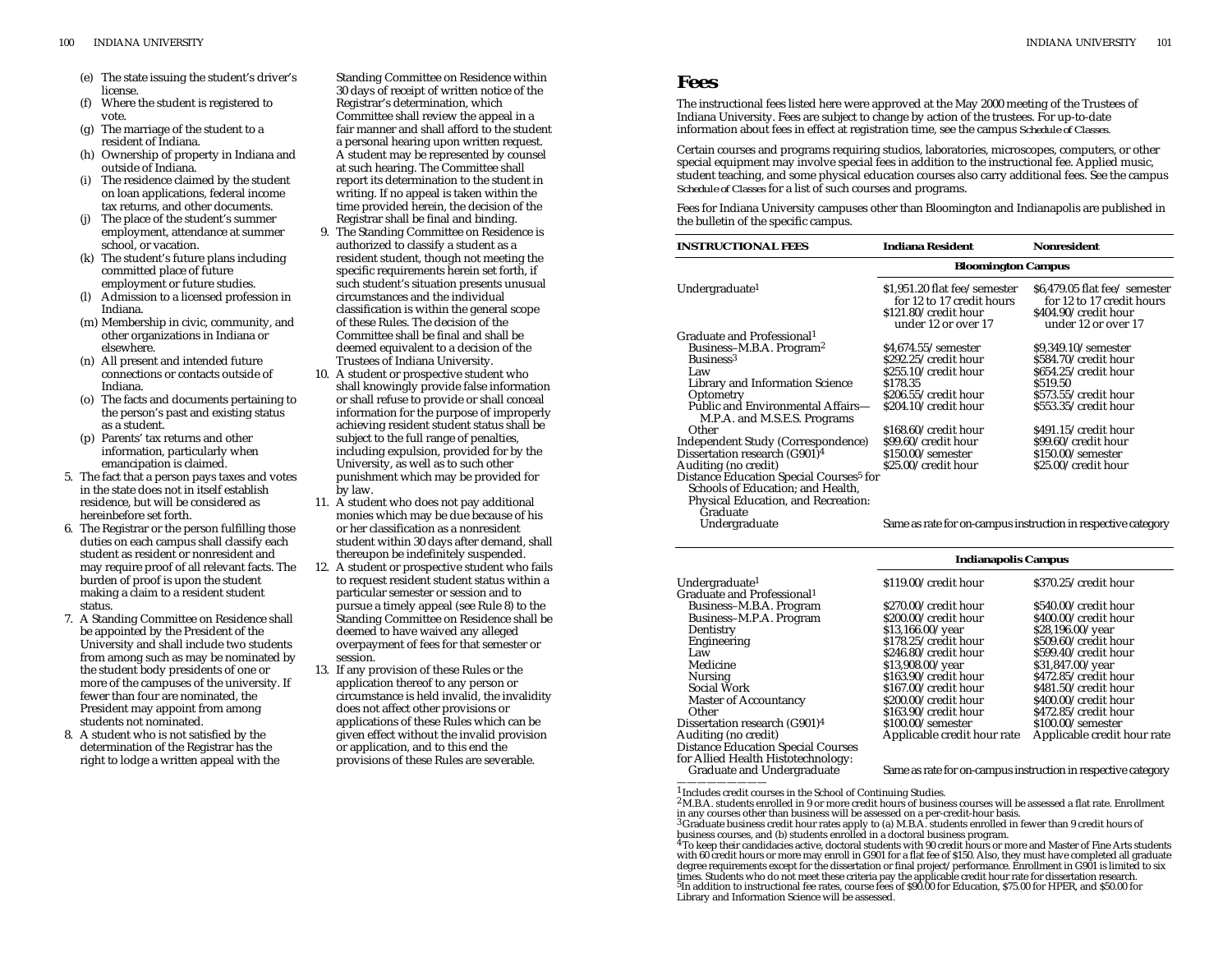| <b>INCIDENTAL FEES6</b>                                | <b>Bloomington Campus</b>          | <b>Indianapolis Campus</b>  |
|--------------------------------------------------------|------------------------------------|-----------------------------|
| Application for admission                              |                                    |                             |
| Domestic, undergraduate                                | \$40.00                            | \$35.00                     |
| Domestic, graduate                                     | \$45.00                            | \$55.00                     |
| International                                          | \$45.00                            | \$55.00                     |
| Deferment service charge <sup>7</sup>                  | \$24.00                            | \$22.00                     |
| Health service fee <sup>8</sup>                        | \$76.50/semester                   |                             |
|                                                        | \$32.80/summer I                   |                             |
|                                                        | \$43.70/summer II                  |                             |
| Late payment charge <sup>9</sup>                       | \$10.00-\$50.00/month              | $$11.00/m$ onth             |
| Late program change <sup>10</sup>                      | \$21.00/course added<br>or dropped | \$19.00/course added        |
| Late registration <sup>11</sup>                        | \$54 to \$94/semester              | \$40.00 to \$100.00/        |
|                                                        | \$54.00/summer session             | semester                    |
|                                                        |                                    | \$40.00 to \$65.00/         |
|                                                        |                                    | summer session              |
| Student activity fee <sup>12</sup>                     | \$26.77 or                         | \$24.25 or \$44.10/         |
|                                                        | \$53.55/semester                   | semester                    |
|                                                        | \$13.37 or \$26.77/summer          | \$27.70/semester for        |
|                                                        | session                            | <b>Athletic Development</b> |
| Technology fee, fall or spring semesters <sup>13</sup> |                                    |                             |
| Undergraduate                                          | \$25.00, \$50.00, \$100.00         | \$27.85, \$55.70, \$83.55   |
| Graduate/professional,                                 |                                    |                             |
| nondegree students                                     | \$12.00, \$25.00, \$50.00          | (varies)                    |
| Technology fee, summer sessions <sup>14</sup>          |                                    |                             |
| Undergraduate                                          | \$25.00. \$50.00                   | \$27.85, \$41.75            |
| Graduate/professional,                                 |                                    |                             |
| nondegree students                                     | \$12.00, \$25.00                   | (varies)                    |
| Transcripts                                            | \$9.00                             | \$7.00                      |
| <b>University Division services fee</b>                | \$25.00/semester                   |                             |
| Business Undergraduate program fee                     | \$200.00/semester                  |                             |

11A late registration fee will be assessed any student who does not register during the scheduled registration period. On the Bloomington campus, the fee is \$54.00 for students who register by the last Friday before classes begin and increases by \$10.00 on the Monday of each successive week to a maximum of \$94.00. On the Indianapolis campus, a \$40.00 late registration fee is in effect upon conclusion of registration through the end of the first week of classes, increasing by \$25.00 the first week, \$20.00 the second week, and \$15.00 the third week to a maximum of \$100.00. In Indianapolis summer sessions, a late registration fee of \$40.00 is assessed the first week, and \$65.00 the second week and thereafter.

<sup>12</sup>Bloomington students enrolled in 3 or fewer credit hours during the fall and spring semesters pay a mandatory student activity fee of \$26.77. Students enrolled in more than 3 credit hours pay \$53.55. Summersession students pay a fee per session according to the number of credit hours in which they are enrolled: 3 or fewer credit hours, \$13.37; more than 3 credit hours, \$26.77. At Indianapolis, the student activity fee for 1 to 8 credit hours is \$24.25 per semester. Students enrolled in 9 or more credit hours pay \$44.10 per semester.

<sup>13</sup>A technology fee will be assessed according to the number of enrolled credit hours as follows: 3 credit hours or fewer; greater than 3 through 6 credit hours; greater than 6 credit hours.

<sup>14</sup>At Indianapolis, a technology fee is assessed for summer sessions according to the number of enrolled credit hours as follows: 3 or fewer credit hours; greater than 3 credit hours. At Bloomington, summer-session students are assessed half the regular-semester technology fee, based on the number of credit hours as follows: 3 credit hours or fewer; greater than 3 credit hours.

### **Course Fee Refund Schedul Time of Withdrawal 9- through 16-week classes** During 1st week of classes During 2nd week of classes During 3rd week of classes During 4th week of classes During 5th week of classes and thereafter **5- through 8-week classes** During 1st week of classes During 2nd week of classes During 3rd week of classes and thereafter **2- through 4-week classes**  During the 1st and 2nd day of classe During 3rd and 4th day of classes During 5th day of classes and thereafter

| le                                                                                   |               | <b>Time of Withdrawal</b>                                                                                                                                | Refund |
|--------------------------------------------------------------------------------------|---------------|----------------------------------------------------------------------------------------------------------------------------------------------------------|--------|
|                                                                                      | <b>Refund</b> | 1-week (or less) classes                                                                                                                                 |        |
|                                                                                      |               | During 1st day of classes                                                                                                                                | 100%   |
|                                                                                      | 100%          | During 2nd day of classes                                                                                                                                | 50%    |
|                                                                                      | 75%           | During 3rd day of classes                                                                                                                                |        |
|                                                                                      | 50%           | and thereafter                                                                                                                                           | None   |
| The refund policy applies to credit hour fees<br>25%<br>and all course-related fees. |               |                                                                                                                                                          |        |
|                                                                                      | None          | <b>Procedure</b> See the <i>Schedule of Classes</i> for more<br>information about how to withdraw from                                                   |        |
|                                                                                      | 100%          | classes.                                                                                                                                                 |        |
| 50%<br><b>Student Financial Assistance</b> Students can                              |               |                                                                                                                                                          |        |
|                                                                                      | None          | obtain information about financial assistance<br>through the financial aid office, through the<br>student employment office, or through their            |        |
| es                                                                                   | 100%          | schools and departments. For courses taken in                                                                                                            |        |
|                                                                                      | 50%           | Bloomington, contact the Office of Student<br>Financial Assistance or Human Resources                                                                    |        |
|                                                                                      | None          | Management for information about faculty/<br>staff fee courtesy; for courses taken at IUPUI,<br>contact the Office of Student Financial Aid<br>Services. |        |
|                                                                                      |               |                                                                                                                                                          |        |

### **Veterans Benefits**

Eligible students will receive veterans benefits according to the following scale, which is based on the number of credit hours in which the student is enrolled.

| Undergraduate<br>Benefits | <b>Bloomington</b><br>and <b>IUPUI</b><br><b>Fall/Spring</b><br>Semesters <sup>1</sup> | <b>IUPUI</b><br>Summer I <sup>1</sup> | <b>Bloomington</b><br>Summer I | <b>Bloomington</b><br>and IUPUI<br>Summer II <sup>1</sup> |
|---------------------------|----------------------------------------------------------------------------------------|---------------------------------------|--------------------------------|-----------------------------------------------------------|
| full                      | 12 or more                                                                             | 6                                     |                                | 6                                                         |
| three-quarters            | $9 - 11$                                                                               | $4 - 5$                               |                                | $4 - 5$                                                   |
| one-half                  | $6-8$                                                                                  | 3                                     |                                | 3                                                         |
| tuition only              | fewer than 6                                                                           | $1 - 2$                               |                                | $1 - 2$                                                   |
| Graduate                  |                                                                                        |                                       |                                |                                                           |
| Benefits                  |                                                                                        |                                       |                                |                                                           |
| full                      | 8 or more                                                                              |                                       |                                |                                                           |
| three-quarters            | $6 - 7$                                                                                |                                       |                                | 3                                                         |
| one-half                  | $4 - 5$                                                                                |                                       |                                |                                                           |
| tuition only              | fewer than 4                                                                           |                                       |                                |                                                           |

It is the responsibility of the veteran or veteran dependent to sign up for benefits each semester or summer session of enrollment. It is also the responsibility of the veteran or veteran dependent on the Bloomington campus to notify the Office of Veterans Affairs of any schedule change that may increase or decrease the amount of benefits allowed. Veterans and veteran dependents on the IUPUI campus should notify the Office of the Registrar.

1Students on the IUPUI campus who are taking Summer I or II classes lasting more than six weeks should check with a VA representative in the Office of the Registrar for positive verification of their benefit status.

Veterans with service-connected disabilities may qualify for the Department of Veterans Affairs Vocational Rehabilitation Program. They should contact their regional VA office for eligibility information.

At IUPUI, veterans and veteran dependents must notify their veteran benefit representative in the Office of the Registrar in person at the time of registration.

<sup>6</sup>Applicable to both in-state and out-of-state students.

<sup>7</sup>Fee is assessed if deferred billing option is elected.

<sup>8</sup>The health fee is assessed each semester/session on the Bursar's bill for all day and evening students enrolled in more than 3 credit hours. Eligible individuals not covered by the health fee will be seen on a fee-for-service basis.

<sup>&</sup>lt;sup>9</sup>Any payment due by you to the university that is not received by the due date is subject to a monthly late fee based on a sliding scale of at least \$10.00 (for fees of \$200.00 to \$999.99) and as much as \$50.00 (for \$5,000.00 or more). The late fee will continue to be assessed monthly until the account is restored to good standing.  $10$ After drop/add period (100 percent refund period), students will be assessed \$21.00 in Bloomington and \$19.00 in Indianapolis for each added course, section change, change of arranged hours, or credit/audit change. On the Bloomington campus, students will also be assessed for each dropped course.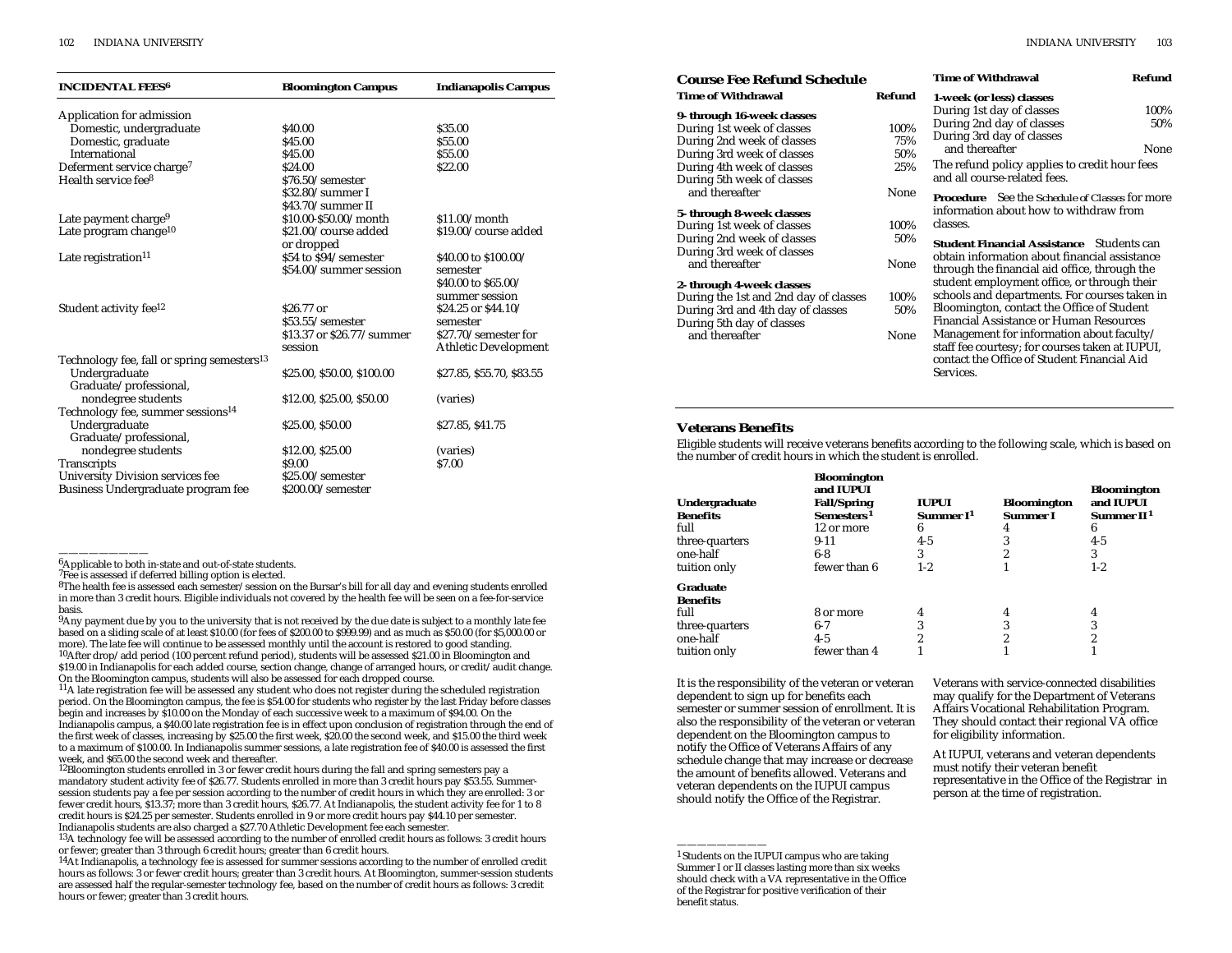# **Index**

Active student status, 16, 51 Activity courses, 19 Adapted physical education teaching minor, 58 Admission to candidacy, 51 Admission to graduate programs, 5-11 criteria, 7-8 decision categories, 9-10 process, 9-11 Adult education, 3, 5, 26-27, 68 Advising, 3, 24, 42, 45-54 Advisory committee doctoral, 48-49 Ed.S., 43 All-grade teaching license, 55 Alumni Association, 2 Application deadlines, 9 fee, 6 for graduation, 22 procedure, 5-11 to graduate programs, see Admission to graduate programs Art education, 3, 5, 24, 27, 45, 89 Artistically talented teaching endorsement, 57 Assistantships, 13-14 Associate instructors (AIs), 14 Auditing courses, 12 Bilingual and bicultural education teaching endorsement, 55, 57-58 Candidacy, doctoral, 50 admission to, 51 nomination to, 51 Capstone project for Ed.S., 44 Center for Excellence in Education, 1 Certification (licensure), 55 Checklist, doctoral program, 54 Commencement (graduation), 22 Computer education, see Instructional systems technology Concurrent degrees, 20 Conditional admission, 10 Conference courses, 18 Correspondence courses, 19 Counseling and counselor education, 3, 5, 27-28, 42 Counseling and educational psychology, 3, 4 Counseling, courses in, 69-71 Counseling psychology, 3, 5, 45 Counselor licensure, 55, 62 Course revalidation, 18 Courses, list of, 65-89 Curriculum and instruction, 3, 4, 45 Curriculum studies, 3, 5, 45, 73-75

Deferred grade, 17 Degree conferral, 22

Departments, list of, 3 Director of special education license, 55, 63 Dismissal from program, 16 Dissertation, 51-53 credit hour requirements, 51 defense, 53 fellowship, 15 manuscript, 53 proposal, 53 prospectus, 53 Doctor of Education (Ed.D.), 45 Doctor of Philosophy (Ph.D.), 45 Doctoral programs, 45-47 checklist, 54 components, 48-53 requirements, 48-53 Double major, doctoral, 47 Early childhood education, 3, 5, 29, 45, 68-69 Early childhood special education, 40-41, 59 Early childhood special education teaching minor, 61 Ed.D. (Doctor of Education), 45 Ed.S. (Specialist in Education), 42 Educational inquiry methodology, 88-89 Educational leadership, 3, 5, 36-37, 46, 55, 65-66 Education/Social Work Building, 1 Educational psychology, 3, 5, 28-29, 46, 79-82 Elementary Certification Graduate Program (ECGP), 26, 29-30 Elementary education, 3, 5, 24, 29-30, 42, 45, 68-69 Elementary school administration and supervision license, 55, 63-64 Elementary school teaching license, 26, 29-30, 55 Endorsements, teaching, 55 English as a second language (ESL) teaching minor, 57-58 English education, 3, 34-36, 43, 47, 55, 59-60 (*see also* Language education) Equal Opportunity Fellowships, 15 Faculty, list of, 90-97 Fee scholarship, 14 Fees, 101-103 Fellowships, 14-15 Final meeting, Ed.S., 44 Financial support, 13-15 Foreign language education, 3, 34-36, 43, 47, 55, 59-60 (see also Language education) Full-time study (semester load), 20 General Science Program, 38-39 Gifted and talented education, 55, 58, 87 Gifted and talented teaching endorsement, 55, 58, 87 Goal statement, personal, 6 Grade point average (GPA), 7, 16

Grading, 17 Graduate assistantships, 13-14 Graduate Record Examination (GRE), 6-7 Graduation, 22 Grant-in-aid of research, 15 Herron School of Art, 27 Higher education, 3, 86-87 Higher education and student affairs (HESA), 3, 5, 31-32, 46, 66-67, 86-87 History and philosophy of education, 3, 5, 32, 46, 71-73 History of the School of Education, 1 Housing, 12 Human development, 4, 28, 46 Human subject use, 53 Incomplete grade, 16, 17 Indiana University-Purdue University Indianapolis (IUPUI), 1, 2, 3, 4, 5 Inquiry core, doctoral, 49 Inquiry/research methodology minor, doctoral, 48 Inquiry and research, 3, 46, 88-89 In-service education, 87 Institute courses, 19 Instructional systems technology (IST), 3, 5, 33, 42, 47, 82-85 Intercampus transfer, 12 Interim admission, 10 International and comparative education, 3, 5, 24, 33-34, 71-73 International applicants, 7 International student support, 15 Junior high school teaching license, 55 Kindergarten teaching endorsement, 55, 58 Kindergarten/primary school teaching license, 55 Language education, 3, 5, 24, 43, 47, 59-60, 76-78 Learning and instruction, 3 Library science and education, 24 Library services teaching minor, 55, 60 License renewal, 56 Licensure, 18, 26, 55-64 combined with master of science degree, 26, 29-30, 38-39, 56 Loans, 15 Majors, doctoral, 45-54 Master of Arts in Teaching (M.A.T.), 25 Master of Science (M.S.), 24-41 combined with teaching license, 26, 29-30, 38-39, 56 general requirements, 24-25 program requirements, 26-41 programs, 24 Mathematics education, 3, 5, 38, 45, 79 Middle school teaching license, 55 **Minors** doctoral, 47-48, 50 specialist, 43 teaching license, 55-64

Mission and objectives of the School of Education, 2 M.S. (see Master of Science) Multicultural/urban education, 86 Multimedia design and production, 3 Music education, 24, 39 Nomination to candidacy, doctoral, 51 Nondiscrimination policy, 9, 98 Nonresident students, 98-100 Nurse license, 55 Pass/fail grading, 17 Ph.D. (Doctor of Philosophy), 45 Philosophy of education, 3, 5, 24, 71-73 Policies, 16-22, 97 Policy studies, 3, 5, 46, 71-73 Practicum, 25, 44 Principal license, 55, 63-64 Probation, 16 Program advisors, list of, 3 Program areas, 3, 5 Program degree list, 5 Program of studies forms, 25, 43-44, 49 Psychology educational, 3, 5, 28-29, 46, 79-82 school, 3, 5, 43-44, 47, 55, 62-63 Qualifying examinations, doctoral, 50-51 Reading education, 3, 34-36, 43, 55, 60 (see also Language education) Reading teaching minor, 55, 60 Recommendation letters, 6 Registration procedure, 12 Research (inquiry and research), 3, 28-29, 46, 48, 49 Research committee doctoral, 52 master's, 25 Residence hall assistantships, 14 Residency requirement, on-campus, 20 Residency, State of Indiana, 98-100 Satisfactory/fail grading, 17 Schedule of classes, 12 Scholarships, 14-15 School administrator licenses, 55, 63-64 School counselor license, 55, 62 School media services teaching major, 55, 57 School psychologist license, 55, 62-63 School psychology, 3, 5, 42-43, 47, 62-63 School of Continuing Studies, 18-19 School of Education, 1-2 School principal license, 55, 63-64 School service personnel licenses, 55, 62-63 School superintendent license, 55, 64-65 Science and environmental education, 3, 5, 24, 39-40, 82 Secondary education, 3, 5, 24, 38-39, 43, 45, 85-86 Secondary school administration and supervision license, 55, 63 Semester load, 20 Senior high school teaching license, 55

Minority fellowships, 11, 14, 15